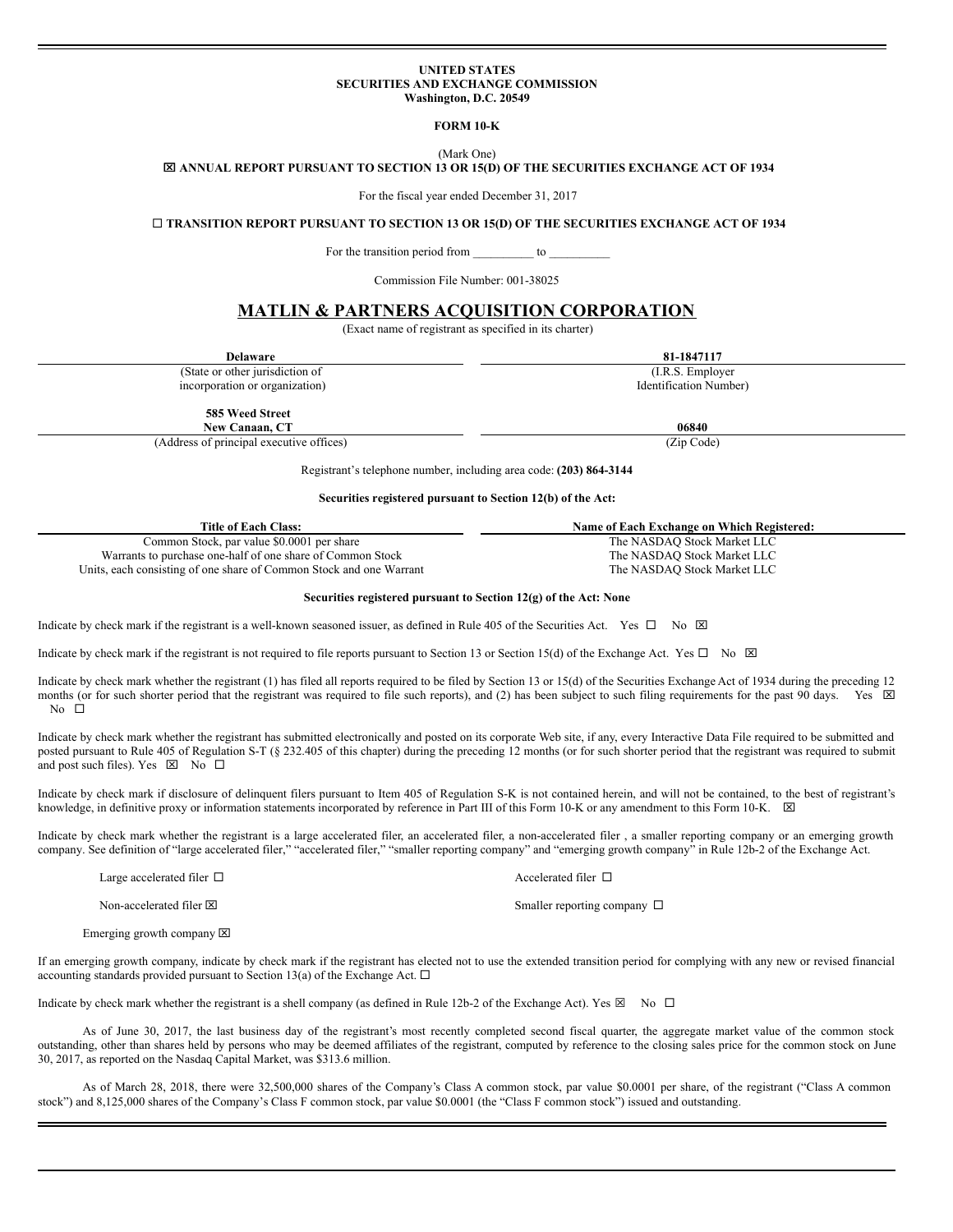# **MATLIN & PARTNERS ACQUISITION CORPORATION**

# **TABLE OF CONTENTS**

|                 |                                                                                                              | <b>PAGE</b>                                                                     |
|-----------------|--------------------------------------------------------------------------------------------------------------|---------------------------------------------------------------------------------|
| <b>PART I</b>   |                                                                                                              |                                                                                 |
| Item 1.         | <b>Business</b>                                                                                              |                                                                                 |
| Item 1A.        | <b>Risk Factors</b>                                                                                          | $\frac{1}{24}$<br>$\frac{24}{50}$<br>$\frac{50}{50}$<br>$\frac{50}{50}$         |
| Item 1B.        | <b>Unresolved Staff Comments</b>                                                                             |                                                                                 |
| Item 2.         | Properties                                                                                                   |                                                                                 |
| Item 3.         | <b>Legal Proceedings</b>                                                                                     |                                                                                 |
| Item 4.         | <b>Mine Safety Disclosures</b>                                                                               |                                                                                 |
| <b>PART II</b>  |                                                                                                              |                                                                                 |
| Item 5.         | Market for Registrant's Common Equity, Related Stockholder Matters and Issuer Purchases of Equity Securities |                                                                                 |
| Item 6.         | <b>Selected Financial Data</b>                                                                               |                                                                                 |
| Item 7.         | Management's Discussion and Analysis of Financial Condition and Results of Operations                        | $\frac{51}{52}$ $\frac{52}{52}$ $\frac{53}{58}$ $\frac{58}{58}$ $\frac{58}{59}$ |
| Item 7A.        | <b>Ouantitative and Oualitative Disclosures About Market Risk</b>                                            |                                                                                 |
| Item 8.         | <b>Financial Statements and Supplementary Data</b>                                                           |                                                                                 |
| Item 9.         | Changes in and Disagreements with Accountants on Accounting and Financial Disclosure                         |                                                                                 |
| Item 9A.        | <b>Controls and Procedures</b>                                                                               |                                                                                 |
| Item 9B.        | <b>Other Information</b>                                                                                     |                                                                                 |
| <b>PART III</b> |                                                                                                              |                                                                                 |
| Item 10.        | Directors, Executive Officers and Corporate Governance                                                       | $\frac{59}{64}$ $\frac{64}{65}$ $\frac{67}{69}$                                 |
| Item 11.        | <b>Executive Compensation</b>                                                                                |                                                                                 |
| Item 12.        | Security Ownership of Certain Beneficial Owners and Management and Related Stockholder Matters               |                                                                                 |
| Item 13.        | Certain Relationships and Related Transactions, and Director Independence                                    |                                                                                 |
| Item 14.        | <b>Principal Accounting Fees and Services</b>                                                                |                                                                                 |
| <b>PART IV</b>  |                                                                                                              |                                                                                 |
| Item 15.        | <b>Exhibits and Financial Statement Schedules</b>                                                            |                                                                                 |
| Item 16.        | Form 10-K Summary                                                                                            | $\frac{69}{69}$                                                                 |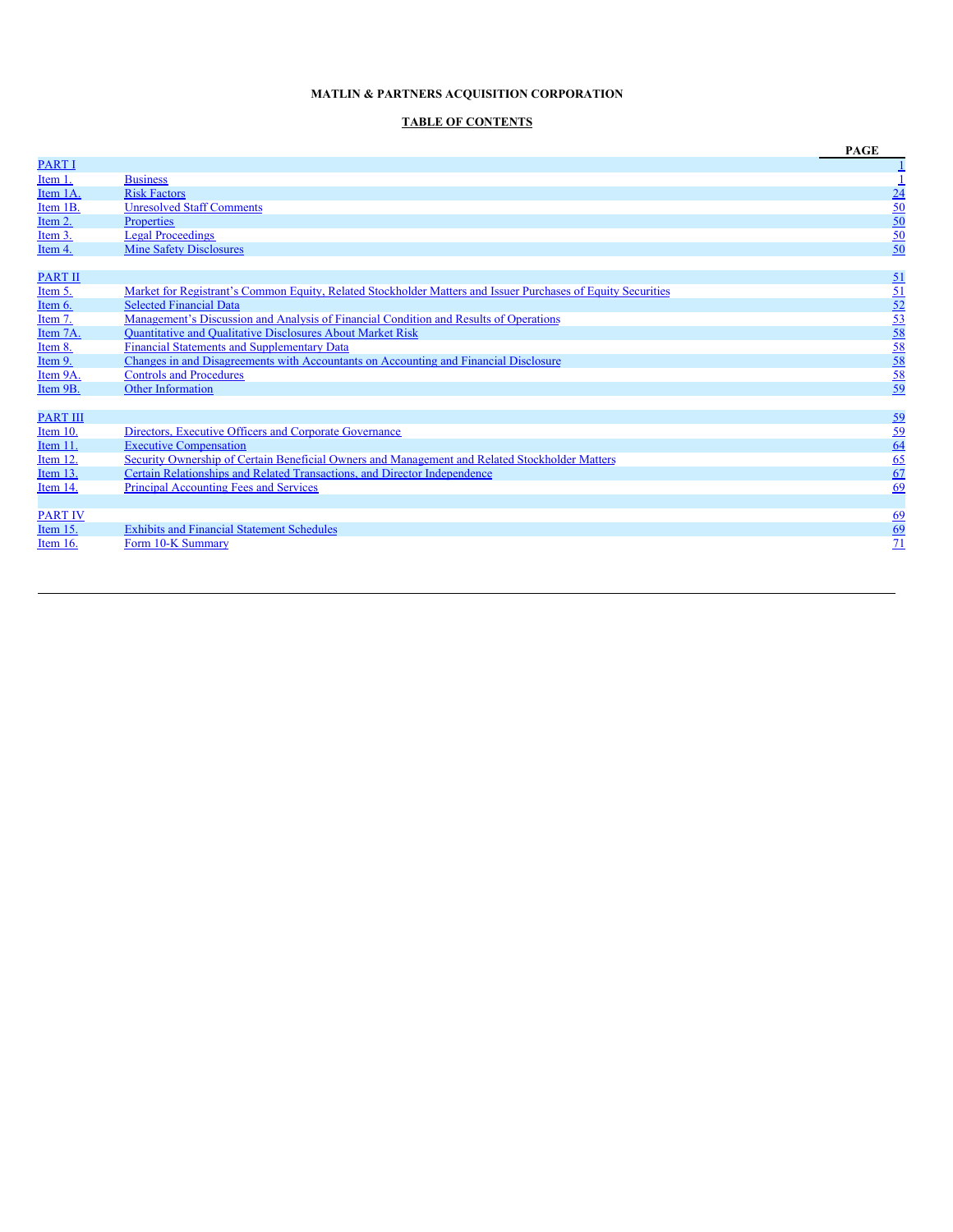Unless otherwise stated in this annual report on Form 10-K, references to:

- "we," "us," "company" or "our company" are to Matlin & Partners Acquisition Corporation, a Delaware corporation;
- "public shares" are to shares of our Class A common stock sold as part of the units in our initial public offering (whether they are purchased in our initial public offering or thereafter in the open market);
- "warrants" are to our warrants sold as part of the units in our initial public offering (whether they are purchased in our initial public offering or thereafter in the open market) and the private placement warrants;
- "public stockholders" are to the holders of our public shares, including our sponsor, directors and officers to the extent our sponsor, officers or directors purchase public shares, provided that our sponsor's status as a "public stockholder" shall only exist with respect to such public shares;
- "initial stockholders" are to holders of our founder shares prior to our initial public offering (or their permitted transferees);
- "management" or our "management team" are to our officers and directors;
- "sponsor" are to Matlin & Partners Acquisition Sponsor LLC, a Delaware limited liability company and an affiliate of David J. Matlin, our Chairman and Chief Executive Officer;
- "MatlinPatterson" are to MatlinPatterson Global Advisers LLC, an affiliate of David J. Matlin, our Chairman and Chief Executive Officer;
- "founder shares" are to shares of our Class F common stock initially purchased by our sponsor in a private placement prior to our initial public offering and the shares of our Class A common stock issued upon the automatic conversion thereof at the time of our initial business combination;
- "common stock" are to our Class A common stock and our Class F common stock; and
- "private placement warrants" are to the warrants issued to our sponsor and Cantor Fitzgerald in a private placement simultaneously with the closing of our initial public offering.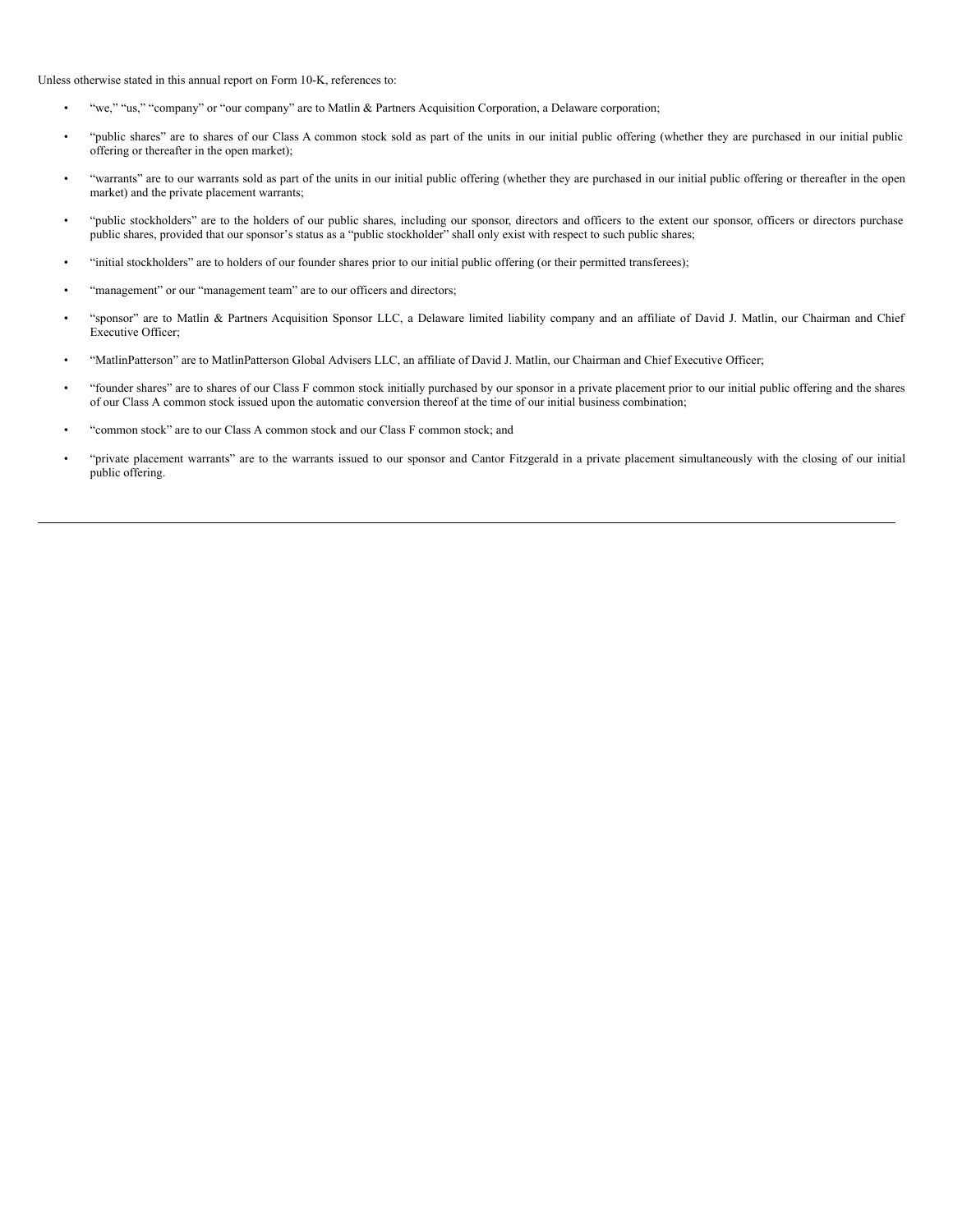## **CAUTIONARY NOTE REGARDING FORWARD-LOOKING STATEMENTS**

This report, including, without limitation, statements under the heading "Management's Discussion and Analysis of Financial Condition and Results of Operations," includes forward-looking statements within the meaning of Section 27A of the Securities Act of 1933 and Section 21E of the Securities Exchange Act of 1934, or the Exchange Act. These forward-looking statements can be identified by the use of forward-looking terminology, including the words "believes," "estimates," "anticipates," "expects," "intends," "plans," "may," "will," "potential," "projects," "predicts," "continue," or "should," or, in each case, their negative or other variations or comparable terminology. There can be no assurance that actual results will not materially differ from expectations. Such statements include, but are not limited to, any statements relating to our ability to consummate any acquisition or other business combination and any other statements that are not statements of current or historical facts. These statements are based on management's current expectations, but actual results may differ materially due to various factors, including, but not limited to:

- our ability to complete our initial business combination;
- our success in retaining or recruiting, or changes required in, our officers, key employees or directors following our initial business combination;
- our officers and directors allocating their time to other businesses and potentially having conflicts of interest with our business or in approving our initial business combination, as a result of which they would then receive expense reimbursements;
- our potential ability to obtain additional financing to complete our initial business combination;
- our pool of prospective target businesses;
- failure to maintain the listing on, or the delisting of our securities from, Nasdaq or an inability to have our securities listed on Nasdaq or another national securities exchange following our initial business combination;
- the ability of our officers and directors to generate a number of potential investment opportunities;
- our public securities' potential liquidity and trading;
- the lack of a market for our securities;
- the use of proceeds not held in the trust account or available to us from interest income on the trust account balance; or
- our financial performance.

The forward-looking statements contained in this report are based on our current expectations and beliefs concerning future developments and their potential effects on us. Future developments affecting us may not be those that we have anticipated. These forward-looking statements involve a number of risks, uncertainties (some of which are beyond our control) and other assumptions that may cause actual results or performance to be materially different from those expressed or implied by these forward-looking statements. These risks and uncertainties include, but are not limited to, those factors described under the heading "Risk Factors." Should one or more of these risks or uncertainties materialize, or should any of our assumptions prove incorrect, actual results may vary in material respects from those projected in these forward-looking statements. We undertake no obligation to update or revise any forward-looking statements, whether as a result of new information, future events or otherwise, except as may be required under applicable securities laws. These risks and others described under "Risk Factors" may not be exhaustive.

By their nature, forward-looking statements involve risks and uncertainties because they relate to events and depend on circumstances that may or may not occur in the future. We caution you that forward-looking statements are not guarantees of future performance and that our actual results of operations, financial condition and liquidity, and developments in the industry in which we operate may differ materially from those made in or suggested by the forward-looking statements contained in this report. In addition, even if our results or operations, financial condition and liquidity, and developments in the industry in which we operate are consistent with the forward-looking statements contained in this report, those results or developments may not be indicative of results or developments in subsequent periods.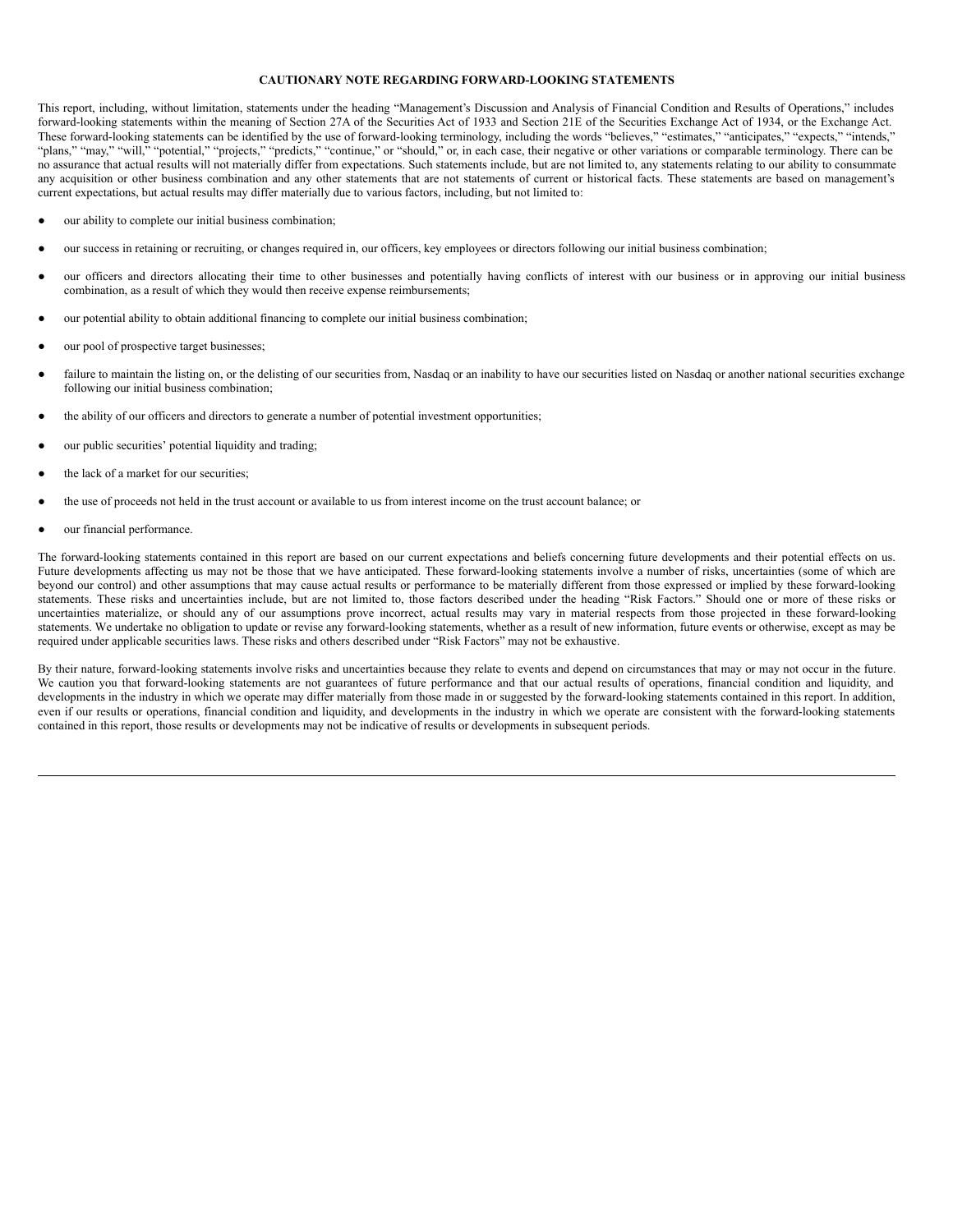## <span id="page-4-1"></span>**Item 1.**

## <span id="page-4-0"></span>**PART I**

## **BUSINESS**

We are a blank check company incorporated in March 2016 as a Delaware corporation and formed for the purpose of effecting a merger, capital stock exchange, asset acquisition, stock purchase, reorganization or similar business combination with one or more businesses, which we refer to throughout this report as our initial business combination. We are currently in the process of identifying potential business combination targets.

Our management team is led by David J. Matlin, our Chairman and Chief Executive Officer. Mr. Matlin is also co-founder, Chief Executive and Chief Investment Officer of MatlinPatterson Global Advisers LLC, or MatlinPatterson, which he co-founded in 2002. Mr. Matlin is also the Chief Executive Officer (since January 2015) and a managing principal (since December 2012) of MatlinPatterson Asset Management L.P. whose operating joint venture affiliates manage non-distressed credit strategies.

Prior to forming MatlinPatterson, Mr. Matlin was a Managing Director at Credit Suisse and head of its Global Distressed Securities Group since its inception in 1994. Mr. Matlin was also a Managing Director and a founding partner of Merrion Group, L.P. Mr. Matlin currently serves on the board of directors of Flagstar Bank FSB, a federally chartered savings bank, Flagstar Bancorp, Inc., a savings and loan holding company He also serves on the board of directors of Orthosensor Inc. and Pristine Surgical LLC, both medical device manufacturers.

Under Mr. Matlin's leadership and management, MatlinPatterson's three distressed-for-control private equity funds, with nearly \$9 billion in aggregate capital commitments, have invested more than \$7.6 billion in 43 portfolio companies controlled by MatlinPatterson. ''Control'' means the ability to exercise control or substantial influence through significant board representation, substantial equity ownership, shareholder agreements and similar agreements and structures. At Credit Suisse, from 1994 to 2001, the Global Distressed Securities Group under Mr. Matlin's supervision and management pursued both distressed-for-control and non-control distressed and special situation investing, and invested more than \$4.4 billion in 261 portfolio companies, of which 37 were in distressed-for-control investments. During this period at Credit Suisse and MatlinPatterson, Mr. Matlin and individuals under his supervision have served on the board of directors of more than 51 companies, eight of which have been public, and all of which were directly related to investments made by Credit Suisse and MatlinPatterson, and have provided advice and assistance in a broad array of initiatives.

Our management team also includes Peter Schoels and Greg Ethridge.

Peter Schoels, one of our directors, also serves as Managing Partner of MatlinPatterson. Mr. Schoels is also a managing principal of MatlinPatterson Asset Management L.P. and its operating joint venture affiliates. Prior to joining MatlinPatterson, he was a Vice President of the Credit Suisse Global Distressed Securities Group, investing in North America, Latin America, and Europe. Prior to joining Credit Suisse, Mr. Schoels was a Director of Finance and Strategy of Itim Group Plc. Previously, Mr. Schoels was Manager of Mergers and Acquisitions for Ispat International NV, now ArcelorMittal, which specialized in buying distressed steel assets globally. Mr. Schoels serves on the board of directors of Flagstar Bank FSB, Flagstar Bancorp, Inc.. and Crescent Communities, LLC, a multi-asset class real estate developer.

Greg Ethridge, our President, also serves as Senior Partner of MatlinPatterson. Prior to joining MatlinPatterson, Mr. Ethridge was a principal in the Recapitalization and Restructuring group at Broadpoint Capital, Inc. where he moved his team from Imperial Capital. Mr. Ethridge was a founding member of the corporate finance advisory practice for Imperial Capital LLC in New York. Prior to Imperial Capital, Mr. Ethridge was a principal investor at Parallel Investment Partners LP (formerly part of Saunders, Karp and Megrue) executing recapitalizations, buyouts and growth equity investments for middle market companies. Previously, Mr. Ethridge was an associate in the Recapitalization and Restructuring Group at Jefferies and Company, Inc. where he executed corporate restructurings and leveraged finance transactions, and before that he was a crisis manager at Conway, Del Genio, Gries & Co. in New York. Mr. Ethridge serves as a director of Crescent Communities, LLC and Advantix Systems Ltd.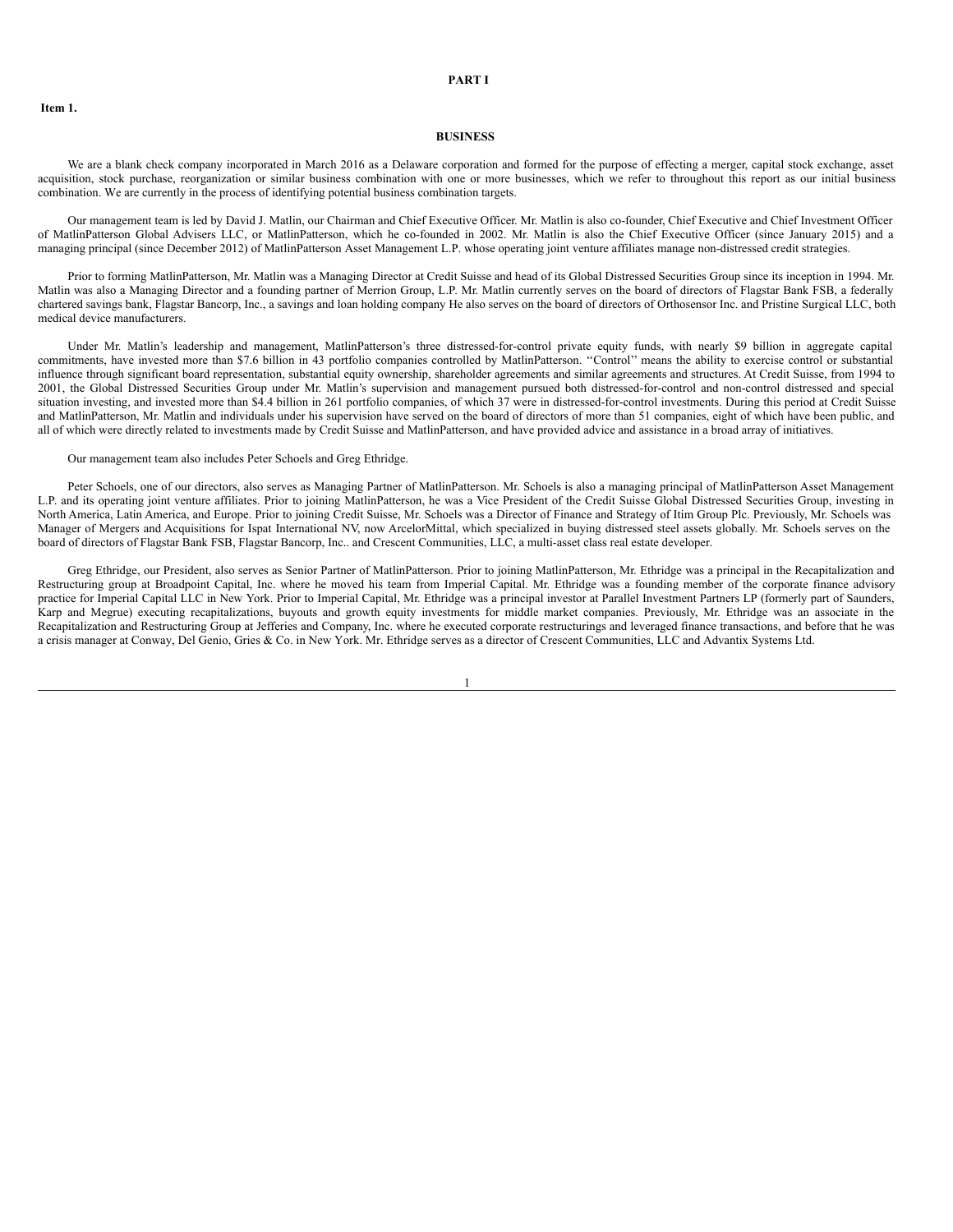We believe that we will derive significant benefit from our management team which we believe has distinctive experience in identifying and acquiring businesses that are underperforming or distressed and/or are operating in industries undergoing dislocation. We intend to focus our efforts on seeking and completing an initial business combination with a company that has an enterprise value of between \$1 billion and \$1.8 billion, although a target entity with a smaller or larger enterprise value may be considered. While we may pursue an acquisition opportunity in any sector, the global decline in commodity prices since 2014 as well as the quickly changing regulatory environment have led to severe dislocation in the commodity and specialty chemicals, exploration and production, metals and mining, materials, power generation, transportation and infrastructure, refining, financial institutions, specialty lending, healthcare and insurance sectors. Our initial focus will be to pursue underperforming companies in these sectors as potential candidates for a business combination.

#### **Significant Activities Since Inception**

On March 15, 2017, we consummated our initial public offering of 32,500,000 units, including the partial exercise of the underwriter's over-allotment option of 2,500,000 units. Each unit consisted of one share of Class A common stock and one warrant to purchase one share of Class A Common Stock. Each whole warrant entitles the holder to purchase one-half of one share of Class A Common Stock at an exercise price of \$5.75 per half share. The units were sold in our initial public offering at an offering price of \$10.00 per unit, generating gross proceeds of \$325.0 million (before underwriting discounts and commissions and offering expenses). Simultaneously with the consummation of our initial public offering, we completed a private placement of 15,500,000 warrants at a price of \$0.50 per warrant, issued to our sponsor and representative of the underwriters for our initial public offering, generating total proceeds of \$7.75 million.

A total of \$325 million of the net proceeds from our initial public offering (including the partial over-allotment) and the private placement with the sponsor and the representative were deposited in a trust account established for the benefit of the Company's public stockholders.

Our units began trading on March 10, 2017 on the NASDAQ Capital Market under the symbol MPACU. Commencing on April 28, 2017, the securities comprising the units began separate trading. The units, common stock, and warrants are trading on the NASDAQ Capital Market under the symbols "MPACU," "MPAC" and "MPACW," respectively.

### **Business Strategy**

Our strategy is to identify and acquire a business that is misvalued or underperforming in an industry impacted by market dislocation or regulatory uncertainty and whose market value and operating results we believe can be positively affected by our management team. The MatlinPatterson affiliated members of our management team have an aggregate of over 60 years of experience setting and implementing strategies to grow revenues and improve profitability, including: engaging in capital markets and other restructuring activities, evaluating, changing or enhancing management when appropriate, pursuing acquisition and divestiture opportunities, and crafting other initiatives, whether through board control or influence or substantial equity ownership of portfolio companies over which MatlinPatterson or Credit Suisse's Global Distressed Securities Group (while under Mr. Matlin's management) exercised control.

While underperformance can result from many factors we expect to initially focus on targets that underperforming as a result of market conditions driven by commodity supply/demand imbalances or periods of regulatory uncertainty surrounding future business activities. Specifically, we believe that targets in or with exposure to the commodity and specialty chemicals, exploration and production, metals and mining, materials, power generation, transportation and infrastructure, refining, financial institutions, specialty lending, healthcare and insurance sectors provide a large opportunity set following the global commodity downturn that began in 2014 and the uncertain regulatory environment. Our management believes that increasing leverage, a lack of access to capital markets and regulatory uncertainty have caused many private companies in these sectors to be misvalued and underappreciated. Based on our management team's experience at MatlinPatterson, we believe that these trends create excellent opportunities for an organization with our strategy and our management's core competencies. However, we may pursue a business combination with a company that is misvalued due to other factors such as lack of strategic direction, an overly burdensome or unsustainable capital structure, an inability to fund capital needs, litigation and corporate fraud.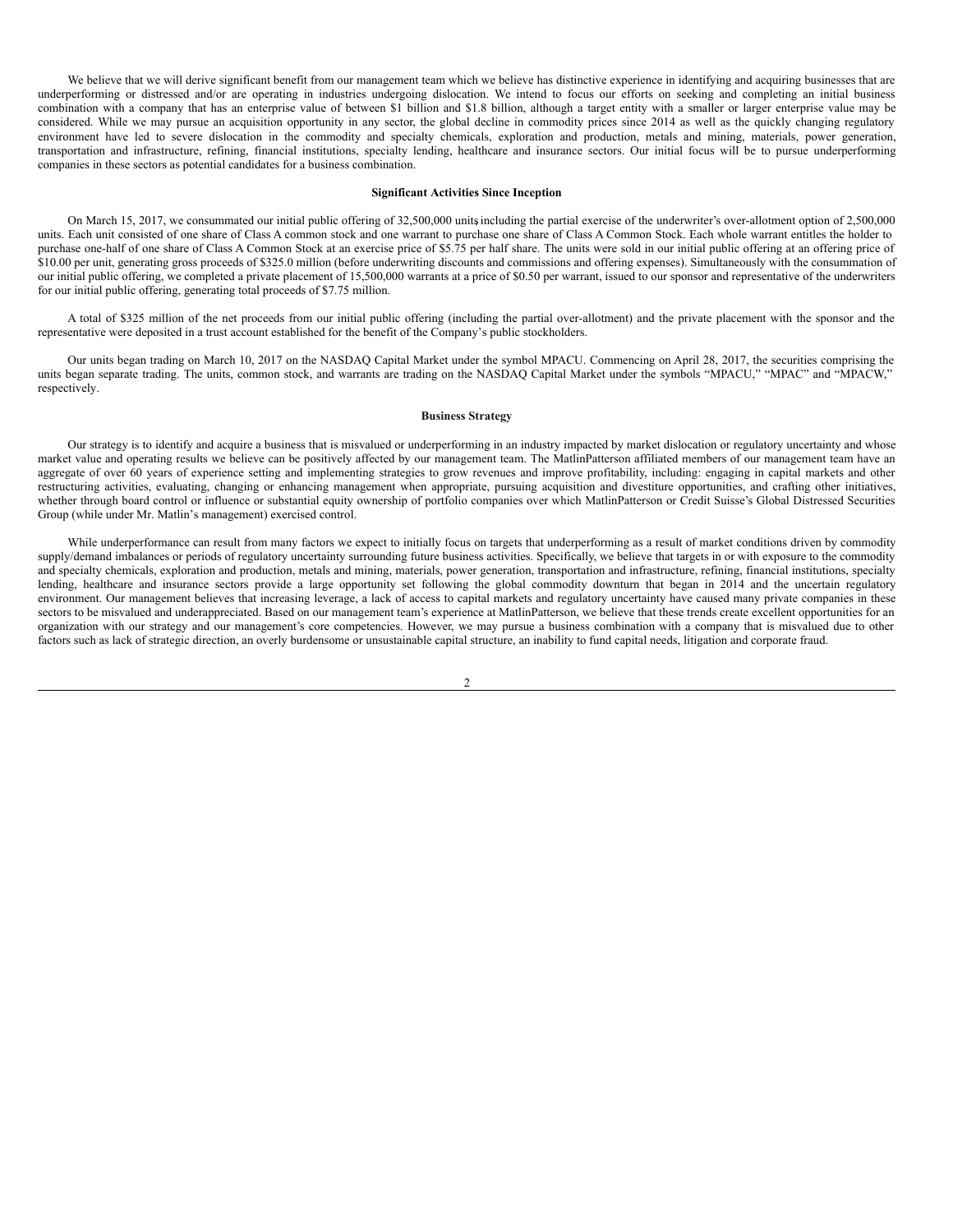In order to execute our business strategy, we intend to:

- Utilize the management team's extensive sourcing network to identify underperforming companies and assets: Our management team has an extensive sourcing network to identify a promising target business that is underperforming, likely due to dislocated market conditions, which have been overlooked or rejected by other investors.
- **Assemble a team of industry and financial experts:** For each potential transaction, we intend to assemble a team of industry and financial experts to supplement our management's efforts to identify and resolve key issues facing a company. We intend to a construct an operating and financial reorganization plan which optimizes the potential to grow shareholder value. With extensive experience investing in troubled businesses, we expect that our management will be able to demonstrate to the target business and its stakeholders that we have the resources and expertise to lead the combined company through complex and often turbulent market conditions and provide the strategic and operational direction necessary to stabilize and grow the business in order to maximize cash flows and improve the overall strategic prospects for the business.
- **Conduct rigorous research and analysis:** Performing disciplined, bottom-up fundamental research and analysis is core to our strategy, and we intend to conduct extensive due diligence to evaluate the impact that a transaction may have on a target business.
- Acquire the target company at an attractive price relative to our view of intrinsic value: Combining rigorous bottom-up analysis as well as input from industry and financial experts, the management team intends to develop its view of the intrinsic value of a potential business combination. In doing so, the management team will evaluate future cash flow potential, relative industry valuation metrics and precedent transactions to inform its view of intrinsic value, with the intention of creating a business combination at an attractive price relative to its view of intrinsic value.
- **Implement operational and financial structuring opportunities:** Our management team has the ability to structure and execute a business combination that will provide the combined business with a capital structure that will support the growth in shareholder value and give it the flexibility to grow organically and/or through strategic acquisitions or divestitures. We intend to also develop and implement strategies and initiatives to improve the business's operational and financial performance and create a platform for growth.
- **Seek strategic acquisitions and divestitures to further grow shareholder value:** The management team intends to analyze the strategic direction of the company and evaluate non-core asset sales to create financial and/or operational flexibility for the company to engage in organic or inorganic growth. Specifically, the management team intends to evaluate opportunities for industry consolidation in the company's core lines of business as well as opportunities to vertically or horizontally integrate with other industry participants.

Following our initial business combination, we intend to evaluate opportunities to enhance shareholder value, including developing and implementing corporate strategies and initiatives to provide financial and operational runway such that the company can improve profitability and long-term value. In doing so, the management team anticipates evaluating corporate governance, assessing and possibly replacing management, opportunistically accessing capital markets and other opportunities to enhance liquidity, identifying acquisition and divestiture opportunities, and properly aligning management and board incentives with growing shareholder value.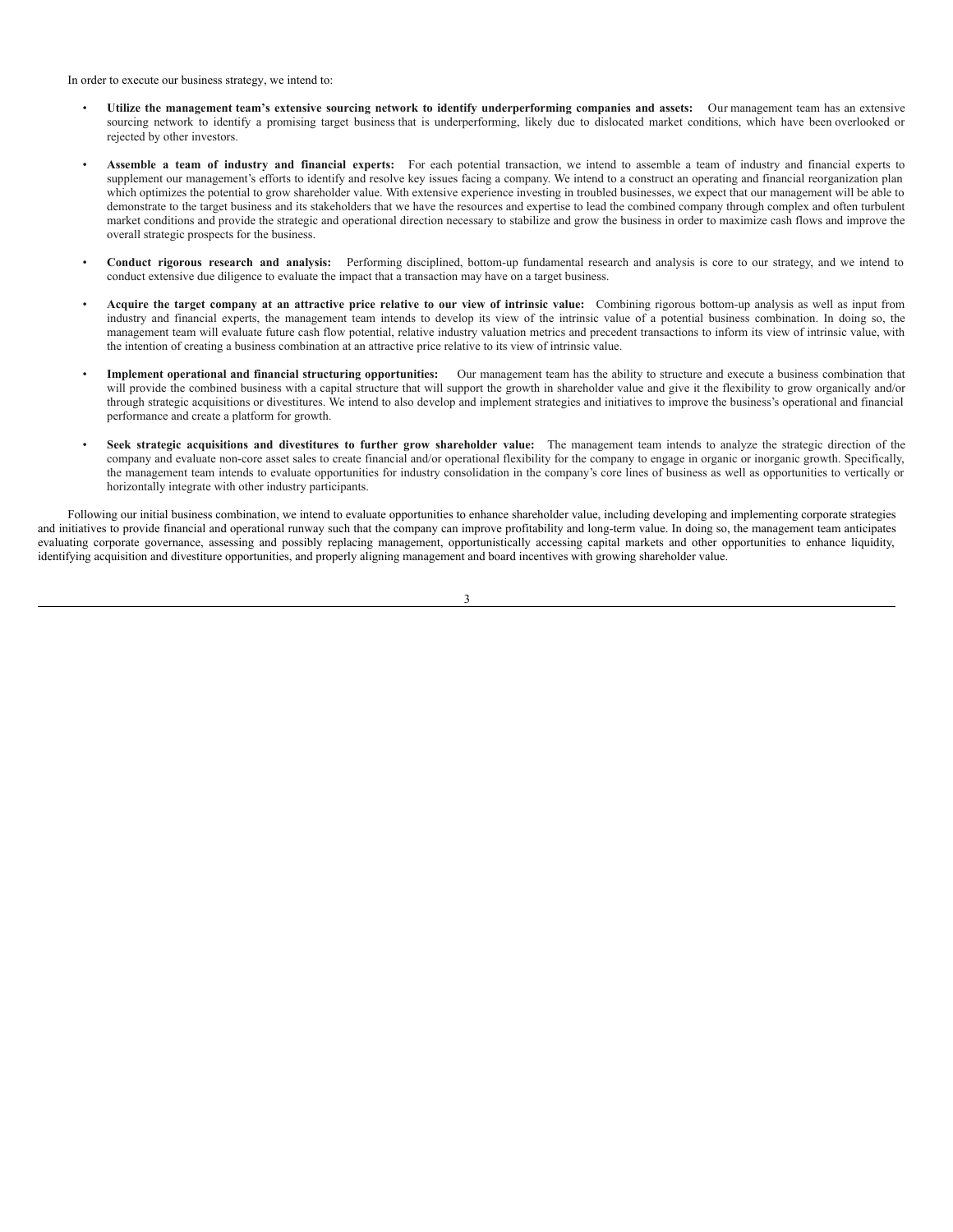### **Competitive Strengths**

We are leveraging the following sources of competitive strength in seeking to achieve our business strategy:

- Experienced Management Team with Expertise in a Broad Array of Sectors and Geographies Since his days as an investment manager within Credit Suisse beginning in 1994, and continuing thereafter at MatlinPatterson in 2002, David J. Matlin, our Chief Executive Officer, has built a unique track record by investing more than \$14 billion in underperforming or distressed businesses across a broad array of sectors including materials, chemicals, metals, mining, energy, financials, healthcare, real estate and insurance, among others. The MatlinPatterson affiliated members of our management team, including David J. Matlin, Peter Schoels and Greg Ethridge, have an aggregate of over 60years of experience in investing and financing, both in the private equity business as well as public market securities. We believe our management team's diverse sector experience represents a significant competitive strength in achieving our acquisition strategy.
- **Access to Investment Opportunities —** Our management team has extensive long-term relationships with company owners, executives, stakeholders, industry experts, consultants, professionals and financial intermediaries. This network has provided our management team with proprietary deal flow, especially in instances of significant capital structure complexity, business underperformance, or market dislocation. We believe these relationships will provide us with attractive acquisition opportunities. We also intend to rely on our management team's reputation and history of identifying and securing acquisition opportunities in the materials, chemicals, metals, energy, financials, healthcare, real estate and insurance sectors operating in market conditions driven by commodity supply/demand imbalances or periods of regulatory uncertainty. In addition, we anticipate that target business candidates will be brought to our attention from various other sources, including investment market participants and large enterprises seeking to divest non-core assets or divisions.

Despite the acquisition experience of our management team, none of our officers or directors has had direct experience with special purpose acquisition companies. Any past experience of MatlinPatterson or our management team is not a guarantee either: (i) that we will be able to locate a suitable candidate for our initial business combination; or (ii) of any results with respect to any initial business combination we may consummate. You should not rely on the historical record of MatlinPatterson's or our management team's performance as indicative of our future performance.

## **Acquisition Criteria**

We have identified the following general criteria and guidelines that we believe are consistent with our acquisition philosophy and our management's experience and are important in evaluating prospective target businesses. We use these criteria and guidelines in evaluating acquisition opportunities, but we may decide to enter into our initial business combination with a target business that does not meet these criteria and guidelines. We intend to seek to acquire companies that we believe:

- Are underperforming as a result of market conditions driven by commodity supply/demand imbalances or periods of regulatory uncertainty surrounding future business activities. Specifically, we believe that targets in or with exposure to the commodity and specialty chemicals, exploration and production, metals and mining, materials, power generation, transportation and infrastructure, refining, financial institutions, specialty lending, healthcare and insurance sectors provide a large opportunity set following the global commodity downturn that began in 2014 and the uncertain regulatory environment. Our management believes that increasing leverage, a lack of access to capital markets and regulatory uncertainty have caused many private companies in these sectors to be misvalued and underappreciated.
- Exhibit intrinsic value that is being underappreciated or misvalued as a result of financial, operational or industry conditions that would be considered abnormal or transitory based on our industry specific due diligence and experience. For a potential target business, this process will include, among other things, a detailed review and analysis of the company's capital structure, quality of earnings, potential for operational and balance sheet improvements, corporate governance, customers, material contracts, and industry background and trends.

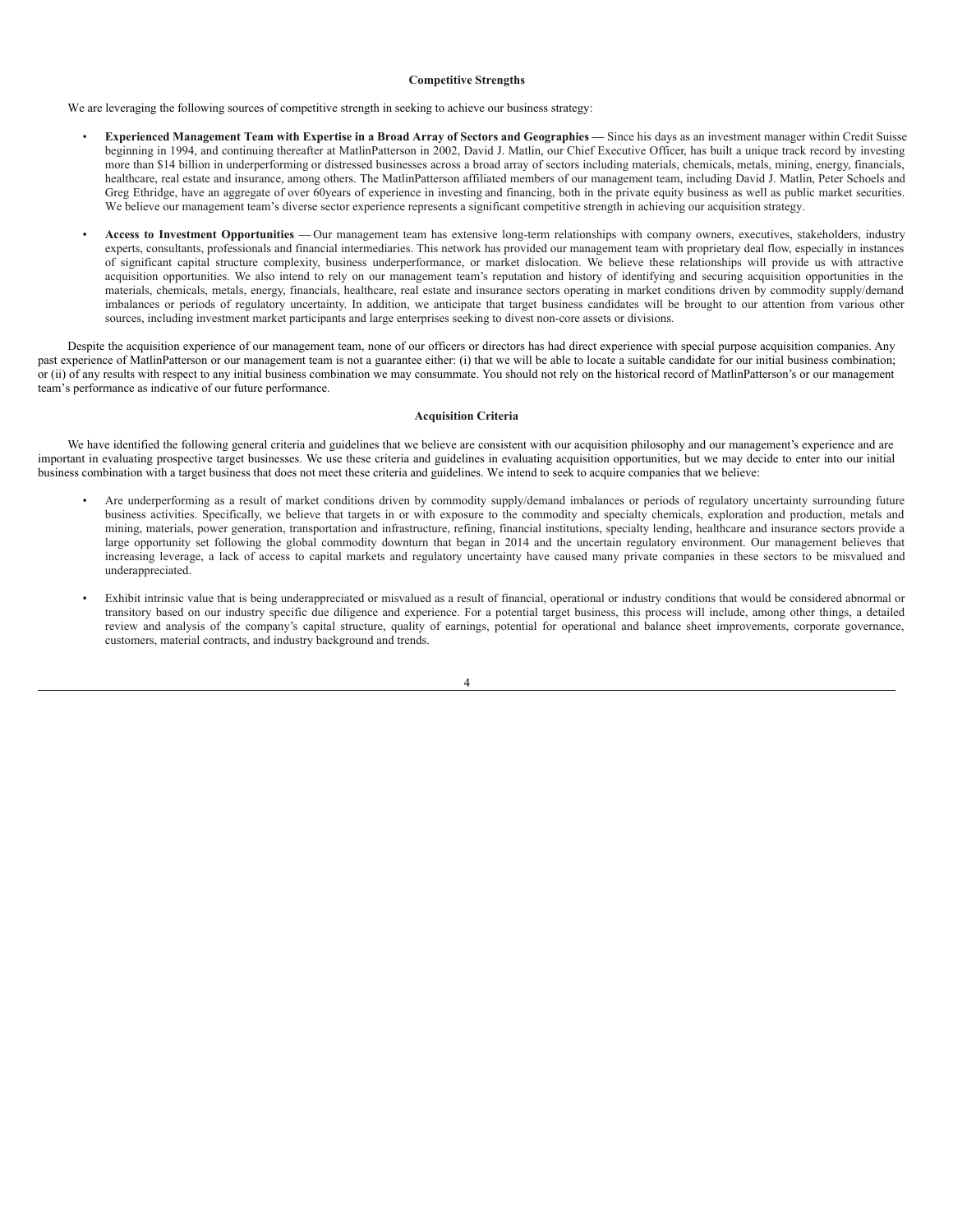- Are in need of additional strategic and managerial guidance to enhance or shift the company's position within its industry, accelerate growth within that industry or refocus management on the core value proposition of the target company. We believe that we are well-positioned to evaluate and improve a company's growth prospects and help it realize the opportunities to create shareholder value following the consummation of a business combination.
- Will offer attractive risk-adjusted equity returns for our shareholders. We seek to acquire a target on terms and in a manner that leverages our experience in distressed investing. Financial returns will be evaluated based on free cash flow generation, an ability to achieve cost savings, an ability to stabilize operations, creating a platform for organic and/or inorganic growth, and an ability to achieve earnings growth. Each of these factors will be weighed against any identifiable downside risks that are often inherent in underperforming or distressed companies.

These criteria are not intended to be exhaustive. Any evaluation relating to the merits of a particular initial business combination may be based, to the extent relevant, on these general guidelines as well as other considerations, factors and criteria that our management team may deem relevant. In the event that we find an opportunity that is more compelling to us than the opportunities described above, we would pursue such opportunity. However, we have not established any particular parameters as to when we might turn our attention to opportunities that are not underperforming or distressed and/or not operating in an industry undergoing a period of dislocation. In the event that we decide to enter into our initial business combination with a target business that does not meet the above criteria and guidelines, we will disclose that the target business does not meet the above criteria in our stockholder communications related to our initial business combination, which would be in the form of tender offer documents or proxy solicitation materials that we would file with the SEC.

## **Value Creation Philosophy**

Our acquisition strategy is to identify, acquire and, after our initial business combination, to build a company in an industry that is experiencing distress due to a temporarily dislocated market that is adversely affecting its financial or operating results, its ability to access the capital markets efficiently or at all or in other ways. Our management team will continually analyze the global financial markets for signs of financial distress in industry sectors, geographic regions and individual companies, and they have an extensive network of professional contacts in the distressed sector that provides them with information and significant proprietary deal flow. These contacts are familiar with our management team's investment criteria and reorganization capabilities, and include bankruptcy lawyers, restructuring accountants, reorganization investment bankers and management turn-around consultants. Also, because our management team has historically employed two primary approaches to gaining control of companies; that is, (i) accumulating deeply discounted securities and other obligations of distressed companies as an initial step towards acquiring a controlling or influential ownership interest, generally through the conversion of debt to equity, and (ii) directly acquiring significant ownership stakes in businesses or injecting capital into businesses as a means of acquiring control, they also have relationships with many securities broker-dealers on a worldwide basis. We believe these extensive and long-standing relationships will provide us with broad access to potential businesses with which we may wish to combine.

### **Deal Origination**

Drawing on their experience at MatlinPatterson, our management team is tapping four major sources of deal flow: (i) directly identifying potentially attractive undervalued situations through primary research into industries and companies; (ii) receiving information from our management team's global contacts about potentially attractive situations; (iii) contact from securities broker-dealers' research, sales, trading or investment banking department offering or identifying businesses experiencing dislocation; or (iv) inbound opportunities from a company or existing stakeholders seeking a combination. We may pay referral fees or other compensation to the sources mentioned in (ii) and (iii) above.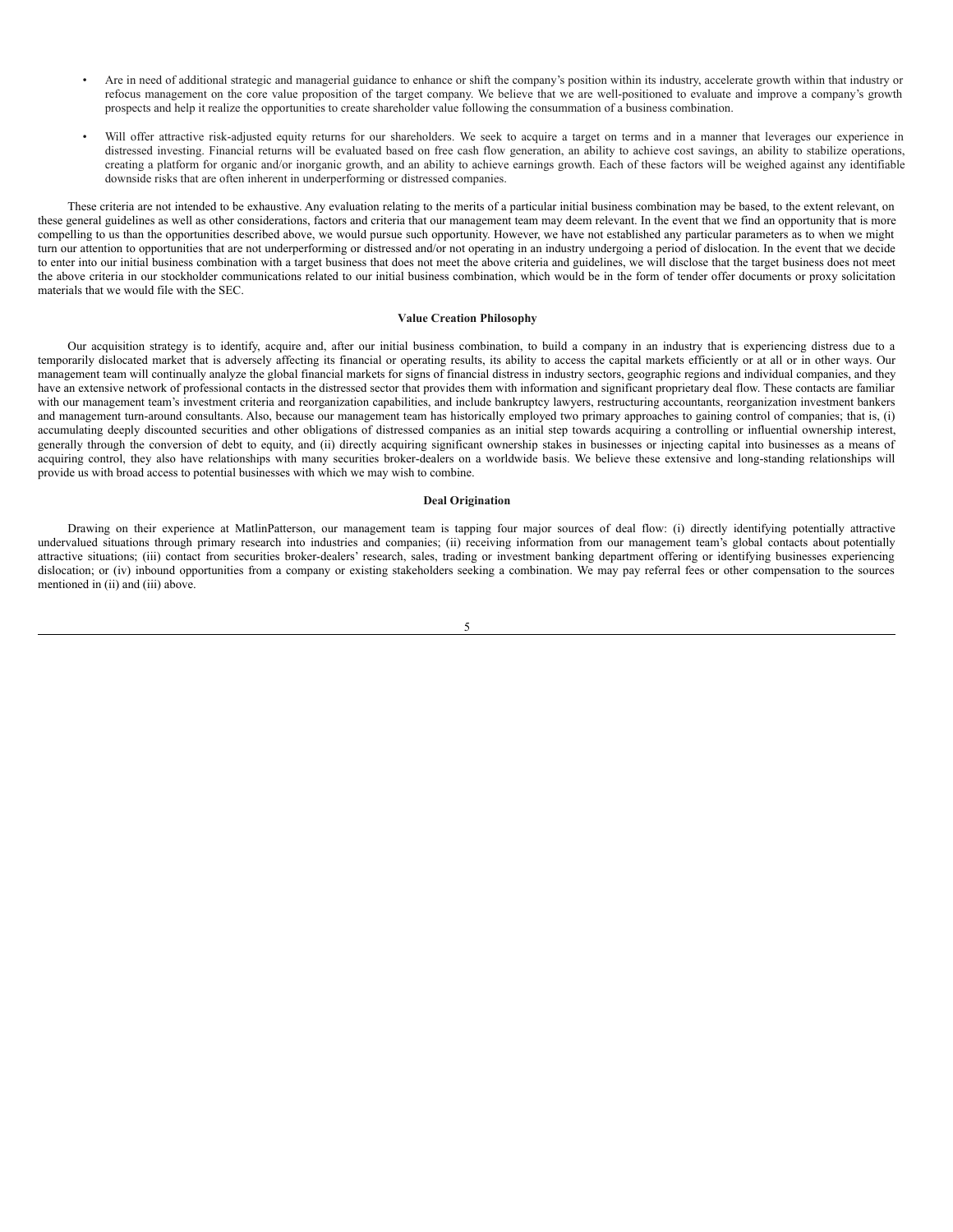### **Evaluating Situations and Circumstances**

We analyze the characteristics of each particular potential combination to better understand (i) the source of the company's underperformance; (ii) the stakeholders that would welcome a business combination and (iii) the factors that will affect the company's ability to successfully turnaround its financial and operating performance.

- Source of Underperformance. We identify the source of a company's financial distress, whether it be abnormal moves and/or volatility in commodity prices, substantial financial leverage, loss of a large customer, unforeseen litigation, ineffective management, disruptive technological innovation or new regulatory requirements, among others, to guide the company through the process by which the underperformance can be remedied. As an example, a company that is misvalued due to substantial leverage may have a healthy underlying business, but needs to ''de-lever'' through the infusion of new equity capital to retire outstanding debt. By comparison, a company that loses a significant customer will have substantially reduced cash flow which may create issues for its underlying business that need to be addressed through management changes and improved operations. These comparisons are often blurred for these types companies as they often display elements of each. Determining the magnitude of these specific issues provides information that can be used to evaluate the most likely course of action the company will take, thereby allowing us to take advantage of the investment opportunity.
- **Stakeholders.** We also identify stakeholder constituencies, as well as their legal, financial and strategic positions and objectives, to anticipate potential issues that may impact a potential business combination. Stakeholders may range from priority creditors, secured creditors, senior creditors, junior creditors, subordinated creditors, trade creditors, preferred shareholders, shareholders, intercompany creditors, customers, suppliers, litigants, management, employees, unions and regulatory authorities. Recognizing the relationships between these constituencies will be critical to determining the process, timeline, and effectiveness of a business combination. Different stakeholders can play an important role, and predicting the behavior of individual stakeholders can provide important insights into any process. This also provides the management team an opportunity to partner with certain stakeholders to effect change on the organization to improve the prospects of the company.
- **External Factors.** We take into account external factors that may affect the prospects of an underperforming or distressed company, including the jurisdiction in which the company is domiciled, the current and expected regulatory environment, political influences and the state of the financial markets. Materials companies, for example, may lack access to traditional capital markets due to abrupt swings in a particular commodity that industry participants either produce or use as an input to its manufacturing process. The lack of traditional means for raising capital provides an opportunity for value-oriented investors, such as us to be the provider of capital on beneficial terms.

## **Direct Involvement Post-Merger**

After the initial business combination, our management team intends to apply a rigorous approach to enhancing shareholder value, including evaluating the experience and expertise of incumbent management and making changes when appropriate, examining opportunities for revenue enhancement, cost savings, operating efficiencies and strategic acquisitions and divestitures, and accessing the financial markets to optimize the company's capital structure. Our management team intends to pursue post-merger initiatives through participation on the board of directors, through direct involvement with company operations and/or calling upon a stable of former managers and advisors when necessary.

• **Corporate Governance and Oversight.** Actively participating as board members can include many activities ranging from monthly or quarterly board meetings, chairing standing (compensation, audit or investment committees) or special committees, to replacing or supplementing company management teams when necessary, adding outside directors with industry expertise, providing guidance on strategic and operational issues including revenue enhancement opportunities, cost savings, operating efficiencies as well as reviewing and testing annual budgets, reviewing acquisitions and divestitures, and assisting in the accessing of capital markets to further optimize financing costs and fund expansion. As active members on the board of directors of the company, our management team members intend to evaluate the suitability of the incumbent organization leaders. While not a pre-requisite, in their MatlinPatterson capacities, our management team members have replaced a significant percentage of its portfolio companies' incumbent management teams in its private equity funds. Moreover, the management team has, on occasion, inserted themselves into interim or full-time management roles when necessary.

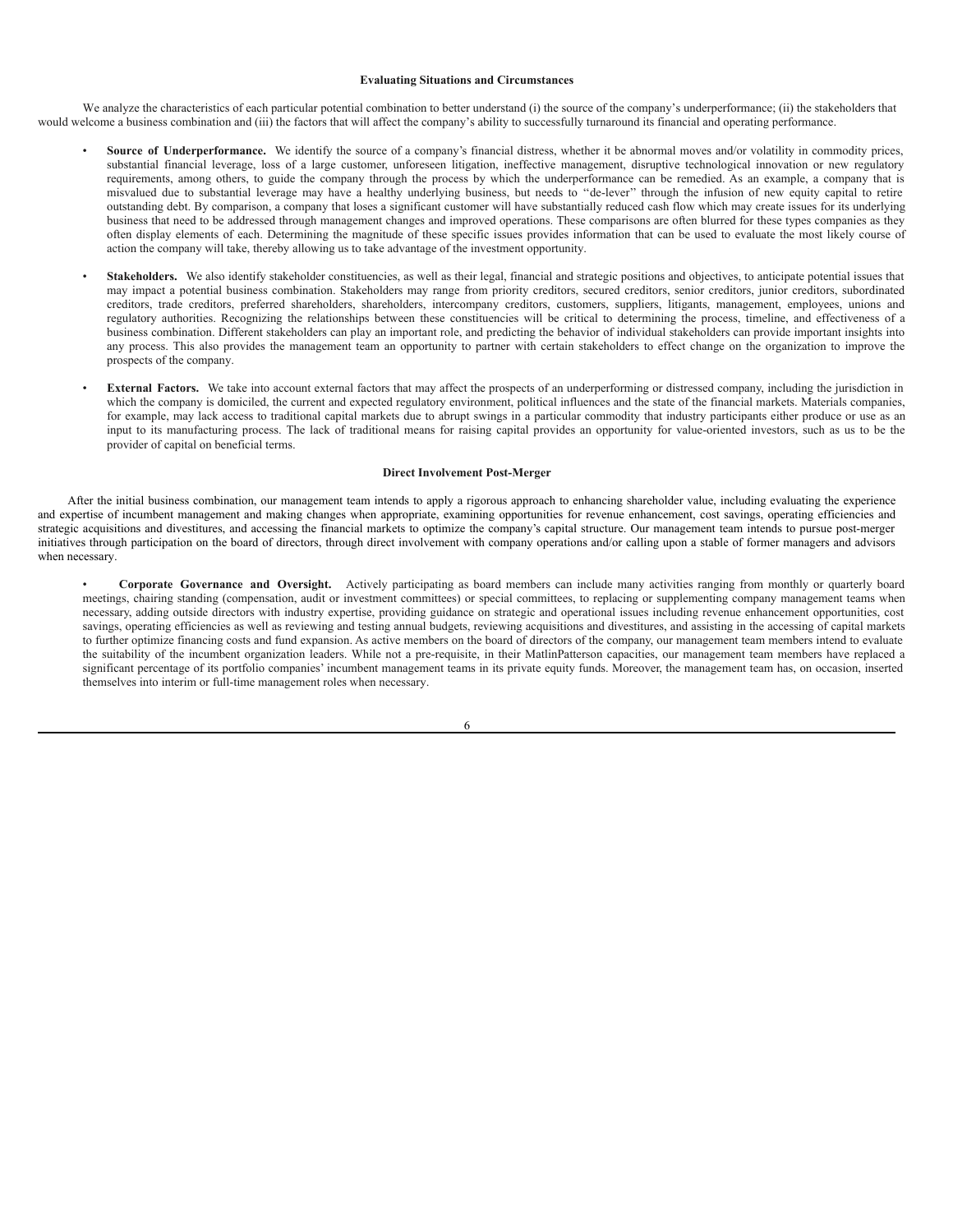• **Direct Operational Involvement.** The management team members, though ongoing board service, intend to actively engage with company management to effect change in an organization. These activities may include: (i) establishing an agenda for management and instilling a sense of accountability and urgency; (ii) aligning the interest of management with growing shareholder value; (iii) providing strategic planning and management consulting assistance; (iv) establishing measurable key performance metrics and accretive internal processes; and (v) right-sizing costs. These skill sets, will be integral to shareholder value creation.

• **Access to Portfolio Company Managers and Advisors.** Over their combined over 60 year history of investing in and controlling businesses, our management team members have developed strong professional relationships with former portfolio company managers and advisors through its private equity vehicles. When appropriate, we intend to bring in outside directors, managers or consultants to assist in corporate governance and operational turnaround activities. The use of supplemental advisors should provide additional resources to management to address time intensive issues that may be delaying an organization from realizing its full potential shareholder returns.

## **Our Acquisition and Investment Process**

As illustrated in the diagram below, in evaluating a prospective target business, we have conducted and will continue to conduct a thorough due diligence review which will encompass, among other things, meetings with incumbent management and employees, document reviews, inspection of facilities, as well as a review of financial, operational, legal and other information which will be made available to us. We also utilize our operational and capital planning experience.

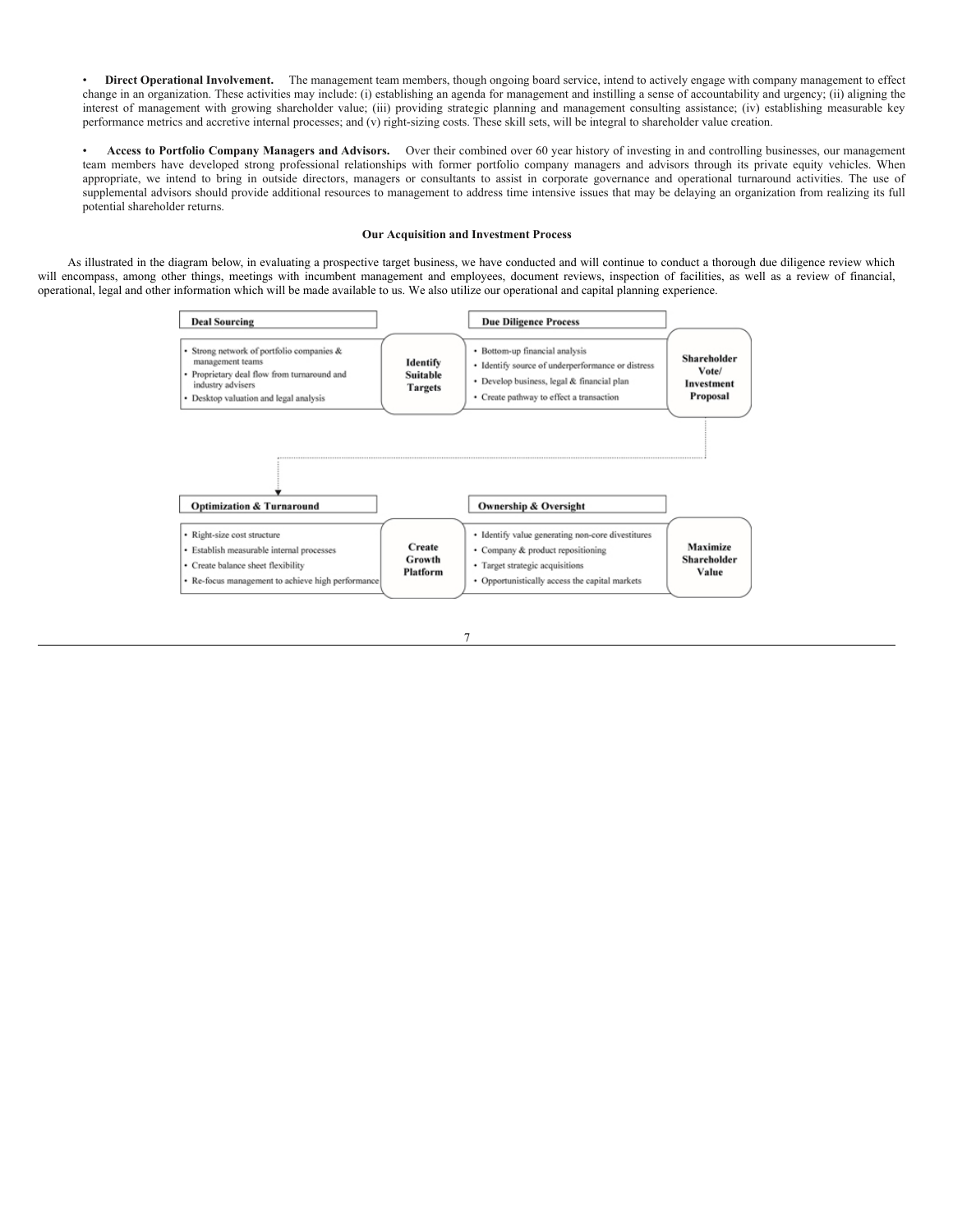We are not prohibited from pursuing an initial business combination with a company that is affiliated with our sponsor, officers or directors. In the event we seek to complete our initial business combination with a company that is affiliated with our sponsor, officers or directors, we, or a committee of independent and disinterested directors, will obtain an opinion from an independent investment banking firm that is a member of FINRA, or from an independent accounting firm, that our initial business combination is fair to our company from a financial point of view. MatlinPatterson and its affiliates have four portfolio companies in or exposed to the chemical, financial institutions and energy sectors, which are among the sectors we intend to initially target. We do not currently intend to pursue any of such portfolio companies.

If members of our management team acquire public shares or warrants, they may have a conflict of interest in determining whether a particular target business is an appropriate business with which to effectuate our initial business combination. Further, each of our officers and directors may have a conflict of interest with respect to evaluating a particular business combination if the retention or resignation of any such officers and directors was included by a target business as a condition to any agreement with respect to our initial business combination. Certain of the members of our management team are employed by MatlinPatterson. MatlinPatterson is from time to time made aware of potential business opportunities, one or more of which we may desire to pursue, for a business combination.

Each of our officers and directors presently has, and any of them in the future may have, additional fiduciary or contractual obligations to another entity pursuant to which such officer or director is or will be required to present a business combination opportunity to such entity. Accordingly, if any of our officers or directors becomes aware of a business combination opportunity which is suitable for an entity to which he or she has then-current fiduciary or contractual obligations, he or she will honor these obligations to present such business combination opportunity to such entity, and only present it to us if such entity rejects the opportunity. Without limiting the generality of the foregoing, members of our management team who are affiliated with MatlinPatterson have fiduciary and contractual obligations with respect to MatlinPatterson's private equity partnerships and the portfolio companies on whose boards they serve, including presenting business combination opportunities to them. While MatlinPatterson's existing private equity partnerships are beyond their investment periods, members of our management team who are affiliated with MatlinPatterson would have business opportunity conflicts with respect to new private equity funds or other investment vehicles that MatlinPatterson or its affiliates may sponsor in the future. We do not believe, however, that the fiduciary duties or contractual obligations of our officers or directors will materially affect our ability to complete our initial business combination. Our amended and restated certificate of incorporation provides that we renounce our interest in any corporate opportunity offered to any director or officer unless such opportunity is expressly offered to such person solely in his or her capacity as a director or officer of our company and such opportunity is one we are legally and contractually permitted to undertake and would otherwise be reasonable for us to pursue.

Our directors and officers have agreed not to participate in the formation of, or become an officer or director of, any other special purpose acquisition company with a class of securities registered under the Exchange Act until we have entered into a definitive agreement regarding our initial business combination or we have failed to complete our initial business combination within 24 months after the closing of our initial public offering.

## **Initial Business Combination**

The NASDAQ rules require that our initial business combination must be with one or more target businesses that together have a fair market value equal to at least 80% of the balance in the trust account (less any deferred underwriting commissions and taxes payable on interest earned) at the time of our signing a definitive agreement in connection with our initial business combination. If our board of directors is not able to independently determine the fair market value of the target business or businesses, we will obtain an opinion from an independent investment banking firm that is a member of FINRA or from an independent accounting firm, with respect to the satisfaction of such criteria. Our stockholders will not be provided with a copy of such opinion nor will they be able to rely on such opinion. We do not intend to purchase multiple businesses in unrelated industries in conjunction with our initial business combination, although there is no assurance that will be the case.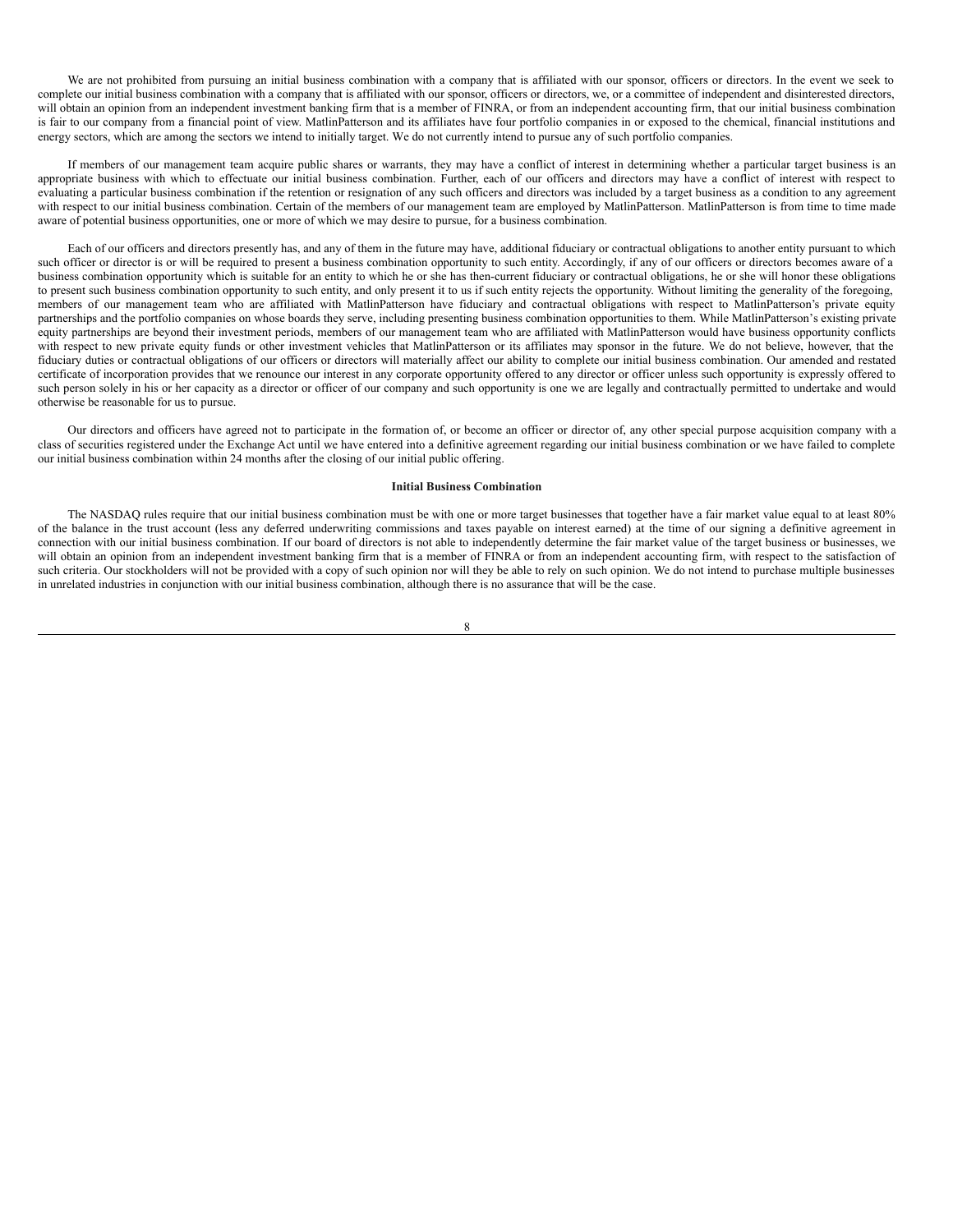We anticipate structuring our initial business combination so that the post-transaction company in which our public stockholders own shares will own or acquire 100% of the outstanding equity interests or assets of the target business or businesses. We may, however, structure our initial business combination such that the post-transaction company owns or acquires less than 100% of such interests or assets of the target business in order to meet certain objectives of the target management team or stockholders or for other reasons, but we will only complete such business combination if the post-transaction company owns or acquires 50% or more of the outstanding voting securities of the target or otherwise acquires a controlling interest in the target sufficient for it not to be required to register as an investment company under the Investment Company Act of 1940, as amended, or the Investment Company Act. Even if the post-transaction company owns or acquires 50% or more of the voting securities of the target, our stockholders prior to our initial business combination may collectively own a minority interest in the post-transaction company, depending on valuations ascribed to the target and us in the business combination transaction. For example, we could pursue a transaction in which we issue a substantial number of new shares in exchange for all of the outstanding capital stock of a target. In this case, we would acquire a 100% controlling interest in the target. However, as a result of the issuance of a substantial number of new shares, our stockholders immediately prior to our initial business combination could own less than a majority of our outstanding shares subsequent to our initial business combination. If less than 100% of the equity interests or assets of a target business or businesses are owned or acquired by the post-transaction company, the portion of such business or businesses that is owned or acquired is what will be valued for purposes of the 80% of net assets test. If our initial business combination involves more than one target business, the 80% of net assets test will be based on the aggregate value of all of the target businesses.

We are not prohibited from pursuing an initial business combination with a company that is affiliated with our sponsor, officers or directors. In the event we seek to complete our initial business combination with a company that is affiliated with our sponsor, officers or directors, we, or a committee of independent and disinterested directors, will obtain an opinion from an independent investment banking firm that is a member of FINRA, or from an independent accounting firm, that our initial business combination is fair to our company from a financial point of view.

As more fully discussed in "Management — Conflicts of Interest." if any of our officers or directors becomes aware of a business combination opportunity that falls within the line of business of any entity to which he has pre-existing fiduciary or contractual obligations, he may be required to present such business combination opportunity to such entity prior to presenting such business combination opportunity to us. Our officers and directors currently have fiduciary duties or contractual obligations to various entities that may present a conflict of interest. As a result of these duties and obligations, situations may arise in which business opportunities may be given to one or more of these other entities prior to being presented to us.

### **Status as a Public Company**

We believe our structure will make us an attractive business combination partner to target businesses. As an existing public company, we offer a target business an alternative to the traditional initial public offering through a merger or other business combination. In this situation, the owners of the target business would exchange their shares of stock in the target business for shares of our stock or for a combination of shares of our stock and cash, allowing us to tailor the consideration to the specific needs of the sellers. Although there are various costs and obligations associated with being a public company, we believe target businesses will find this method a more certain and cost effective method to becoming a public company than the typical initial public offering. In a typical initial public offering, there are additional expenses incurred in marketing, road show and public reporting efforts that may not be present to the same extent in connection with a business combination with us.

Furthermore, once a proposed business combination is completed, the target business will have effectively become public, whereas an initial public offering is always subject to the underwriter's ability to complete the offering, as well as general market conditions, which could prevent the offering from occurring. Once public, we believe the target business would then have greater access to capital and an additional means of providing management incentives consistent with stockholders' interests. It can offer further benefits by augmenting a company's profile among potential new customers and vendors and aid in attracting talented employees.

 $\overline{Q}$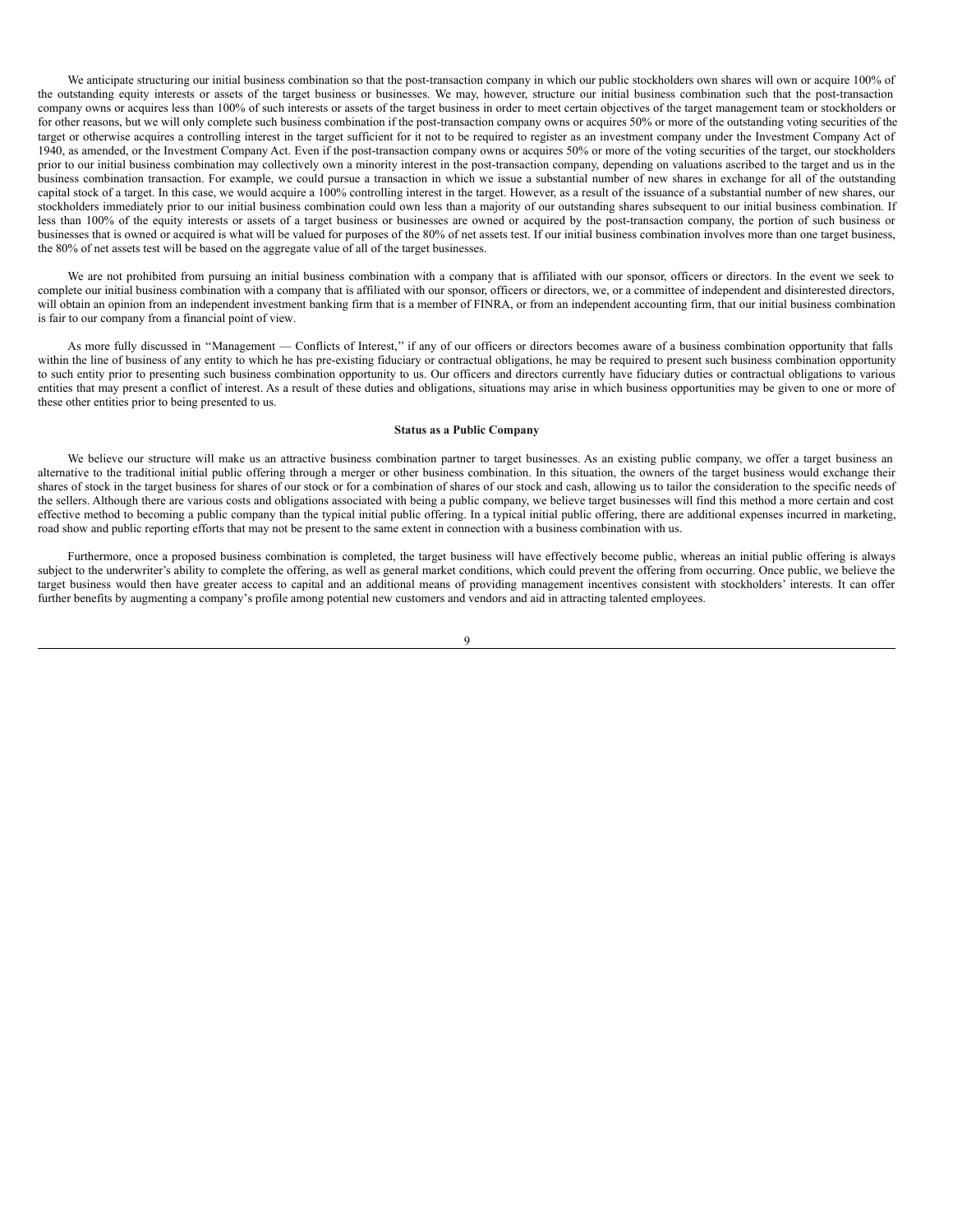We are an "emerging growth company," as defined in the JOBS Act. We will remain an emerging growth company until the earlier of: (i) the last day of the fiscal year (a) following the fifth anniversary of the completion of our initial public offering, (b) in which we have total annual gross revenue of at least \$1.07 billion, or (c) in which we are deemed to be a large accelerated filer, which means the market value of our common stock that is held by non-affiliates exceeds \$700 million as of the prior June  $30^{\text{th}}$ ; and (ii) the date on which we have issued more than \$1.0 billion in non-convertible debt securities during the prior three-year period.

## **Financial Position**

With funds available for a business combination, as of the balance sheet date, in the amount of approximately \$316,200,000 assuming no redemptions and after payment of \$10,250,000 of deferred underwriting fees but before fees and expenses associated with our initial business combination, we offer a target business a variety of options such as creating a liquidity event for its owners, providing capital for the potential growth and expansion of its operations or strengthening its balance sheet by reducing its debt or leverage ratio. Because we are able to complete our initial business combination using our cash, debt or equity securities, or a combination of the foregoing, we have the flexibility to use the most efficient combination that will allow us to tailor the consideration to be paid to the target business to fit its needs and desires. However, we have not taken any steps to secure third party financing and there can be no assurance it will be available to us.

## **Effecting our Initial Business Combination**

We are not presently engaged in, and we will not engage in, any operations for an indefinite period of time. We intend to effectuate our initial business combination using cash from the proceeds of our initial public offering and the private placement of the private placement warrants, our capital stock, debt or a combination of these as the consideration to be paid in our initial business combination. We may seek to complete our initial business combination with a company or business that may be financially unstable or in its early stages of development or growth, which would subject us to the numerous risks inherent in such companies and businesses.

If our initial business combination is paid for using equity or debt securities or not all of the funds released from the trust account are used for payment of the consideration in connection with our initial business combination or used for redemptions of purchases of our Class A common stock, we may apply the balance of the cash released to us from the trust account for general corporate purposes, including for maintenance or expansion of operations of the post-transaction company, the payment of principal or interest due on indebtedness incurred in completing our initial business combination, to fund the purchase of other companies or for working capital.

Certain of the members of our management team are employed by MatlinPatterson. MatlinPatterson is from time to time made aware of potential business opportunities, one or more of which we may desire to pursue, for a business combination.

We may seek to raise additional funds through a private offering of debt or equity securities in connection with the completion of our initial business combination, and we may effectuate our initial business combination using the proceeds of such offering rather than using the amounts held in the trust account.

In the case of an initial business combination funded with assets other than the trust account assets, our tender offer documents or proxy materials disclosing the business combination would disclose the terms of the financing and, only if required by law, we would seek stockholder approval of such financing. There are no prohibitions on our ability to raise funds privately or through loans in connection with our initial business combination. At this time, we are not a party to any arrangement or understanding with any third party with respect to raising any additional funds through the sale of securities or otherwise.

## **Selection of a target business and structuring of our initial business combination**

The NASDAQ rules require that our initial business combination must be with one or more target businesses that together have a fair market value equal to at least 80% of the balance in the trust account (less any deferred underwriting commissions and taxes payable on interest earned) at the time of our signing a definitive agreement in connection with our initial business combination. The fair market value of the target or targets will be determined by our board of directors based upon one or more standards generally accepted by the financial community, such as discounted cash flow valuation or value of comparable businesses. If our board is not able to independently determine the fair market value of the target business or businesses, we will obtain an opinion from an independent investment banking firm that is a member of FINRA or from an independent accounting firm, with respect to the satisfaction of such criteria. Our stockholders will not be provided with a copy of such opinion nor will they be able to rely on such opinion. We do not intend to purchase multiple businesses in unrelated industries in conjunction with our initial business combination, although there is no assurance that will be the case. Subject to this requirement, our management will have virtually unrestricted flexibility in identifying and selecting one or more prospective target businesses, although we will not be permitted to effectuate our initial business combination with another blank check company or a similar company with nominal operations.

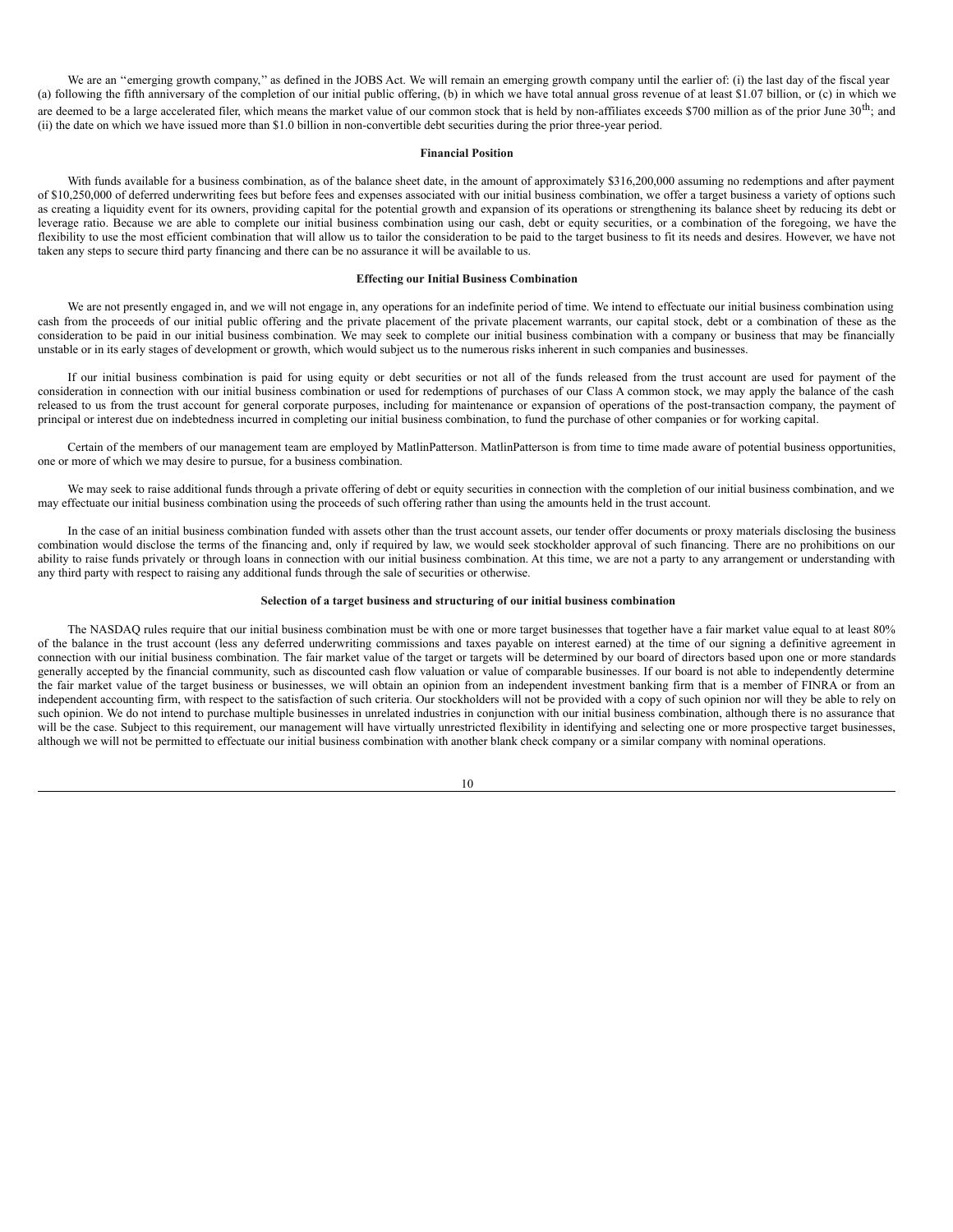In any case, we will only complete an initial business combination in which we own or acquire 50% or more of the outstanding voting securities of the target or otherwise acquire a controlling interest in the target sufficient for it not to be required to register as an investment company under the Investment Company Act. If we own or acquire less than 100% of the equity interests or assets of a target business or businesses, the portion of such business or businesses that are owned or acquired by the post-transaction company is what will be valued for purposes of the 80% of net assets test. There is no basis for investors to evaluate the possible merits or risks of any target business with which we may ultimately complete our initial business combination.

To the extent we effect our initial business combination with a company or business that may be financially unstable or in its early stages of development or growth, we may be affected by numerous risks inherent in such company or business. Although our management will endeavor to evaluate the risks inherent in a particular target business, we cannot assure you that we will properly ascertain or assess all significant risk factors.

In evaluating a prospective target business, we conduct a thorough due diligence review which encompasses, among other things, meetings with incumbent management and employees, document reviews, inspection of facilities, as well as a review of financial, operational, legal and other information which will be made available to us.

The time required to select and evaluate a target business and to structure and complete our initial business combination, and the costs associated with this process, are not currently ascertainable with any degree of certainty. Any costs incurred with respect to the identification and evaluation of a prospective target business with which our initial business combination is not ultimately completed will result in our incurring losses and will reduce the funds we can use to complete another business combination.

### **Lack of business diversification**

For an indefinite period of time after the completion of our initial business combination, the prospects for our success may depend entirely on the future performance of a single business.

Unlike other entities that have the resources to complete business combinations with multiple entities in one or several industries, it is probable that we will not have the resources to diversify our operations and mitigate the risks of being in a single line of business. By completing our initial business combination with only a single entity, our lack of diversification may:

- subject us to negative economic, competitive and regulatory developments, any or all of which may have a substantial adverse impact on the particular industry in which we operate after our initial business combination; and
- cause us to depend on the marketing and sale of a single product or limited number of products or services.

## **Limited ability to evaluate the target's management team**

Although we intend to closely scrutinize the management of a prospective target business when evaluating the desirability of effecting our initial business combination with that business, our assessment of the target business's management may not prove to be correct. In addition, the future management may not have the necessary skills, qualifications or abilities to manage a public company. Furthermore, the future role of members of our management team, if any, in the target business cannot presently be stated with any certainty. While it is possible that one or more of our directors will remain associated in some capacity with us following our initial business combination, it is highly unlikely that any of them will devote their full efforts to our affairs subsequent to our initial business combination. Moreover, we cannot assure you that members of our management team will have significant experience or knowledge relating to the operations of the particular target business.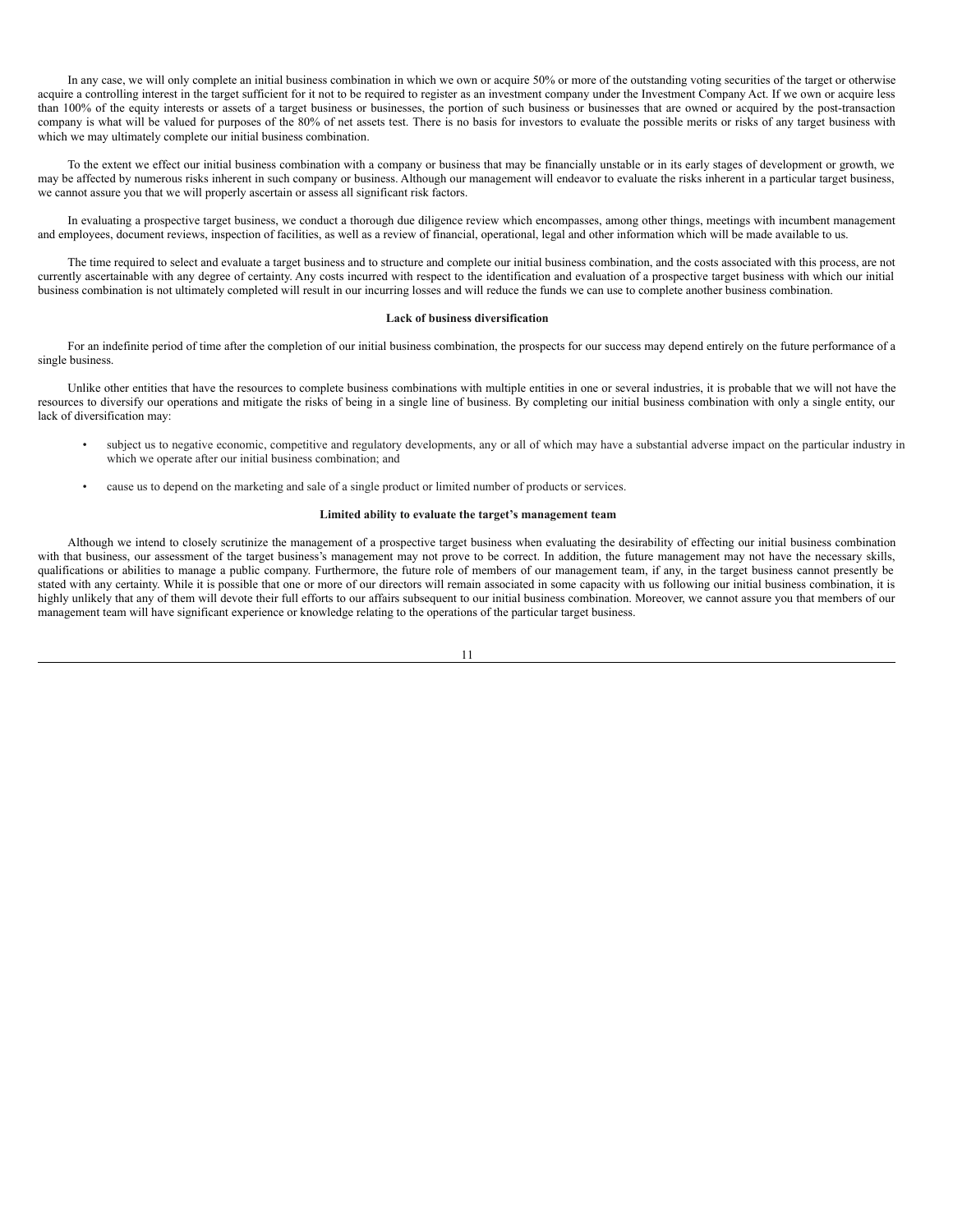We cannot assure you that any of our key personnel will remain in senior management or advisory positions with the combined company. The determination as to whether any of our key personnel will remain with the combined company will be made at the time of our initial business combination.

Following our initial business combination, we may seek to recruit additional managers to supplement the incumbent management of the target business. We cannot assure you that we will have the ability to recruit additional managers, or that additional managers will have the requisite skills, knowledge or experience necessary to enhance the incumbent management.

## **Stockholders may not have the ability to approve our initial business combination**

We may conduct redemptions without a stockholder vote pursuant to the tender offer rules of the SEC. However, we will seek stockholder approval if it is required by law or applicable stock exchange rule, or we may decide to seek stockholder approval for business or other legal reasons. Presented in the table below is a graphic explanation of the types of initial business combinations we may consider and whether stockholder approval is currently required under Delaware law for each such transaction.

| Whether<br><b>Stockholder</b><br>Approval is                         |                |
|----------------------------------------------------------------------|----------------|
| <b>Type of Transaction</b>                                           | Required       |
|                                                                      |                |
| Purchase of assets                                                   | N <sub>0</sub> |
| Purchase of stock of target not involving a merger with the company. | N <sub>0</sub> |
| Merger of target into a subsidiary of the company.                   | N <sub>o</sub> |

Merger of the company with a target.

Under NASDAQ's listing rules, stockholder approval would be required for our initial business combination if, for example:

we issue common stock that will be equal to or in excess of 20% of the number of shares of our Class A common stock then outstanding (other than in a public offering);

any of our directors, officers or substantial stockholders (as defined by NASDAQ rules) has a 5% or greater interest (or such persons collectively have a 10% or greater interest), directly or indirectly, in the target business or assets to be acquired or otherwise and the present or potential issuance of common stock could result in an increase in outstanding common stock or voting power of 5% or more; or

• the issuance or potential issuance of common stock will result in our undergoing a change of control.

## **Permitted purchases of our securities**

In the event we seek stockholder approval of our initial business combination and we do not conduct redemptions in connection with our initial business combination pursuant to the tender offer rules, our sponsor, directors, officers, advisors or any of their affiliates may purchase public shares in privately negotiated transactions or in the open market either prior to or following the completion of our initial business combination. However, they have no current commitments, plans or intentions to engage in such transactions and have not formulated any terms or conditions for any such transactions. None of the funds in the trust account will be used to purchase public shares in such transactions. If they engage in such transactions, they will not make any such purchases when they are in possession of any material non-public information not disclosed to the seller or if such purchases are prohibited by Regulation M under the Exchange Act. Such a purchase may include a contractual acknowledgement that such stockholder, although still the record holder of our shares is no longer the beneficial owner thereof and therefore agrees not to exercise its redemption rights. We have adopted an insider trading policy which requires insiders to: (i) refrain from purchasing securities during certain blackout periods and when they are in possession of any material non-public information; and (ii) to clear all trades with our legal counsel prior to execution. We cannot currently determine whether our insiders will make such purchases pursuant to a Rule 10b5-1 plan, as it will be dependent upon several factors, including but not limited to, the timing and size of such purchases. Depending on such circumstances, our insiders may either make such purchases pursuant to a Rule 10b5-1 plan or determine that such a plan is not necessary. There is no limit on the number of shares our sponsor, director, officers, advisors or their affiliates could purchase, except that all such purchases would be in compliance with applicable law as described above. Such parties would only need to purchase 12,187,501 of the 32,500,000 public shares, or 37.5%, sold in our initial public offering, in order to have our initial business combination approved (assuming the initial stockholders do not purchase units in the public market).

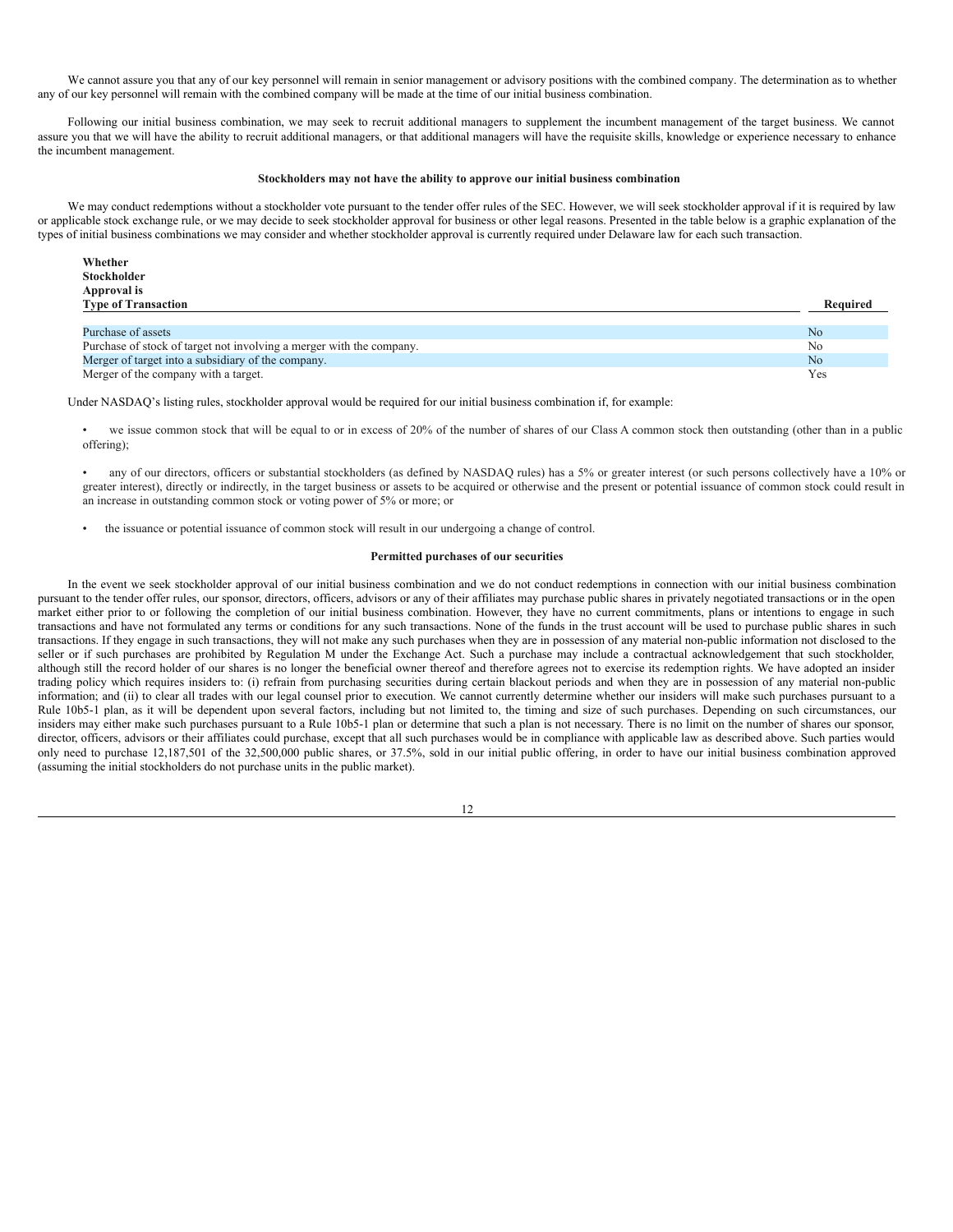In the event that our sponsor, directors, officers, advisors or any of their affiliates purchase public shares in privately negotiated transactions from public stockholders who have already elected to exercise their redemption rights or submitted a proxy to vote against our initial business combination, such selling stockholders would be required to revoke their prior elections to redeem their shares and any proxy to vote against our initial business combination. We do not currently anticipate that such purchases, if any, would constitute a tender offer subject to the tender offer rules under the Exchange Act or a going-private transaction subject to the going-private rules under the Exchange Act; however, if the purchasers determine at the time of any such purchases that the purchases are subject to such rules, the purchasers will comply with such rules.

The purpose of such purchases would be to vote such shares in favor of the business combination and thereby increase the likelihood of obtaining stockholder approval of our initial business combination or to satisfy a closing condition in an agreement with a target that requires us to have a minimum net worth or a certain amount of cash at the closing of our initial business combination, where it appears that such requirement would otherwise not be met. This may result in the completion of our initial business combination that may not otherwise have been possible.

In addition, if such purchases are made, the public ''float'' of our common stock may be reduced and the number of beneficial holders of our securities may be reduced, which may make it difficult to maintain or obtain the quotation, listing or trading of our securities on a national securities exchange.

Our sponsor, directors, officers, advisors and/or any of their affiliates anticipate that they may identify the stockholders with whom our sponsor, directors, officers, advisors or any of their affiliates may pursue privately negotiated purchases by either the stockholders contacting us directly or by our receipt of redemption requests submitted by stockholders following our mailing of proxy materials in connection with our initial business combination. To the extent that our sponsor, directors, officers, advisors or any of their affiliates enter into a private purchase, they would identify and contact only potential selling stockholders who have expressed their election to redeem their shares for a pro rata share of the trust account or vote against our initial business combination, whether or not such stockholder has already submitted a proxy with respect to our initial business combination but only if such shares have not already been voted at the stockholder meeting related to our initial business combination. Our sponsor, officers, directors, advisors or any of their affiliates will select which stockholders to purchase shares from based on the negotiated price and number of shares and any other factors that they may deem relevant, and will only purchase shares if such purchases comply with Regulation M under the Exchange Act and the other federal securities laws.

Any purchases by our sponsor or its affiliates who are affiliated purchasers under Rule 10b-18 under the Exchange Act will only be made to the extent such purchases are able to be made in compliance with Rule 10b-18, which is a safe harbor from liability for manipulation under Section  $9(a)(2)$  and Rule 10b-5 of the Exchange Act. Rule 10b-18 has certain technical requirements that must be complied with in order for the safe harbor to be available to the purchaser. Our sponsor, officers, directors, advisors and/or any of their affiliates will not make purchases of our common stock if the purchases would violate Section 9(a)(2) or Rule 10b-5 of the Exchange Act. Any such purchases will be reported pursuant to Section 13 and Section 16 of the Exchange Act to the extent such purchasers are subject to such reporting requirements.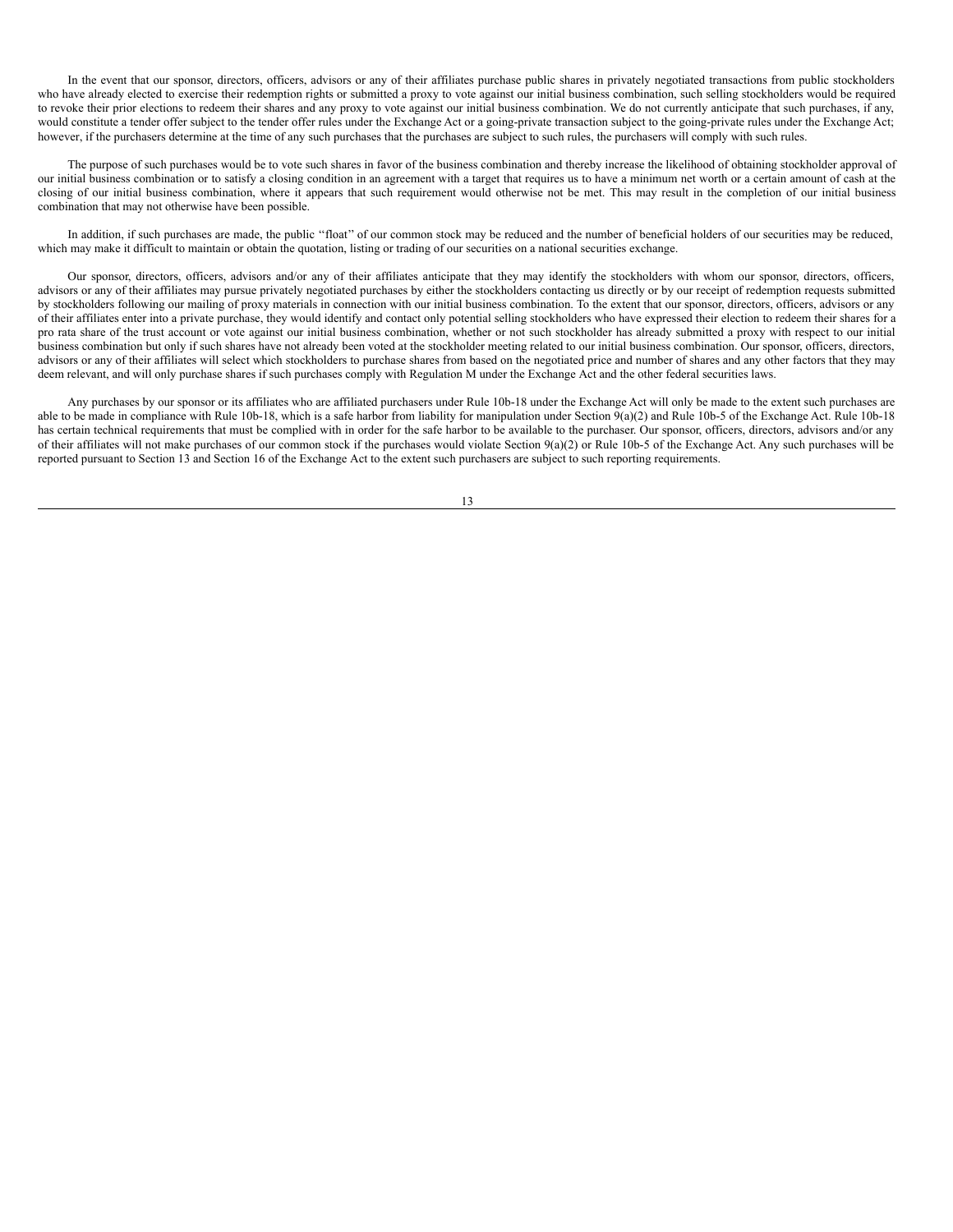#### **Redemption rights for public stockholders upon completion of our initial business combination**

We will provide our public stockholders with the opportunity to redeem all or a portion of their shares of common stock upon the completion of our initial business combination at a per share price, payable in cash, equal to the aggregate amount then on deposit in the trust account as of two business days prior to the consummation of the initial business combination, including interest (which interest shall be net of taxes payable), divided by the number of then outstanding public shares, subject to the limitations described herein. The amount in the trust account was \$10.05 per public share as of December 31, 2017. The per share amount we will distribute to investors who properly redeem their shares will not be reduced by the deferred underwriting commissions we will pay to the underwriter. We intend to use substantially all interest earned for taxes and will likely only return \$10.00 per share upon redemption or liquidation. Our initial stockholders, directors and officers have entered into a letter agreement with us, pursuant to which they have agreed to waive redemption rights with respect to founder shares and any public shares they may acquire in connection with the completion of our initial business combination.

## **Manner of conducting redemptions**

We will provide our public stockholders with the opportunity to redeem all or a portion of their shares of Class A common stock upon the completion of our initial business combination either: (i) in connection with a stockholder meeting called to approve the business combination; or (ii) by means of a tender offer. The decision as to whether we will seek stockholder approval of a proposed business combination or conduct a tender offer will be made by us, solely in our discretion, and will be based on a variety of factors such as the timing of the transaction and whether the terms of the transaction would require us to seek stockholder approval under applicable law or stock exchange listing requirement. Asset acquisitions and stock purchases would not typically require stockholder approval while direct mergers with our company where we do not survive and any transactions where we issue more than 20% of our outstanding common stock or seek to amend our amended and restated certificate of incorporation would typically require stockholder approval. If we structure a business combination transaction with a target company in a manner that requires stockholder approval, we will not have discretion as to whether to seek a stockholder vote to approve the proposed business combination. We intend to conduct redemptions without a stockholder vote pursuant to the tender offer rules of the SEC unless stockholder approval is required by applicable law or stock exchange listing requirement or we choose to seek stockholder approval for business or other legal reasons.

If a stockholder vote is not required and we do not decide to hold a stockholder vote for business or other legal reasons, we will, pursuant to our amended and restated certificate of incorporation:

- conduct the redemptions pursuant to Rule 13e-4 and Regulation 14E of the Exchange Act, which regulate issuer tender offers; and
- file tender offer documents with the SEC prior to completing our initial business combination which contain substantially the same financial and other information about the initial business combination and the redemption rights as is required under Regulation 14A of the Exchange Act, which regulates the solicitation of proxies.

Upon the public announcement of our initial business combination, we and our sponsor will terminate any plan established in accordance with Rule 10b5-1 to purchase shares of our Class A common stock in the open market if we elect to redeem our public shares through a tender offer, to comply with Rule 14e-5 under the Exchange Act.

In the event we conduct redemptions pursuant to the tender offer rules, our offer to redeem will remain open for at least 20 business days, in accordance with Rule 14e-1(a) under the Exchange Act, and we will not be permitted to complete our initial business combination until the expiration of the tender offer period. In addition, the tender offer will be conditioned on public stockholders not tendering more than a specified number of public shares which are not purchased by our sponsor, which number will be based on the requirement that we may not redeem public shares in an amount that would cause our net tangible assets to be less than \$5,000,001 (after payment of the underwriter's deferred commissions) at the consummation of our initial business combination (so that we are not subject to the SEC's ''penny stock'' rules) or any greater net tangible asset or cash requirement which may be contained in the agreement relating to our initial business combination. If public stockholders tender more shares than we have offered to purchase, we will withdraw the tender offer and not complete such initial business combination.

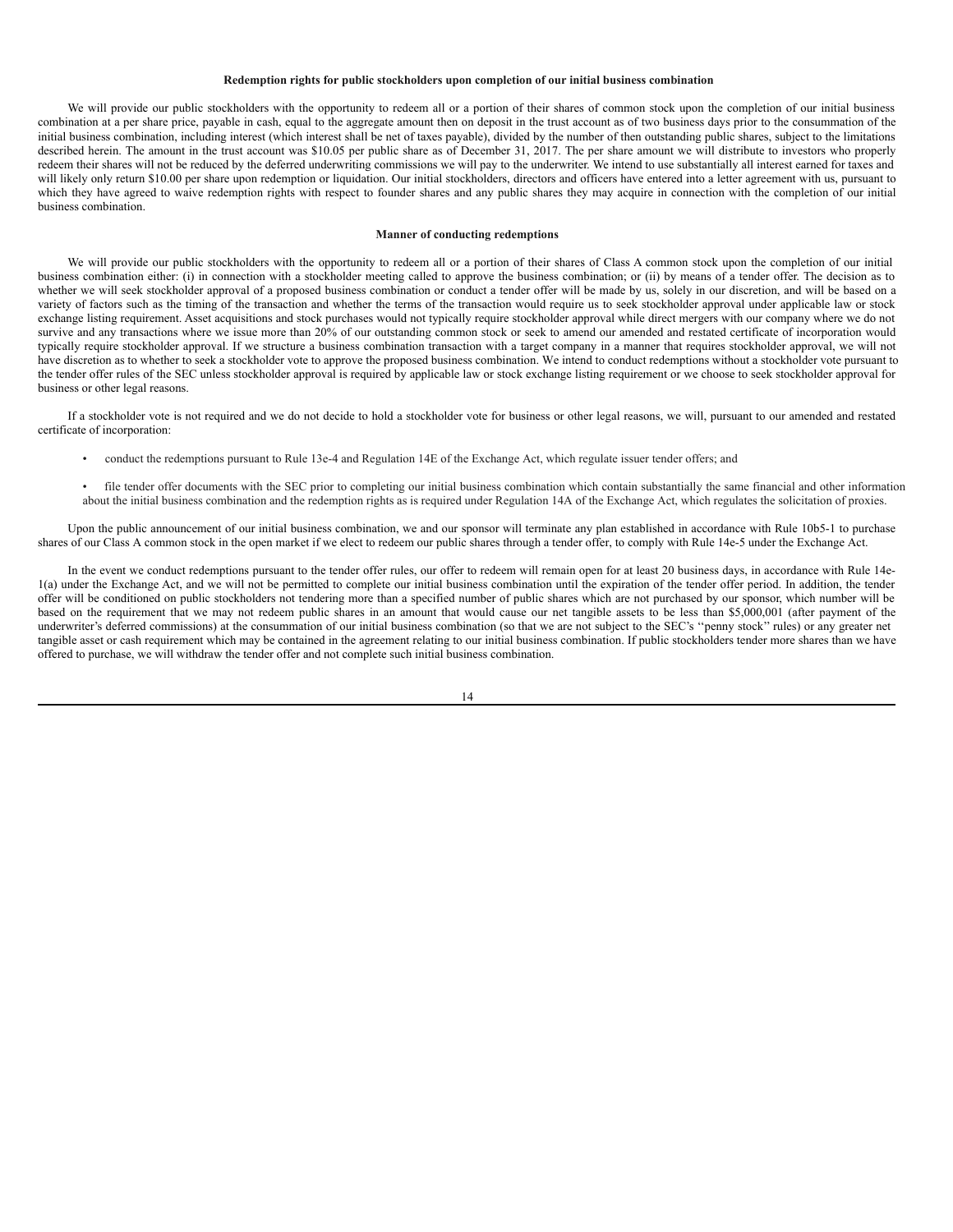If, however, stockholder approval of the transaction is required by law or stock exchange listing requirement, or we decide to obtain stockholder approval for business or other legal reasons, we will, pursuant to our amended and restated certificate of incorporation:

- conduct the redemptions in conjunction with a proxy solicitation pursuant to Regulation 14A of the Exchange Act, which regulates the solicitation of proxies, and not pursuant to the tender offer rules; and
- file proxy materials with the SEC.

In the event that we seek stockholder approval of our initial business combination, we will distribute proxy materials and, in connection therewith, provide our public stockholders with the redemption rights described above upon completion of the initial business combination. Though not required to do so, in the event that we are subsequently unable to maintain our listing on NASDAQ and our registration under the Exchange Act, we nevertheless intend to follow the substantive and procedural requirements of Regulation 14A in connection with any shareholder vote on a proposed business combination.

If we seek stockholder approval, we will complete our initial business combination only if a majority of the outstanding shares of common stock voted are voted in favor of the business combination. A quorum for such meeting will consist of the holders present in person or by proxy of shares of outstanding capital stock of the company representing a majority of the voting power of all outstanding shares of capital stock of the company entitled to vote at such meeting. Our initial stockholders will count towards this quorum and have agreed, pursuant to a written agreement, to vote their founder shares and any public shares they may acquire in favor of our initial business combination; as a result, we would need only 12,187,501 of the 32,500,000 public shares, or 37.5%, sold in our initial public offering to be voted in favor of a transaction in order to have our initial business combination approved (assuming our initial stockholders do not purchase units in the public market). Our directors and officers also have agreed to vote in favor of our initial business combination with respect to any public shares acquired by them (if any). These quorum and voting thresholds, and the voting agreements of our initial stockholders, may make it more likely that we will consummate our initial business combination. Each public stockholder may elect to redeem its public shares irrespective of whether they vote for or against the proposed transaction, subject to the Excess Shares limitation. In addition, our initial stockholders, directors and officers have entered into a letter agreement with us, pursuant to which they have agreed to waive redemption rights with respect to founder shares and public shares in connection with the completion of a business combination.

Our amended and restated certificate of incorporation provides that in no event will we redeem our public shares in an amount that would cause our net tangible assets to be less than \$5,000,001 (after payment of the underwriter's deferred commissions) at the consummation of our initial business combination (so that we are not subject to the SEC's "penny stock" rules). Redemptions of our public shares may also be subject to a higher net tangible asset test or cash requirement pursuant to an agreement relating to our initial business combination. For example, the proposed business combination may require: (i) cash consideration to be paid to the target or its owners; (ii) cash to be transferred to the target for working capital or other general corporate purposes; or (iii) the retention of cash to satisfy other conditions in accordance with the terms of the proposed business combination. In the event the aggregate cash consideration we would be required to pay for all shares of Class A common stock that are validly submitted for redemption plus any amount required to satisfy cash conditions pursuant to the terms of the proposed business combination exceed the aggregate amount of cash available to us, we will not complete the business combination or redeem any shares, and all shares of Class A common stock submitted for redemption will be returned to the holders thereof.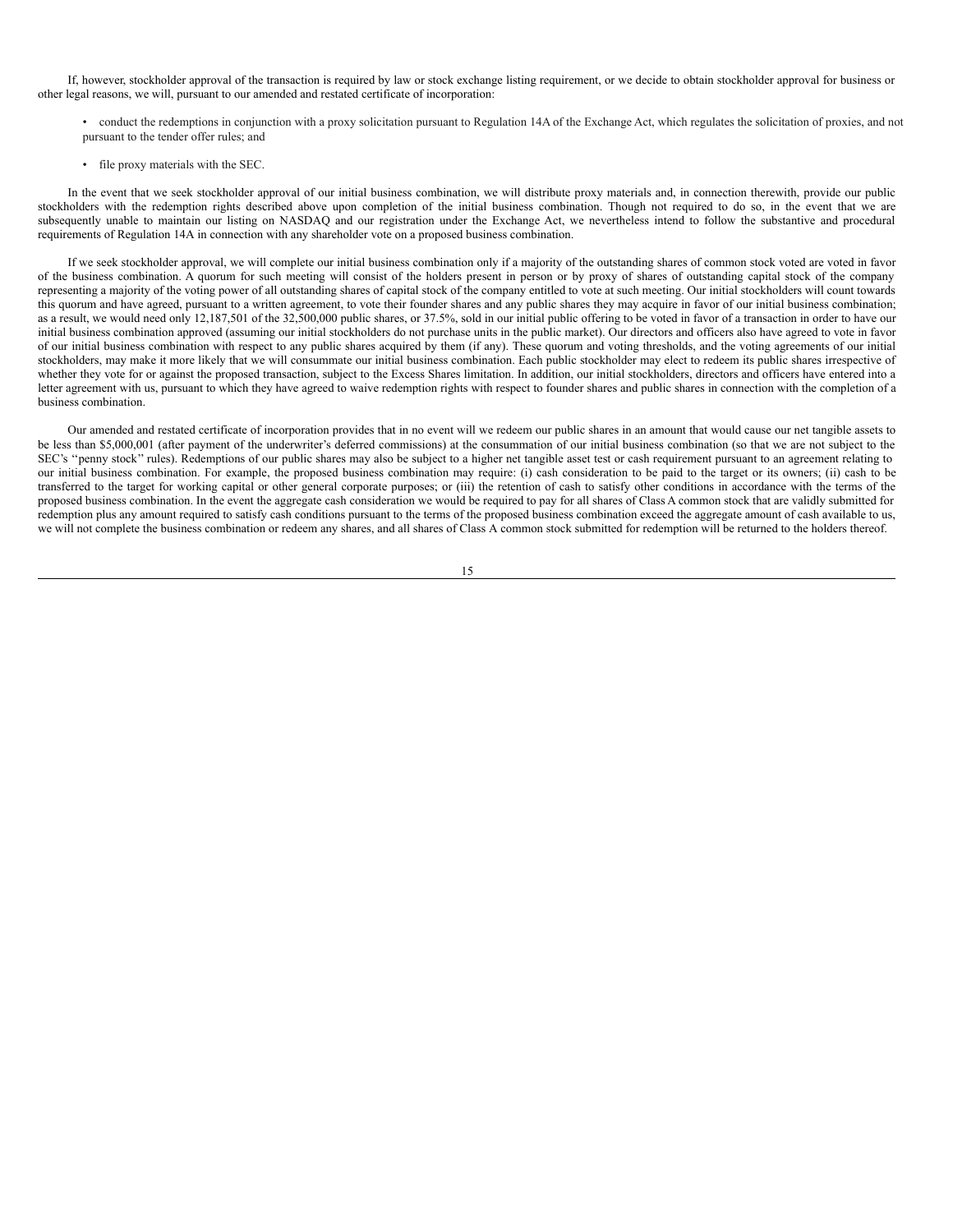#### **Limitation on redemption upon completion of our initial business combination if we seek stockholder approval**

Notwithstanding the foregoing, if we seek stockholder approval of our initial business combination and we do not conduct redemptions in connection with our initial business combination pursuant to the tender offer rules, our amended and restated certificate of incorporation provides that a public stockholder (including our affiliates), together with any affiliate of such stockholder or any other person with whom such stockholder is acting in concert or as a ''group'' (as defined under Section 13 of the Exchange Act), will be restricted from seeking redemption rights with respect to Excess Shares. We believe this restriction will discourage stockholders from accumulating large blocks of shares, and subsequent attempts by such holders to use their ability to exercise their redemption rights against a proposed business combination as a means to force us or our sponsor or its affiliates to purchase their shares at a significant premium to the then-current market price or on other undesirable terms. Absent this provision, a public stockholder holding more than an aggregate of 20% of the shares sold in our initial public offering could threaten to exercise its redemption rights if such holder's shares are not purchased by our sponsor or its affiliates at a premium to the then-current market price or on other undesirable terms. By limiting our stockholders' ability to redeem no more than 20% of the shares sold in our initial public offering, we believe we will limit the ability of a small group of stockholders to unreasonably attempt to block our ability to complete our initial business combination, particularly in connection with a business combination with a target that requires as a closing condition that we have a minimum net worth or a certain amount of cash. However, we would not be restricting our stockholders' ability to vote all of their shares (including Excess Shares) for or against our initial business combination.

## **Tendering stock certificates in connection with a tender offer or redemption rights**

We may require our public stockholders seeking to exercise their redemption rights, whether they are record holders or hold their shares in "street name," to either tender their certificates to our transfer agent prior to the date set forth in the tender offer documents mailed to such holders or up to two business days prior to the vote on the proposal to approve the business combination in the event we distribute proxy materials or to deliver their shares to the transfer agent electronically using The Depository Trust Company's DWAC (Deposit and Withdrawal at Custodian) System, at the holder's option. The tender offer or proxy materials, as applicable, that we will furnish to holders of our public shares in connection with our initial business combination will indicate whether we are requiring public stockholders to satisfy such delivery requirements. Accordingly, a public stockholder would have from the time we send out our tender offer materials until the close of the tender offer period, or up to two days prior to the vote on the business combination if we distribute proxy materials, as applicable, to tender its shares if it wishes to seek to exercise its redemption rights. Given the relatively short exercise period, it is advisable for stockholders to use electronic delivery of their public shares.

There is a nominal cost associated with the above-referenced tendering process and the act of certificating the shares or delivering them through the DWAC System. The transfer agent will typically charge the tendering broker \$80.00 and it would be up to the broker whether or not to pass this cost on to the redeeming holder. However, this fee would be incurred regardless of whether or not we require holders seeking to exercise redemption rights to tender their shares. The need to deliver shares is a requirement of exercising redemption rights regardless of the timing of when such delivery must be effectuated.

The foregoing is different from the procedures used by many blank check companies. In order to perfect redemption rights in connection with their business combinations, many blank check companies would distribute proxy materials for the stockholders' vote on an initial business combination, and a holder could simply vote against a proposed business combination and check a box on the proxy card indicating such holder was seeking to exercise his or her redemption rights. After the business combination was approved, the company would contact such stockholder to arrange for him or her to deliver his or her certificate to verify ownership. As a result, the stockholder then had an ''option window'' after the completion of the business combination during which he or she could monitor the price of the company's stock in the market. If the price rose above the redemption price, he or she could sell his or her shares in the open market before actually delivering his or her shares to the company for cancellation. As a result, the redemption rights, to which stockholders were aware they needed to commit before the stockholder meeting, would become "option" rights surviving past the completion of the business combination until the redeeming holder delivered its certificate. The requirement for physical or electronic delivery prior to the meeting ensures that a redeeming holder's election to redeem is irrevocable once the business combination is approved.

Any request to redeem such shares, once made, may be withdrawn at any time up to the date set forth in the tender offer materials or the date of the stockholder meeting set forth in our proxy materials, as applicable. Furthermore, if a holder of a public share delivered its certificate in connection with an election of redemption rights and subsequently decides prior to the applicable date not to elect to exercise such rights, such holder may simply request that the transfer agent return the certificate (physically or electronically). It is anticipated that the funds to be distributed to holders of our public shares electing to redeem their shares will be distributed promptly after the completion of our initial business combination.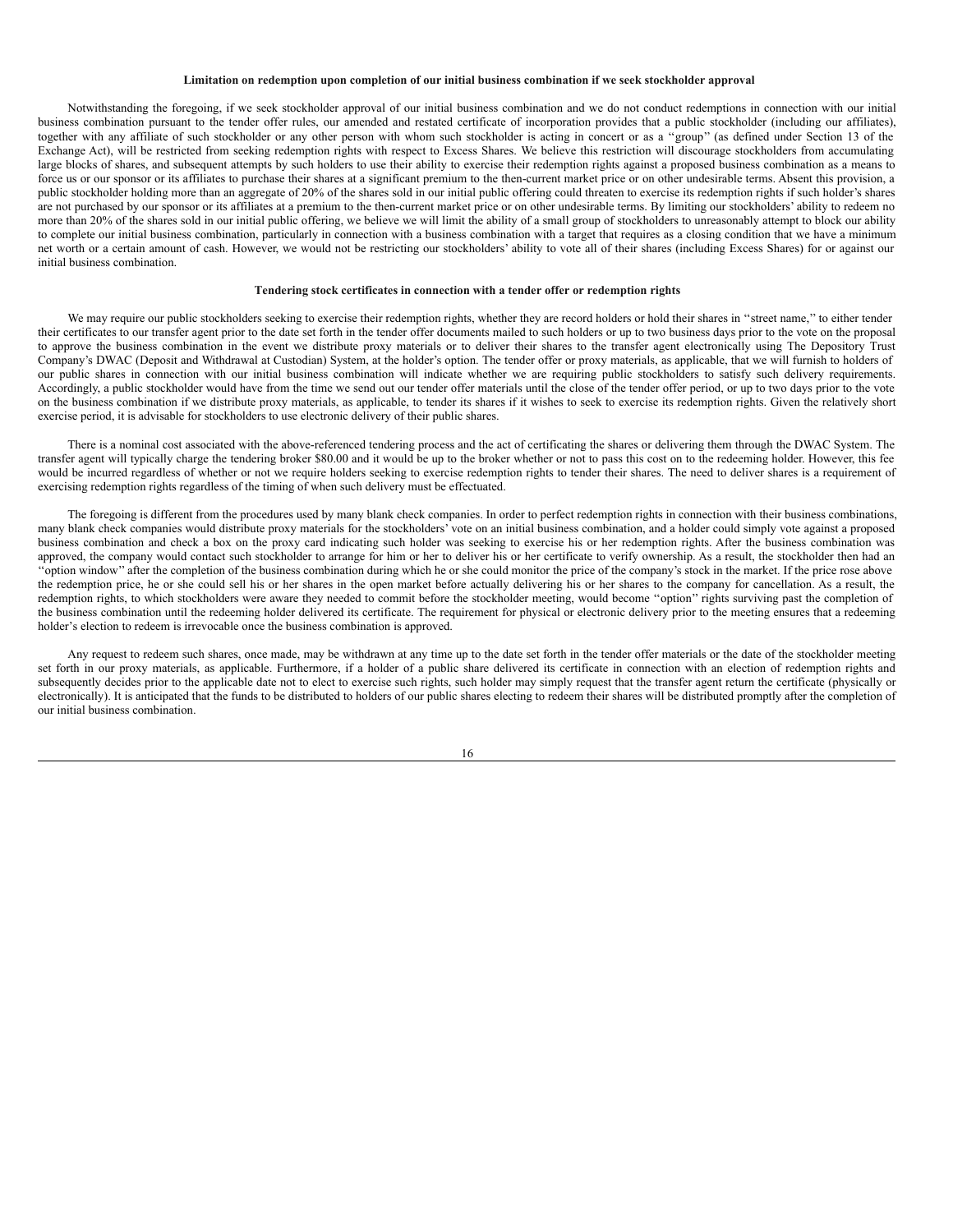If our initial business combination is not approved or completed for any reason, then our public stockholders who elected to exercise their redemption rights would not be entitled to redeem their shares for the applicable pro rata share of the trust account. In such case, we will promptly return any certificates delivered by public holders who elected to redeem their shares.

If our initial proposed business combination is not completed, we may continue to try to complete a business combination with a different target until 24 months from the closing of our initial public offering.

## **Redemption of public shares and liquidation if no initial business combination**

Our sponsor, directors and officers have agreed that we will have only 24 months from the closing of our initial public offering to complete our initial business combination. If we are unable to complete our initial business combination within such time period, we will: (i) cease all operations except for the purpose of winding up; (ii) as promptly as reasonably possible but not more than ten business days thereafter, redeem the public shares, at a per share price, payable in cash, equal to the aggregate amount then on deposit in the trust account, including interest (less up to \$100,000 of interest to pay dissolution expenses and which interest shall be net of taxes payable), divided by the number of then outstanding public shares, which redemption will completely extinguish public stockholders' rights as stockholders (including the right to receive further liquidating distributions, if any), subject to applicable law; and (iii) as promptly as reasonably possible following such redemption, subject to the approval of our remaining stockholders and our board of directors, dissolve and liquidate, subject in each case to our obligations under Delaware law to provide for claims of creditors and the requirements of other applicable law. There will be no redemption rights or liquidating distributions with respect to our warrants, which will expire worthless if we fail to complete our initial business combination within such time period.

Our sponsor, directors and officers has entered into a letter agreement with us, pursuant to which they have waived rights to liquidating distributions from the trust account with respect to founder shares if we fail to complete our initial business combination within 24 months from the closing of our initial public offering. However, if our sponsor or any of our officers and directors acquires public shares after our initial public offering, they will be entitled to liquidating distributions from the trust account with respect to such public shares if we fail to complete our initial business combination within the allotted time period.

Our sponsor, directors and officers have agreed that they will not propose any amendment to our amended and restated certificate of incorporation that would affect the substance or timing of our obligation to redeem 100% of our public shares if we do not complete our initial business combination within 24 months from the closing of our initial public offering, unless we provide our public stockholders with the opportunity to redeem their shares of Class A common stock upon approval of any such amendment at a per share price, payable in cash, equal to the aggregate amount then on deposit in the trust account, including interest (which interest shall be net of taxes payable), divided by the number of then outstanding public shares. However, we may not redeem our public shares in an amount that would cause our net tangible assets to be less than \$5,000,001 (after payment of the underwriter's deferred commissions) at the consummation of our initial business combination (so that we are not subject to the SEC's ''penny stock'' rules).

We expect that all costs and expenses associated with implementing our plan of dissolution, as well as payments to any creditors, will be funded from amounts remaining out of the \$1,000,000 of proceeds held outside the trust account, although we cannot assure you that there will be sufficient funds for such purpose. However, if those funds are not sufficient to cover the costs and expenses associated with implementing our plan of dissolution, to the extent that there is any interest accrued in the trust account not required to pay taxes, we may request the trustee to release to us an additional amount of up to \$100,000 of such accrued interest to pay those costs and expenses.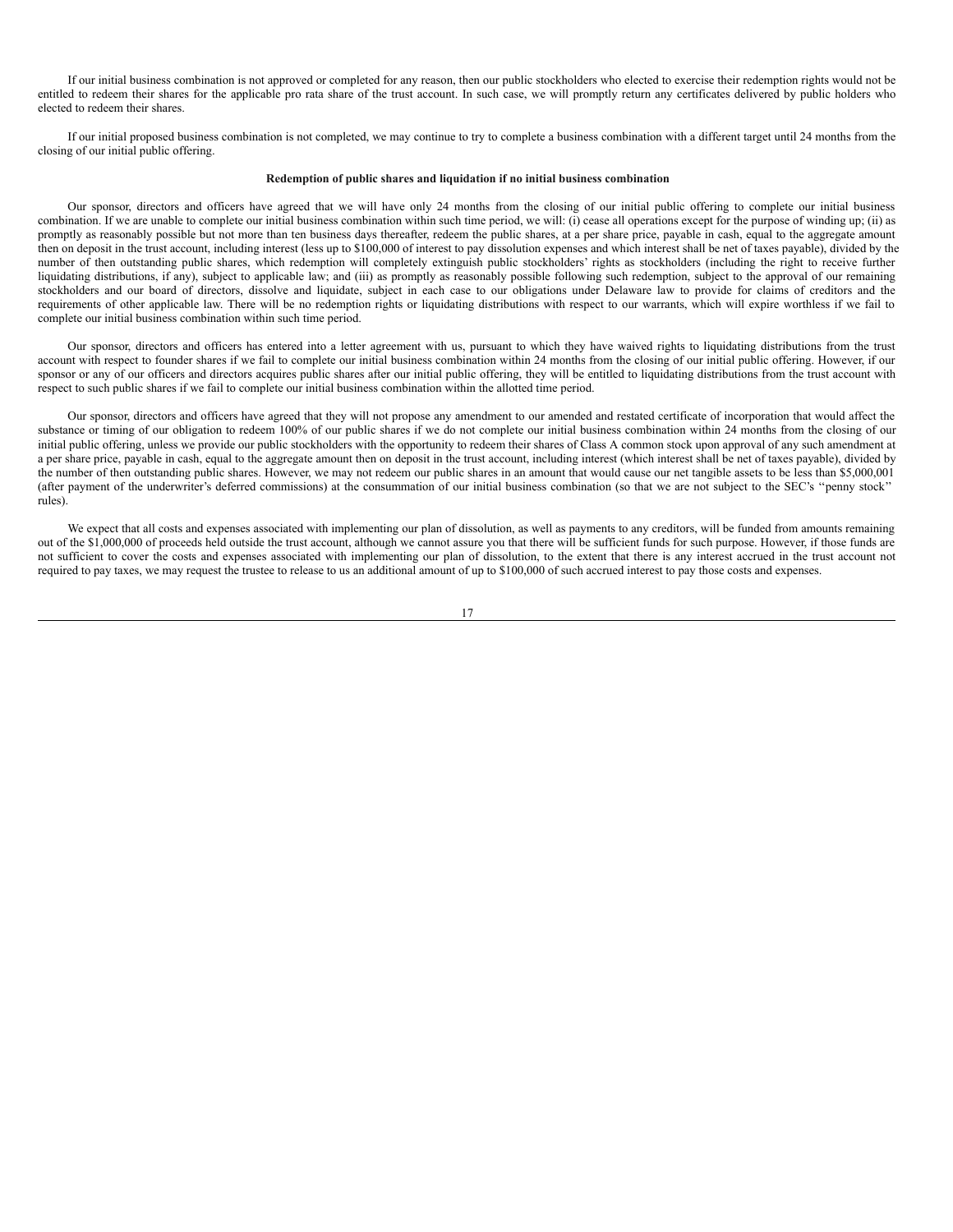If we were to expend all of the net proceeds of our initial public offering, other than the proceeds deposited in the trust account, and without taking into account interest, if any, earned on the trust account, the per share redemption amount received by stockholders upon our dissolution would be approximately \$10.00. The proceeds deposited in the trust account could, however, become subject to the claims of our creditors which would have higher priority than the claims of our public stockholders. We cannot assure you that the actual per share redemption amount received by stockholders will not be substantially less than \$10.00. See "Risk Factors — If third parties bring claims against us, the proceeds held in the trust account could be reduced and the per share redemption amount received by stockholders may be less than their pro rata portion of the funds in the Trust Account.'' and other risk factors described above. Under Section 281(b) of the DGCL, our plan of dissolution must provide for all claims against us to be paid in full or make provision for payments to be made in full, as applicable, if there are sufficient assets. These claims must be paid or provided for before we make any distribution of our remaining assets to our stockholders. While we intend to pay such amounts, if any, we cannot assure you that we will have funds sufficient to pay or provide for all creditors' claims.

Although we have sought and will continue to seek to have all vendors, service providers, prospective target businesses or other entities with which we do business execute agreements with us waiving any right, title, interest or claim of any kind in or to any monies held in the trust account for the benefit of our public stockholders, there is no guarantee that they will execute such agreements or even if they execute such agreements that they would be prevented from bringing claims against the trust account including but not limited to fraudulent inducement, breach of fiduciary responsibility or other similar claims, as well as claims challenging the enforceability of the waiver, in each case in order to gain an advantage with respect to a claim against our assets, including the funds held in the trust account. If any third party refuses to execute an agreement waiving such claims to the monies held in the trust account, our management will perform an analysis of the alternatives available to it and will only enter into an agreement with a third party that has not executed a waiver if management believes that such third party's engagement would be significantly more beneficial to us than any alternative.

Examples of possible instances where we may engage a third party that refuses to execute a waiver include the engagement of a third party consultant whose particular expertise or skills are believed by management to be significantly superior to those of other consultants that would agree to execute a waiver or in cases where management is unable to find a service provider willing to execute a waiver. In addition, there is no guarantee that such entities will agree to waive any claims they may have in the future as a result of, or arising out of, any negotiations, contracts or agreements with us and will not seek recourse against the trust account for any reason. In order to protect the amounts held in the trust account, our sponsor has agreed that it will be liable to us if and to the extent any claims by a vendor for services rendered or products sold to us, or a prospective target business with which we have discussed entering into a transaction agreement, reduce the amount of funds in the trust account to below: (i) \$10.00 per public share; or (ii) such lesser amount per public share held in the trust account as of the date of the liquidation of the trust account, due to reductions in the value of the trust assets, in each case net of the amount of interest which may be withdrawn to pay taxes, except as to any claims by a third party who executed a waiver of any and all rights to seek access to the trust account and except as to any claims under our indemnity of the underwriter of our initial public offering against certain liabilities, including liabilities under the Securities Act. In the event that an executed waiver is deemed to be unenforceable against a third party, then our sponsor will not be responsible to the extent of any liability for such third-party claims. We have not independently verified whether our sponsor has sufficient funds to satisfy its indemnity obligations. We have not asked our sponsor to reserve for such indemnification obligations. We believe our sponsor's only assets are securities of our company. Therefore, we cannot assure you that our sponsor would be able to satisfy those obligations. None of our other officers will indemnify us for claims by third parties including, without limitation, claims by vendors and prospective target businesses.

In the event that the proceeds in the trust account are reduced below: (i) \$10.00 per public share; or (ii) such lesser amount per public share held in the trust account as of the date of the liquidation of the trust account, due to reductions in the value of the trust assets, in each case net of the amount of interest which may be withdrawn to pay taxes, and our sponsor asserts that it is unable to satisfy its indemnification obligations or that it has no indemnification obligations related to a particular claim, our independent directors would determine whether to take legal action against our sponsor to enforce its indemnification obligations. While we currently expect that our independent directors would take legal action on our behalf against our sponsor to enforce its indemnification obligations to us, it is possible that our independent directors in exercising their business judgment may choose not to do so in certain instances. Accordingly, we cannot assure you that due to claims of creditors the actual value of the per share redemption price will not be substantially less than \$10.00 per share. See "Risk Factors — If third parties bring claims against us, the proceeds held in the trust account could be reduced and the per share redemption amount received by stockholders may be less than their pro rata portion of the funds in the Trust Account.'' and other risk factors described above.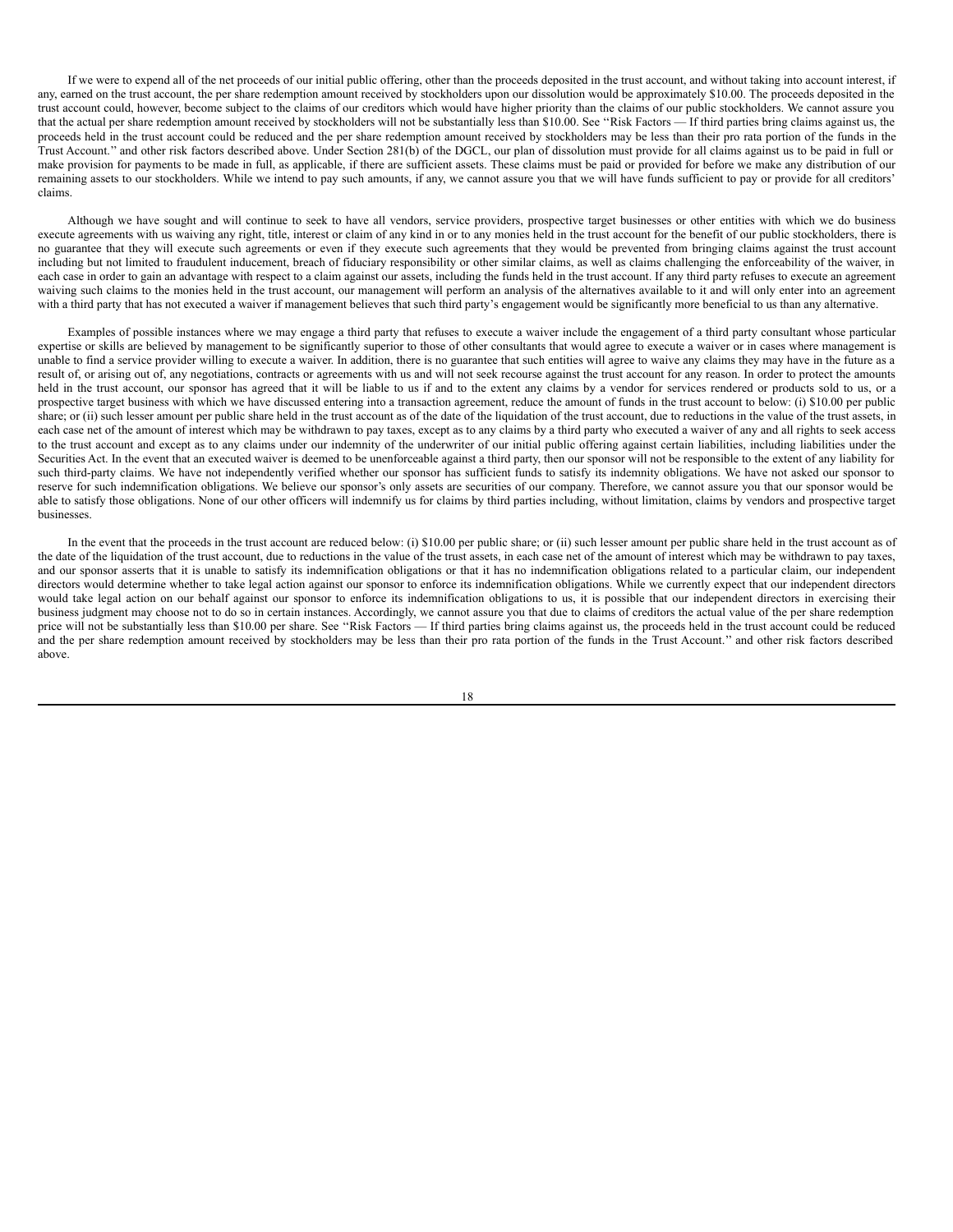We will seek to reduce the possibility that our sponsor will have to indemnify the trust account due to claims of creditors by endeavoring to have all vendors, service providers, prospective target businesses or other entities with which we do business execute agreements with us waiving any right, title, interest or claim of any kind in or to monies held in the trust account. Our sponsor will also not be liable as to any claims under our indemnity of the underwriter of our initial public offering against certain liabilities, including liabilities under the Securities Act. We will have access to up to \$1,000,000 from the proceeds of our initial public offering with which to pay any such potential claims (including costs and expenses incurred in connection with our liquidation, currently estimated to be no more than approximately \$100,000). In the event that we liquidate and it is subsequently determined that the reserve for claims and liabilities is insufficient, stockholders who received funds from our trust account could be liable for claims made by creditors.

Under the DGCL, stockholders may be held liable for claims by third parties against a corporation to the extent of distributions received by them in a dissolution. The pro rata portion of our trust account distributed to our public stockholders upon the redemption of our public shares in the event we do not complete our initial business combination within 24 months from the closing of our initial public offering may be considered a liquidating distribution under Delaware law. If the corporation complies with certain procedures set forth in Section 280 of the DGCL intended to ensure that it makes reasonable provision for all claims against it, including a 60-day notice period during which any third-party claims can be brought against the corporation, a 90-day period during which the corporation may reject any claims brought, and an additional 150-day waiting period before any liquidating distributions are made to stockholders, any liability of stockholders with respect to a liquidating distribution is limited to the lesser of such stockholder's pro rata share of the claim or the amount distributed to the stockholder, and any liability of the stockholder would be barred after the third anniversary of the dissolution.

Furthermore, if the pro rata portion of our trust account distributed to our public stockholders upon the redemption of our public shares in the event we do not complete our initial business combination within 24 months from the closing of our initial public offering, is not considered a liquidating distribution under Delaware law and such redemption distribution is deemed to be unlawful, then pursuant to Section 174 of the DGCL, the statute of limitations for claims of creditors could then be six years after the unlawful redemption distribution, instead of three years, as in the case of a liquidating distribution. If we are unable to complete our initial business combination within 24 months from the closing of our initial public offering, we will: (i) cease all operations except for the purpose of winding up; (ii) as promptly as reasonably possible but not more than ten business days thereafter, redeem the public shares, at a per share price, payable in cash, equal to the aggregate amount then on deposit in the trust account, including interest (net of the amount of interest which may be withdrawn to pay taxes and less up to \$100,000 of interest to pay dissolution expenses), divided by the number of then outstanding public shares, which redemption will completely extinguish public stockholders' rights as stockholders (including the right to receive further liquidating distributions, if any), subject to applicable law; and (iii) as promptly as reasonably possible following such redemption, subject to the approval of our remaining stockholders and our board of directors, dissolve and liquidate, subject in each case to our obligations under Delaware law to provide for claims of creditors and the requirements of other applicable law. Accordingly, it is our intention to redeem our public shares as soon as reasonably possible following our  $24<sup>th</sup>$  month and, therefore, we do not intend to comply with those procedures. As such, our stockholders could potentially be liable for any claims to the extent of distributions received by them (but no more) and any liability of our stockholders may extend well beyond the third anniversary of such date.

Because we will not be complying with Section 280, Section 281(b) of the DGCL requires us to adopt a plan, based on facts known to us at such time that will provide for our payment of all existing and pending claims or claims that may be potentially brought against us within the subsequent ten years. However, because we are a blank check company, rather than an operating company, and our operations will be limited to searching for prospective target businesses to acquire, the only likely claims to arise would be from our vendors (such as lawyers, investment bankers, etc.) or prospective target businesses. As described above, pursuant to the obligation contained in our underwriting agreement, we will seek to have all vendors, service providers, prospective target businesses or other entities with which we do business execute agreements with us waiving any right, title, interest or claim of any kind in or to any monies held in the trust account.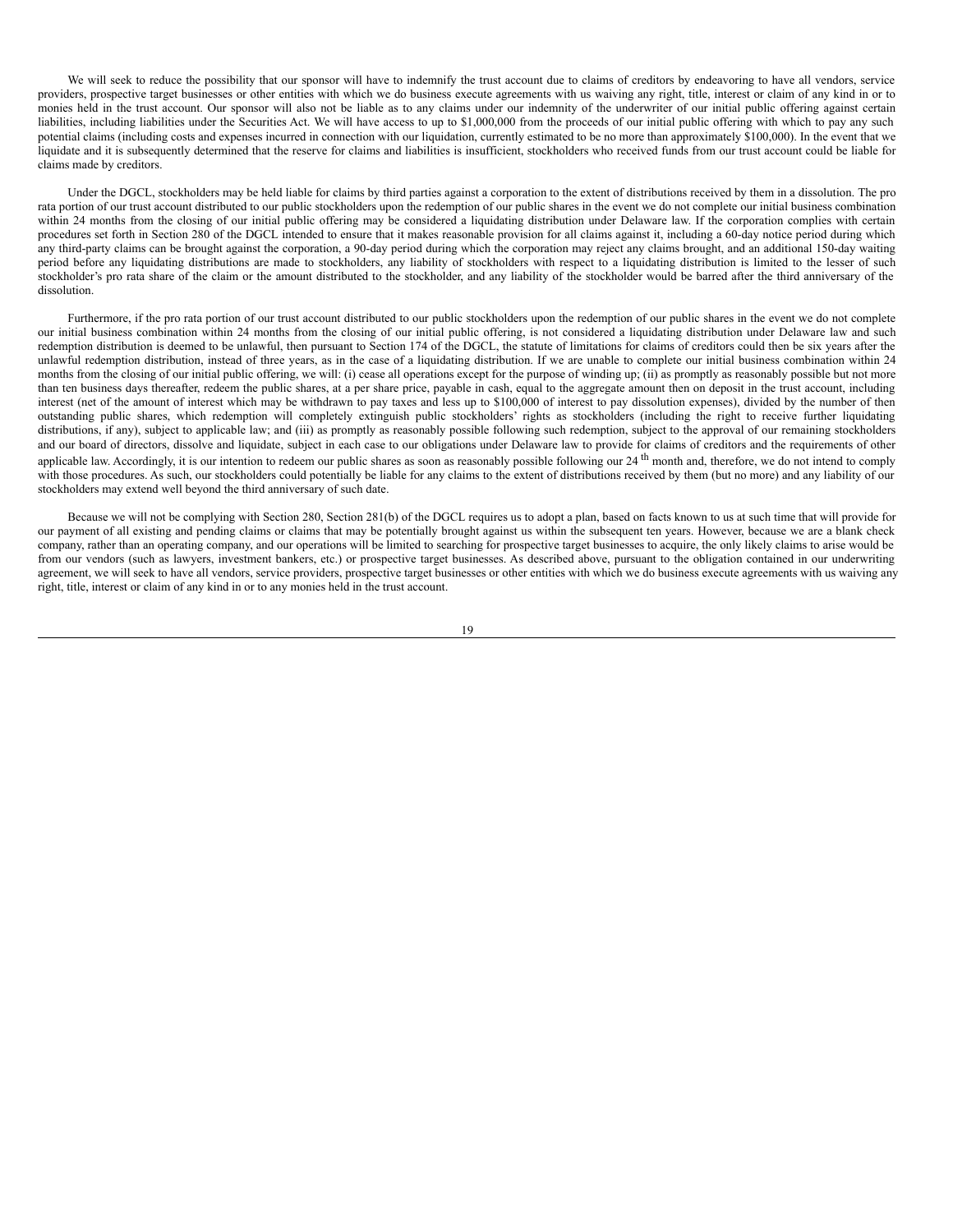As a result of this obligation, the claims that could be made against us are significantly limited and the likelihood that any claim that would result in any liability extending to the trust account is remote. Further, our sponsor may be liable only to the extent necessary to ensure that the amounts in the trust account are not reduced below: (i) \$10.00 per public share; or (ii) such lesser amount per public share held in the trust account as of the date of the liquidation of the trust account, due to reductions in value of the trust assets, in each case net of the amount of interest withdrawn to pay taxes and will not be liable as to any claims under our indemnity of the underwriter of our initial public offering against certain liabilities, including liabilities under the Securities Act. In the event that an executed waiver is deemed to be unenforceable against a third party, our sponsor will not be responsible to the extent of any liability for such third-party claims.

If we file a bankruptcy petition or an involuntary bankruptcy petition is filed against us that is not dismissed, the proceeds held in the trust account could be subject to applicable bankruptcy law, and may be included in our bankruptcy estate and subject to the claims of third parties with priority over the claims of our stockholders. To the extent any bankruptcy claims deplete the trust account, we cannot assure you we will be able to return \$10.00 per share to our public stockholders. Additionally, if we file a bankruptcy petition or an involuntary bankruptcy petition is filed against us that is not dismissed, any distributions received by stockholders could be viewed under applicable debtor/creditor and/or bankruptcy laws as either a "preferential transfer" or a "fraudulent conveyance." As a result, a bankruptcy court could seek to recover some or all amounts received by our stockholders. Furthermore, our board may be viewed as having breached its fiduciary duty to our creditors and/or may have acted in bad faith, and thereby exposing itself and our company to claims of punitive damages, by paying public stockholders from the trust account prior to addressing the claims of creditors. We cannot assure you that claims will not be brought against us for these reasons. See "Risk Factors — If, after we distribute the proceeds in the trust account to our public stockholders, we file a bankruptcy petition or an involuntary bankruptcy petition is filed against us that is not dismissed, a bankruptcy court may seek to recover or "clawback" such proceeds, and the members of our board of directors may be viewed as having breached their fiduciary duties to our creditors, thereby exposing the members of our board of directors and us to claims of punitive damages.''

Our public stockholders will be entitled to receive funds from the trust account only in the event of the redemption of our public shares if we do not complete our initial business combination within 24 months from the closing of our initial public offering or if they redeem their respective shares for cash upon the completion of the initial business combination. In no other circumstances will a stockholder have any right or interest of any kind to or in the trust account. In the event we seek stockholder approval in connection with our initial business combination, a stockholder's voting in connection with our initial business combination alone will not result in a stockholder's redeeming its shares to us for an applicable pro rata share of the trust account. Such stockholder must have also exercised its redemption rights described above.

### **Amended and Restated Certificate of Incorporation**

Our amended and restated certificate of incorporation contains certain requirements and restrictions relating to our initial public offering that will apply to us until the consummation of our initial business combination. If we seek to amend any provisions of our amended and restated certificate of incorporation relating to stockholders' rights or pre-business combination activity, we will provide dissenting public stockholders with the opportunity to redeem their public shares in connection with any such vote. Our initial stockholders have agreed to waive any redemption rights with respect to their founder shares and public shares in connection with the completion of our initial business combination. Our directors and officers have agreed to waive any redemption rights with respect to public shares acquired by them (if any) following our initial public offering. Specifically, our amended and restated certificate of incorporation provides, among other things, that: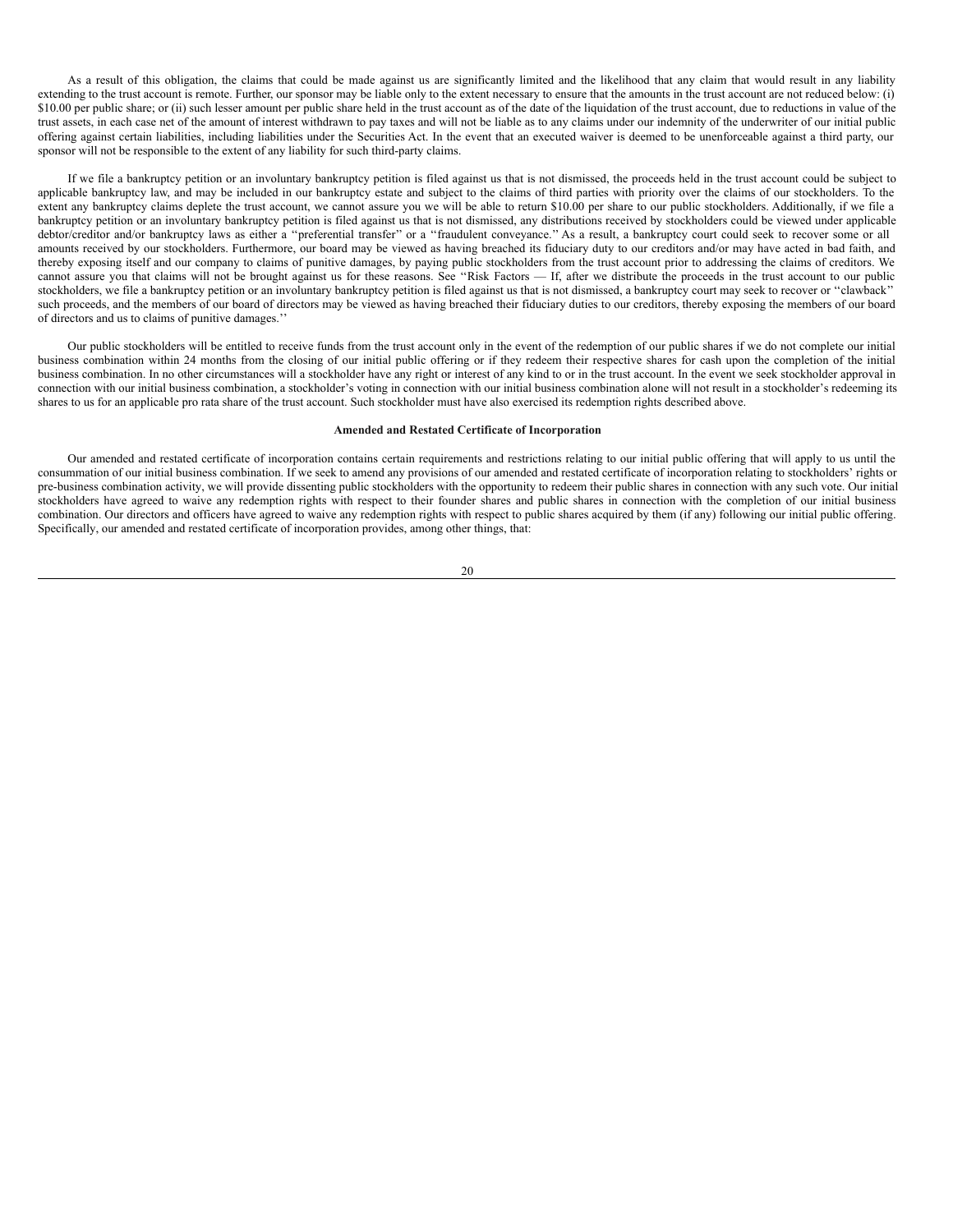• prior to the consummation of our initial business combination, we shall either: (i) seek stockholder approval of our initial business combination at a meeting called for such purpose at which stockholders may seek to redeem their shares, regardless of whether they vote for or against the proposed business combination, into their pro rata share of the aggregate amount then on deposit in the trust account, including interest (which interest shall be net of taxes payable); or (ii) provide our public stockholders with the opportunity to tender their shares to us by means of a tender offer (and thereby avoid the need for a stockholder vote) for an amount equal to their pro rata share of the aggregate amount then on deposit in the trust account, including interest (which interest shall be net of taxes payable), in each case subject to the limitations described herein;

we will consummate our initial business combination only if we have net tangible assets of at least \$5,000,001 (after payment of the underwriter's deferred commissions) upon such consummation and, solely if we seek stockholder approval, a majority of the outstanding shares of common stock voted are voted in favor of the business combination at a duly held stockholders meeting;

• if our initial business combination is not consummated within 24 months from the closing of our initial public offering, then our existence will terminate and we will distribute all amounts in the trust account; and

• prior to our initial business combination, we may not issue additional shares of capital stock that would entitle the holders thereof to (i) receive funds from the trust account or (ii) vote on any initial business combination.

These provisions cannot be amended without the approval of holders of 65% of our common stock. In the event we seek stockholder approval in connection with our initial business combination, our amended and restated certificate of incorporation provides that we may consummate our initial business combination only if approved by a majority of the shares of common stock voted by our stockholders at a duly held stockholders meeting.

## **Competition**

In identifying, evaluating and selecting a target business for our initial business combination, we may encounter intense competition from other entities having a business objective similar to ours, including other blank check companies, private equity groups and leveraged buyout funds, public companies and operating businesses seeking strategic acquisitions. Many of these entities are well established and have extensive experience identifying and effecting business combinations directly or through affiliates. Moreover, many of these competitors possess greater financial, technical, human and other resources than us. Our ability to acquire larger target businesses will be limited by our available financial resources. This inherent limitation gives others an advantage in pursuing the acquisition of a target business. Furthermore, our obligation to pay cash in connection with our public stockholders who exercise their redemption rights may reduce the resources available to us for our initial business combination and our outstanding warrants, and the future dilution they potentially represent, may not be viewed favorably by certain target businesses. Either of these factors may place us at a competitive disadvantage in successfully negotiating an initial business combination.

## **Conflicts of Interest**

MatlinPatterson Global Advisers LLC, or MatlinPatterson, one of our affiliates, manages several investment vehicles and accounts and may manage other investment vehicles and accounts in the future, including distressed-for-control private equity funds. Entities managed by MatlinPatterson or its affiliates may compete with us for acquisition opportunities. If these entities decide to pursue any such opportunity, we may be precluded from procuring such opportunities. In addition, investment ideas generated within MatlinPatterson or its affiliates may be suitable for both us and for a current or future entity managed by MatlinPatterson or its affiliates and may be directed to such entity rather than to us. None of the members of our management team who are also employed by MatlinPatterson or certain affiliates of MatlinPatterson has any obligation to present us with any opportunity for a potential business combination of which they become aware. MatlinPatterson and/or our management team, in their capacities as officers or managing directors of MatlinPatterson or in their other endeavors, may choose to present potential business combinations to the related entities described above, current or future entities affiliated with MatlinPatterson investment vehicles or accounts or third parties, before they present such opportunities to us.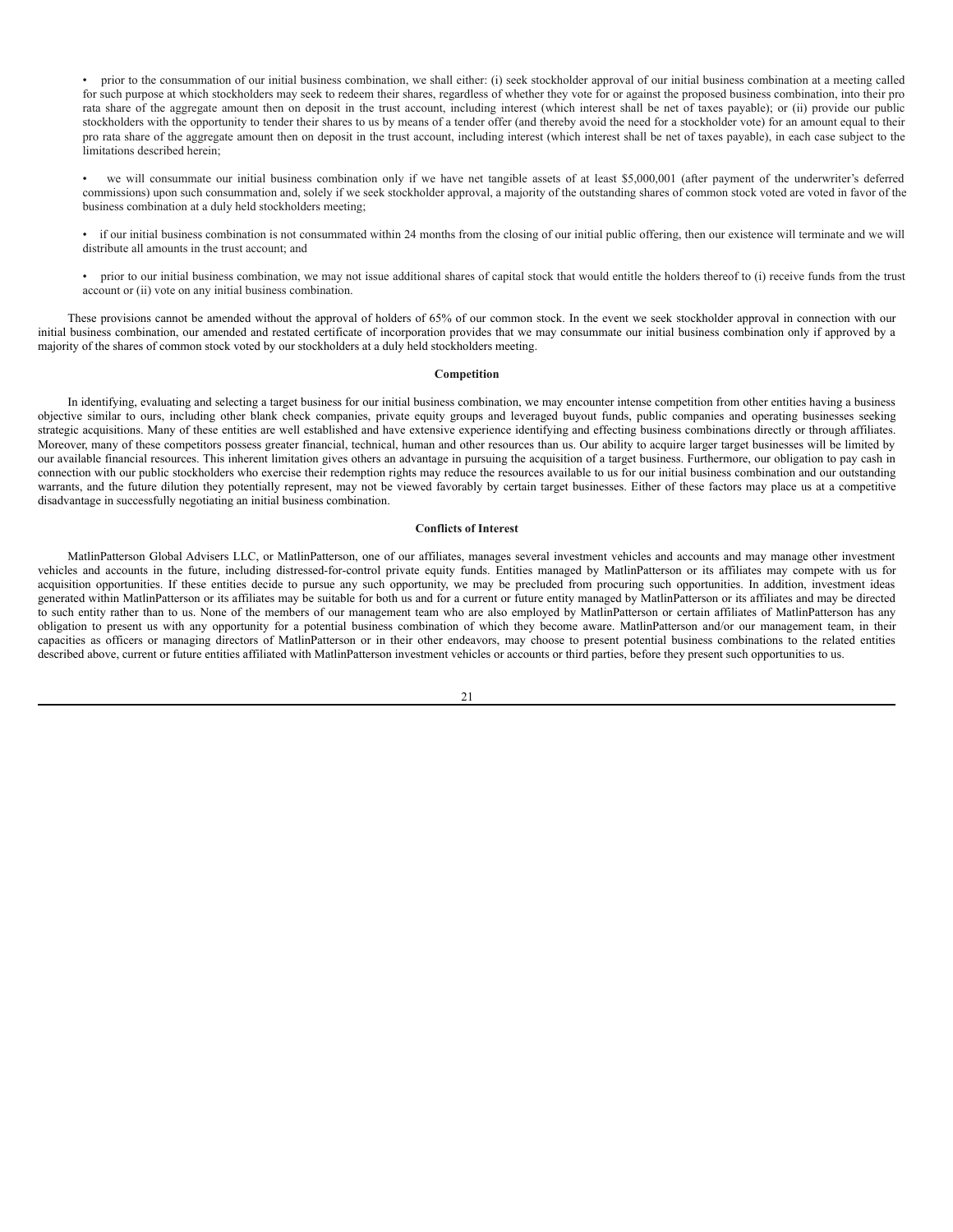Our management, in their capacities as officers of MatlinPatterson or in their other endeavors, may choose to present potential business combinations to the related entities described above, current or future MatlinPatterson investment vehicles or third parties, before they present such opportunities to us. See "Risk Factors — Certain of our officers and directors are now, and all of them may in the future become, affiliated with entities engaged in business activities similar to those intended to be conducted by us and, accordingly, may have conflicts of interest in determining to which entity a particular business opportunity should be presented."

Each of our officers and directors presently has, and any of them in the future may have additional, fiduciary or contractual obligations to another entity pursuant to which such officer or director is or will be required to present a business combination opportunity to such entity. Accordingly, if any of our officers or directors becomes aware of a business combination opportunity which is suitable for an entity to which he or she has then-current fiduciary or contractual obligations, he or she will honor these obligations to present such business combination opportunity to such entity, and only present it to us if such entity rejects the opportunity. Without limiting the generality of the foregoing, members of our management team who are affiliated with MatlinPatterson have fiduciary and contractual obligations with respect to MatlinPatterson's private equity partnerships and the portfolio companies on whose boards they serve, including presenting business combination opportunities to them. While MatlinPatterson's existing private equity partnerships are beyond their investment periods, members of our management team who are affiliated with MatlinPatterson would have business opportunity conflicts with respect to new private equity funds or other investment vehicles that MatlinPatterson or its affiliates may sponsor in the future. We do not believe, however, that the fiduciary duties or contractual obligations of our officers or directors will materially affect our ability to complete our initial business combination. Our amended and restated certificate of incorporation provides that we renounce our interest in any corporate opportunity offered to any director or officer unless such opportunity is expressly offered to such person solely in his or her capacity as a director or officer of our company and such opportunity is one we are legally and contractually permitted to undertake and would otherwise be reasonable for us to pursue.

Our sponsor has agreed that it will be liable to us if and to the extent any claims by a vendor for services rendered or products sold to us, or a prospective target business with which we have discussed entering into a transaction agreement, reduce the amount of funds in the trust account to below: (i) \$10.00 per public share; or (ii) such lesser amount per public share held in the trust account as of the date of the liquidation of the trust account due to reductions in the value of the trust assets, in each case, net of the interest which may be withdrawn to pay taxes, except as to any claims by a third party who executed a waiver of any and all rights to seek access to the trust account and except as to any claims under indemnity of the underwriter of our initial public offering against certain liabilities, including liabilities under the Securities Act. Moreover, in the event that an executed waiver is deemed to be unenforceable against a third party, our sponsor will not be responsible to the extent of any liability for such third party claims. We have not independently verified whether our sponsor has sufficient funds to satisfy its indemnity obligations and we have not asked our sponsor to reserve for such indemnification obligations. We believe our sponsor's only assets are securities of our company. Therefore, we cannot assure you that our sponsor would be able to satisfy those obligations. We believe the likelihood of our sponsor having to indemnify the trust account is limited because we will endeavor to have all vendors and prospective target businesses as well as other entities execute agreements with us waiving any right, title, interest or claim of any kind in or to monies held in the trust account.

## **Employees**

We currently have four officers. Members of our management team are not obligated to devote any specific number of hours to our matters but they intend to devote as much of their time as they deem necessary to our affairs until we have completed our initial business combination. The amount of time that Mr. Matlin or any other members of our management team will devote in any time period to our company will vary based on whether a target business has been selected for our initial business combination and the current stage of the business combination process.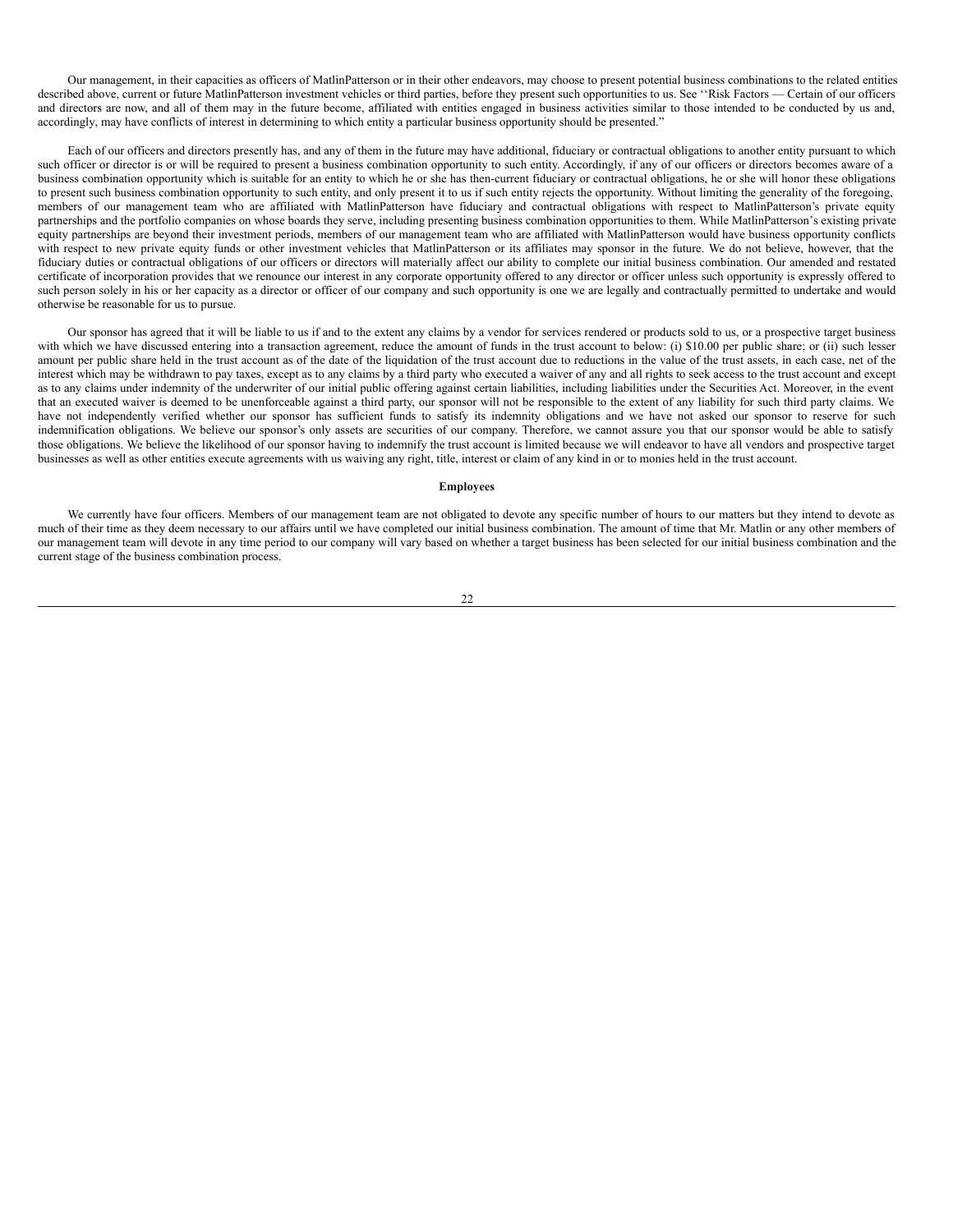#### **Periodic Reporting and Financial Information**

We have registered our units, Class A common stock and warrants under the Exchange Act and have reporting obligations, including the requirement that we file annual, quarterly and current reports with the SEC. In accordance with the requirements of the Exchange Act, our annual reports, including this report, contain audited financial statements and reported on by our independent registered public accounting firm.

We will provide stockholders with audited financial statements of the prospective target business as part of the tender offer materials or proxy solicitation materials sent to stockholders to assist them in assessing the target business. In all likelihood, these financial statements will need to be prepared in accordance with GAAP or be reconciled to GAAP or IFRS depending on the circumstances, and the historical financial statements will need to be audited in accordance with the standards of the PCAOB. We cannot assure you that any particular target business identified by us as a potential acquisition candidate will have financial statements prepared in accordance with the requirements outlined above, or that the potential target business will be able to prepare its financial statements in accordance with the requirements outlined above. To the extent that these requirements cannot be met, we may not be able to acquire the proposed target business. While this may limit the pool of potential acquisition candidates, we do not believe that this limitation will be material.

We will be required to evaluate our internal control procedures for the fiscal year ending December 31, 2018 as required by the Sarbanes-Oxley Act. Only in the event we are deemed to be a large accelerated filer or an accelerated filer will we be required to have our internal control procedures audited. A target business may not be in compliance with the provisions of the Sarbanes-Oxley Act regarding adequacy of their internal controls. The development of the internal controls of any such entity to achieve compliance with the Sarbanes-Oxley Act may increase the time and costs necessary to complete any such acquisition.

We have filed a Registration Statement on Form 8-A with the SEC to voluntarily register our securities under Section 12 of the Exchange Act. As a result, we are subject to the rules and regulations promulgated under the Exchange Act. We have no current intention of filing a Form 15 to suspend our reporting or other obligations under the Exchange Act prior or subsequent to the consummation of our initial business combination.

We are an "emerging growth company," as defined in Section 2(a) of the Securities Act, as modified by the JOBS Act. As such, we are eligible to take advantage of certain exemptions from various reporting requirements that are applicable to other public companies that are not ''emerging growth companies'' including, but not limited to, not being required to comply with the auditor attestation requirements of Section 404 of the Sarbanes-Oxley Act, reduced disclosure obligations regarding executive compensation in our periodic reports and proxy statements, and exemptions from the requirements of holding a non-binding advisory vote on executive compensation and stockholder approval of any golden parachute payments not previously approved. If some investors find our securities less attractive as a result, there may be a less active trading market for our securities and the prices of our securities may be more volatile. In addition, Section 107 of the JOBS Act also provides that an "emerging growth company" can take advantage of the extended transition period provided in Section 7(a)(2)(B) of the Securities Act for complying with new or revised accounting standards. In other words, an ''emerging growth company'' can delay the adoption of certain accounting standards until those standards would otherwise apply to private companies. We intend to take advantage of the benefits of this extended transition period.

We will remain an emerging growth company until the earlier of: (i) the last day of the fiscal year (a) following the fifth anniversary of the completion of our initial public offering, (b) in which we have total annual gross revenue of at least \$1.07 billion, or (c) in which we are deemed to be a large accelerated filer, which means the market value of our common stock that is held by non-affiliates exceeds \$700 million as of the prior June  $30<sup>th</sup>$ ; and (ii) the date on which we have issued more than \$1.0 billion in nonconvertible debt securities during the prior three-year period. References herein to ''emerging growth company'' shall have the meaning associated with it in the JOBS Act.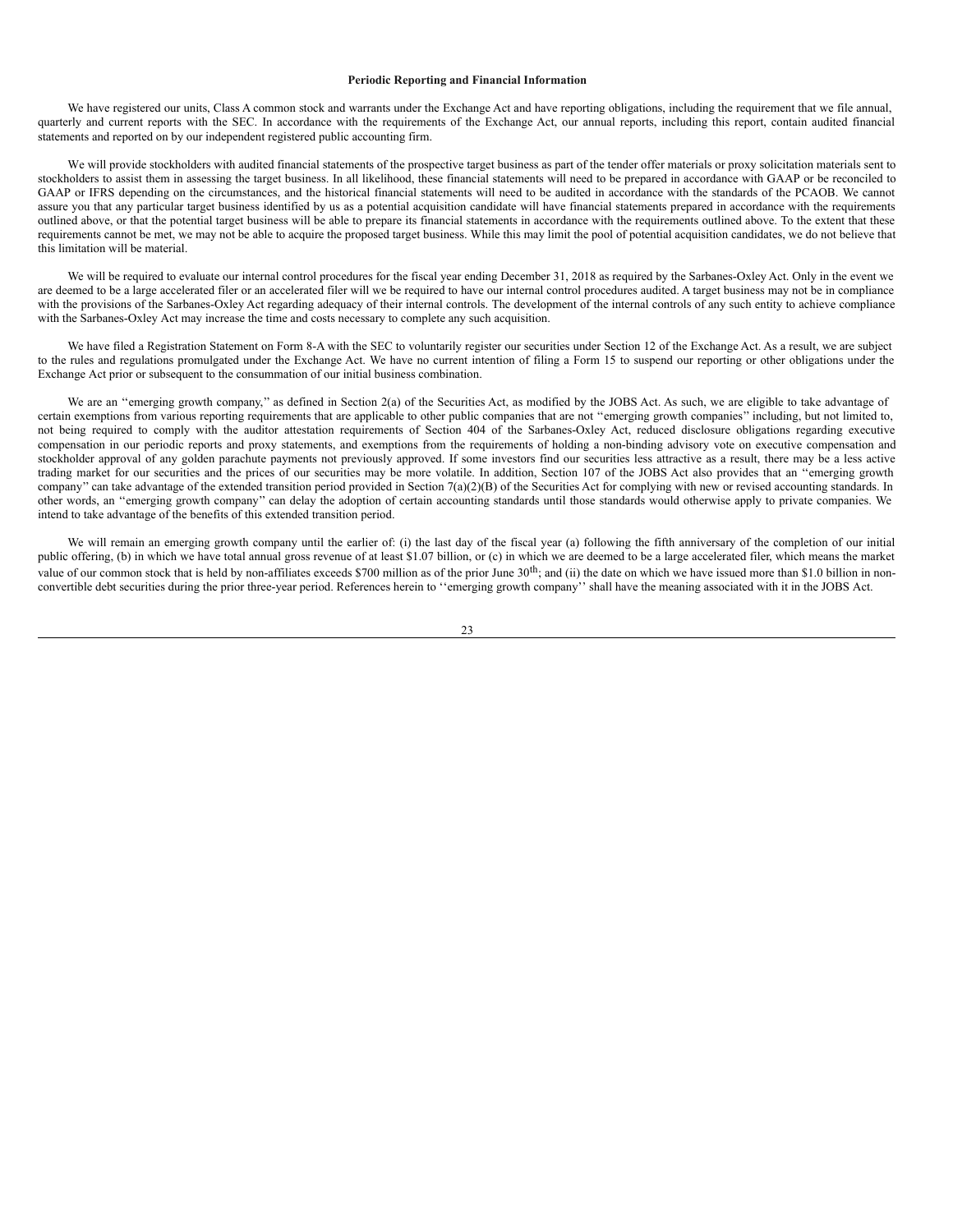#### **Legal Proceedings**

There is no material litigation, arbitration or governmental proceeding currently pending against us or any members of our management team in their capacity as such.

## <span id="page-27-0"></span>**Item 1A.**

## **RISK FACTORS**

You should carefully consider all of the risks described below, together with the other information contained in this report, including the financial statements. If any of the following events occur, our business, financial condition and operating results may be materially and adversely affected. In that event, the trading price of our securities could decline, and you could lose all or part of your investment. The risk factors described below are not necessarily exhaustive and you are encouraged to perform your own *investigation with respect to us and our business.*

#### We are an early stage company with no operating history and no revenues, and you have no basis on which to evaluate our ability to achieve our business objective.

We are an early stage company with no operating results. Because we lack an operating history, you have no basis upon which to evaluate our ability to achieve our business objective of completing our initial business combination with one or more target businesses. We may be unable to complete our initial business combination. If we fail to complete our initial business combination, we will never generate any operating revenues.

## If the net proceeds of our initial public offering not being held in the trust account and loans from Sponsor are insufficient, it could limit the amount available to complete *our initial business combination and we may be unable to continue as a going concern.*

Of the net proceeds of our initial public offering and advances, approximately \$570,000 (as of December 31, 2017) was available to us outside the trust account to fund our working capital requirements. For the year ended December 31, 2017, we used cash of approximately \$544,000 in operating activities. As of December 31, 2017, we had current liabilities of approximately \$174,000, primarily representing amounts owed to lawyers, accountants and consultants who have advised us on matters related to a potential business combination. Funds in the trust account are not available for paying these costs absent an initial business combination. There can be no assurances that we will complete a business combination.

If we are required to seek additional capital, we would need to borrow funds from our sponsor, our management team or other third parties to operate or may be forced to liquidate. To date, we have not received any advances from our sponsor or directors to finance transaction costs in connection with a business combination. Neither our sponsor, members of our management team nor any of their affiliates are under any obligation to advance funds to us in such circumstances. Accordingly, we may not be able to obtain additional financing. Any such loans and advances would be repaid only from funds held outside the trust account or from funds released to us upon completion of our initial business combination. If we are unable to raise additional capital, we may be required to take additional measures to conserve liquidity, which could include, but not necessarily be limited to, suspending the pursuit of a potential transaction. We cannot provide any assurance that new financing will be available to us on commercially acceptable terms, if at all. These conditions raise substantial doubt about our ability to continue as a going concern. The financial statements included herein do not include any adjustments relating to the recovery of the recorded assets or the classification of the liabilities that might be necessary should we be unable to continue as a going concern. If we are unable to complete our initial business combination because we do not have sufficient funds available to us, we will be forced to cease operations and liquidate the trust account. Consequently, our public shareholders may only receive approximately \$10.05 per share on our redemption of our public shares.

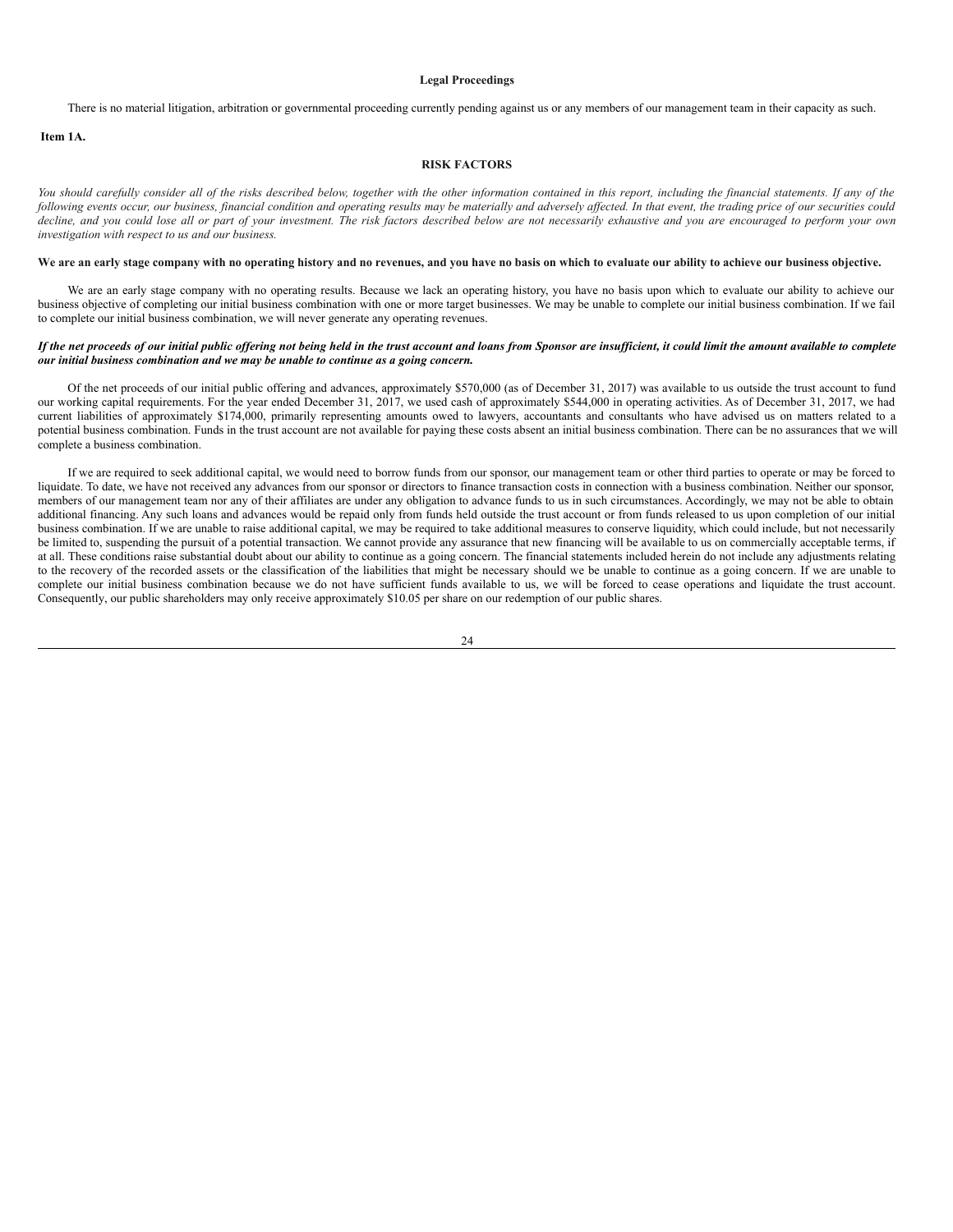### Past performance by MatlinPatterson and our management team may not be indicative of future performance of an investment in us.

Information regarding performance by, or businesses associated with, MatlinPatterson and our management team is presented for informational purposes only. Any past acquisition experience of MatlinPatterson or our management team is not a guarantee either: (i) that we will be able to locate a suitable candidate for our initial business combination; or (ii) of any results with respect to any initial business combination we may consummate. You should not rely on the historical record of MatlinPatterson's or our management team's performance as indicative of the future performance of an investment in us or the returns we will, or are likely to, generate going forward. None of our officers or directors has had experience with special purpose acquisition corporations in the past.

### Our public stockholders may not be afforded an opportunity to vote on our proposed initial business combination, which means we may complete our initial business **combination even though a majority of our public stockholders do not support such a combination.**

We may not hold a stockholder vote to approve our initial business combination unless the business combination would require stockholder approval under applicable law or stock exchange listing requirements or if we decide to hold a stockholder vote for business or other legal reasons. For instance, the NASDAQ rules currently allow us to engage in a tender offer in lieu of a stockholder meeting but would still require us to obtain stockholder approval if we were seeking to issue more than 20% of our outstanding shares to a target business as consideration in any business combination. Therefore, if we were structuring a business combination that required us to issue more than 20% of our outstanding shares, we would seek stockholder approval of such business combination. However, except for as required by law, the decision as to whether we will seek stockholder approval of a proposed business combination or will allow stockholders to sell their shares to us in a tender offer will be made by us, solely in our discretion, and will be based on a variety of factors, such as the timing of the transaction and whether the terms of the transaction would otherwise require us to seek stockholder approval. Accordingly, we may consummate our initial business combination even if holders of a majority of the outstanding shares of our common stock do not approve of the business combination we consummate. Please see the section of this report entitled ''Business — Stockholders May Not Have the Ability to Approve Our Initial Business Combination'' for additional information.

### If we seek stockholder approval of our initial business combination, our initial stockholders, officers and directors have agreed to vote in favor of such initial business **combination, regardless of how our public stockholders vote.**

Unlike many other blank check companies in which the initial stockholders agree to vote their founder shares in accordance with the majority of the votes cast by the public stockholders in connection with an initial business combination, our initial stockholders have agreed, pursuant to a written agreement, to vote their founder shares, as well as any public shares purchased during or after our initial public offering, in favor of our initial business combination; as a result, we would need only 12,187,501 of the 32,500,000 public shares, or 37.5%, sold in our initial public offering to be voted in favor of a transaction in order to have our initial business combination approved. Our initial stockholders, directors and officers have entered into a letter agreement with respect to public shares acquired by them (if any) following our initial public offering. Our initial stockholders own 20% of our outstanding shares of common stock. Accordingly, if we seek stockholder approval of our initial business combination, it is more likely that the necessary stockholder approval will be received than would be the case if our initial stockholders agreed to vote their founder shares in accordance with the majority of the votes cast by our public stockholders.

## Your only opportunity to affect the investment decision regarding our initial business combination will be limited to the exercise of your right to redeem your shares **from us for cash, unless we seek stockholder approval of the business combination.**

You may not be provided with an opportunity to evaluate the specific merits or risks of one or more target businesses. Since our board of directors may complete a business combination without seeking stockholder approval, public stockholders may not have the right or opportunity to vote on the business combination, unless we seek such stockholder vote. Accordingly, if we do not seek stockholder approval, your only opportunity to affect the investment decision regarding our initial business combination may be limited to exercising your redemption rights within the period of time (which will be at least 20 business days) set forth in our tender offer documents mailed to our public stockholders in which we describe our initial business combination.

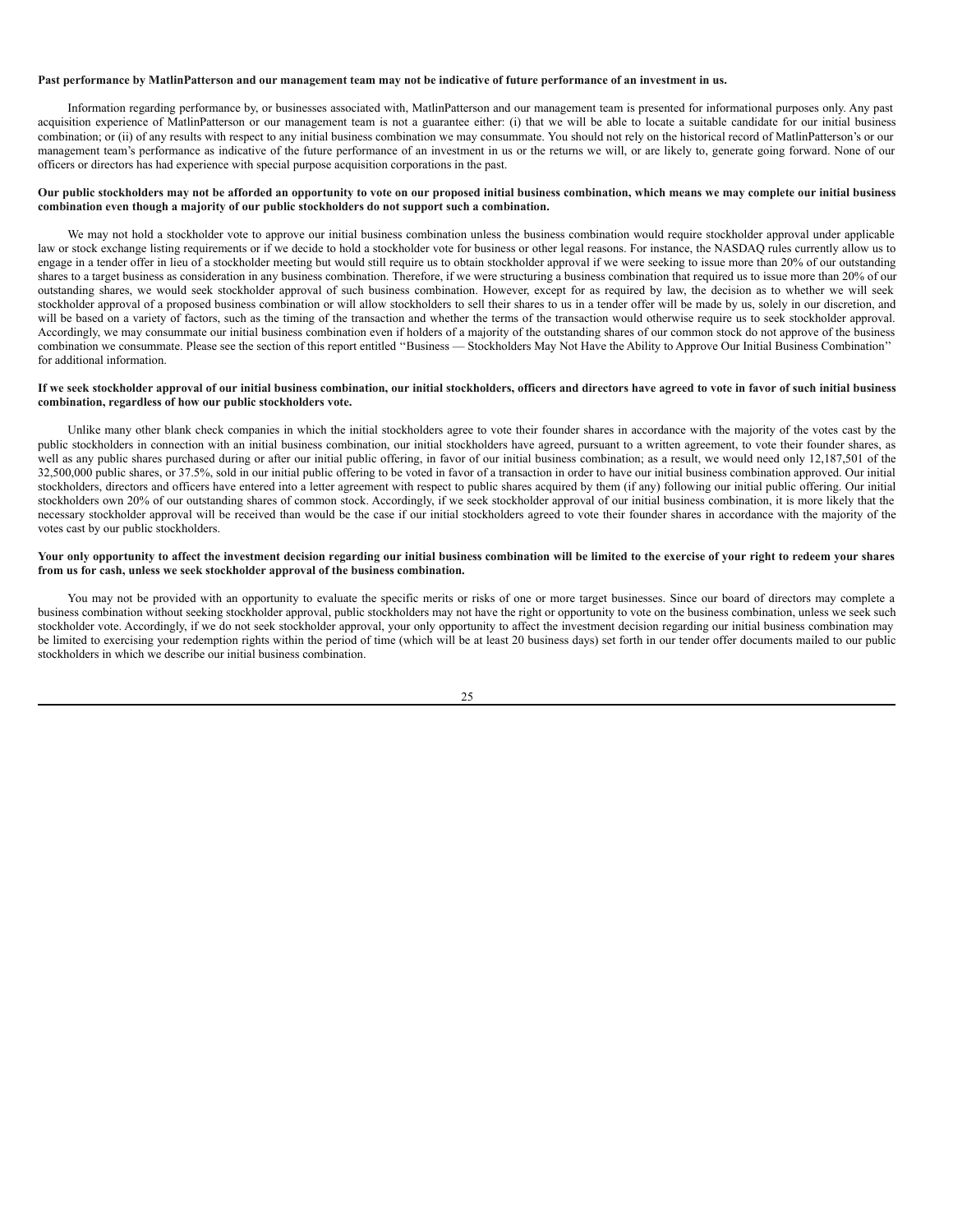### The ability of our public stockholders to redeem their shares for cash may make our financial condition unattractive to potential business combination targets, which **may make it difficult for us to enter into a business combination with a target.**

We may seek to enter into a business combination transaction agreement with a prospective target that requires as a closing condition that we have a minimum net worth or a certain amount of cash. If too many public stockholders exercise their redemption rights, we would not be able to meet such closing condition and, as a result, would not be able to proceed with the business combination. Furthermore, in no event will we redeem our public shares in an amount that would cause our net tangible assets to be less than \$5,000,001 (after payment of the underwriter's deferred commissions) at the consummation of our initial business combination (so that we are not subject to the SEC's "penny stock" rules) or any greater net tangible asset or cash requirement which may be contained in the agreement relating to our initial business combination. Consequently, if accepting all properly submitted redemption requests would cause our net tangible assets to be less than \$5,000,001 (after payment of the underwriter's deferred commissions) at the consummation of our initial business combination or such greater amount necessary to satisfy a closing condition as described above, we would not proceed with such redemption and the related business combination and may instead search for an alternate business combination. Prospective targets will be aware of these risks and, thus, may be reluctant to enter into a business combination transaction with us.

## The ability of our public stockholders to exercise redemption rights with respect to a large number of our shares may not allow us to complete the most desirable **business combination or optimize our capital structure.**

At the time we enter into an agreement for our initial business combination, we will not know how many stockholders may exercise their redemption rights and, therefore, will need to structure the transaction based on our expectations as to the number of shares that will be submitted for redemption. If our initial business combination agreement requires us to use a portion of the cash in the trust account to pay the purchase price or requires us to have a minimum amount of cash at closing, we will need to reserve a portion of the cash in the trust account to meet such requirements or arrange for third-party financing. In addition, if a larger number of shares are submitted for redemption than we initially expected, we may need to restructure the transaction to reserve a greater portion of the cash in the trust account or arrange for third party financing. Raising additional third-party financing may involve dilutive equity issuances or the incurrence of indebtedness at higher than desirable levels. The above considerations may limit our ability to complete the most desirable business combination available to us or optimize our capital structure. The amount of the deferred underwriting commissions payable to the underwriter will not be adjusted for any shares that are redeemed in connection with a business combination. The per-share amount we will distribute to stockholders who properly exercise their redemption rights will not be reduced by the deferred underwriting commission and after such redemptions, the per-share value of shares held by nonredeeming stockholders will reflect our obligation to pay the deferred underwriting commissions.

## The ability of our public stockholders to exercise redemption rights with respect to a large number of our shares could increase the probability that our initial business combination would be unsuccessful and that you would have to wait for liquidation in order to redeem your stock.

If our business combination agreement requires us to use a portion of the cash in the trust account to pay the purchase price or requires us to have a minimum amount of cash at closing, the probability that our initial business combination would be unsuccessful is increased. If our initial business combination is unsuccessful, you would not receive your pro rata portion of the trust account until we liquidate the trust account. If you are in need of immediate liquidity, you could attempt to sell your stock in the open market; however, at such time our stock may trade at a discount to the pro rata amount per share in the trust account. In either situation, you may suffer a material loss on your investment or lose the benefit of funds expected in connection with our redemption until we liquidate or you are able to sell your stock in the open market.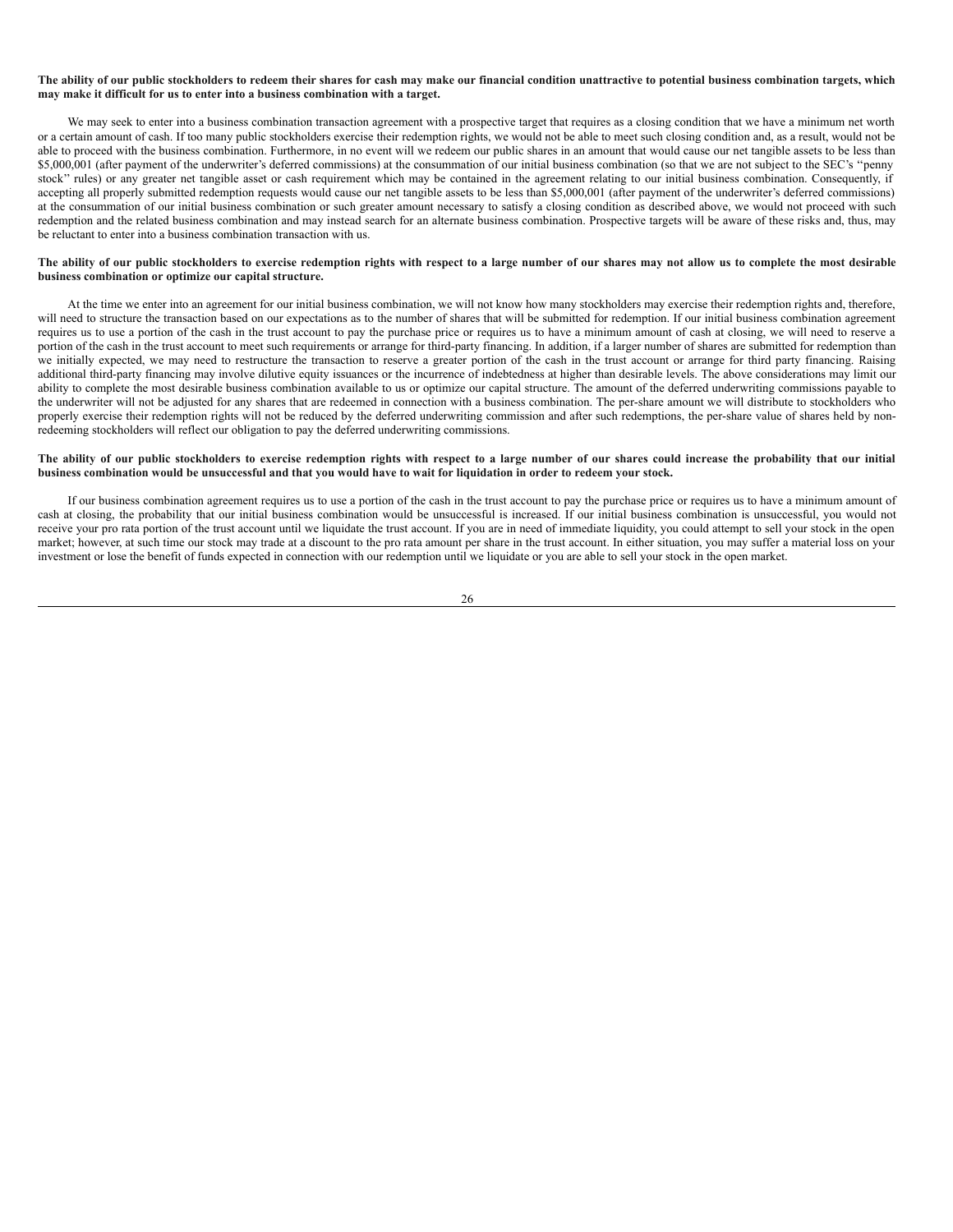The requirement that we complete our initial business combination within the prescribed time frame may give potential target businesses leverage over us in negotiating a business combination and may limit the time we have in which to conduct due diligence on potential business combination targets as we approach the end of the 24 month period from the closing of our initial public offering, which could undermine our ability to complete our initial business combination on terms **that would produce value for our stockholders.**

Any potential target business with which we enter into negotiations concerning a business combination will be aware that we must complete our initial business combination within 24 months from the closing of our initial public offering. Consequently, such target business may obtain leverage over us in negotiating a business combination, knowing that if we do not complete our initial business combination with that particular target business, we may be unable to complete our initial business combination with any target business. This risk will increase as we get closer to the timeframe described above. In addition, we may have limited time to conduct due diligence and may enter into our initial business combination on terms that we would have rejected upon a more comprehensive investigation.

## We may not be able to complete our initial business combination within the prescribed time frame, in which case we would cease all operations except for the purpose **of winding up and we would redeem our public shares and liquidate.**

Our sponsor, directors and officers have agreed that we must complete our initial business combination within 24 months from the closing of our initial public offering. We may not be able to find a suitable target business and complete our initial business combination within such time period. If we have not completed our initial business combination within such time period, we will: (i) cease all operations except for the purpose of winding up; (ii) as promptly as reasonably possible but not more than 10 business days thereafter, redeem the public shares, at a per share price, payable in cash, equal to the aggregate amount then on deposit in the trust account, including interest (which interest shall be net of taxes payable, and less up to \$100,000 of interest to pay dissolution expenses), divided by the number of then outstanding public shares, which redemption will completely extinguish public stockholders' rights as stockholders (including the right to receive further liquidating distributions, if any), subject to applicable law; and (iii) as promptly as reasonably possible following such redemption, subject to the approval of our remaining stockholders and our board of directors, dissolve and liquidate, subject in each case to our obligations under Delaware law to provide for claims of creditors and the requirements of other applicable law.

## If we seek stockholder approval of our initial business combination, our sponsor, directors, officers, advisors or any of their affiliates may elect to purchase shares from public stockholders, which may influence a vote on a proposed business combination and reduce the public "float" of our common stock.

If we seek stockholder approval of our initial business combination and we do not conduct redemptions in connection with our initial business combination pursuant to the tender offer rules, our sponsor, directors, officers, advisors or any of their affiliates may purchase public shares in privately negotiated transactions or in the open market either prior to or following the completion of our initial business combination, although they are under no obligation to do so. Such a purchase may include a contractual acknowledgement that such public stockholder, although still the record holder of our shares is no longer the beneficial owner thereof and therefore agrees not to exercise its redemption rights. In the event that our sponsor, directors, officers, advisors or any of their affiliates purchase public shares in privately negotiated transactions from public stockholders who have already elected to exercise their redemption rights, such selling public stockholders would be required to revoke their prior elections to redeem their shares. The purpose of such purchases would be to vote such shares in favor of the business combination and thereby increase the likelihood of obtaining stockholder approval of our initial business combination or to satisfy a closing condition in an agreement with a target that requires us to have a minimum net worth or a certain amount of cash at the closing of our initial business combination, where it appears that such requirement would otherwise not be met. This may result in the completion of our initial business combination that may not otherwise have been possible. Any such purchases will be reported pursuant to Section 13 and Section 16 of the Exchange Act to the extent such purchasers are subject to such reporting requirements. See "Business — Permitted purchases of our securities" for a description of how our sponsor, directors, officers, advisors or any of their affiliates will select which stockholders to purchase securities from in any private transaction.

In addition, if such purchases are made, the public "float" of our common stock and the number of beneficial holders of our securities may be reduced, possibly making it difficult to maintain or obtain the quotation, listing or trading of our securities on a national securities exchange.

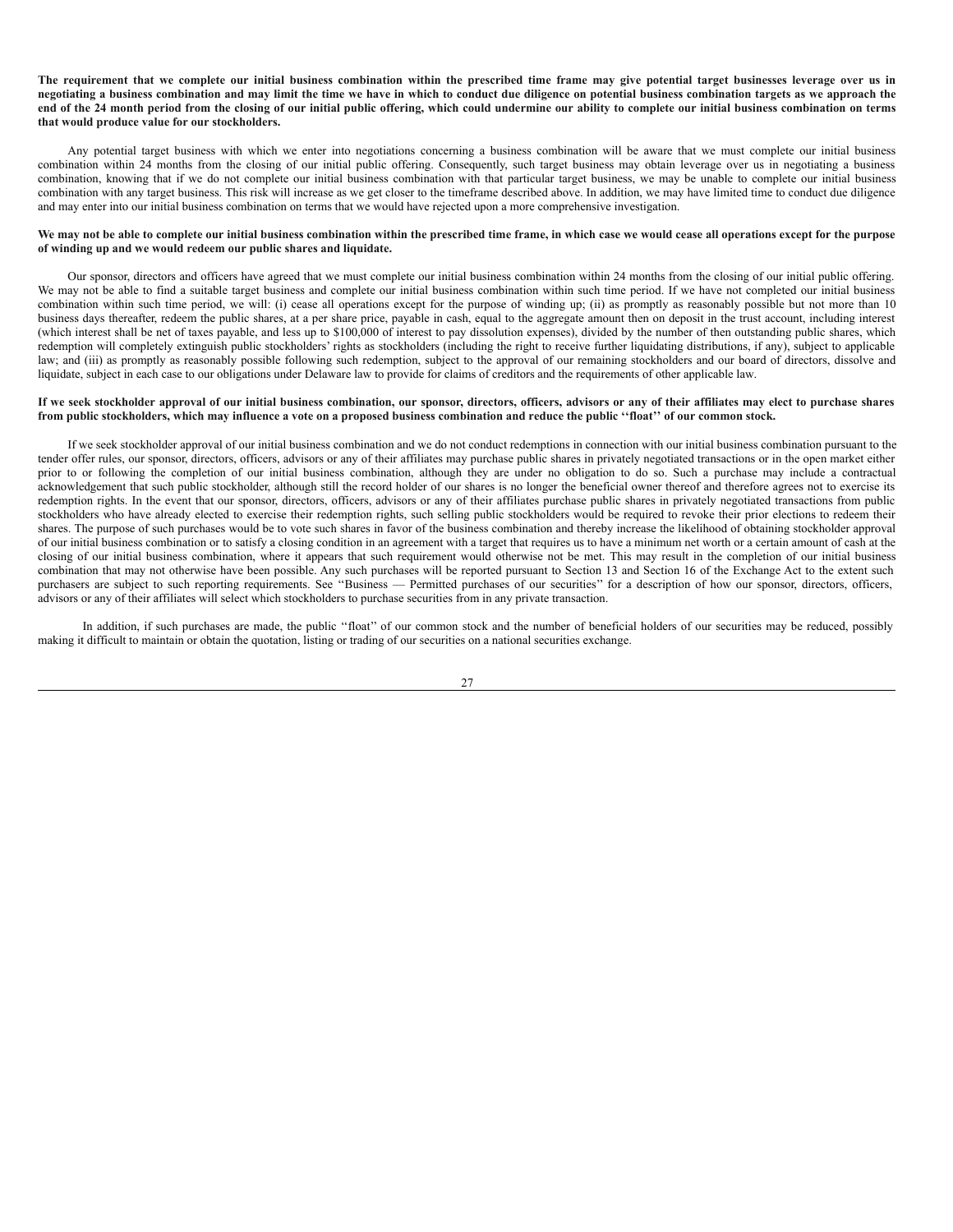### If a stockholder fails to receive notice of our offer to redeem our public shares in connection with our initial business combination, or fails to comply with the **procedures for tendering its shares, such shares may not be redeemed.**

We will comply with the tender offer rules or proxy rules, as applicable, when conducting redemptions in connection with our initial business combination. Despite our compliance with these rules, if a stockholder fails to receive our tender offer or proxy materials, as applicable, such stockholder may not become aware of the opportunity to redeem its shares. In addition, the tender offer documents or proxy materials, as applicable, that we will furnish to holders of our public shares in connection with our initial business combination will describe the various procedures that must be complied with in order to validly tender or redeem public shares. In the event that a stockholder fails to comply with these procedures, its shares may not be redeemed. See "Business — Business Strategy — Tendering stock certificates in connection with a tender offer or redemption rights.''

## You will not have any rights or interests in funds from the trust account, except under certain limited circumstances. To liquidate your investment, therefore, you may **be forced to sell your public shares or warrants, potentially at a loss.**

Our public stockholders will be entitled to receive funds from the trust account only upon the earlier to occur of: (i) the completion of our initial business combination; (ii) the redemption of any public shares properly tendered in connection with a stockholder vote to amend our amended and restated certificate of incorporation to modify the substance or timing of our obligation to redeem 100% of our public shares if we do not complete our initial business combination within 24 months from the closing of our initial public offering and (iii) the redemption of all of our public shares if we are unable to complete our initial business combination within 24 months from the closing of our initial public offering, subject to applicable law and as further described herein.

In no other circumstances will a public stockholder have any right or interest of any kind in the trust account. Accordingly, to liquidate your investment, you may be forced to sell your public shares or warrants, potentially at a loss.

## NASDAO may delist our securities from trading on its exchange, which could limit investors' ability to make transactions in our securities and subject us to **additional trading restrictions.**

Our units, Class A common stock and warrants are listed on NASDAQ. Although we currently meet the minimum initial listing standards set forth in the NASDAQ listing standards, we cannot assure you that our securities will continue to be listed on NASDAQ in the future or prior to our initial business combination. In order to continue listing our securities on NASDAQ prior to our initial business combination, we must maintain certain financial, distribution and stock price levels. In general, we must maintain a minimum amount in stockholder's equity (generally \$2,500,000) and a minimum number of holders of our securities (generally 300 round-lot holders). Additionally, in connection with our initial business combination, we will be required to demonstrate compliance with NASDAQ's initial listing requirements, which are more rigorous than NASDAQ's continued listing requirements, in order to continue to maintain the listing of our securities on NASDAQ. For instance, our stock price would generally be required to be at least \$4 per share and our stockholder's equity would generally be required to be at least \$5 million. We cannot assure you that we will be able to meet those initial listing requirements at that time.

If NASDAQ delists any of our securities from trading on its exchange and we are not able to list such securities on another national securities exchange, we expect such securities could be quoted on an over-the-counter market. If this were to occur, we could face significant material adverse consequences, including:

- a limited availability of market quotations for our securities;
- reduced liquidity for our securities;
- a determination that our Class A common stock is a ''penny stock'' which will require brokers trading in our Class A common stock to adhere to more stringent rules and possibly result in a reduced level of trading activity in the secondary trading market for our securities;
- a limited amount of news and analyst coverage; and
- a decreased ability to issue additional securities or obtain additional financing in the future.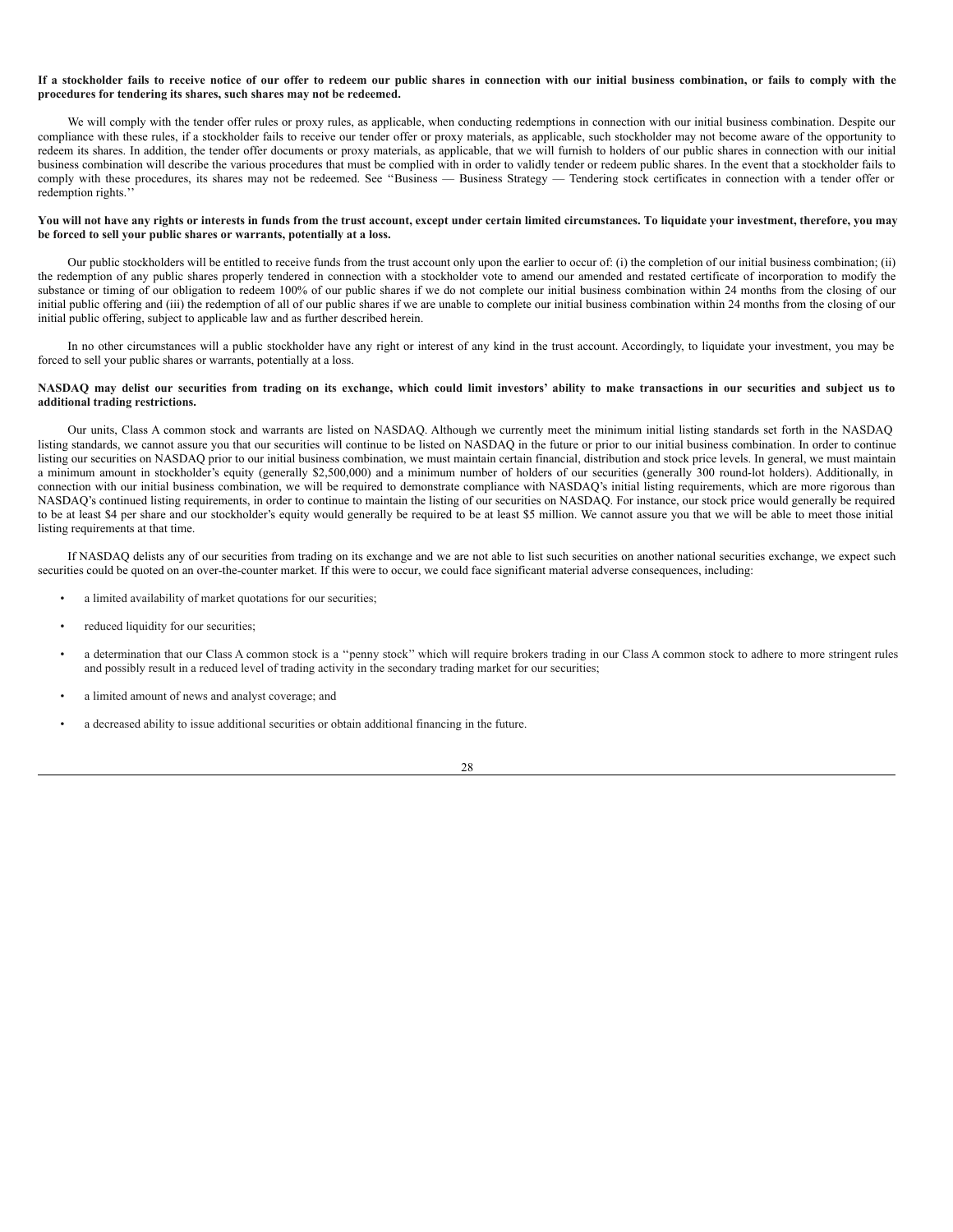The National Securities Markets Improvement Act of 1996, which is a federal statute, prevents or preempts the states from regulating the sale of certain securities, which are referred to as "covered securities." Because we our units, Class A common stock and warrants are listed on NASDAQ, these securities qualify as covered securities under such statute. Although the states are preempted from regulating the sale of our securities, the federal statute does allow the states to investigate companies if there is a suspicion of fraud, and, if there is a finding of fraudulent activity, then the states can regulate or bar the sale of covered securities in a particular case. While we are not aware of a state having used these powers to prohibit or restrict the sale of securities issued by blank check companies, other than the State of Idaho, certain state securities regulators view blank check companies unfavorably and might use these powers, or threaten to use these powers, to hinder the sale of securities of blank check companies in their states. Further, if we were no longer listed on NASDAQ, our securities would not qualify as covered securities under such statute and we would be subject to regulation in each state in which we offer our securities.

## Our stockholders are not be entitled to protections normally afforded to investors of many other blank check companies.

Since the net proceeds of our initial public offering and the sale of the private placement warrants are intended to be used to complete an initial business combination with a target business that has not been identified, we may be deemed to be a "blank check" company under the U.S. securities laws. However, because we have net tangible assets in excess of \$5,000,000, we are exempt from rules promulgated by the SEC to protect investors in blank check companies, such as Rule 419. Accordingly, investors will not be afforded the benefits or protections of those rules. Among other things, this means our units are tradable and we have a longer period of time to complete our initial business combination than do companies subject to Rule 419. Moreover, that rule would prohibit the release of any interest earned on funds held in the trust account to us unless and until the funds in the trust account were released to us in connection with our completion of our initial business combination.

## If we seek stockholder approval of our initial business combination and we do not conduct redemptions pursuant to the tender offer rules, and if you or a "group" of stockholders are deemed to hold in excess of 20% of our Class A common stock, you will lose the ability to redeem all such shares in excess of 20% of our Class A **common stock.**

If we seek stockholder approval of our initial business combination and we do not conduct redemptions in connection with our initial business combination pursuant to the tender offer rules, our amended and restated certificate of incorporation provides that a public stockholder, together with any affiliate of such stockholder or any other person with whom such stockholder is acting in concert or as a "group" (as defined under Section 13 of the Exchange Act), will be restricted from seeking redemption rights with respect to more than an aggregate of 20% of the shares sold in our initial offering, which we refer to as the "Excess Shares." However, we would not be restricting our stockholders' ability to vote all of their shares (including Excess Shares) for or against our initial business combination. Your inability to redeem the Excess Shares will reduce your influence over our ability to complete our initial business combination and you could suffer a material loss on your investment in us if you sell Excess Shares in open market transactions. Additionally, you will not receive redemption distributions with respect to the Excess Shares if we complete our initial business combination. And as a result, you will continue to hold that number of shares exceeding 20% and, in order to dispose of such shares, would be required to sell your stock in open market transactions, potentially at a loss.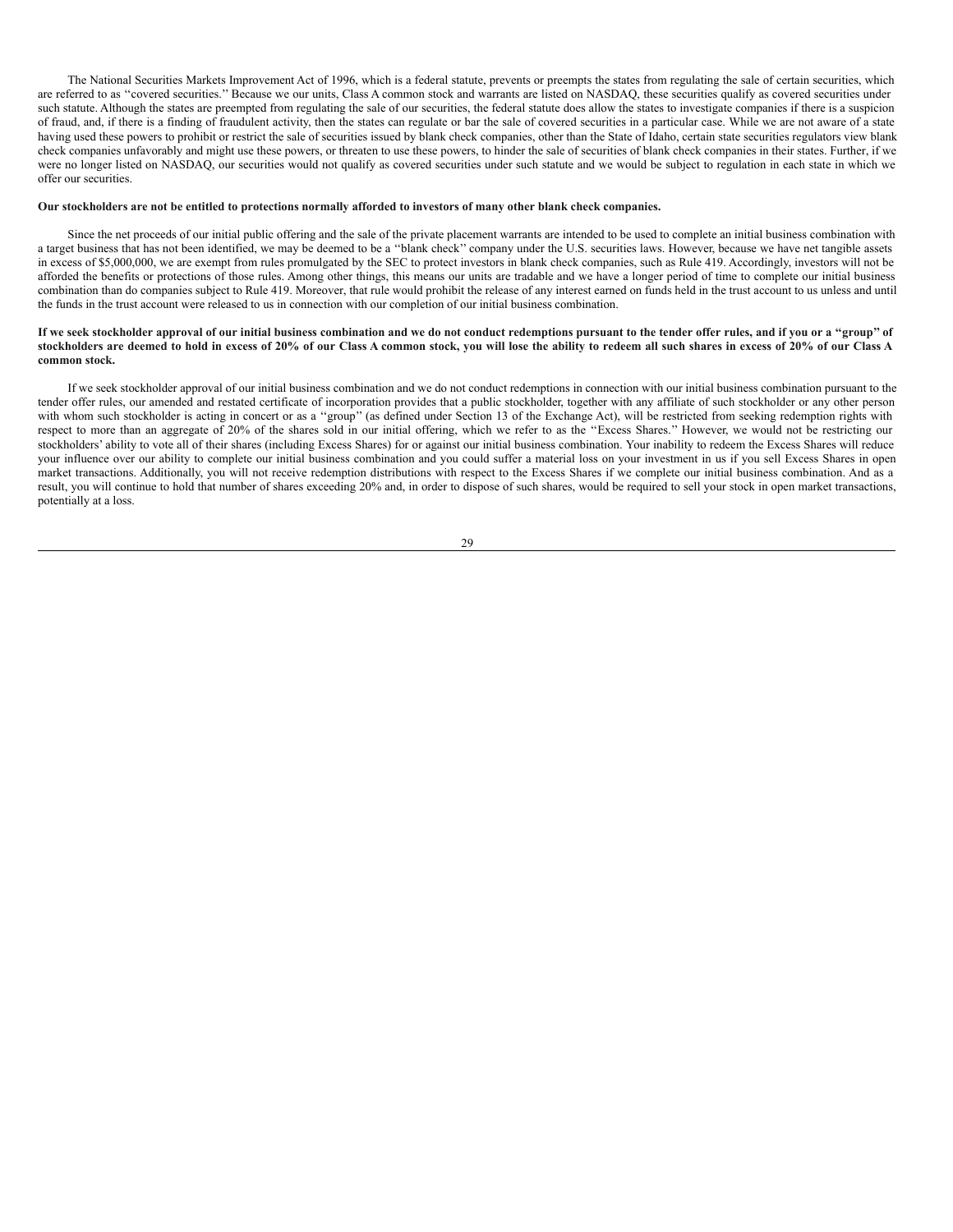## Because of our limited resources and the significant competition for business combination opportunities, it may be more difficult for us to complete our initial business combination. If we are unable to complete our initial business combination, our public stockholders may receive only their pro rata portion of the funds in the Trust Account that are available for distributions on our redemption, and our warrants will expire worthless.

We have encountered and expect to continue to encounter intense competition from other entities having a business objective similar to ours, including private investors (which may be individuals or investment partnerships), other blank check companies and other entities, domestic and international, competing for the types of businesses we intend to acquire. Many of these individuals and entities are well-established and have extensive experience in identifying and effecting, directly or indirectly, acquisitions of companies operating in or providing services to various industries. Many of these competitors possess greater technical, human and other resources or more local industry knowledge than we do and our financial resources will be relatively limited when contrasted with those of many of these competitors. While we believe there will be numerous target businesses we could potentially acquire with the net proceeds of our initial public offering and the sale of the private placement warrants, our ability to compete with respect to the acquisition of certain target businesses that are sizable will be limited by our available financial resources. This inherent competitive limitation gives others an advantage in pursuing the acquisition of certain target businesses. Furthermore, if we are obligated to pay cash for the shares of Class A common stock redeemed and, in the event we seek stockholder approval of our initial business combination, we may make purchases of our Class A common stock, potentially reducing the resources available to us for our initial business combination. Any of these obligations may place us at a competitive disadvantage in successfully negotiating and completing a business combination. If we are unable to complete our initial business combination, our public stockholders may receive only their pro rata portion of the funds in the Trust Account that are available for distributions on our redemption, and our warrants will expire worthless.

## If the net proceeds of our initial public offering and the sale of the private placement warrants not being held in the trust account are insufficient to allow us to operate for at least the next 24 months following our initial public offering, we may be unable to complete our initial business combination.

The funds available to us outside of the trust account may not be sufficient to allow us to operate until March 2019, assuming that our initial business combination is not completed during that time. We cannot assure you that our estimate is accurate. Of the funds available to us, we could use a portion of the funds available to us to pay fees to consultants to assist us with our search for a target business. We could also use a portion of the funds as a down payment or to fund a ''no-shop'' provision (a provision in letters of intent designed to keep target businesses from ''shopping'' around for transactions with other companies or investors on terms more favorable to such target businesses) with respect to a particular proposed business combination, although we do not have any current intention to do so. If we entered into a letter of intent where we paid for the right to receive exclusivity from a target business and were subsequently required to forfeit such funds (whether as a result of our breach or otherwise), we might not have sufficient funds to continue searching for, or conduct due diligence with respect to, a target business. If we are unable to complete our initial business combination, our public stockholders may receive only their pro rata portion of the funds in the Trust Account that are available for distributions on our redemption, and our warrants will expire worthless.

## If the net proceeds of our initial public offering and the sale of the private placement warrants not being held in the trust account are insufficient, it could limit the amount available to fund our search for a target business or businesses and complete our initial business combination and we will depend on loans from our sponsor to fund our search, to pay our taxes and to complete our initial business combination. If we are unable to obtain these loans, we may be unable to complete our initial **business combination.**

Of the net proceeds of our initial public offering and the sale of the private placement warrants, only approximately \$570,000 (as of December 31, 2017) are available to us outside the trust account to fund our working capital requirements. If we are required to seek additional capital, we would need to borrow funds from our sponsor or other third parties to operate or may be forced to liquidate. None of our sponsor, members of our management team nor any of their affiliates is under any obligation to advance funds to us in such circumstances. Any such advances would be repaid only from funds held outside the trust account or from funds released to us upon completion of our initial business combination. We do not expect to seek loans from parties other than our sponsor or an affiliate of our sponsor as we do not believe third parties will be willing to loan such funds and provide a waiver against any and all rights to seek access to funds in our trust account. If we are unable to obtain these loans, we may be unable to complete our initial business combination. If we are unable to complete our initial business combination, our public stockholders may receive only their pro rata portion of the funds in the Trust Account that are available for distributions on our redemption, and our warrants will expire worthless.

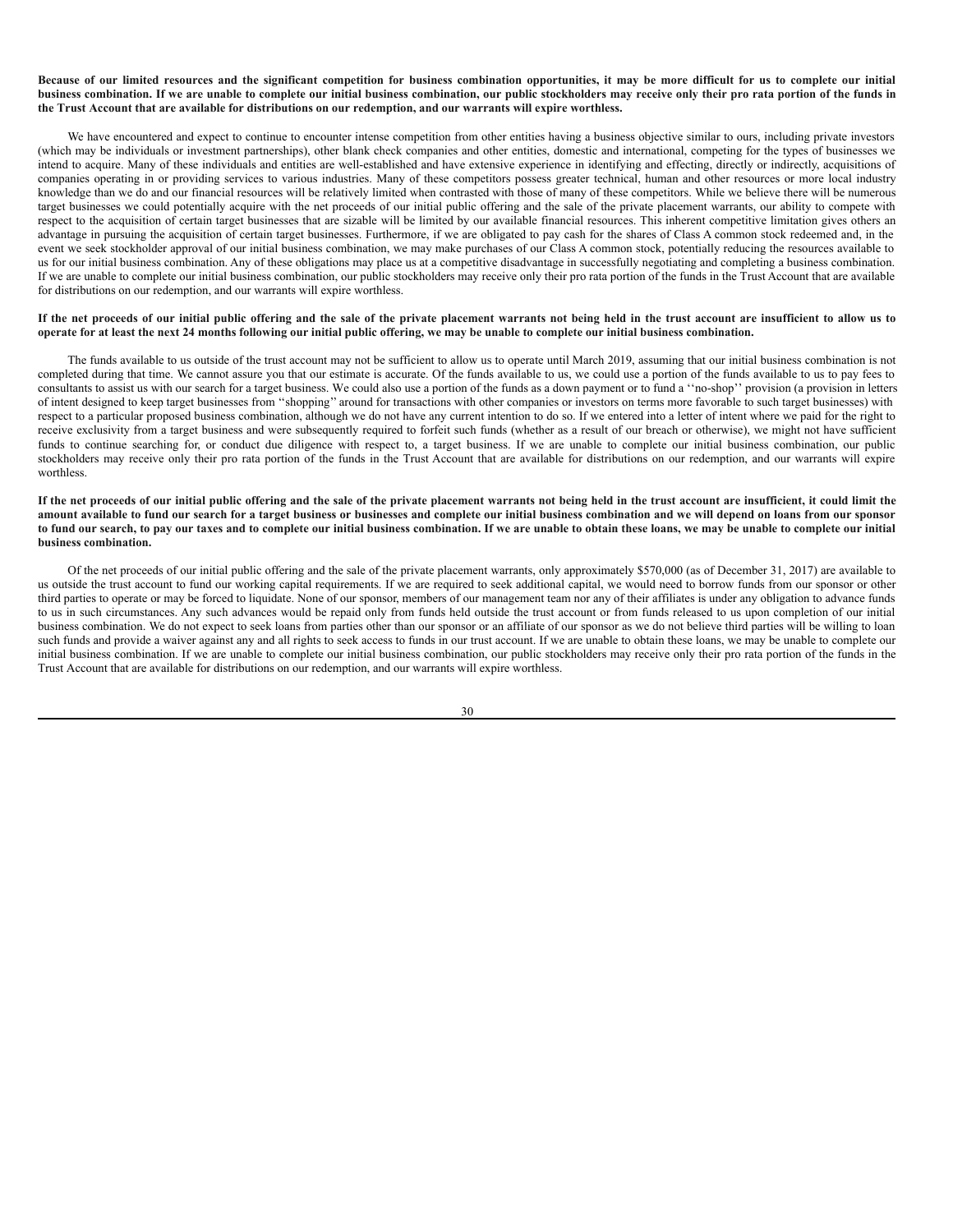### Subsequent to our completion of our initial business combination, we may be required to take write-downs or write-offs, restructuring and impairment or other charges that could have a significant negative effect on our financial condition, results of operations and the price of our securities, which could cause you to lose some **or all of your investment.**

Even if we conduct extensive due diligence on a target business with which we combine, we cannot assure you that this diligence will surface all material issues that may be present with a particular target business, that it would be possible to uncover all material issues through a customary amount of due diligence, or that factors outside of the target business and outside of our control will not later arise. As a result of these factors, we may be forced to later write-down or write-off assets, restructure our operations, or incur impairment or other charges that could result in our reporting losses. Even if our due diligence successfully identifies certain risks, unexpected risks may arise and previously known risks may materialize in a manner not consistent with our preliminary risk analysis. The fact that we report charges of this nature could contribute to negative market perceptions about us or our securities. In addition, charges of this nature may cause us to violate net worth or other covenants to which we may be subject as a result of assuming pre-existing debt held by a target business or by virtue of our obtaining post-combination debt financing. Accordingly, any stockholders who choose to remain stockholders following our initial business combination could suffer a reduction in the value of their securities. Such stockholders are unlikely to have a remedy for such reduction in value.

## If third parties bring claims against us, the proceeds held in the trust account could be reduced and the per share redemption amount received by stockholders may **be less than their pro rata portion of the funds in the Trust Account.**

Our placing of funds in the trust account may not protect those funds from third-party claims against us. Although we have sought and will continue to seek to have all vendors, service providers, prospective target businesses or other entities with which we do business execute agreements with us waiving any right, title, interest or claim of any kind in or to any monies held in the trust account for the benefit of our public stockholders, such parties may not execute such agreements, or even if they execute such agreements they may not be prevented from bringing claims against the trust account, including, but not limited to, fraudulent inducement, breach of fiduciary responsibility or other similar claims, as well as claims challenging the enforceability of the waiver, in each case in order to gain advantage with respect to a claim against our assets, including the funds held in the trust account. If any third party refuses to execute an agreement waiving such claims to the monies held in the trust account, our management will perform an analysis of the alternatives available to it and will only enter into an agreement with a third party that has not executed a waiver if management believes that such third party's engagement would be significantly more beneficial to us than any alternative.

Examples of possible instances where we may engage a third party that refuses to execute a waiver include the engagement of a third party consultant whose particular expertise or skills are believed by management to be significantly superior to those of other consultants that would agree to execute a waiver or in cases where management is unable to find a service provider willing to execute a waiver. In addition, there is no guarantee that such entities will agree to waive any claims they may have in the future as a result of, or arising out of, any negotiations, contracts or agreements with us and will not seek recourse against the trust account for any reason. Upon redemption of our public shares, if we are unable to complete our initial business combination within the prescribed timeframe, or upon the exercise of a redemption right in connection with our initial business combination, we will be required to provide for payment of claims of creditors that were not waived that may be brought against us within the 10 years following redemption. Accordingly, the per share redemption amount received by public stockholders could be less than the \$10.00 per share initially held in the trust account, due to claims of such creditors. Our sponsor has agreed that it will be liable to us if and to the extent any claims by a vendor for services rendered or products sold to us, or a prospective target business with which we have discussed entering into a transaction agreement, reduce the amount of funds in the trust account to below: (i) \$10.00 per public share; or (ii) such lesser amount per public share held in the trust account as of the date of the liquidation of the trust account due to reductions in the value of the trust assets, in each case net of the interest which may be withdrawn to pay taxes, except as to any claims by a third party who executed a waiver of any and all rights to seek access to the trust account and except as to any claims under indemnity of the underwriter of our initial public offering against certain liabilities, including liabilities under the Securities Act. Moreover, in the event that an executed waiver is deemed to be unenforceable against a third party, our sponsor will not be responsible to the extent of any liability for such third party claims. We have not independently verified whether our sponsor has sufficient funds to satisfy its indemnity obligations and we have not asked our sponsor to reserve for such indemnification obligations. We believe our sponsor's only assets are securities of our company. Therefore, we cannot assure you that our sponsor would be able to satisfy those obligations.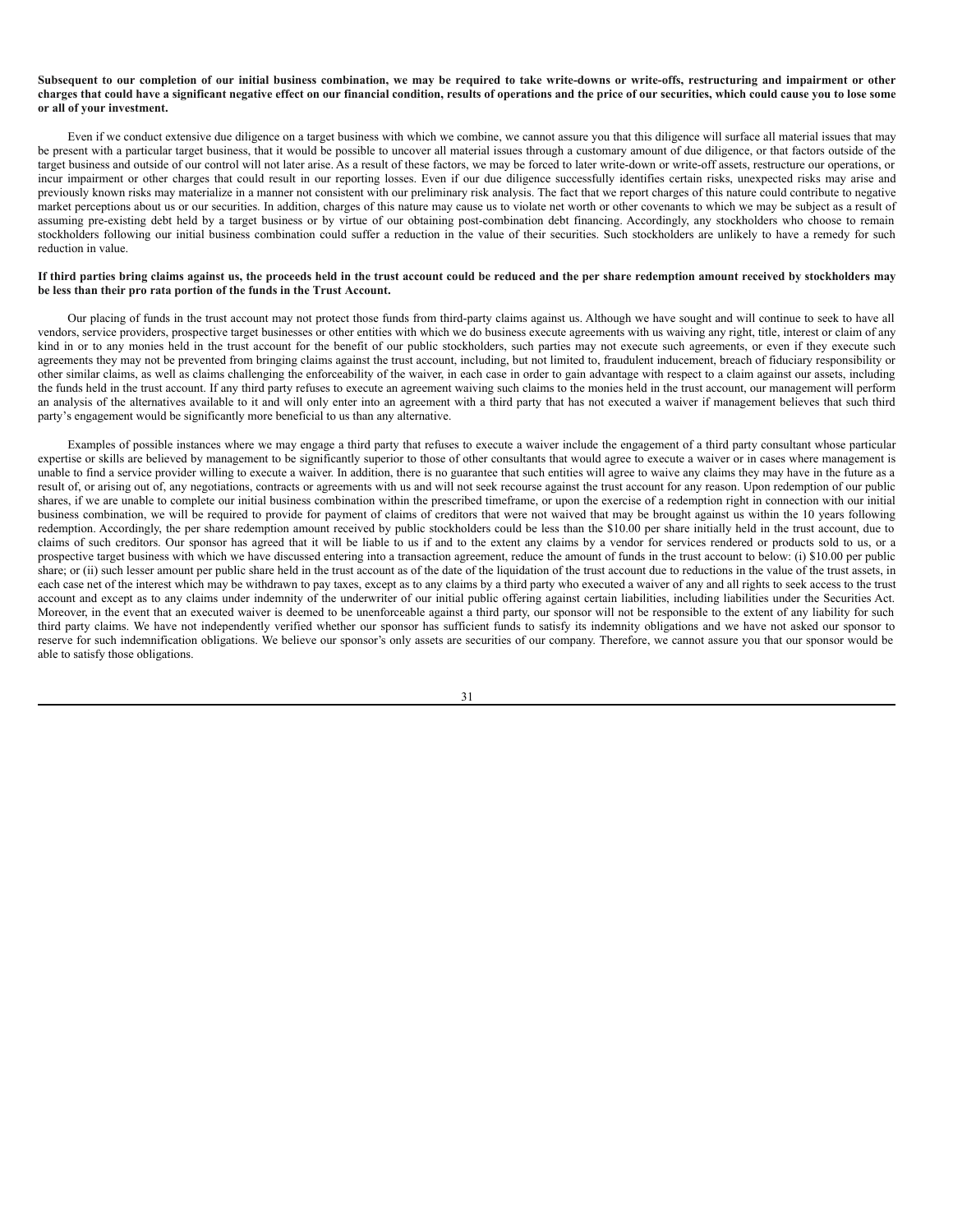## Our directors may decide not to enforce the indemnification obligations of our sponsor, resulting in a reduction in the amount of funds in the trust account available **for distribution to our public stockholders.**

In the event that the proceeds in the trust account are reduced below the lesser of: (i) \$10.00 per public share; or (ii) other than due to the failure to obtain such waiver such lesser amount per share held in the trust account as of the date of the liquidation of the trust account due to reductions in the value of the trust assets, in each case net of the interest which may be withdrawn to pay taxes, and our sponsor asserts that it is unable to satisfy its obligations or that it has no indemnification obligations related to a particular claim, our independent directors would determine whether to take legal action against our sponsor to enforce its indemnification obligations. While we currently expect that our independent directors would take legal action on our behalf against our sponsor to enforce its indemnification obligations to us, it is possible that our independent directors in exercising their business judgment may choose not to do so in certain instances. If our independent directors choose not to enforce these indemnification obligations, the amount of funds in the trust account available for distribution to our public stockholders may be reduced below \$10.00 per share.

## If, after we distribute the proceeds in the trust account to our public stockholders, we file a bankruptcy petition or an involuntary bankruptcy petition is filed against us that is not dismissed, a bankruptcy court may seek to recover or "clawback" such proceeds, and the members of our board of directors may be viewed as having breached their fiduciary duties to our creditors, thereby exposing the members of our board of directors and us to claims of punitive damages.

If, after we distribute the proceeds in the trust account to our public stockholders, we file a bankruptcy petition or an involuntary bankruptcy petition is filed against us that is not dismissed, any distributions received by stockholders could be viewed under applicable debtor/creditor and/or bankruptcy laws as either a ''preferential transfer'' or a "fraudulent conveyance." As a result, a bankruptcy court could seek to recover some or all amounts received by our stockholders. In addition, our board of directors may be viewed as having breached its fiduciary duty to our creditors and/or having acted in bad faith by paying public stockholders from the trust account prior to addressing the claims of creditors, thereby exposing itself and us to claims of punitive damages.

## If, before distributing the proceeds in the trust account to our public stockholders, we file a bankruptcy petition or an involuntary bankruptcy petition is filed against us that is not dismissed, the claims of creditors in such proceeding may have priority over the claims of our stockholders and the per share amount that would **otherwise be received by our stockholders in connection with our liquidation may be reduced.**

If, before distributing the proceeds in the trust account to our public stockholders, we file a bankruptcy petition or an involuntary bankruptcy petition is filed against us that is not dismissed, the proceeds held in the trust account could be subject to applicable bankruptcy law, and may be included in our bankruptcy estate and subject to the claims of third parties with priority over the claims of our stockholders. To the extent any bankruptcy claims deplete the trust account, the per share amount that would otherwise be received by our public stockholders in connection with our liquidation would be reduced.

## If we are deemed to be an investment company under the Investment Company Act, we may be required to institute burdensome compliance requirements and our activities may be restricted, which may make it difficult for us to complete our initial business combination.

If we are deemed to be an investment company under the Investment Company Act, our activities may be restricted, including: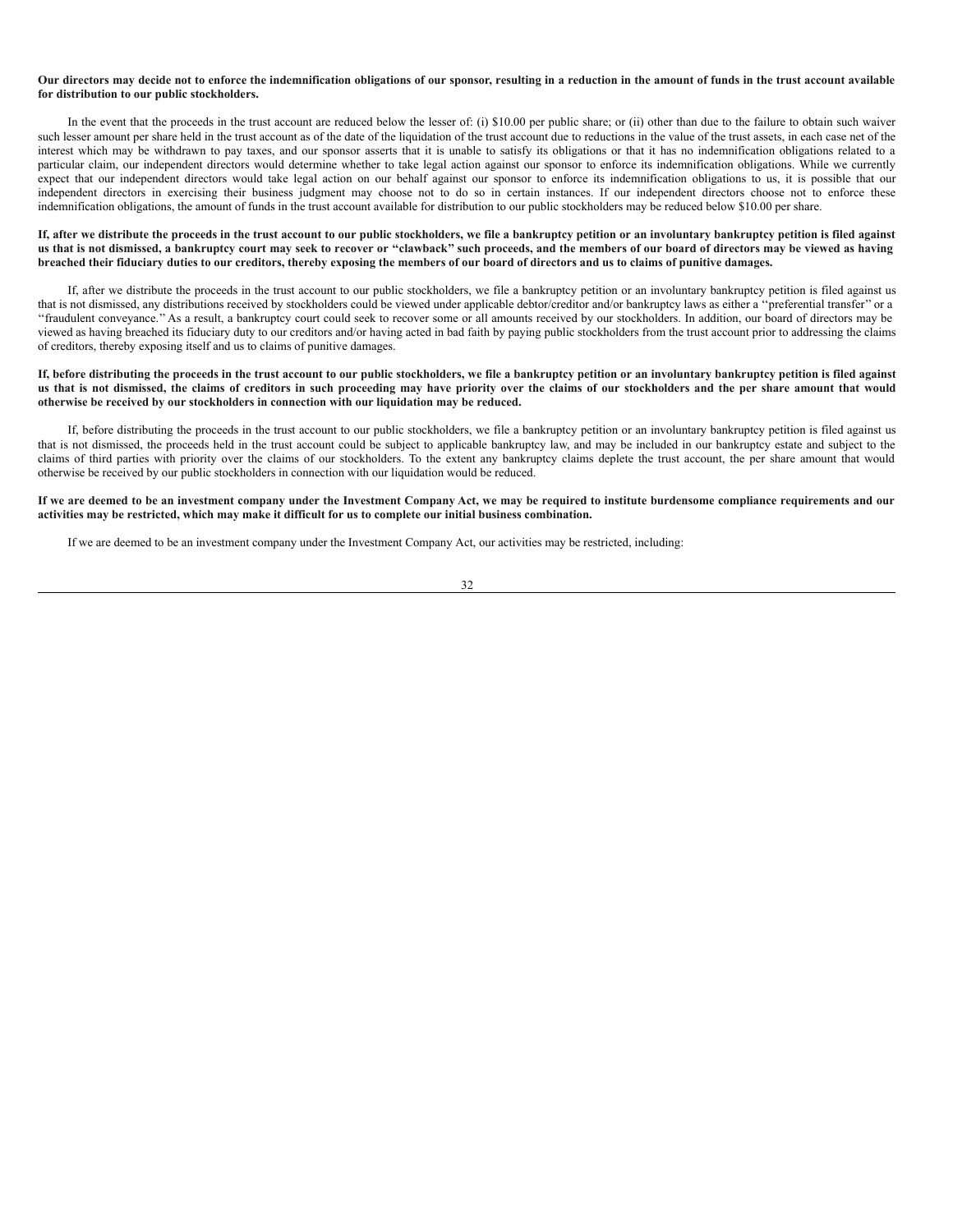- restrictions on the nature of our investments; and
- restrictions on the issuance of securities; each of which may make it difficult for us to complete our initial business combination.

In addition, we may have imposed upon us burdensome requirements, including:

- registration as an investment company with the SEC;
- adoption of a specific form of corporate structure; and
- reporting, record keeping, voting, proxy and disclosure requirements and compliance with other rules and regulations that we are currently not subject to.

In order not to be regulated as an investment company under the Investment Company Act, unless we can qualify for an exclusion, we must ensure that we are engaged primarily in a business other than investing, reinvesting or trading in securities and that our activities do not include investing, reinvesting, owning, holding or trading ''investment securities'' constituting more than 40% of our total assets (exclusive of U.S. government securities and cash items) on an unconsolidated basis. Our business is to identify and complete a business combination and thereafter to operate the post-transaction business or assets for the long term. We do not plan to buy businesses or assets with a view to resale or profit from their resale. We do not plan to buy unrelated businesses or assets or to be a passive investor. We do not believe that our principal activities will subject us to the Investment Company Act. The proceeds held in the trust account may be invested by the trustee only in U.S. government treasury bills with a maturity of 180 days or less or in money market funds investing solely in U.S. treasuries and meeting certain conditions under Rule 2a-7 under the Investment Company Act. Because the investment of the proceeds will be restricted to these instruments, we believe we will meet the requirements for the exemption provided in Rule 3a-1 promulgated under the Investment Company Act. If we were deemed to be subject to the Investment Company Act, compliance with these additional regulatory burdens would require additional expenses for which we have not allotted funds and may hinder our ability to consummate our initial business combination. If we are unable to complete our initial business combination, our public stockholders may receive only their pro rata portion of the funds in the Trust Account that are available for distributions on our redemption, and our warrants will expire worthless.

### Changes in laws or regulations, or a failure to comply with any laws and regulations, may adversely affect our business, including our ability to negotiate and **complete our initial business combination, and results of operations.**

We are subject to laws and regulations enacted by national, regional and local governments. In particular, we will be required to comply with certain SEC and other legal requirements. Compliance with, and monitoring of, applicable laws and regulations may be difficult, time consuming and costly. Those laws and regulations and their interpretation and application may also change from time to time and those changes could have a material adverse effect on our business, investments and results of operations. In addition, a failure to comply with applicable laws or regulations, as interpreted and applied, could have a material adverse effect on our business, including our ability to negotiate and complete our initial business combination, and results of operations.

## Our stockholders may be held liable for claims by third parties against us to the extent of distributions received by them upon redemption of their shares.

Under the DGCL, stockholders may be held liable for claims by third parties against a corporation to the extent of distributions received by them in a dissolution. The pro rata portion of our trust account distributed to our public stockholders upon the redemption of our public shares in the event we do not complete our initial business combination within 24 months from the closing of our initial public offering may be considered a liquidating distribution under Delaware law. If a corporation complies with certain procedures set forth in Section 280 of the DGCL intended to ensure that it makes reasonable provision for all claims against it, including a 60-day notice period during which any third-party claims can be brought against the corporation, a 90-day period during which the corporation may reject any claims brought, and an additional 150-day waiting period before any liquidating distributions are made to stockholders, any liability of stockholders with respect to a liquidating distribution is limited to the lesser of such stockholder's pro rata share of the claim or the amount distributed to the stockholder, and any liability of the stockholder would be barred after the third anniversary of the dissolution. However, it is our intention to redeem our public shares as soon as reasonably possible following the 24<sup>th</sup> month from the closing of our initial public offering in the event we do not complete our initial business combination and, therefore, we do not intend to comply with those procedures.

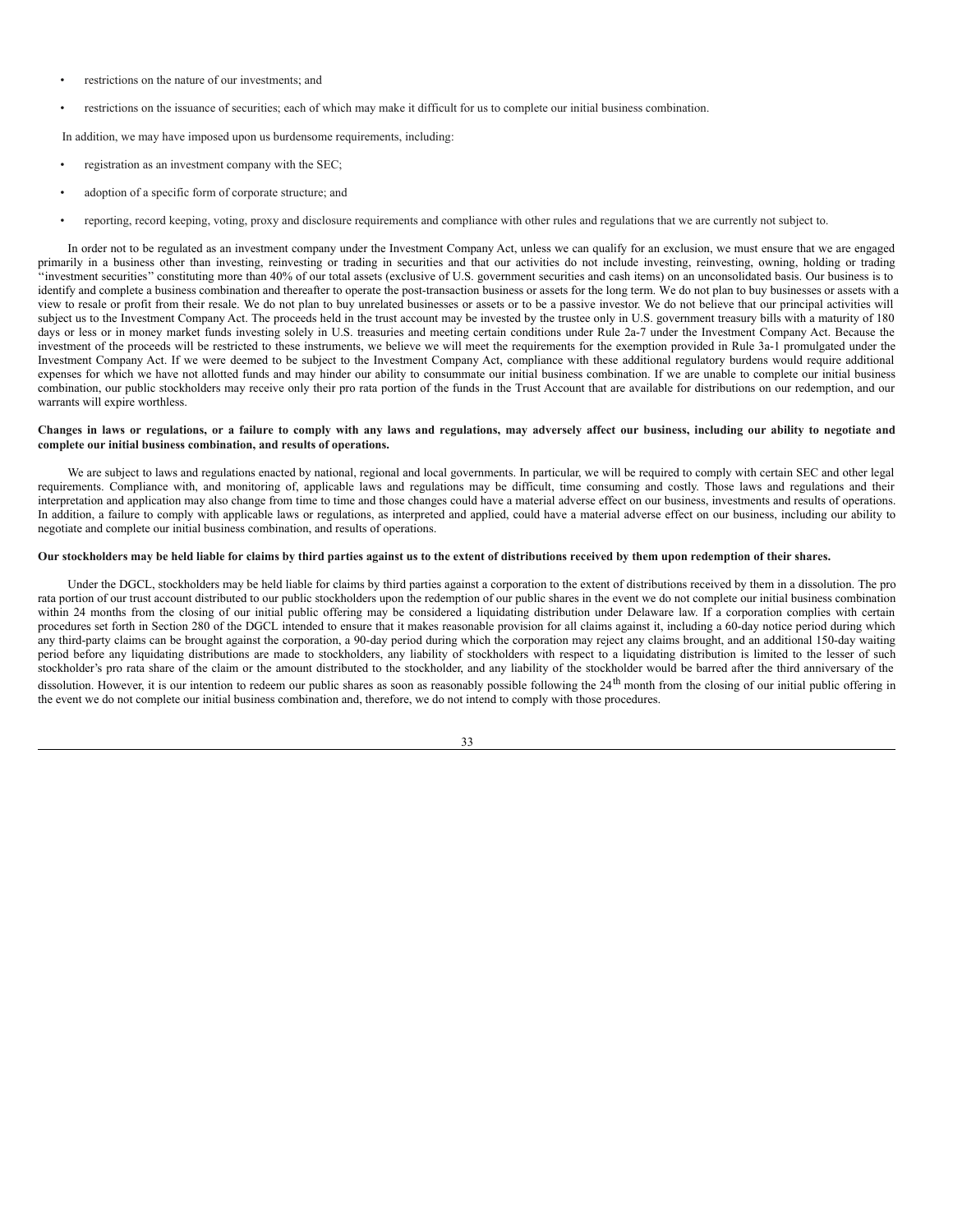Because we do not intend to comply with Section 280, Section 281(b) of the DGCL requires us to adopt a plan, based on facts known to us at such time that will provide for our payment of all existing and pending claims or claims that may be potentially brought against us within the 10 years following our dissolution. However, because we are a blank check company, rather than an operating company, and our operations will be limited to searching for prospective target businesses to acquire, the only likely claims to arise would be from our vendors (such as lawyers, investment bankers, consultants, etc.) or prospective target businesses. If our plan of distribution complies with Section 281(b) of the DGCL, any liability of stockholders with respect to a liquidating distribution is limited to the lesser of such stockholder's pro rata share of the claim or the amount distributed to the stockholder, and any liability of the stockholder would likely be barred after the third anniversary of the dissolution. We cannot assure you that we will properly assess all claims that may be potentially brought against us. As such, our stockholders could potentially be liable for any claims to the extent of distributions received by them (but no more) and any liability of our stockholders may extend beyond the third anniversary of such date. Furthermore, if the pro rata portion of our trust account distributed to our public stockholders upon the redemption of our public shares in the event we do not complete our initial business combination within 24 months from the closing of our initial public offering is not considered a liquidating distribution under Delaware law and such redemption distribution is deemed to be unlawful, then pursuant to Section 174 of the DGCL, the statute of limitations for claims of creditors could then be six years after the unlawful redemption distribution, instead of three years, as in the case of a liquidating distribution.

### We may not hold an annual meeting of stockholders until after we consummate our initial business combination and you will not be entitled to any of the corporate **protections provided by such a meeting.**

We may not hold an annual meeting of stockholders until after we consummate our initial business combination (unless required by NASDAO) and thus may not be in compliance with Section 211(b) of the DGCL, which requires an annual meeting of stockholders be held for the purposes of electing directors in accordance with a company's bylaws unless such election is made by written consent in lieu of such a meeting. Therefore, if our stockholders want us to hold an annual meeting prior to our consummation of our initial business combination, they may attempt to force us to hold one by submitting an application to the Delaware Court of Chancery in accordance with Section 211(c) of the DGCL.

## We have not registered the shares of Class A common stock issuable upon exercise of the warrants under the Securities Act or any state securities laws at this time, and such registration may not be in place when an investor desires to exercise warrants, thus precluding such investor from being able to exercise its warrants except **on a ''cashless basis'' and potentially causing such warrants to expire worthless.**

We have not registered the shares of Class A common stock issuable upon exercise of the warrants under the Securities Act or any state securities laws at this time. However, under the terms of the warrant agreement, we have agreed, as soon as practicable, but in no event later than 15 business days after the closing of our initial business combination, to use our best efforts to file, and within 60 business days after the closing of our initial business combination have effective, a registration statement under the Securities Act covering the issuance of such shares and maintain a current prospectus relating to the Class A common stock issuable upon exercise of the warrants, until the expiration of the warrants in accordance with the provisions of the warrant agreement. We cannot assure you that we will be able to do so if, for example, any facts or events arise which represent a fundamental change in the information set forth in the registration statement or prospectus, the financial statements contained or incorporated by reference therein are not current, complete or correct or the SEC issues a stop order. If the shares issuable upon exercise of the warrants are not registered under the Securities Act, we will be required to permit holders to exercise their warrants on a cashless basis. However, no warrant will be exercisable for cash or on a cashless basis, and we will not be obligated to issue any shares to holders seeking to exercise their warrants, unless the issuance of the shares upon such exercise is registered or qualified under the securities laws of the state of the exercising holder or an exemption from registration is available. Notwithstanding the above, if our Class A common stock is at the time of any exercise of a warrant not listed on a national securities exchange such that it satisfies the definition of a ''covered security'' under Section 18(b)(1) of the Securities Act, we may, at our option, require holders of public warrants who exercise their warrants to do so on a ''cashless basis'' in accordance with Section 3(a)(9) of the Securities Act and, in the event we so elect, we will not be required to file or maintain in effect a registration statement, but we will use our best efforts to register or qualify the shares under applicable blue sky laws to the extent an exemption is not available. In no event will we be required to net cash settle any warrant, or issue securities or other compensation in exchange for the warrants in the event that we are unable to register or qualify the shares underlying the warrants under applicable state securities laws. If the issuance of the shares upon exercise of the warrants is not so registered or qualified or exempt from registration or qualification, the holder of such warrant shall not be entitled to exercise such warrant and such warrant may have no value and expire worthless. In such event, holders who acquired their warrants as part of a purchase of units will have paid the full unit purchase price solely for the shares of Class A common stock included in the units. If and when the warrants become redeemable by us, we may exercise our redemption right even if we are unable to register or qualify the underlying shares of Class A common stock for sale under all applicable state securities laws.

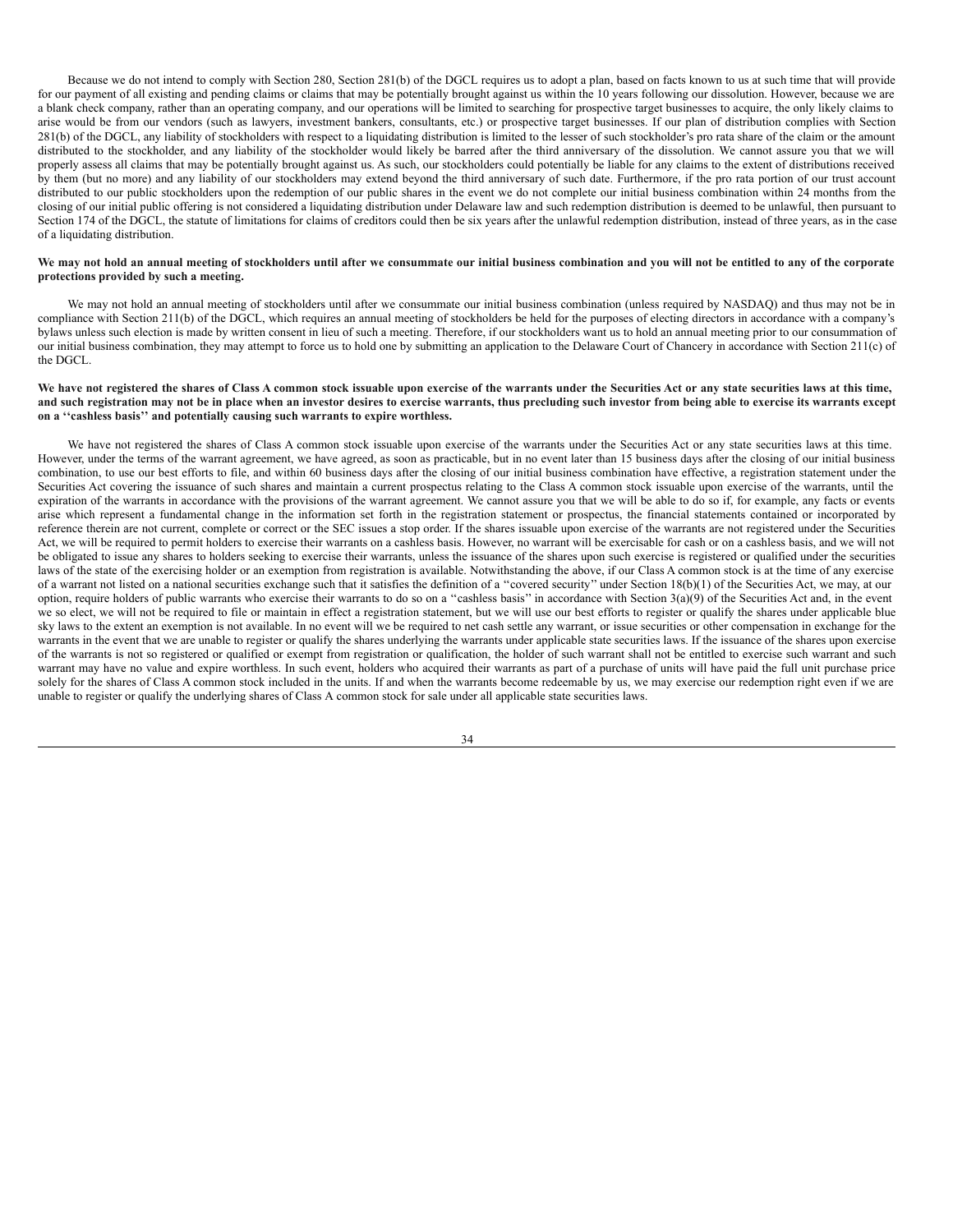### The grant of registration rights to our sponsor and its permitted transferees may make it more difficult to complete our initial business combination, and the future **exercise of such rights may adversely affect the market price of our Class A common stock.**

Pursuant to an agreement to be entered into concurrently with the issuance and sale of the securities in our initial public offering, our sponsor and its permitted transferees can demand that we register the resale of their founder shares after those shares convert to shares of our Class A common stock at the time of our initial business combination. In addition, our sponsor and its permitted transferees can demand that we register the resale of the private placement warrants and the shares of Class A common stock issuable upon exercise of the private placement warrants, and holders of warrants that may be issued upon conversion of working capital loans may demand that we register the resale of such warrants or the Class A common stock issuable upon exercise of such warrants. We will bear the cost of registering these securities. The registration and availability of such a significant number of securities for trading in the public market may have an adverse effect on the market price of our Class A common stock. In addition, the existence of the registration rights may make our initial business combination more costly or difficult to complete. This is because the stockholders of the target business may increase the equity stake they seek in the combined entity or ask for more cash consideration to offset the negative impact on the market price of our Class A common stock that is expected when the common stock and private placement warrants owned by our sponsor or holders of our working capital loans or their respective permitted transferees are registered for resale.

## Because we are neither limited to evaluating target businesses in a particular industry nor have we identified any specific target businesses with which to pursue our initial business combination, you will be unable to ascertain the merits or risks of any particular target business's operations.

While we are targeting a business with exposure to or operating in the commodity and specialty chemicals, exploration and production, metals and mining, materials, power generation, transportation and infrastructure, refining, financial institutions, specialty lending, healthcare and insurance sectors, we may seek to complete a business combination with an operating company in any industry or sector, but we will not, under our amended and restated certificate of incorporation, be permitted to effectuate our initial business combination with another blank check company or similar company with nominal operations. To the extent we complete our initial business combination, we may be affected by numerous risks inherent in the business operations with which we combine. For example, if we combine with a financially unstable business or an entity lacking an established record of sales or earnings, we may be affected by the risks inherent in the business and operations of a financially unstable or a development stage entity. Although our officers and directors will endeavor to evaluate the risks inherent in a particular target business, we cannot assure you that we will properly ascertain or assess all of the significant risk factors or that we will have adequate time to complete due diligence. Furthermore, some of these risks may be outside of our control and leave us with no ability to control or reduce the chances that those risks will adversely impact a target business. We also cannot assure you that an investment in our units will ultimately prove to be more favorable to investors than a direct investment, if such opportunity were available, in a business combination target. Accordingly, any stockholders who choose to remain stockholders following our initial business combination could suffer a reduction in the value of their shares. Such stockholders are unlikely to have a remedy for such reduction in value unless they are able to successfully claim that the reduction was due to the breach by our officers or directors of a duty of care or other fiduciary duty owed to them, or if they are able to successfully bring a private claim under securities laws that the tender offer materials or proxy statement relating to the business combination contained an actionable material misstatement or material omission.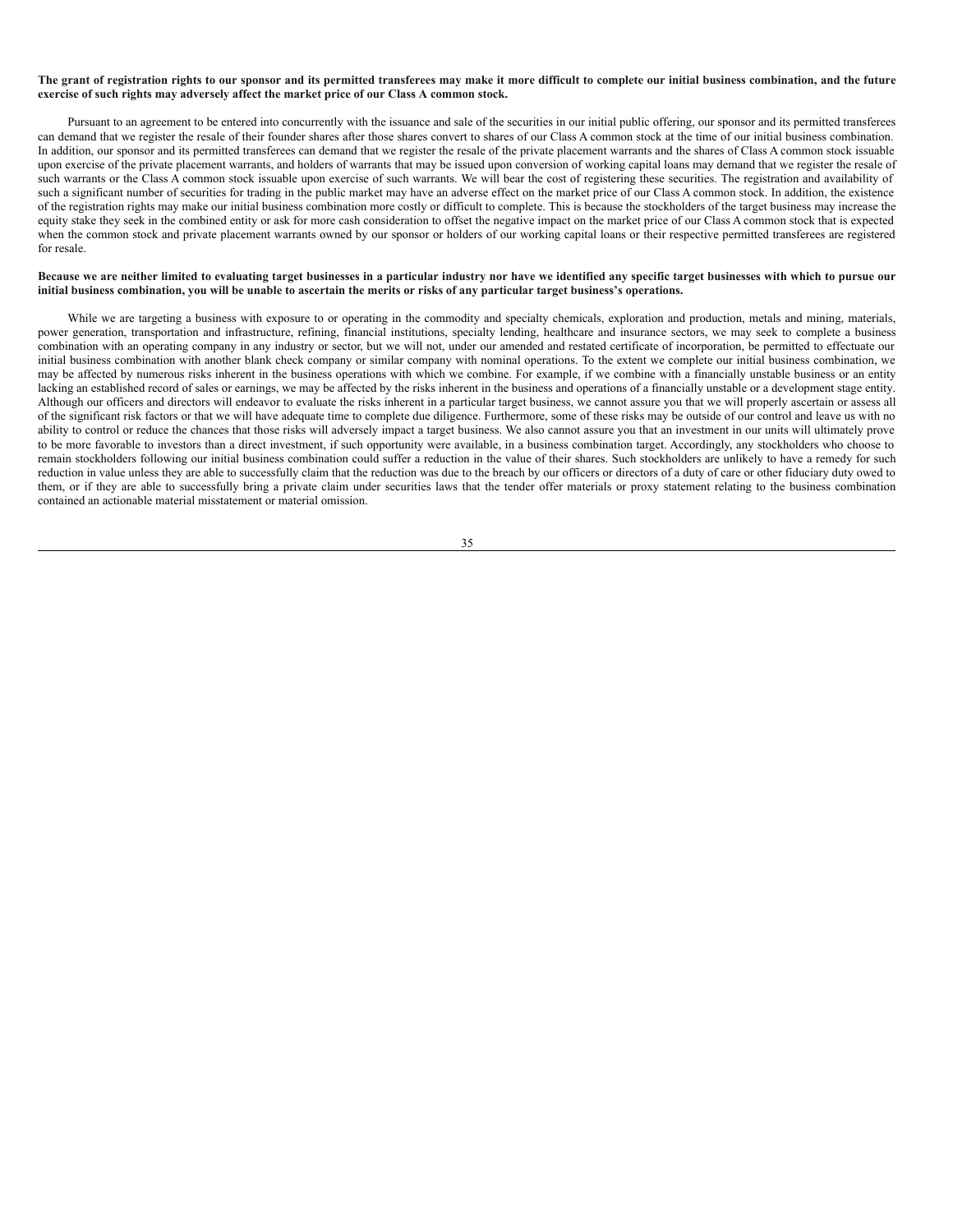## Target businesses in the commodity and specialty chemicals, exploration and production, metals and mining, materials, power generation, transportation and infrastructure, refining, financial institutions, specialty lending, healthcare and insurance sectors are subject to special considerations and risks.

Business combinations with companies that have exposure to or operate in the commodity and specialty chemicals, exploration and production, metals and mining, materials, power generation, transportation and infrastructure, refining, financial institutions, specialty lending, healthcare or insurance sectors entail special considerations and risks. For example, businesses with operations in these sectors are exposed to volatility in commodity prices, high capital investment, increased borrowing costs, general economic conditions and the impact of terrorist events and natural disasters. No assurance can be given that if we effect a business combination with a company that has exposure to or operates in these sectors such company will successfully be able to address the challenges to which businesses in these sectors are subject.

## We may seek acquisition opportunities in companies that may be outside of our management's areas of expertise.

While we will initially target a business with exposure to or operating in the commodity and specialty chemicals, exploration and production, metals and mining, materials, power generation, transportation and infrastructure, refining, financial institutions, specialty lending, healthcare or insurance sectors, we will consider a business combination outside of our management's areas of expertise if such business combination candidate is presented to us and we determine that such candidate offers an attractive acquisition opportunity for our company. Although our management will endeavor to evaluate the risks inherent in any particular business combination candidate, we cannot assure you that we will adequately ascertain or assess all of the significant risk factors. We also cannot assure you that an investment in our units will not ultimately prove to be less favorable to investors in our initial public offering than a direct investment, if an opportunity were available, in a business combination candidate. In the event we elect to pursue an acquisition outside of the areas of our management's expertise, our management's expertise may not be directly applicable to its evaluation or operation, and the information contained in this report regarding the areas of our management's expertise would not be relevant to an understanding of the business that we elect to acquire. As a result, our management may not be able to adequately ascertain or assess all of the significant risk factors. Accordingly, any stockholders who choose to remain stockholders following such business combination could suffer a reduction in the value of their shares. Such stockholders are unlikely to have a remedy for such reduction in value unless they are able to successfully claim that the reduction was due to the breach by our officers or directors of a duty of care or other fiduciary duty owed to them, or if they are able to successfully bring a private claim under securities laws that the tender offer materials or proxy statement relating to the business combination contained an actionable material misstatement or material omission.

### Although we have identified general criteria and guidelines that we believe are important in evaluating prospective target businesses, we may enter into our initial business combination with a target that does not meet such criteria and guidelines, and as a result, the target business with which we enter into our initial business **combination may not have attributes entirely consistent with our general criteria and guidelines.**

Although we have identified general criteria and guidelines for evaluating prospective target businesses, it is possible that a target business with which we enter into our initial business combination will not have all of these positive attributes. If we complete our initial business combination with a target that does not meet some or all of these guidelines, such combination may not be as successful as a combination with a business that does meet all of our general criteria and guidelines. In addition, if we announce a prospective business combination with a target that does not meet our general criteria and guidelines, a greater number of stockholders may exercise their redemption rights, which may make it difficult for us to meet any closing condition with a target business that requires us to have a minimum net worth or a certain amount of cash. In addition, if stockholder approval of the transaction is required by law, or we decide to obtain stockholder approval for business or other legal reasons, it may be more difficult for us to attain stockholder approval of our initial business combination if the target business does not meet our general criteria and guidelines. If we are unable to complete our initial business combination, our public stockholders may receive only their pro rata portion of the funds in the Trust Account that are available for distributions on our redemption, and our warrants will expire worthless.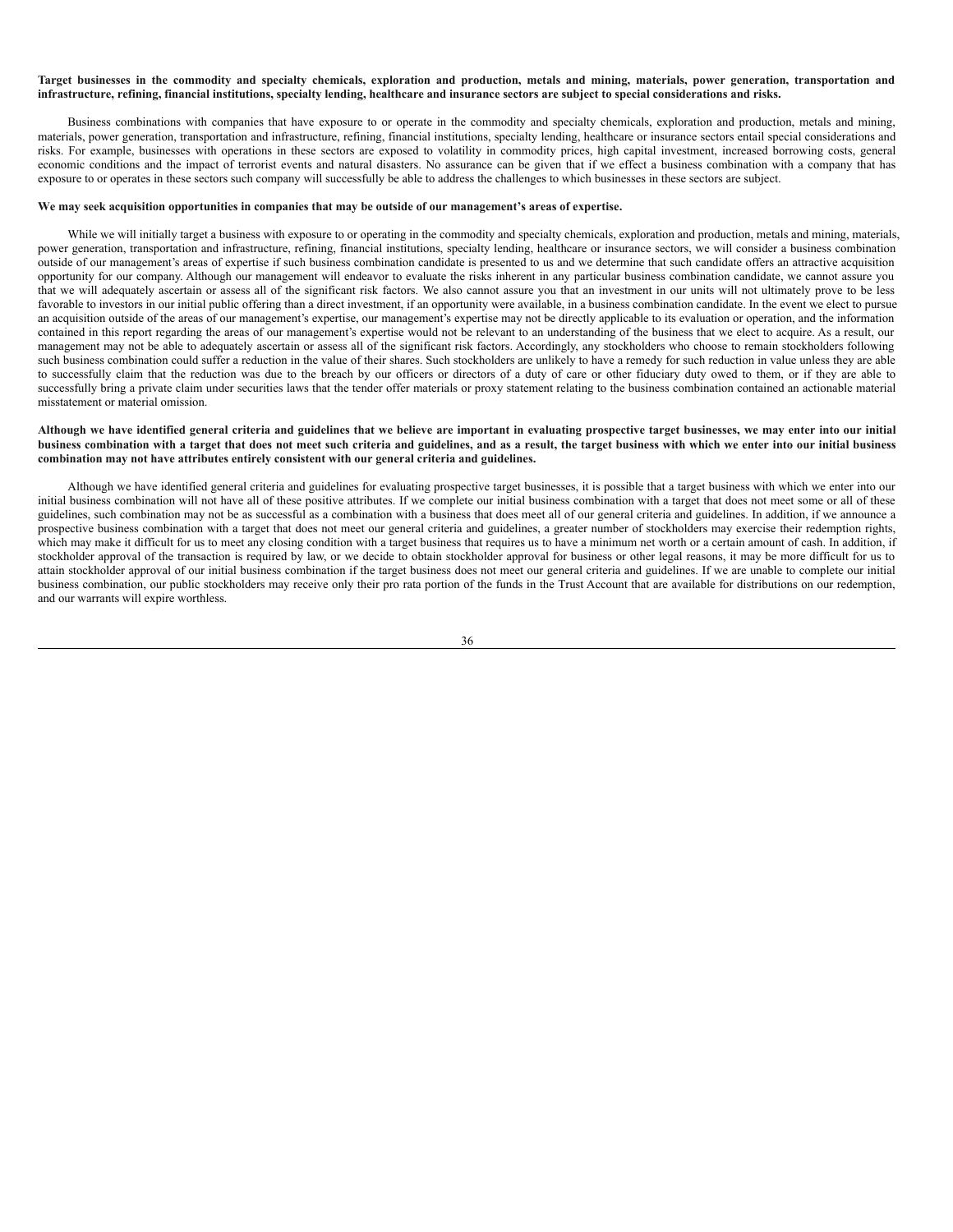## We may seek acquisition opportunities with a distressed or underperforming business or an entity lacking an established record of revenue or earnings which could **subject us to volatile revenues or earnings or difficulty in retaining key personnel.**

To the extent we complete our initial business combination with a distressed or underperforming business or an entity lacking an established record of sales or earnings, we may be affected by numerous risks inherent in the operations of the business with which we combine. These risks include volatile revenues or earnings and difficulties in obtaining and retaining key personnel. By their nature, distressed businesses are subject to a heightened risk profile and our acquisition may be at greater risk of failure. For example, distressed companies may experience reduced access to capital and substantial interest expenses, which may result in lower working capital and reduced profitability, if any, as well as an enhanced likelihood of insufficient liquidity to fund continuing operations. Although our officers and directors will endeavor to evaluate the risks inherent in a particular target business, we may not be able to properly ascertain or assess all of the significant risk factors and we may not have adequate time to complete due diligence. Furthermore, some of these risks may be outside of our control and leave us with no ability to control or reduce the chances that those risks will adversely impact a target business.

## We are not required to obtain an opinion from an independent investment banking firm that is a member of FINRA or from an independent accounting firm, and consequently, you may have no assurance from an independent source that the price we are paying for the business is fair to our company from a financial point of **view.**

Unless we complete our initial business combination with an affiliated entity, we are not required to obtain an opinion from an independent investment banking firm that is a member of FINRA or from an independent accounting firm that the price we are paying is fair to our company from a financial point of view.

In addition, if our board of directors is not able to independently determine the fair market value of the target business or businesses, in connection with the NASDAQ rules that require that our initial business combination be with one or more target businesses that together have a fair market value equal to at least 80% of the balance in the trust account (less any deferred underwriting commissions and taxes payable on interest earned) at the time of our signing a definitive agreement in connection with our initial business combination, we will obtain an opinion from an independent investment banking firm that is a member of FINRA or from an independent accounting firm with respect to the satisfaction of such criteria. Our stockholders will not be provided with a copy of such opinion nor will they be able to rely on such opinion.

Other than the two circumstances described above, we are not required to obtain an opinion from an independent investment banking firm that is a member of FINRA or from an independent accounting firm. If no opinion is obtained, our stockholders will be relying on the judgment of our board of directors, who will determine fair market value based on standards generally accepted by the financial community. Such standards used will be disclosed in our tender offer documents or proxy solicitation materials, as applicable, related to our initial business combination.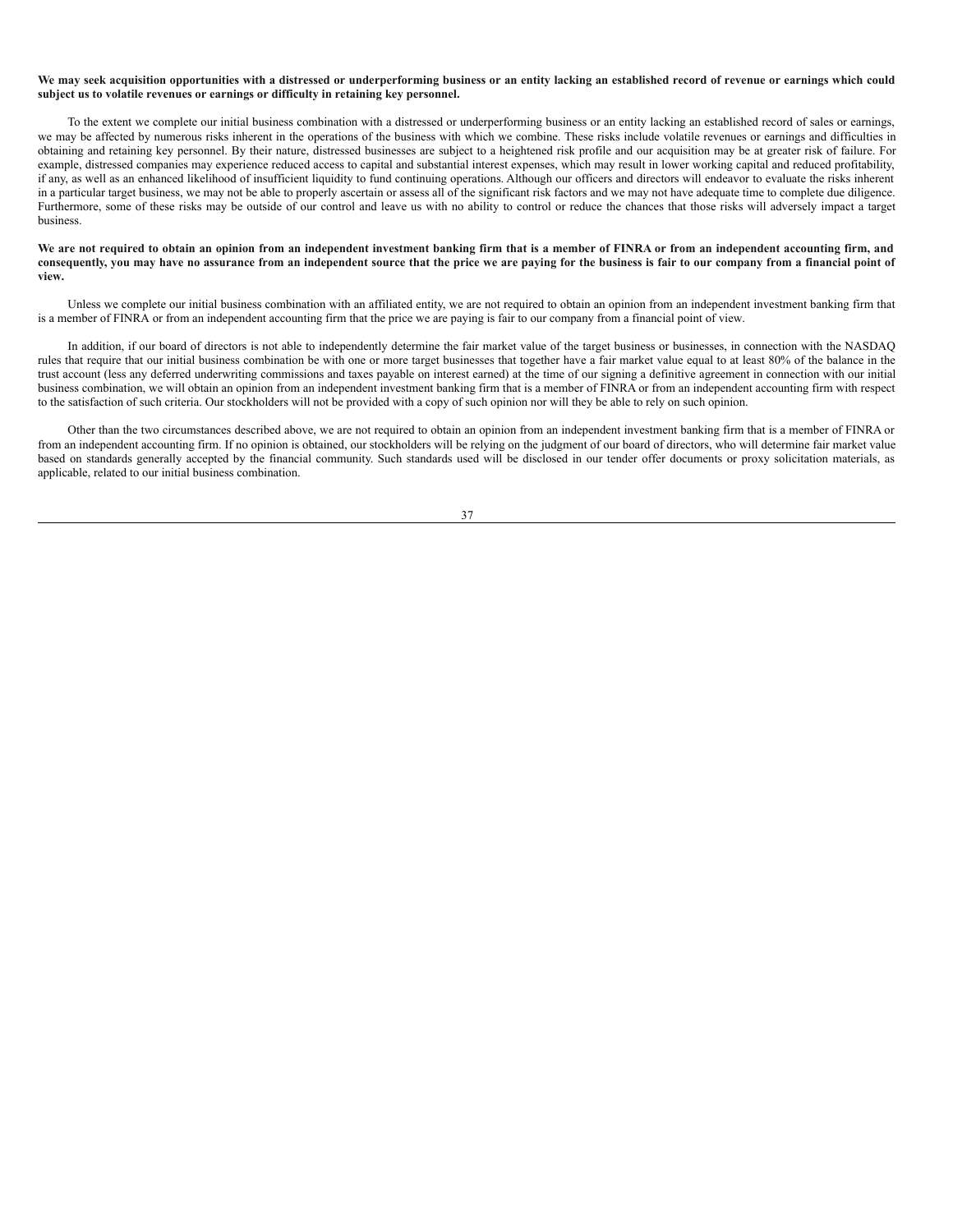## We may issue additional shares of Class A common stock or preferred stock to complete our initial business combination or under an emplovee incentive plan after completion of our initial business combination. We may also issue shares of Class A common stock upon the conversion of the Class F common stock at a ratio greater than one-to-one at the time of our initial business combination as a result of the anti-dilution provisions described herein. Any such issuances would dilute the **interest of our stockholders and likely present other risks.**

Our amended and restated certificate of incorporation authorizes the issuance of up to 90,000,000 shares of Class A common stock, par value \$0.0001 per share, and 10,000,000 shares of Class F common stock, par value \$0.0001 per share and 1,000,000 shares of undesignated preferred stock, par value \$0.0001 per share. There are 57,500,000 and 1,875,000 authorized but unissued shares of Class A and Class F common stock available, respectively, for issuance, which amount takes into account shares reserved for issuance upon exercise of outstanding warrants but not upon the conversion of the Class F common stock. Shares of Class F common stock are automatically convertible into shares of our Class A common stock at the time of our initial business combination, initially at a one-for-one ratio but subject to adjustment as set forth herein. There are no shares of preferred stock issued and outstanding.

We may issue a substantial number of additional shares of Class A common stock, and may issue shares of preferred stock, in order to complete our initial business combination or under an employee incentive plan after completion of our initial business combination. We may also issue shares of Class A common stock upon conversion of the Class F common stock at a ratio greater than one-to-one at the time of our initial business combination as a result of the anti-dilution provisions described herein. However, our amended and restated certificate of incorporation provides, among other things, that prior to our initial business combination, we may not issue additional shares of capital stock that would entitle the holders thereof to (i) receive funds from the trust account or (ii) vote on any initial business combination. The issuance of additional shares of common or preferred stock:

- may significantly dilute the equity interest of investors in our initial public offering:
- may subordinate the rights of holders of common stock if preferred stock is issued with rights senior to those afforded our common stock;
- could cause a change in control if a substantial number of shares of common stock is issued, which may affect, among other things, our ability to use our net operating loss carry forwards, if any, and could result in the resignation or removal of our present officers and directors; and
- may adversely affect prevailing market prices for our units, common stock and/or warrants.

Resources could be wasted in researching acquisitions that are not completed, which could materially adversely affect subsequent attempts to locate and acquire or merge with another business. If we are unable to complete our initial business combination, our public stockholders may receive only their pro rata portion of the funds in the Trust Account that are available for distributions on our redemption, and our warrants will expire worthless.

The investigation of each specific target business and the negotiation, drafting and execution of relevant agreements, disclosure documents and other instruments requires substantial management time and attention and substantial costs for accountants, attorneys and others. If we decide not to complete a specific initial business combination, the costs incurred up to that point for the proposed transaction likely would not be recoverable. Furthermore, if we reach an agreement relating to a specific target business, we may fail to complete our initial business combination for any number of reasons including those beyond our control. Any such event will result in a loss to us of the related costs incurred which could materially adversely affect subsequent attempts to locate and acquire or merge with another business. If we are unable to complete our initial business combination, our public stockholders may receive only their pro rata portion of the funds in the Trust Account that are available for distributions on our redemption, and our warrants will expire worthless.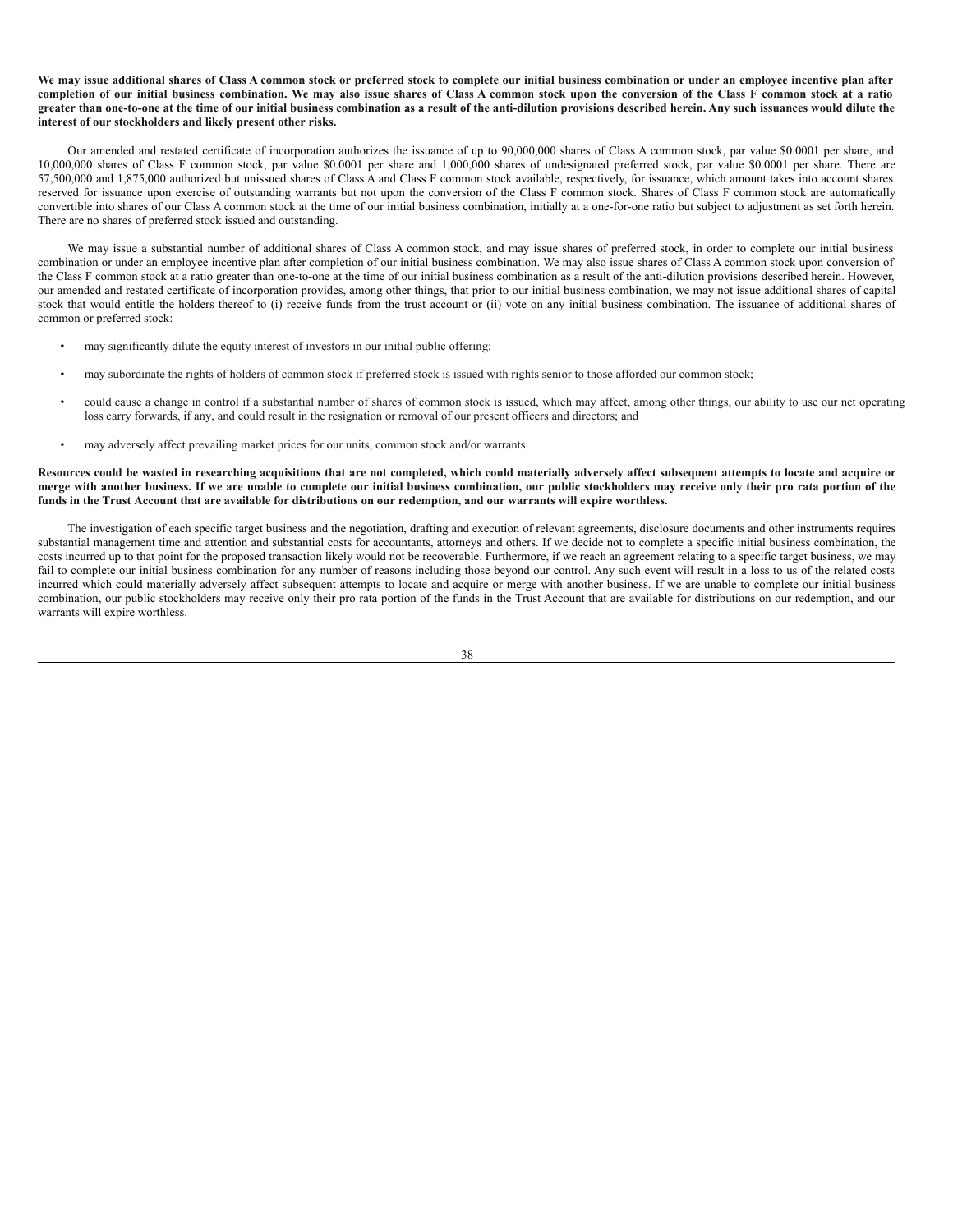#### We are dependent upon our officers and directors and the departure of any of them could adversely affect our ability to operate.

Our operations are dependent upon a relatively small group of individuals. We believe that our success depends on the continued service of our officers and directors, at least until we have completed our initial business combination. In addition, our officers and directors are not required to commit any specified amount of time to our affairs and, accordingly, will have conflicts of interest in allocating management time among various business activities, including identifying potential business combinations and monitoring the related due diligence. Moreover, certain of our officers and directors have time and attention requirements for private investment funds and accounts managed by MatlinPatterson and certain of its affiliates. We do not have an employment agreement with, or key-man insurance on the life of, any of our directors or officers. The unexpected loss of the services of one or more of our directors or officers could have a detrimental effect on us.

## Our ability to successfully effect our initial business combination and to be successful thereafter will be totally dependent upon the efforts of our key personnel, some of whom may join us following our initial business combination. The loss of key personnel could negatively impact the operations and profitability of our post**combination business.**

Our ability to successfully effect our initial business combination is dependent upon the efforts of our key personnel. The role of our key personnel in the target business, however, cannot presently be ascertained. Although some of our key personnel may remain with the target business in senior management or advisory positions following our initial business combination, it is likely that some or all of the management of the target business will remain in place. While we intend to closely scrutinize any individuals we engage after our initial business combination, we cannot assure you that our assessment of these individuals will prove to be correct. These individuals may be unfamiliar with the requirements of operating a company regulated by the SEC, which could cause us to have to expend time and resources helping them become familiar with such requirements.

In addition, the officers and directors of an acquisition candidate may resign upon completion of our initial business combination. The departure of a business combination target's key personnel could negatively impact the operations and profitability of our post-combination business. The role of an acquisition candidate's key personnel upon the completion of our initial business combination cannot be ascertained at this time. Although we contemplate that certain members of an acquisition candidate's management team will remain associated with the acquisition candidate following our initial business combination, it is possible that members of the management of an acquisition candidate will not wish to remain in place. The loss of key personnel could negatively impact the operations and profitability of our post-combination business.

## Our key personnel may negotiate employment or consulting agreements with a target business in connection with a particular business combination, and a particular business combination may be conditioned on the retention or resignation of such key personnel. These agreements may cause our key personnel to have conflicts of interest in determining whether to proceed with a particular business combination. Further, there is no certainty that any of our key personnel will remain with us **after the completion of our initial business combination.**

Our key personnel may be able to remain with our company after the completion of our initial business combination only if they are able to negotiate employment or consulting agreements in connection with the business combination. Such negotiations would take place simultaneously with the negotiation of the business combination and could provide for such individuals to receive compensation in the form of cash payments and/or our securities for services they would render to us after the completion of the business combination. Such negotiations also could make such key personnel's retention or resignation a condition to any such agreement. The personal and financial interests of such individuals may influence their motivation in identifying and selecting a target business. However, we believe the ability of such individuals to remain with us after the completion of our initial business combination will not be the determining factor in our decision as to whether or not we will proceed with any potential business combination. There is no certainty, however, that any of our key personnel will remain with us after the completion of our initial business combination and we cannot assure you that any of our key personnel will remain in senior management or advisory positions with us. The determination as to whether any of our key personnel will remain with us will be made at the time of our initial business combination.

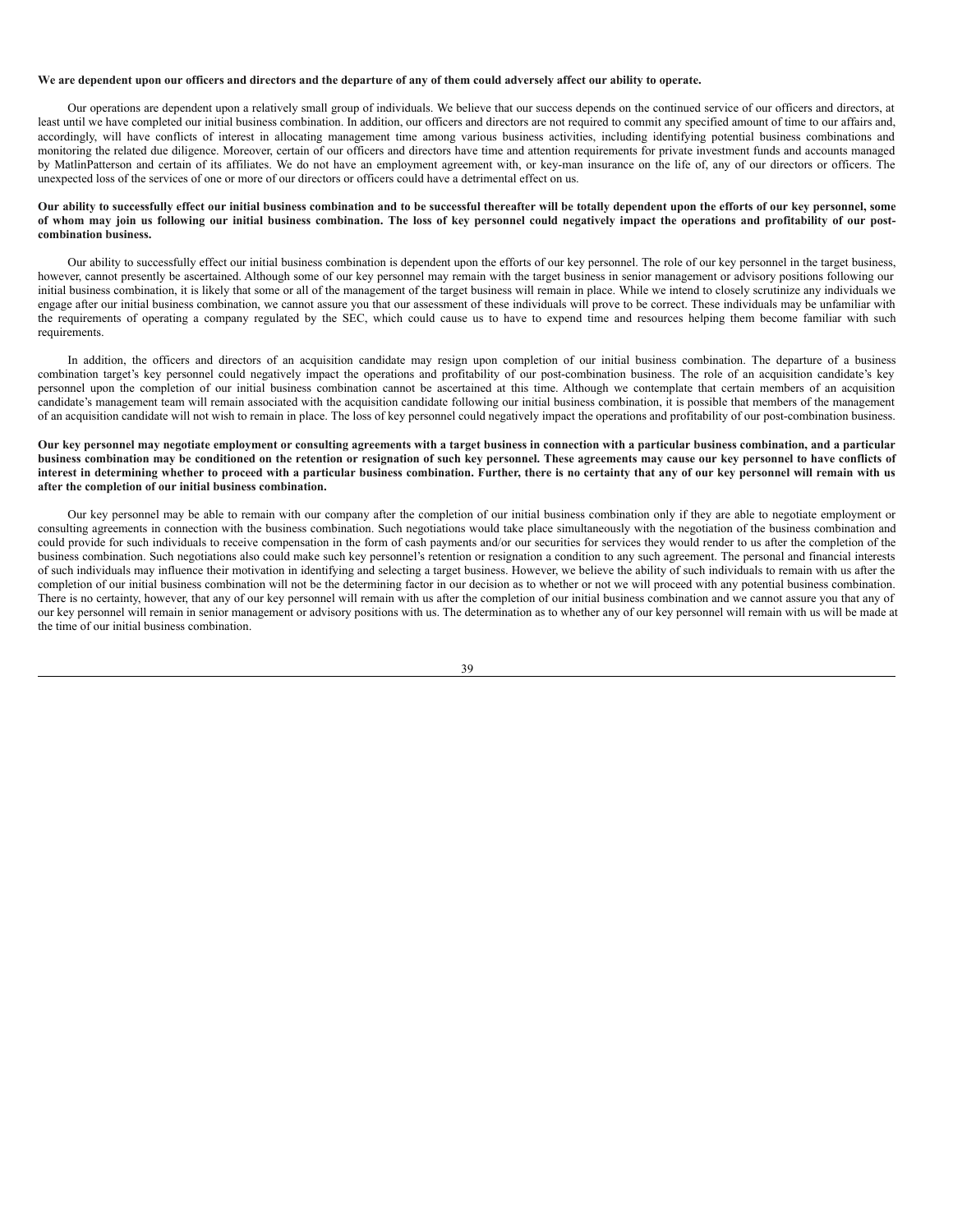### We may have a limited ability to assess the management of a prospective target business and, as a result, may affect our initial business combination with a target business whose management may not have the skills, qualifications or abilities to manage a public company, which could, in turn, negatively impact the value of our **stockholders' investment in us.**

When evaluating the desirability of effecting our initial business combination with a prospective target business, our ability to assess the target business's management may be limited due to a lack of time, resources or information. Our assessment of the capabilities of the target's management, therefore, may prove to be incorrect and such management may lack the skills, qualifications or abilities we suspected. Should the target's management not possess the skills, qualifications or abilities necessary to manage a public company, the operations and profitability of the post-combination business may be negatively impacted. Accordingly, any stockholders who choose to remain stockholders following our initial business combination could suffer a reduction in the value of their shares. Such stockholders are unlikely to have a remedy for such reduction in value.

## Our officers and directors will allocate their time to other businesses thereby causing conflicts of interest in their determination as to how much time to devote to our affairs. This conflict of interest could have a negative impact on our ability to complete our initial business combination.

Our officers and directors are not required to, and will not, commit their full time to our affairs, which may result in a conflict of interest in allocating their time between our operations and our search for a business combination and their other businesses. We do not intend to have any full-time employees prior to the completion of our business combination. Each of our officers is engaged in several other business endeavors for which he may be entitled to substantial compensation and our officers are not obligated to contribute any specific number of hours per week to our affairs. In particular, certain of our officers are employed by MatlinPatterson (and in certain cases its affiliates) which manage various private investment funds and accounts which make investments in securities or other interests of or relating to industries we may target for our initial business combination. Our independent directors also serve as officers and board members for other entities. If our officers' and directors' other business affairs require them to devote substantial amounts of time to such affairs in excess of their current commitment levels, it could limit their ability to devote time to our affairs which may have a negative impact on our ability to complete our initial business combination.

## Certain of our officers and directors are now, and all of them may in the future become, affiliated with entities engaged in business activities similar to those intended to be conducted by us and, accordingly, may have conflicts of interest in determining to which entity a particular business opportunity should be presented.

Following the completion of our initial public offering and until we consummate our initial business combination, we intend to engage in the business of identifying and combining with one or more businesses. Our sponsor and officers and directors are, or may in the future become, affiliated with entities that are engaged in a similar business. Moreover, certain of our officers and directors have time and attention requirements for entities of which MatlinPatterson and its affiliates are the investment manager.

Each of our officers and directors presently has, and any of them in the future may have additional, fiduciary or contractual obligations to another entity pursuant to which such officer or director is or will be required to present a business combination opportunity to such entity. Accordingly, if any of our officers or directors becomes aware of a business combination opportunity which is suitable for an entity to which he or she has then-current fiduciary or contractual obligations, he or she will honor these obligations to present such business combination opportunity to such entity, and only present it to us if such entity rejects the opportunity. These conflicts may not be resolved in our favor and a potential target business may be presented to another entity prior to its presentation to us. Our amended and restated certificate of incorporation provides that we renounce our interest in any corporate opportunity offered to any director or officer unless such opportunity is expressly offered to such person solely in his or her capacity as a director or officer of our company and such opportunity is one we are legally and contractually permitted to undertake and would otherwise be reasonable for us to pursue.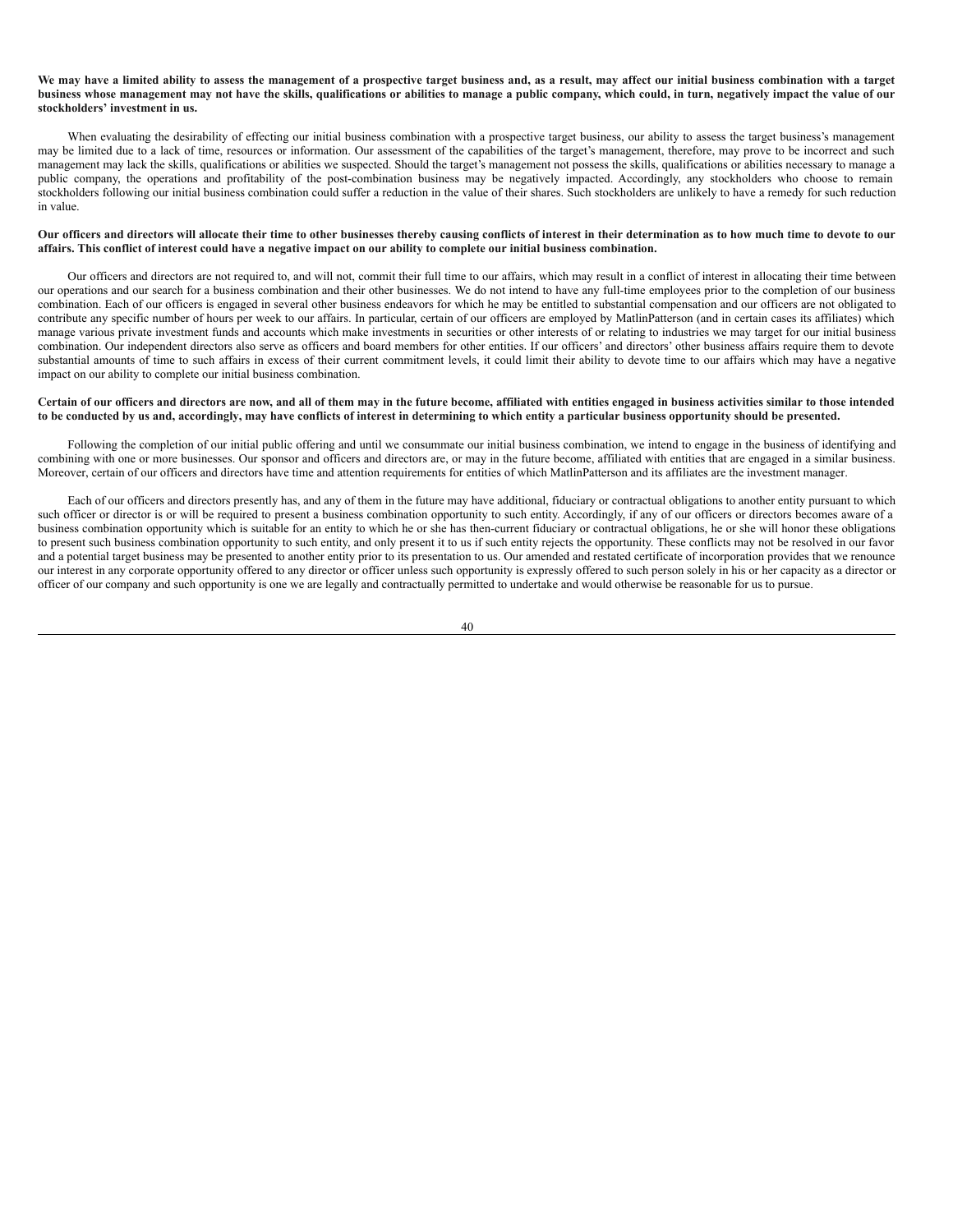### As MatlinPatterson's existing private equity partnerships are bevond their investment periods, our management team's ability to source potential acquisition opportunities through their networks may be less than if such private equity partnerships were in their investment periods.

Certain of our management team members are employed by MatlinPatterson. MatlinPatterson is from time to time made aware of potential business opportunities, one or more of which we may desire to pursue, for a business combination; however, MatlinPatterson's existing private equity partnerships are beyond their investment periods. While in our opinion our management team has extensive networks through which we expect to source business combination opportunities, our access to such opportunities may be less than if our management team were managing private equity funds currently in their investment periods, such that they were actively sourcing, analyzing and making new portfolio companies investments for such funds.

### Our officers, directors, security holders and their respective affiliates may have competitive pecuniary interests that conflict with our interests.

We have not adopted a policy that expressly prohibits our directors, officers, security holders or affiliates from having a direct or indirect pecuniary or financial interest in any investment to be acquired or disposed of by us or in any transaction to which we are a party or have an interest. In fact, we may enter into a business combination with a target business that is affiliated with our sponsor, our directors or officers. Nor do we have a policy that expressly prohibits any such persons from engaging for their own account in business activities of the types conducted by us. Accordingly, such persons or entities may have a conflict between their interests and ours.

In particular, MatlinPatterson and certain of its affiliates have invested in a broad array of sectors. As a result, there may be substantial overlap between companies that would be a suitable business combination for us and companies that would make an attractive target for such other affiliates.

## We may engage in a business combination with one or more target businesses that have relationshins with entities that may be affiliated with our sponsor, officers or **directors which may raise potential conflicts of interest.**

In light of the involvement of our sponsor, directors and officers with other entities, we may decide to acquire one or more businesses affiliated with our sponsor, directors and officers. Our directors also serve as officers and board members for other entities, including, without limitation, those described under "Management — Conflicts of Interest.'' Such entities may compete with us for business combination opportunities. Our sponsor, directors and officers are not currently aware of any specific opportunities for us to complete our initial business combination with any entities with which they are affiliated, and there have been no substantive discussions concerning a business combination with any such entity or entities. Although we will not be specifically focusing on, or targeting, any transaction with any affiliated entities, we would pursue such a transaction if we determined that such affiliated entity met our criteria for a business combination as set forth in "Business — Effecting our initial business combination — Selection of a target business and structuring of our initial business combination" and such transaction was approved by a majority of our independent and disinterested directors. Despite our agreement to obtain an opinion from an independent investment banking firm that is a member of FINRA or from an independent accounting firm, regarding the fairness to our company from a financial point of view of a business combination with one or more domestic or international businesses affiliated with our sponsor, officers or directors, potential conflicts of interest still may exist and, as a result, the terms of the business combination may not be as advantageous to our public stockholders as they would be absent any conflicts of interest. MatlinPatterson and its affiliates have three portfolio companies in or exposed to the financial institutions and energy sectors, which are among the sectors we intend to initially target. We do not currently intend to pursue (nor have we initiated any substantive discussions, directly or indirectly with) any of such portfolio companies.

### Since our sponsor will lose its entire investment in us if our initial business combination is not completed (other than with respect to public shares it may acquire during or after our initial offering), a conflict of interest may arise in determining whether a particular business combination target is appropriate for our initial **business combination.**

In March 2016, our sponsor purchased an aggregate of 8,625,000 (split-adjusted) founder shares for an aggregate purchase price of \$25,000, or approximately \$0.003 per share. Our sponsor subsequently forfeited 500,000 shares of Class F common stock because the underwriter's over-allotment option was not exercised in full. The founder shares will be worthless if we do not complete an initial business combination. In addition, our sponsor has committed to purchase an aggregate of 14,500,000 private placement warrants, each exercisable for one-half of one share of our Class A common stock at \$5.75 per half share, for a purchase price of \$7,250,000, or \$0.50 per warrant, that will also be worthless if we do not complete our initial business combination.

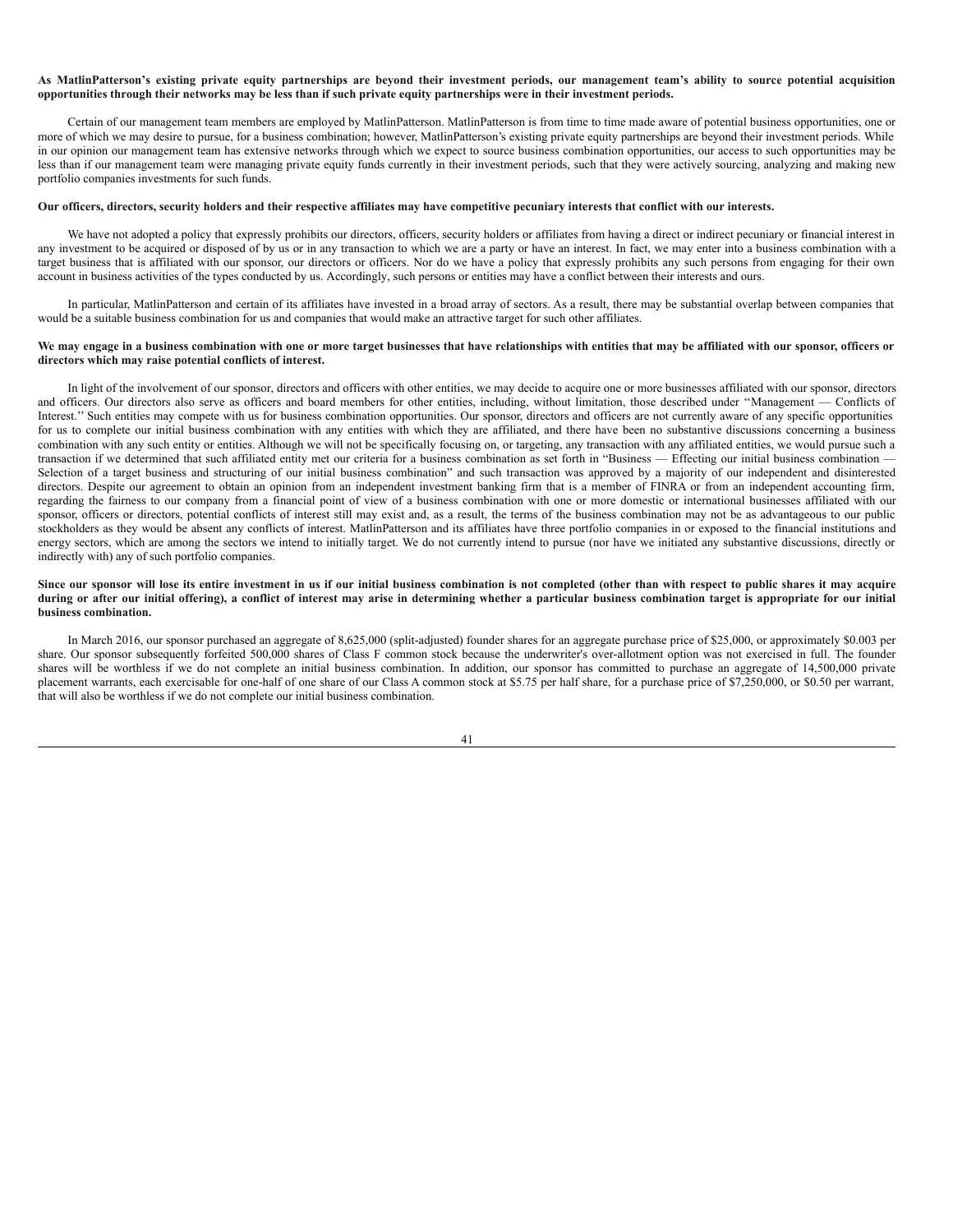The founder shares are identical to the shares of common stock included in the units being sold in our initial public offering, except that: (i) the founder shares are subject to certain transfer restrictions; (ii) our sponsor, initial stockholders, directors, and officers have entered into a letter agreement with us, pursuant to which they have agreed (a) to waive their redemption rights with respect to its founder shares and public shares in connection with the completion of our initial business combination, (b) to waive their rights to liquidating distributions from the trust account with respect to founder shares if we fail to complete our initial business combination within 24 months from the closing of our initial public offering (although our initial stockholders will be entitled to liquidating distributions from the trust account with respect to any public shares it holds if we fail to complete our initial business combination within the prescribed time frame); (iii) the founder shares are automatically convertible into shares of our Class A common stock at the time of our initial business combination on a one-for-one basis, subject to adjustment pursuant to certain anti-dilution rights, as described herein; and (iv) the founder shares are subject to registration rights.

The financial interests of our sponsor may influence its motivation in completing our initial business combination, and the association of our officers with our sponsor may also influence their motivation in identifying and selecting a target business combination, completing an initial business combination and influencing the operation of the business following the initial business combination. The risk may become more acute as the 24 month anniversary of the closing of our initial public offering nears, which is the deadline for us to complete our initial business combination.

## Since our sponsor, officers and directors will not be eligible to be reimbursed for their out-of-pocket expenses if our business combination is not completed, a conflict of interest may arise in determining whether a particular business combination target is appropriate for our initial business combination.

At the closing of our initial business combination, our sponsor, officers and directors, or any of their respective affiliates, will be reimbursed for any out-of-pocket expenses incurred in connection with activities on our behalf such as identifying potential target businesses and performing due diligence on suitable business combinations. There is no cap or ceiling on the reimbursement of out-of-pocket expenses incurred in connection with activities on our behalf. These financial interests of our sponsor, officers and directors may influence their motivation in identifying and selecting a target business combination and completing an initial business combination.

### We may issue notes or other debt securities, or otherwise incur substantial debt, to complete a business combination, which may adversely affect our leverage and **financial condition and thus negatively impact the value of our stockholders' investment in us.**

Although we have no commitments as of the date of this report to issue any notes or other debt securities, or to otherwise incur outstanding debt following our initial public offering, we may choose to incur substantial debt to complete a business combination. We have agreed that we will not incur any indebtedness unless we have obtained from the lender a waiver of any right, title, interest or claim of any kind in or to the monies held in the trust account. As such, no issuance of debt will affect the per share amount available for redemption from the trust account. Nevertheless, the incurrence of debt could have a variety of negative effects, including:

- default and foreclosure on our assets if our operating revenues after an initial business combination are insufficient to repay our debt obligations;
- acceleration of our obligations to repay the indebtedness even if we make all principal and interest payments when due if we breach certain covenants that require the maintenance of certain financial ratios or reserves without a waiver or renegotiation of that covenant;
- our immediate payment of all principal and accrued interest, if any, if the debt is payable on demand;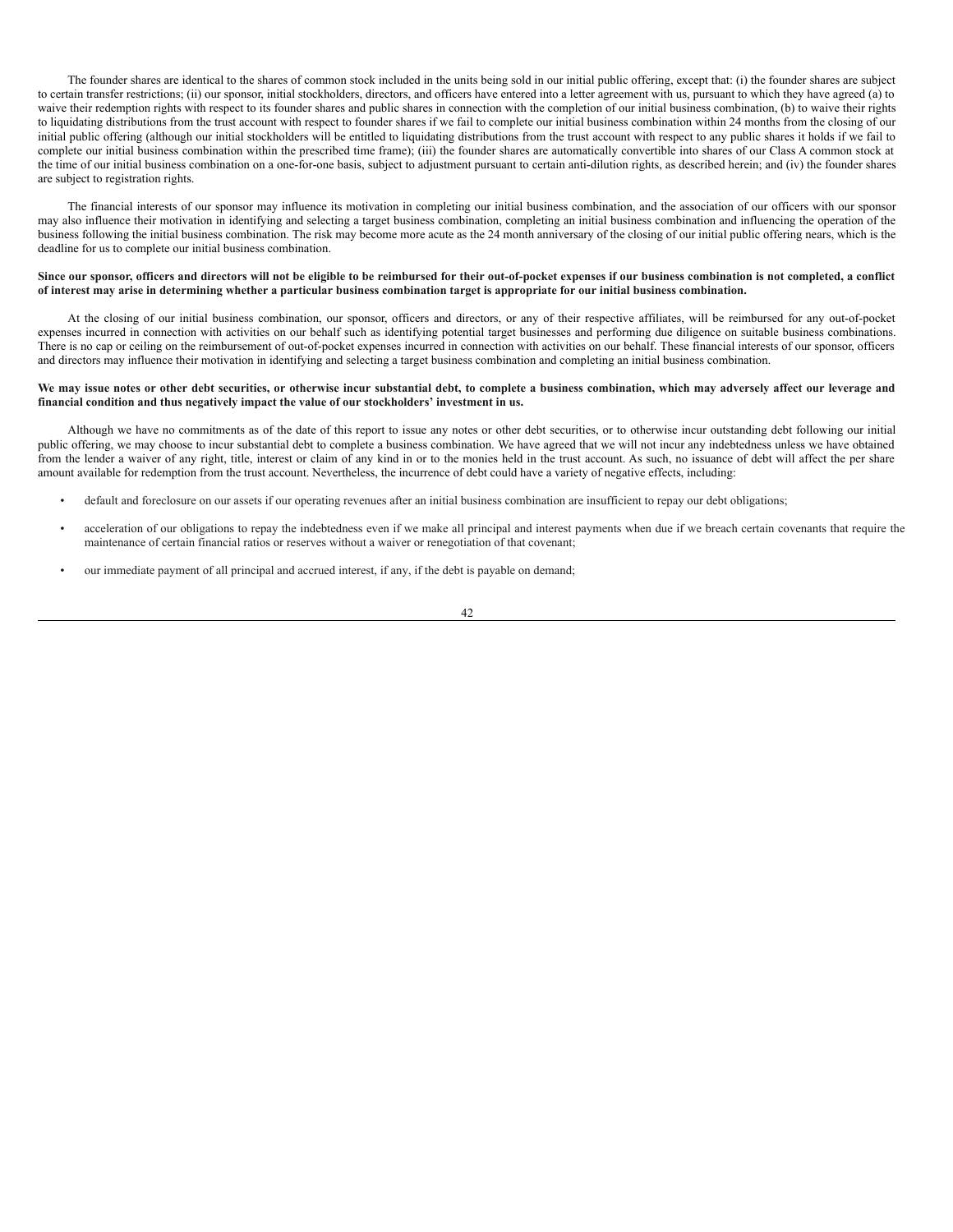- our inability to obtain necessary additional financing if the debt contains covenants restricting our ability to obtain such financing while the debt security is outstanding;
- our inability to pay dividends on our common stock;
- using a substantial portion of our cash flow to pay principal and interest on our debt, which will reduce the funds available for dividends on our common stock if declared, expenses, capital expenditures, acquisitions and other general corporate purposes;
- limitations on our flexibility in planning for and reacting to changes in our business and in the industry in which we operate;
- increased vulnerability to adverse changes in general economic, industry and competitive conditions and adverse changes in government regulation; and
- limitations on our ability to borrow additional amounts for expenses, capital expenditures, acquisitions, debt service requirements, execution of our strategy and other purposes and other disadvantages compared to our competitors who have less debt.

### We may only be able to complete one business combination with the proceeds of our initial public offering and the sale of the private placement warrants, which will cause us to be solely dependent on a single business which may have a limited number of products or services. This lack of diversification may negatively impact our **operations and profitability.**

The net proceeds from our initial public offering and the private placement of warrants provide us with \$325,000,000 that we may use to complete our initial business combination (which includes \$10,250,000 of deferred underwriting commissions being held in the trust account).

We may effectuate our initial business combination with a single target business or multiple target businesses simultaneously or within a short period of time. However, we may not be able to effectuate our initial business combination with more than one target business because of various factors, including the existence of complex accounting issues and the requirement that we prepare and file pro forma financial statements with the SEC that present operating results and the financial condition of several target businesses as if they had been operated on a combined basis. By completing our initial business combination with only a single entity our lack of diversification may subject us to numerous economic, competitive and regulatory risks. Further, we would not be able to diversify our operations or benefit from the possible spreading of risks or offsetting of losses, unlike other entities which may have the resources to complete several business combinations in different industries or different areas of a single industry. Accordingly, the prospects for our success may be:

- solely dependent upon the performance of a single business, property or asset; or
- dependent upon the development or market acceptance of a single or limited number of products, processes or services.

This lack of diversification may subject us to numerous economic, competitive and regulatory risks, any or all of which may have a substantial adverse impact upon the particular industry in which we may operate subsequent to our initial business combination.

## While we do not currently intend to do so, we may attempt to simultaneously complete business combinations with multiple prospective targets, which may hinder our ability to complete our initial business combination and give rise to increased costs and risks that could negatively impact our operations and profitability.

While we do not currently intend to purchase multiple businesses in unrelated industries, if we do determine to simultaneously acquire several businesses that are owned by different sellers, we will need for each of such sellers to agree that our purchase of its business is contingent on the simultaneous closings of the other business combinations, which may make it more difficult for us, and delay our ability, to complete our initial business combination. With multiple business combinations, we could also face additional risks, including additional burdens and costs with respect to possible multiple negotiations and due diligence (if there are multiple sellers) and the additional risks associated with the subsequent assimilation of the operations and services or products of the acquired companies in a single operating business. If we are unable to adequately address these risks, it could negatively impact our profitability and results of operations.

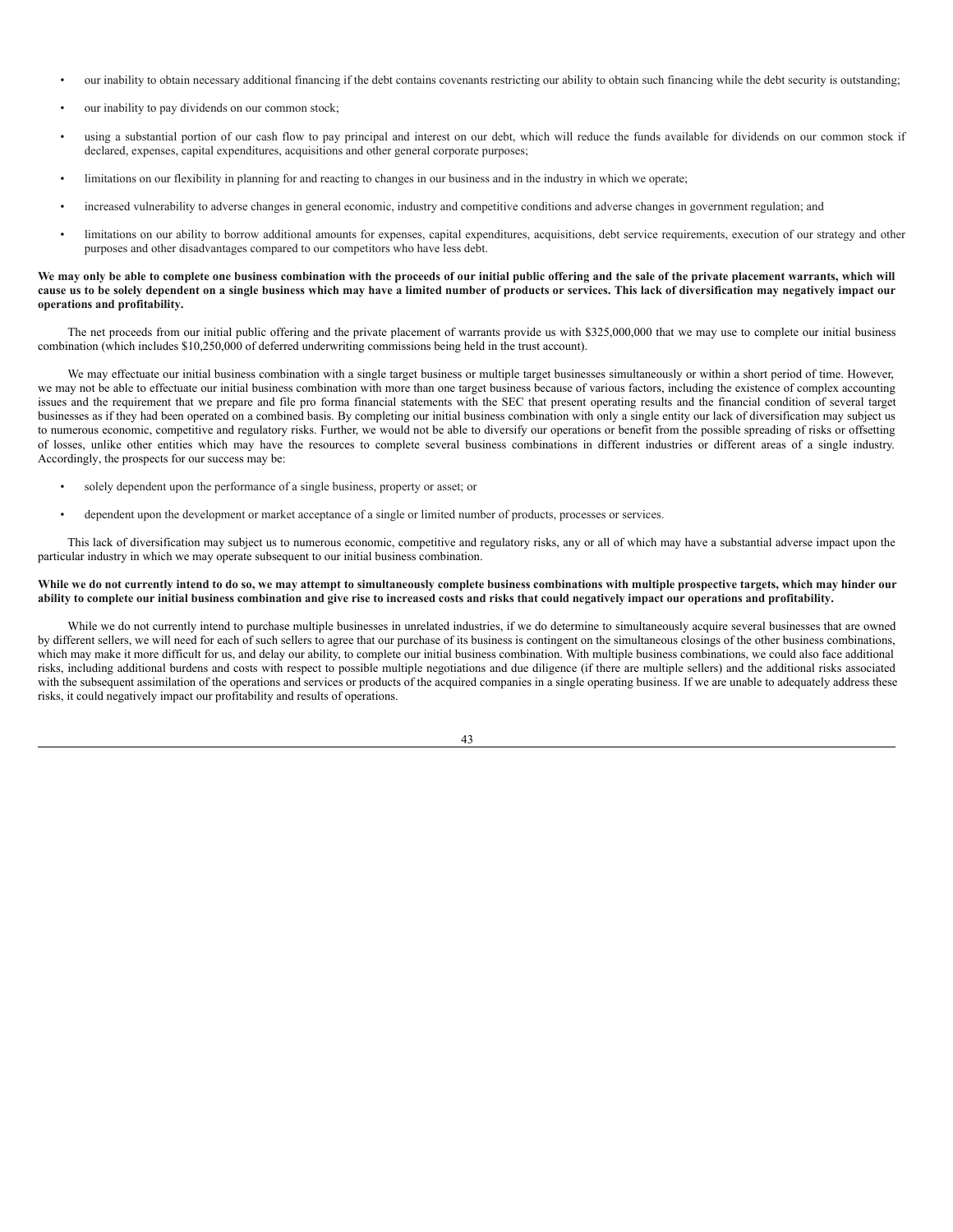### We may attempt to complete our initial business combination with a private company about which little information is available, which may result in a business **combination with a company that is not as profitable as we suspected, if at all.**

In pursuing our acquisition strategy, we may seek to effectuate our initial business combination with a privately held company. Little public information is generally available about private companies, and we could be required to make our decision on whether to pursue a potential initial business combination on the basis of limited information, which may result in a business combination with a company that is not as profitable as we suspected, if at all.

## Our management may not be able to maintain control of a target business after our initial business combination. We cannot provide assurance that, upon loss of control of a target business, new management will possess the skills, qualifications or abilities necessary to profitably operate such business.

We may structure our initial business combination so that the post-transaction company in which our public stockholders own shares will own less than 100% of the equity interests or assets of a target business, but we will only complete such business combination if the post-transaction company owns or acquires 50% or more of the outstanding voting securities of the target or otherwise acquires a controlling interest in the target sufficient for us not to be required to register as an investment company under the Investment Company Act. We will not consider any transaction that does not meet such criteria. Even if the post-transaction company owns 50% or more of the voting securities of the target, our stockholders prior to our initial business combination may collectively own a minority interest in the post business combination company, depending on valuations ascribed to the target and us in the business combination transaction. For example, we could pursue a transaction in which we issue a substantial number of new shares of common stock in exchange for all of the outstanding capital stock of a target. In this case, we would acquire a 100% interest in the target. However, as a result of the issuance of a substantial number of new shares of common stock, our stockholders immediately prior to such transaction could own less than a majority of our outstanding shares of common stock subsequent to such transaction. In addition, other minority stockholders may subsequently combine their holdings resulting in a single person or group obtaining a larger share of the company's stock than we initially acquired. Accordingly, this may make it more likely that our management will not be able to maintain control of the target business. We cannot provide assurance that, upon loss of control of a target business, new management will possess the skills, qualifications or abilities necessary to profitably operate such business.

## We do not have a specified maximum redemption threshold. The absence of such a redemption threshold may make it possible for us to complete our initial business **combination with which a substantial majority of our stockholders do not agree.**

Our amended and restated certificate of incorporation does not provide a specified maximum redemption threshold, except that in no event will we redeem our public shares in an amount that would cause our net tangible assets to be less than \$5,000,001 (after payment of the underwriter's deferred commissions) at the consummation of our initial business combination (such that we are not subject to the SEC's ''penny stock'' rules) or any greater net tangible asset or cash requirement which may be contained in the agreement relating to our initial business combination. As a result, we may be able to complete our initial business combination even though a substantial majority of our public stockholders do not agree with the transaction and have redeemed their shares or, if we seek stockholder approval of our initial business combination and do not conduct redemptions in connection with our initial business combination pursuant to the tender offer rules, have entered into privately negotiated agreements to sell their shares to our sponsor, officers, directors, advisors or any of their affiliates. In the event the aggregate cash consideration we would be required to pay for all shares of common stock that are validly submitted for redemption plus any amount required to satisfy cash conditions pursuant to the terms of the proposed business combination exceed the aggregate amount of cash available to us, we will not complete the business combination or redeem any shares, all shares of common stock submitted for redemption will be returned to the holders thereof, and we instead may search for an alternate business combination.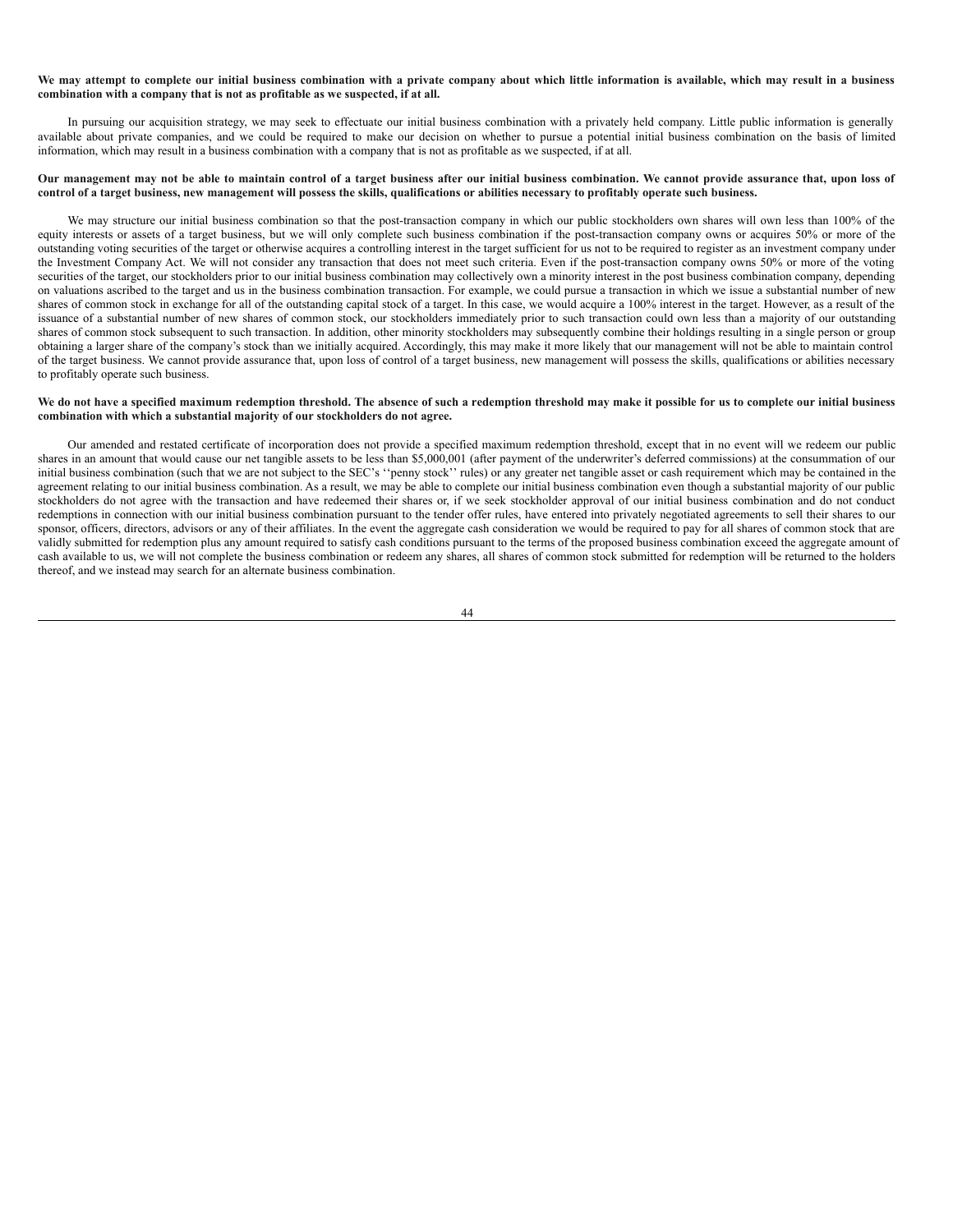## The exercise price for the public warrants is higher than in many similar blank check company offerings in the past, and, accordingly, the warrants are more likely to **expire worthless.**

The exercise price of the public warrants is higher than is typical in many similar blank check companies in the past. Historically, the exercise price of a warrant was generally a fraction of the purchase price of the units in the initial public offering. The exercise price for our public warrants is \$5.75 per half share, or \$11.50 per whole share. As a result, the warrants are less likely to ever be in the money and more likely to expire worthless.

## In order to effectuate an initial business combination, we may seek to amend our amended and restated certificate of incorporation or governing instruments in a manner that will make it easier for us to complete our initial business combination but that our stockholders may not support.

In order to effectuate an initial business combination, blank check companies have, in the recent past, amended various provisions of their charters and modified governing instruments. For example, blank check companies have amended the definition of business combination, increased redemption thresholds and extended the time period in which they were obligated to consummate an initial business combination. We cannot assure you that we will not seek to amend our charter or governing instruments in order to effectuate our initial business combination.

## The provisions of our amended and restated certificate of incorporation that relate to our pre-business combination activity (and corresponding provisions of the agreement governing the release of funds from our trust account) provides that it may be amended with the approval of holders of 65% of our common stock, which is a lower amendment threshold than that of some other blank check companies. It may be easier for us, therefore, to amend our amended and restated certificate of incorporation and trust agreement to facilitate the completion of an initial business combination that some of our stockholders may not support.

Some other blank check companies have a provision in their charter which prohibits the amendment of certain of its provisions, including those which relate to a company's pre-business combination activity, without approval by a certain percentage of the company's stockholders. In those companies, amendment of these provisions sometimes requires approval by between 90% and 100% of the company's public stockholders. Our amended and restated certificate of incorporation provides that any of its provisions related to pre-business combination activity (including the requirement to deposit proceeds of our initial public offering and the private placement of warrants into the trust account and not release such amounts except in specified circumstances, and to provide redemption rights to public stockholders as described herein) may be amended if approved by holders of 65% of our common stock entitled to vote thereon, and corresponding provisions of the trust agreement governing the release of funds from our trust account may be amended if approved by holders of 65% of our common stock. In all other instances, our amended and restated certificate of incorporation provides that it may be amended by holders of a majority of our outstanding common stock entitled to vote thereon, subject to applicable provisions of the DGCL or applicable stock exchange rules. Our initial stockholders, who currently beneficially own 20% of our issued and outstanding shares of common stock, may participate in any vote to amend our amended and restated certificate of incorporation and/or trust agreement and will have the discretion to vote in any manner they choose. As a result, we may be able to amend the provisions of our amended and restated certificate of incorporation which will govern our pre-business combination behavior more easily than some other blank check companies, and this may increase our ability to complete our initial business combination with which you do not agree. Our stockholders may pursue remedies against us for any breach of our amended and restated certificate of incorporation. Our sponsor, officers and directors have agreed, pursuant to a written agreement with us, that they will not propose any amendment to our amended and restated certificate of incorporation that would affect the substance or timing of our obligation to redeem 100% of our public shares if we do not complete our initial business combination within 24 months from the closing of our initial public offering, unless we provide our public stockholders with the opportunity to redeem their shares of common stock upon approval of any such amendment at a per-share price, payable in cash, equal to the aggregate amount then on deposit in the trust account, divided by the number of then outstanding public shares. These agreements are contained in a letter agreement that we have entered into with our sponsor, officers and directors. Our stockholders are not parties to, or third-party beneficiaries of, these agreements and, as a result, will not have the ability to pursue remedies against our sponsor, officers or directors for any breach of these agreements. As a result, in the event of a breach, our stockholders would need to pursue a stockholder derivative action, subject to applicable law.

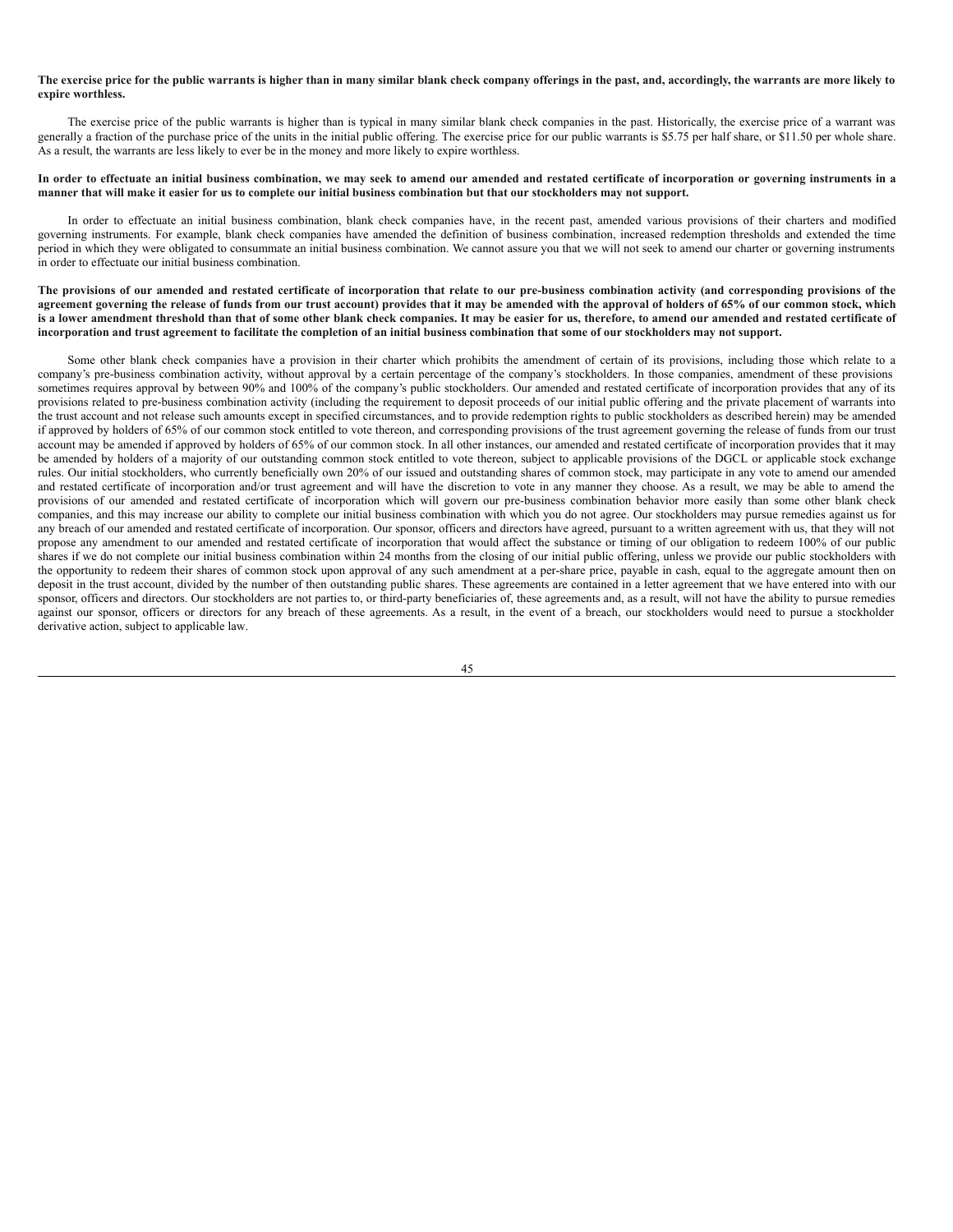### We may be unable to obtain additional financing to complete our initial business combination or to fund the operations and growth of a target business, which could **compel us to restructure or abandon a particular business combination.**

Although we believe that the net proceeds of our initial public offering and the sale of the private placement warrants will be sufficient to allow us to complete our initial business combination, because we have not yet identified any prospective target business we cannot ascertain the capital requirements for any particular transaction. If the net proceeds of our initial public offering and the sale of the private placement warrants prove to be insufficient, either because of the size of our initial business combination, the depletion of the available net proceeds in search of a target business, the obligation to repurchase for cash a significant number of shares from stockholders who elect redemption in connection with our initial business combination or the terms of negotiated transactions to purchase shares in connection with our initial business combination, we may be required to seek additional financing or to abandon the proposed business combination. We cannot assure you that such financing will be available on acceptable terms, if at all. To the extent that additional financing proves to be unavailable when needed to complete our initial business combination, we would be compelled to either restructure the transaction or abandon that particular business combination and seek an alternative target business candidate. In addition, even if we do not need additional financing to complete our initial business combination, we may require such financing to fund the operations or growth of the target business. The failure to secure additional financing could have a material adverse effect on the continued development or growth of the target business. None of our officers, directors or stockholders is required to provide any financing to us in connection with or after our initial business combination. If we are unable to complete our initial business combination, our public stockholders may receive only their pro rata portion of the funds in the Trust Account that are available for distributions on our redemption, and our warrants will expire worthless.

## Our initial stockholders control a substantial interest in us and thus may exert a substantial influence on actions requiring a stockholder vote, potentially in a manner **that you do not support.**

Our initial stockholders own 20% of our issued and outstanding shares of common stock. Accordingly, they may exert a substantial influence on actions requiring a stockholder vote, potentially in a manner that you do not support, including amendments to our amended and restated certificate of incorporation and approval of major corporate transactions. If our initial stockholders purchase any additional shares of common stock in the aftermarket or in privately negotiated transactions, this would increase their influence.

Our initial stockholders haves no current intention to purchase additional securities and our directors and officers have no current intention of purchasing any of our securities. Factors that would be considered in making such purchases would include consideration of the current trading price of our Class A common stock. Our sponsor may also purchase public shares for the purpose of voting such shares in favor of our initial business combination, thereby increasing the likelihood of obtaining stockholder approval of our initial business combination, or to satisfy a closing condition in an agreement with a target business that requires us to have a minimum net worth or a certain amount of cash at the closing of our initial business combination, where it appears that such requirement would otherwise not be met. See ''Business — Permitted purchases of our securities.'' In addition, our board of directors, whose members were elected by our sponsor, is and will be divided into two classes, each of which will generally serve for a term of two years with only one class of directors being elected in each year. We may not hold an annual meeting of stockholders to elect new directors prior to the completion of our business combination, in which case all of the current directors will continue in office until at least the completion of the business combination. If there is an annual meeting, as a consequence of our ''staggered'' board of directors, only a minority of the board of directors will be considered for election and our initial stockholders, because of their ownership position, will have considerable influence regarding the outcome. Accordingly, our initial stockholders will continue to exert control at least until the completion of our business combination. We may not hold an annual meeting of stockholders to elect new directors prior to the completion of our initial business combination, in which case all of the current directors will continue in office until at least the completion of our initial business combination.

$$
^{46}
$$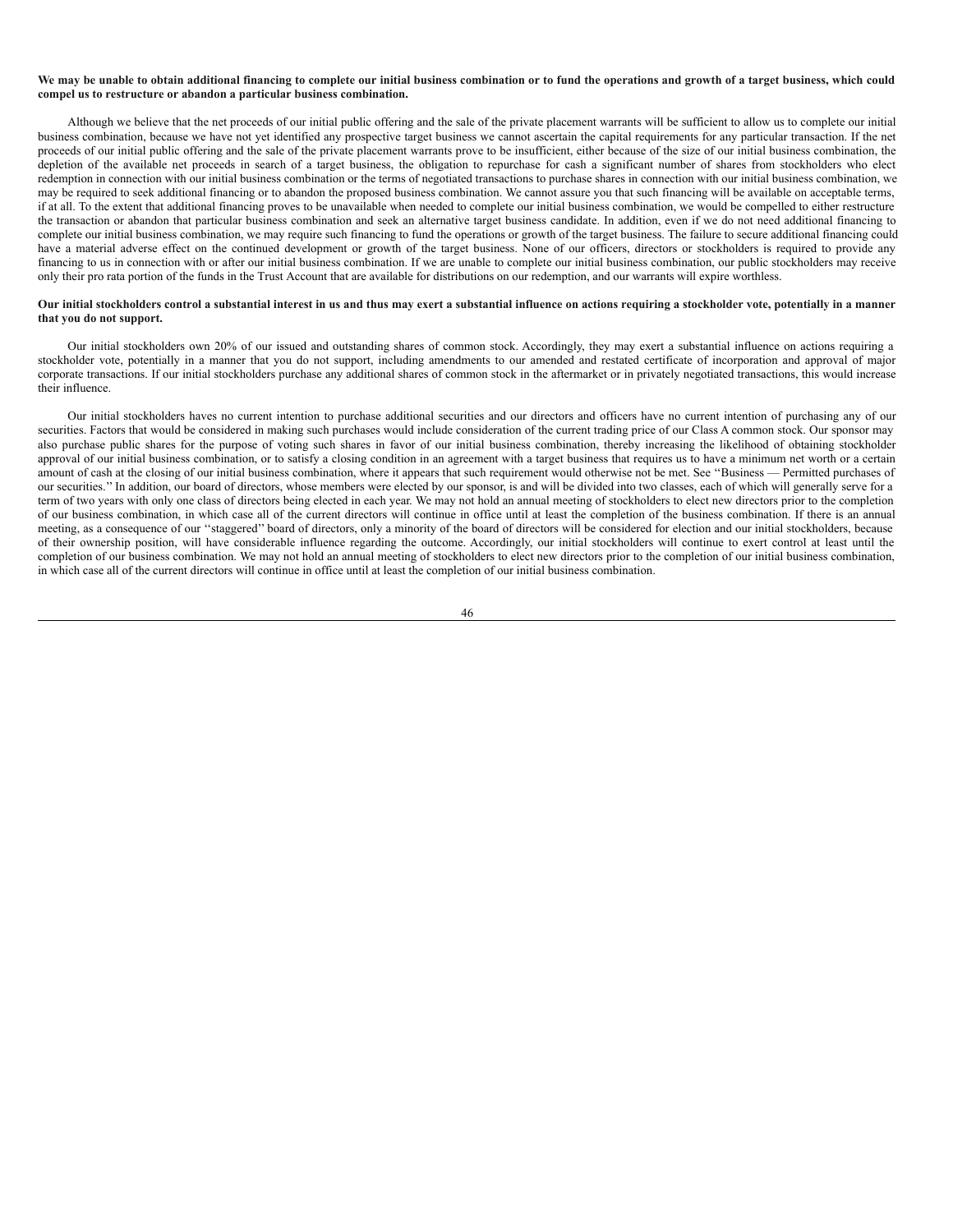### We may amend the terms of the warrants in a manner that may be adverse to holders of public warrants with the approval by the holders of at least 65% of the then **outstanding public warrants.**

Our warrants were issued in registered form under a warrant agreement between CST, as warrant agent, and us. The warrant agreement provides that the terms of the warrants may be amended without the consent of any holder to cure any ambiguity or correct any defective provision, but requires the approval by the holders of at least 65% of the then outstanding public warrants to make any change that adversely affects the interests of the registered holders of public warrants. Accordingly, we may amend the terms of the public warrants in a manner adverse to a holder if holders of at least 65% of the then outstanding public warrants approve of such amendment. Although our ability to amend the terms of the public warrants with the consent of at least 65% of the then outstanding public warrants is unlimited, examples of such amendments could be amendments to, among other things, increase the exercise price of the warrants, shorten the exercise period or decrease the number of shares of our common stock purchasable upon exercise of a warrant.

## We may redeem your unexpired warrants prior to their exercise at a time that is disadvantageous to you, thereby making your warrants worthless.

We have the ability to redeem outstanding warrants at any time after they become exercisable and prior to their expiration, at a price of \$0.01 per warrant, provided that the last reported sales price of our Class A common stock equals or exceeds \$24.00 per share (as adjusted for stock splits, stock dividends, reorganizations, recapitalizations and the like) for any 20 trading days within a 30 trading-day period ending on the third trading day prior to the date we send the notice of redemption to the warrant holders. If and when the warrants become redeemable by us, we may exercise our redemption right even if we are unable to register or qualify the underlying securities for sale under all applicable state securities laws. Redemption of the outstanding warrants could force you to: (i) exercise your warrants and pay the exercise price therefor at a time when it may be disadvantageous for you to do so (ii) sell your warrants at the then-current market price when you might otherwise wish to hold your warrants; or (iii) accept the nominal redemption price which, at the time the outstanding warrants are called for redemption, is likely to be substantially less than the market value of your warrants. None of the private placement warrants will be redeemable by us so long as they are held by our sponsor or its permitted transferees.

## Our warrants may have an adverse effect on the market price of our Class A common stock and make it more difficult to effectuate our initial business combination.

We have issued warrants to purchase 16,250,000 shares of our Class A common stock as part of the units offered in our initial public offering. In connection with the closing of our initial public offering, we issued in a private placement an aggregate of 15,500,000 private placement warrants to purchase 7,750,000 shares of our Class A common stock. In addition, if our sponsor, an affiliate of our sponsor or certain of our officers and directors make any working capital loans, up to \$1,500,000 of such loans may be convertible into warrants of the post business combination entity at a price of \$0.50 per warrant at the option of the lender. Such warrants would be identical to the private placement warrants, including as to exercise price, exercisability and exercise period. To the extent we issue shares of Class A common stock to effectuate a business transaction, the potential for the issuance of a substantial number of additional shares of Class A common stock upon exercise of these warrants could make us a less attractive acquisition vehicle to a target business. Such warrants, when exercised, will increase the number of issued and outstanding shares of our Class A common stock and reduce the value of the shares of Class A common stock issued to complete the business transaction. Therefore, our warrants may make it more difficult to effectuate a business transaction or increase the cost of acquiring the target business.

The private placement warrants are identical to the warrants sold as part of the units in our initial public offering except that, so long as they are held by our sponsor, Cantor Fitzgerald or their permitted transferees: (i) they will not be redeemable by us; (ii) they (including the Class A common stock issuable upon exercise of these warrants) may not, subject to certain limited exceptions, be transferred, assigned or sold by our sponsor or Cantor Fitzgerald until 30 days after the completion of our initial business combination and (iii) they may be exercised by the holders on a cashless basis. In addition, for as long as the private placement warrants are held by Cantor Fitzgerald or its designees or affiliates, they may not be exercised after five years from the effective date of the registration statement for our initial public offering.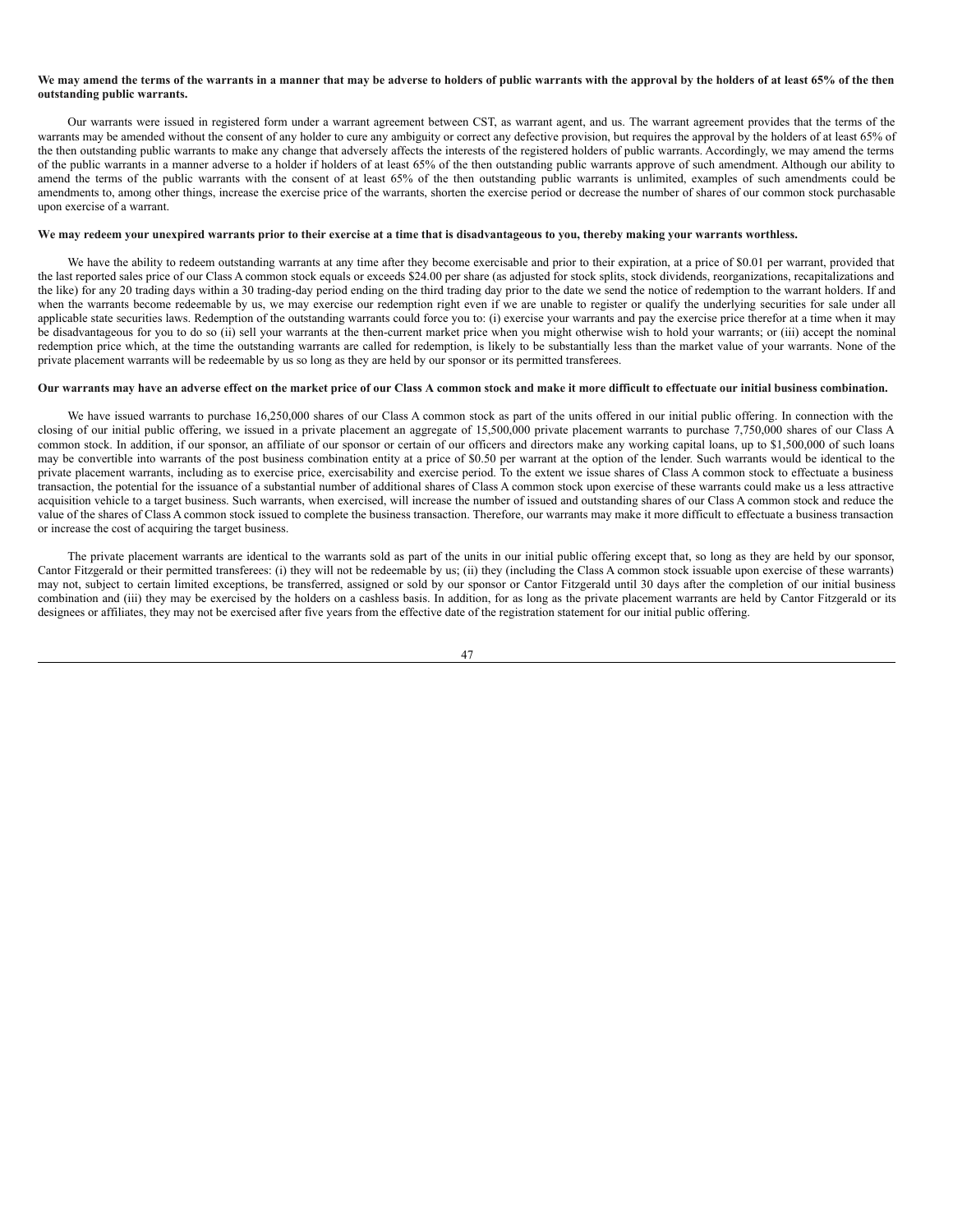#### A market for our securities may not develop, which would adversely affect the liquidity and price of our securities.

The price of our securities may vary significantly due to one or more potential business combinations and general market or economic conditions. Furthermore, an active trading market for our securities may not be sustained. You may be unable to sell your securities unless a market can be established and sustained.

### Because we must furnish our stockholders with target business financial statements, we may lose the ability to complete an otherwise advantageous initial business **combination with some prospective target businesses.**

The federal proxy rules require that a proxy statement with respect to a vote on a business combination meeting certain financial significance tests include historical and/or pro forma financial statement disclosure in periodic reports. We will include the same financial statement disclosure in connection with our tender offer documents, whether or not they are required under the tender offer rules. These financial statements may be required to be prepared in accordance with, or be reconciled to, accounting principles generally accepted in the United States of America, or GAAP, or international financing reporting standards as issued by the International Accounting Standards Board, or IFRS, depending on the circumstances and the historical financial statements may be required to be audited in accordance with the standards of the Public Company Accounting Oversight Board (United States), or PCAOB. These financial statement requirements may limit the pool of potential target businesses we may acquire because some targets may be unable to provide such statements in time for us to disclose such financial statements in accordance with federal proxy rules and complete our initial business combination within the prescribed time frame.

## We are an emerging growth company within the meaning of the Securities Act, and if we take advantage of certain exemptions from disclosure requirements available to emerging growth companies, this could make our securities less attractive to investors and may make it more difficult to compare our performance with **other public companies.**

We are an "emerging growth company" within the meaning of the Securities Act, as modified by the JOBS Act, and we may take advantage of certain exemptions from various reporting requirements that are applicable to other public companies that are not emerging growth companies including, but not limited to, not being required to comply with the auditor attestation requirements of Section 404 of the Sarbanes-Oxley Act, reduced disclosure obligations regarding executive compensation in our periodic reports and proxy statements, and exemptions from the requirements of holding a nonbinding advisory vote on executive compensation and stockholder approval of any golden parachute payments not previously approved. As a result, our stockholders may not have access to certain information they may deem important. We could be an emerging growth company for up to five years, although circumstances could cause us to lose that status earlier, including if the market value of our common stock held by non-affiliates exceeds \$700 million as of any June 30 before that time, in which case we would no longer be an emerging growth company as of the following December 31. We cannot predict whether investors will find our securities less attractive because we will rely on these exemptions. If some investors find our securities less attractive as a result of our reliance on these exemptions, the trading prices of our securities may be lower than they otherwise would be, there may be a less active trading market for our securities and the trading prices of our securities may be more volatile.

Further, Section 102(b)(1) of the JOBS Act exempts emerging growth companies from being required to comply with new or revised financial accounting standards until private companies (that is, those that have not had a Securities Act registration statement declared effective or do not have a class of securities registered under the Exchange Act) are required to comply with the new or revised financial accounting standards. The JOBS Act provides that a company can elect to opt out of the extended transition period and comply with the requirements that apply to non-emerging growth companies but any such an election to opt out is irrevocable. We have elected not to opt out of such extended transition period which means that when a standard is issued or revised and it has different application dates for public or private companies, we, as an emerging growth company, can adopt the new or revised standard at the time private companies adopt the new or revised standard. This may make comparison of our financial statements with another public company which is neither an emerging growth company nor an emerging growth company which has opted out of using the extended transition period difficult or impossible because of the potential differences in accountant standards used.

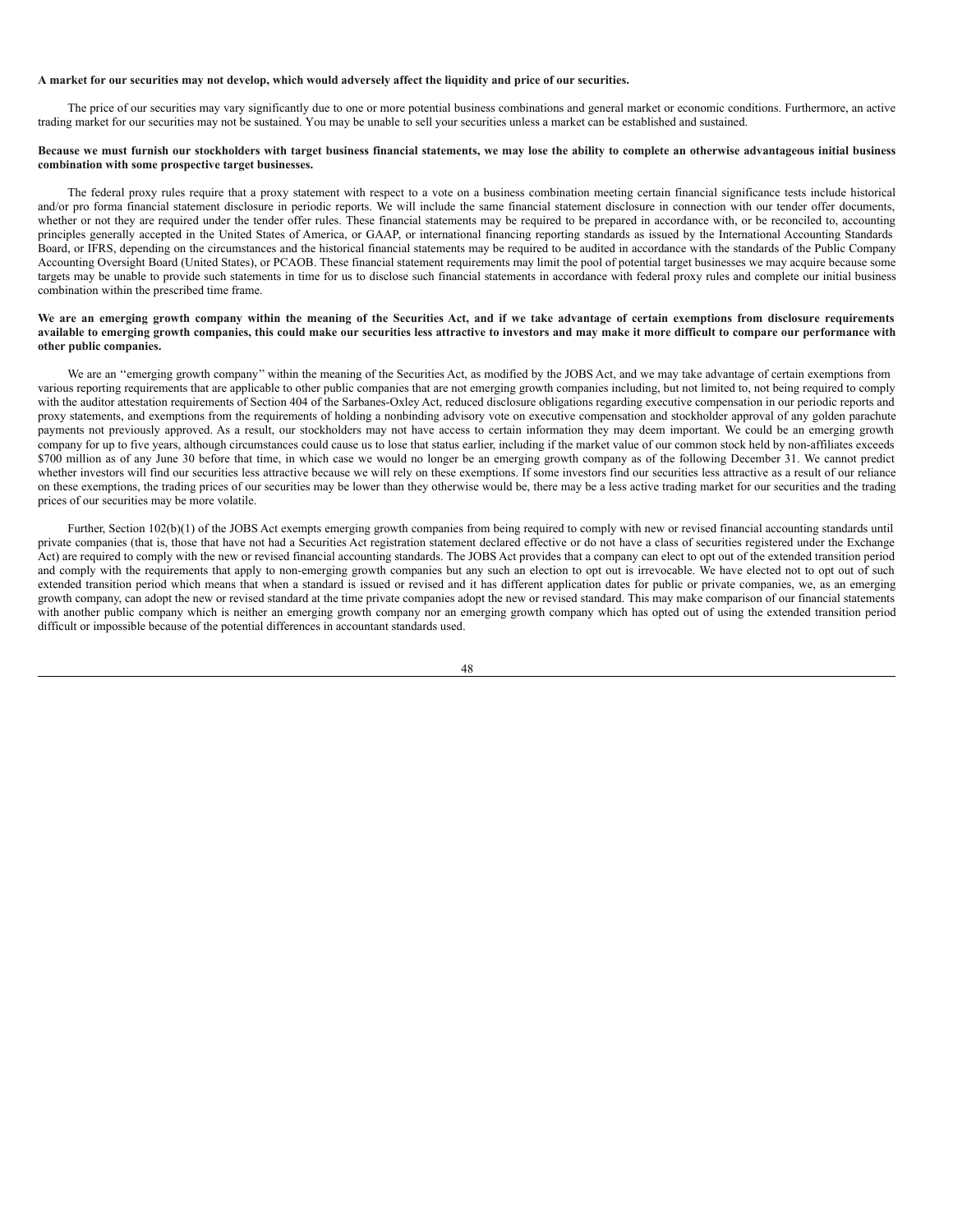### Compliance obligations under the Sarbanes-Oxley Act may make it more difficult for us to effectuate a business combination, require substantial financial and **management resources, and increase the time and costs of completing an acquisition.**

Section 404 of the Sarbanes-Oxley Act requires that we evaluate and report on our system of internal controls beginning with our Annual Report on Form 10-K for the year ending December 31, 2018. Only in the event we are deemed to be a large accelerated filer or an accelerated filer will we be required to comply with the independent registered public accounting firm attestation requirement on our internal control over financial reporting. Further, for as long as we remain an emerging growth company, we will not be required to comply with the independent registered public accounting firm attestation requirement on our internal control over financial reporting. The fact that we are a blank check company makes compliance with the requirements of the Sarbanes-Oxley Act particularly burdensome on us as compared to other public companies because a target business with which we seek to complete a business combination may not be in compliance with the provisions of the Sarbanes-Oxley Act regarding adequacy of its internal controls. The development of the internal control of any such entity to achieve compliance with the Sarbanes-Oxley Act may increase the time and costs necessary to complete any such acquisition.

## Provisions in our amended and restated certificate of incorporation and Delaware law may inhibit a takeover of us, which could limit the price investors might be **willing to pay in the future for our Class A common stock and could entrench management.**

Our amended and restated certificate of incorporation contains provisions that may discourage unsolicited takeover proposals that stockholders may consider to be in their best interests. These provisions include a staggered board of directors, the ability of the board of directors to designate the terms of and issue new series of preferred shares, which may make more difficult the removal of management and may discourage transactions that otherwise could involve payment of a premium over prevailing market prices for our securities.

We are also subject to anti-takeover provisions under Delaware law, which could delay or prevent a change of control. Together these provisions may make more difficult the removal of management and may discourage transactions that otherwise could involve payment of a premium over prevailing market prices for our securities.

## Provisions in our amended and restated certificate of incorporation and Delaware law may have the effect of discouraging lawsuits against our directors and officers.

Our amended and restated certificate of incorporation requires, to the fullest extent permitted by law, that derivative actions brought in our name, actions against directors, officers and employees for breach of fiduciary duty and other similar actions may be brought only in the Court of Chancery in the State of Delaware and, if brought outside of Delaware, the stockholder bringing such suit will be deemed to have consented to service of process on such stockholder's counsel. This provision may have the effect of discouraging lawsuits against our directors and officers.

## If our management team pursues a company with operations or opportunities outside of the United States for our initial business combination, we may face additional burdens in connection with investigating, agreeing to and completing such combination, and if we effect such initial business combination, we would be **subject to a variety of additional risks that may negatively impact our operations.**

If our management team pursues a company with operations or opportunities outside of the United States for our initial business combination, we would be subject to risks associated with cross-border business combinations, including in connection with investigating, agreeing to and completing our initial business combination, conducting due diligence in a foreign market, having such transaction approved by any local governments, regulators or agencies and changes in the purchase price based on fluctuations in foreign exchange rates.

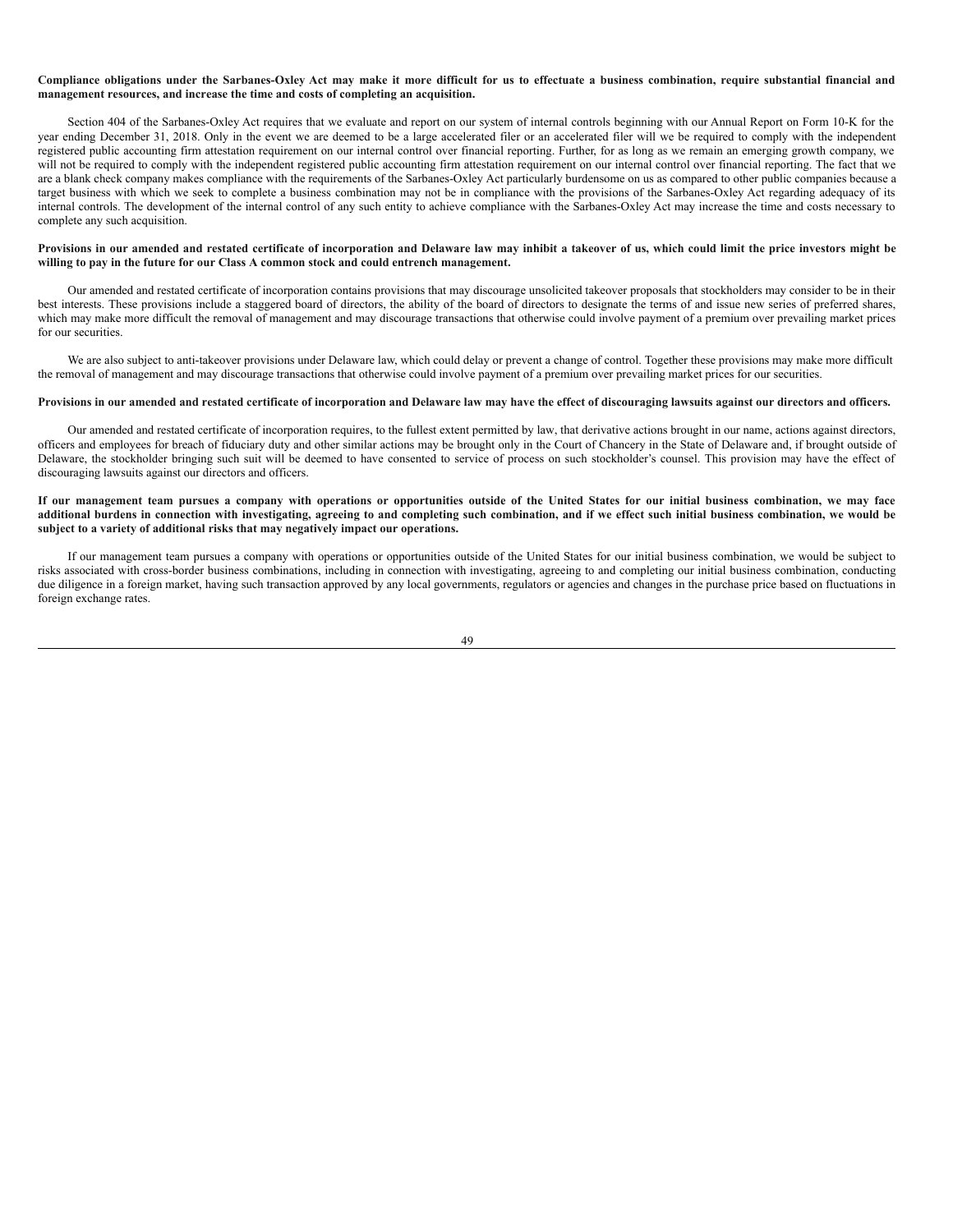If we effect our initial business combination with such a company, we would be subject to any special considerations or risks associated with companies operating in an international setting, including any of the following:

- Higher costs and difficulties inherent in managing cross-border business operations;
- rules and regulations regarding currency redemption;
- complex corporate withholding taxes on individuals;
- laws governing the manner in which future business combinations may be effected;
- tariffs and trade barriers;
- regulations related to customs and import/export matters;
- longer payment cycles;
- tax issues, such as tax law changes and variations in tax laws as compared to the United States;
- currency fluctuations and exchange controls;
- rates of inflation;
- challenges in collecting accounts receivable;
- cultural and language differences;
- employment regulations;
- crime, strikes, riots, civil disturbances, terrorist attacks, natural disasters and wars; and
- deterioration of political relations with the United States.

We may not be able to adequately address these additional risks. If we were unable to do so, we may be unable to complete such combination or, if we complete such combination, our operations might suffer, either of which may adversely impact our results of operations and financial condition.

### **Item 1B. Unresolved Staff Comments**

None.

## **Item 2. Properties**

We do not own any real estate or other physical properties materially important to our operation. Our executive office is located at 585 Weed Street, New Canaan, CT 06840. Our executive offices are provided to us, at no cost, by MatlinPatterson Global Advisers LLC, an affiliate of our sponsor and our Chief Executive Officer. We consider our current office space adequate for our current operations

## **Item 3. Legal Proceedings**

To the knowledge of our management, there is no litigation currently pending or contemplated against us, any of our officers or directors in their capacity as such or against any of our property.

## **Item 4. Mine Safety Disclosures**

Not applicable.

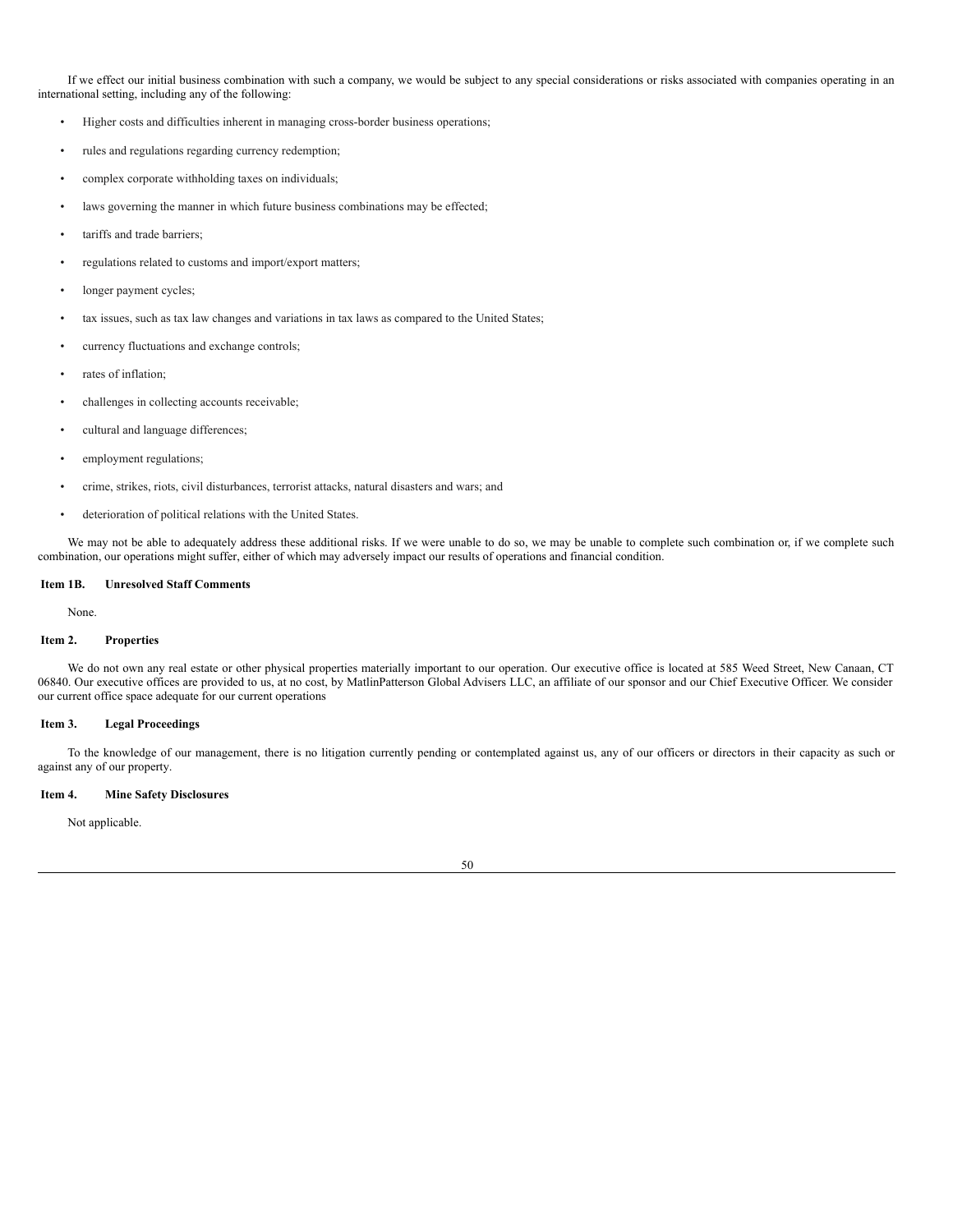## **PART II**

## Item 5. Market for Registrant's Common Equity, Related Stockholder Matters and Issuer Purchases of Equity Securities

## **(a) Market Information**

Our units, Class A Common Stock and warrants are each traded on the NASDAQ Capital Market under the symbols "MPACU," "MPAC" and "MPACW, respectively. Our units commenced public trading on March 10, 2017 and our Class A Common Stock and warrants commenced public trading on April 28, 2017.

The table below sets forth, for the calendar quarter indicated, the high and low bid prices of our units, Class A Common Stock and warrants as reported on the NASDAQ Capital Market for the period from March 10, 2017 through December 31, 2017.

| <b>Ouarter Ended</b> | Units |  |       | Common Stock- |      |  | Warrants                 |  |      |  |      |
|----------------------|-------|--|-------|---------------|------|--|--------------------------|--|------|--|------|
|                      | Low   |  | High  |               | Low  |  | High                     |  | Low  |  | High |
| March 31, 2017       | 10.00 |  | 10.08 |               |      |  | $\overline{\phantom{a}}$ |  | _    |  |      |
| June 30, 2017        | 10.00 |  | 10.15 |               | 9.25 |  | 10.02                    |  | 0.23 |  | 0.51 |
| September 30, 2017   | 10.00 |  | 10.22 |               | 9.65 |  | 9.80                     |  | 0.35 |  | 0.51 |
| December 31, 2017    | 10.00 |  | 11.00 |               | 9.70 |  | 9.90                     |  | 0.25 |  | 0.48 |

No shares of our common stock or warrants traded during the period ended March 31, 2017.

On March 27, 2018, our Class A common stock had a closing price of \$9.77, our warrants had a closing price of \$0.49 and our units had a closing price of \$10.29.

#### **(b) Holders**

On March 27, 2018, the numbers of record holders of the Company's Class A common stock, units and warrants were one, one and three, respectively.

#### **(c) Dividends**

We have not paid any cash dividends on our common stock to date and do not intend to pay cash dividends prior to the completion of our initial business combination. The payment of cash dividends in the future will be dependent upon our revenues and earnings, if any, capital requirements and general financial condition subsequent to completion of our initial business combination. The payment of any cash dividends will be within the discretion of our board of directors at such time. In addition, our board of directors is not currently contemplating and does not anticipate declaring any stock dividends in the foreseeable future. Further, if we incur any indebtedness in connection with our business combination, our ability to declare dividends may be limited by restrictive covenants we may agree to in connection therewith.

## **(d) Securities Authorized for Issuance Under Equity Compensation Plans**

None.

## **(e) Recent Sales of Unregistered Securities**

None.

## **(f) Purchases of Equity Securities by the Issuer and Affiliated Purchasers**

None.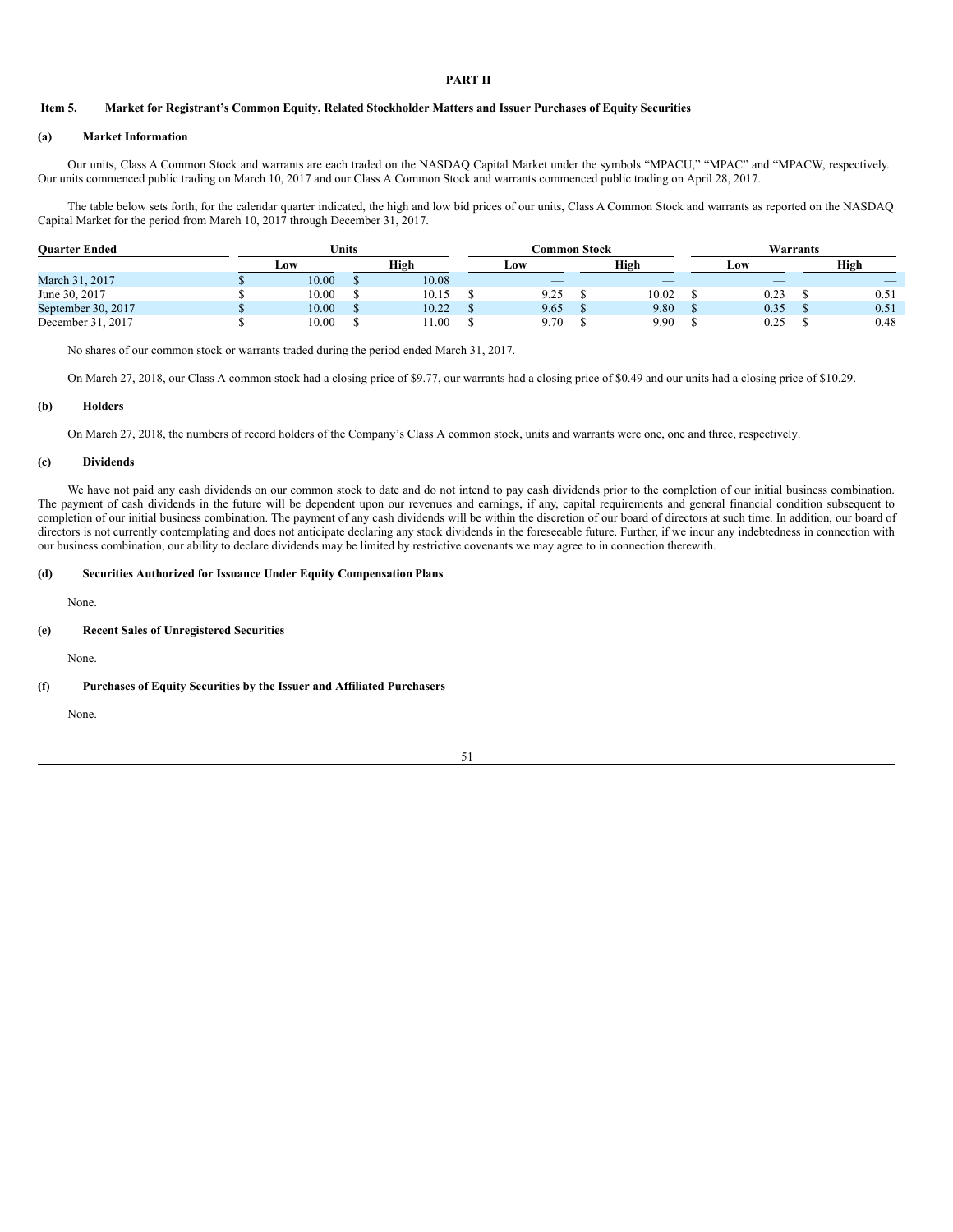# **Item 6. Selected Financial Data**

The following table sets forth selected historical financial information derived from our audited financial statements included elsewhere in this report as of December 31, 2017 and December 31, 2016, respectively, and for the year ended December 31, 2017 and the period from March 10, 2016 (inception) through December 31, 2016. You should read the following selected financial data in conjunction with "Management's Discussion and Analysis of Financial Condition and Results of Operations" and the financial statements and the related notes appearing elsewhere in this report.

|                                                |              | <b>Year Ended December</b><br>31, 2017 | <b>Period from</b><br>March 10,<br>2016<br>(Inception)<br>through<br>December 31,<br>2016 |         |  |
|------------------------------------------------|--------------|----------------------------------------|-------------------------------------------------------------------------------------------|---------|--|
| <b>Income Statement Data:</b>                  |              |                                        |                                                                                           |         |  |
| Loss from operations                           | $\mathbb{S}$ | $(875,333)$ \$                         |                                                                                           | (5,000) |  |
| Net income (loss)                              |              | 757,557                                |                                                                                           | (5,000) |  |
| <b>Cash Flow Data:</b>                         |              |                                        |                                                                                           |         |  |
| Net cash used in operating activities          | \$           | $(1,565,273)$ \$                       |                                                                                           | (5,000) |  |
| Net cash used in investing activities          |              | (324,060,000)                          |                                                                                           |         |  |
| Net cash provided by financing activities      |              | 326,129,911                            |                                                                                           | 70,620  |  |
|                                                |              | December 31,                           |                                                                                           |         |  |
|                                                |              | 2017                                   |                                                                                           | 2016    |  |
| <b>Balance Sheet Data:</b>                     |              |                                        |                                                                                           |         |  |
| Cash                                           | $\mathbb{S}$ | 570,258                                | -S                                                                                        | 65,620  |  |
| Investments and cash held in the Trust Account |              | 326,449,859                            |                                                                                           |         |  |
| Total assets                                   |              | 327, 127, 414                          |                                                                                           | 220,000 |  |
| Common stock subject to possible redemption    |              | 311,703,080                            |                                                                                           |         |  |
| Total stockholders' equity                     |              | 5,000,008                              |                                                                                           | 20,000  |  |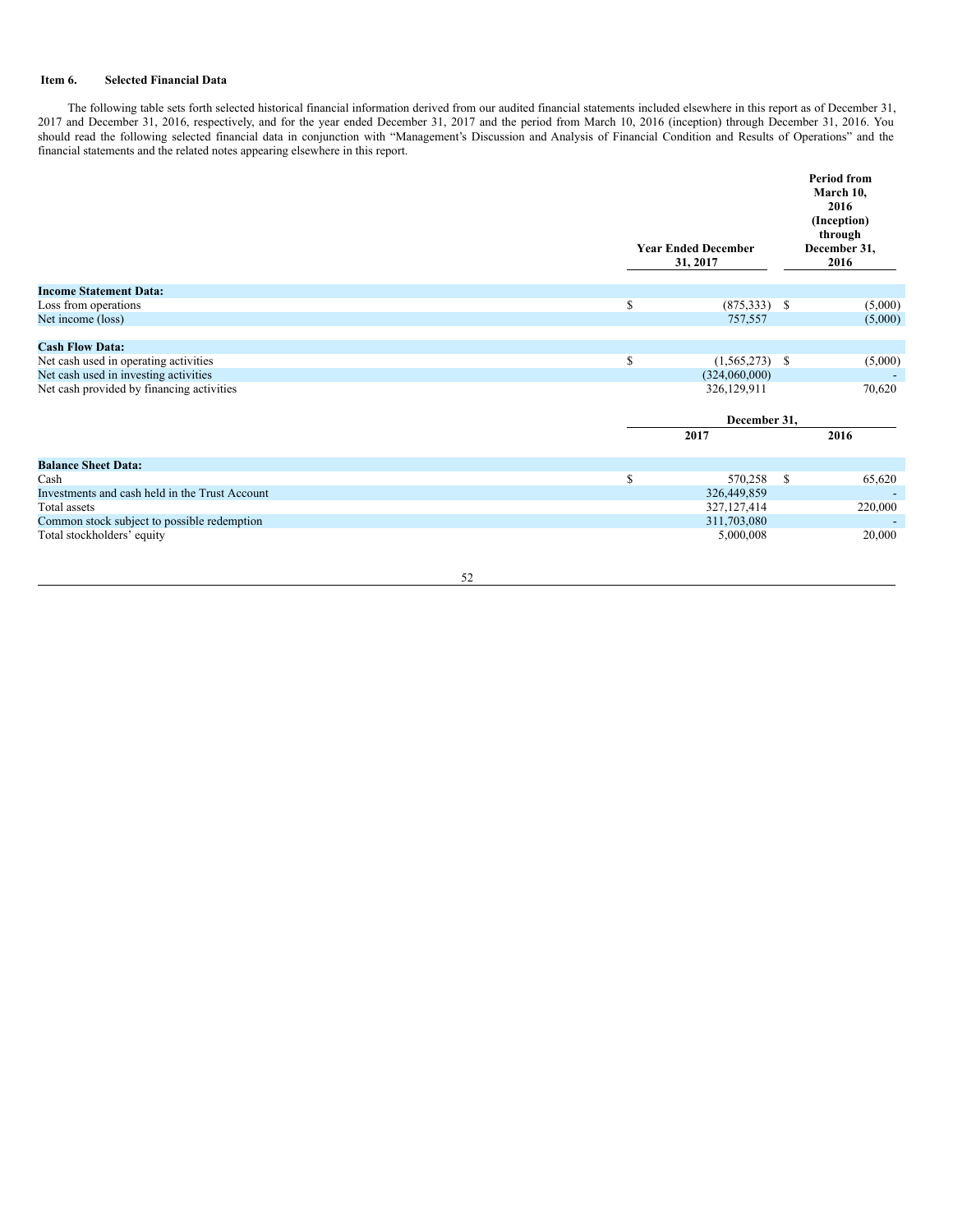### **Item 7. Management's Discussion and Analysis of Financial Condition and Results of Operations**

References to the "Company," "us," "our" or "we" refer Matlin & Partners Acquisition Corporation. The following discussion and analysis of our financial condition and results of operations should be read in conjunction with the financial statements and the notes thereto contained elsewhere in this Report. Certain information contained in the *discussion and analysis set forth below includes forward-looking statements that involve risks and uncertainties.*

## **Cautionary Note Regarding Forward-Looking Statements**

All statements other than statements of historical fact included in this Form 10-K including, without limitation, statements under "Management's Discussion and Analysis of Financial Condition and Results of Operations" regarding the Company's financial position, business strategy and the plans and objectives of management for future operations, are forward- looking statements. When used in this Form 10-K, words such as "anticipate," "believe," "estimate," "expect," "intend" and similar expressions, as they relate to us or the Company's management, identify forward-looking statements. Such forward-looking statements are based on the beliefs of management, as well as assumptions made by, and information currently available to, the Company's management. Actual results could differ materially from those contemplated by the forwardlooking statements as a result of certain factors detailed in our filings with the SEC. All subsequent written or oral forward-looking statements attributable to us or persons acting on the Company's behalf are qualified in their entirety by this paragraph.

#### **Overview**

We are a blank check company incorporated as a Delaware corporation on March 10, 2016 and formed for the purpose of effecting a merger, capital stock exchange, asset acquisition, stock purchase, reorganization or similar business combination with one or more businesses. We intend to effectuate our initial business combination using cash from the proceeds of our public offering and the private placement of warrants that occurred simultaneously with the consummation of the public offering, our capital stock, debt or a combination of cash, stock and debt.

The issuance of additional shares of our stock in a business combination:

- may significantly dilute the equity interest of investors in the public offering, which dilution would increase if the anti-dilution provisions in the Class F common stock resulted in the issuance of Class A shares on a greater than one-to-one basis upon conversion of the Class F common stock;
- may subordinate the rights of holders of our common stock if preferred stock is issued with rights senior to those afforded our common stock;
- could cause a change in control if a substantial number of shares of our common stock is issued, which may affect, among other things, our ability to use our net operating loss carry forwards, if any, and could result in the resignation or removal of our present officers and directors;
- may have the effect of delaying or preventing a change of control of us by diluting the stock ownership or voting rights of a person seeking to obtain control of us; and
- may adversely affect prevailing market prices for our units, common stock and/or warrants.

Similarly, if we issue debt securities, it could result in:

- default and foreclosure on our assets if our operating revenues after an initial business combination are insufficient to repay our debt obligations;
- acceleration of our obligations to repay the indebtedness even if we make all principal and interest payments when due if we breach certain covenants that require the maintenance of certain financial ratios or reserves without a waiver or renegotiation of that covenant;

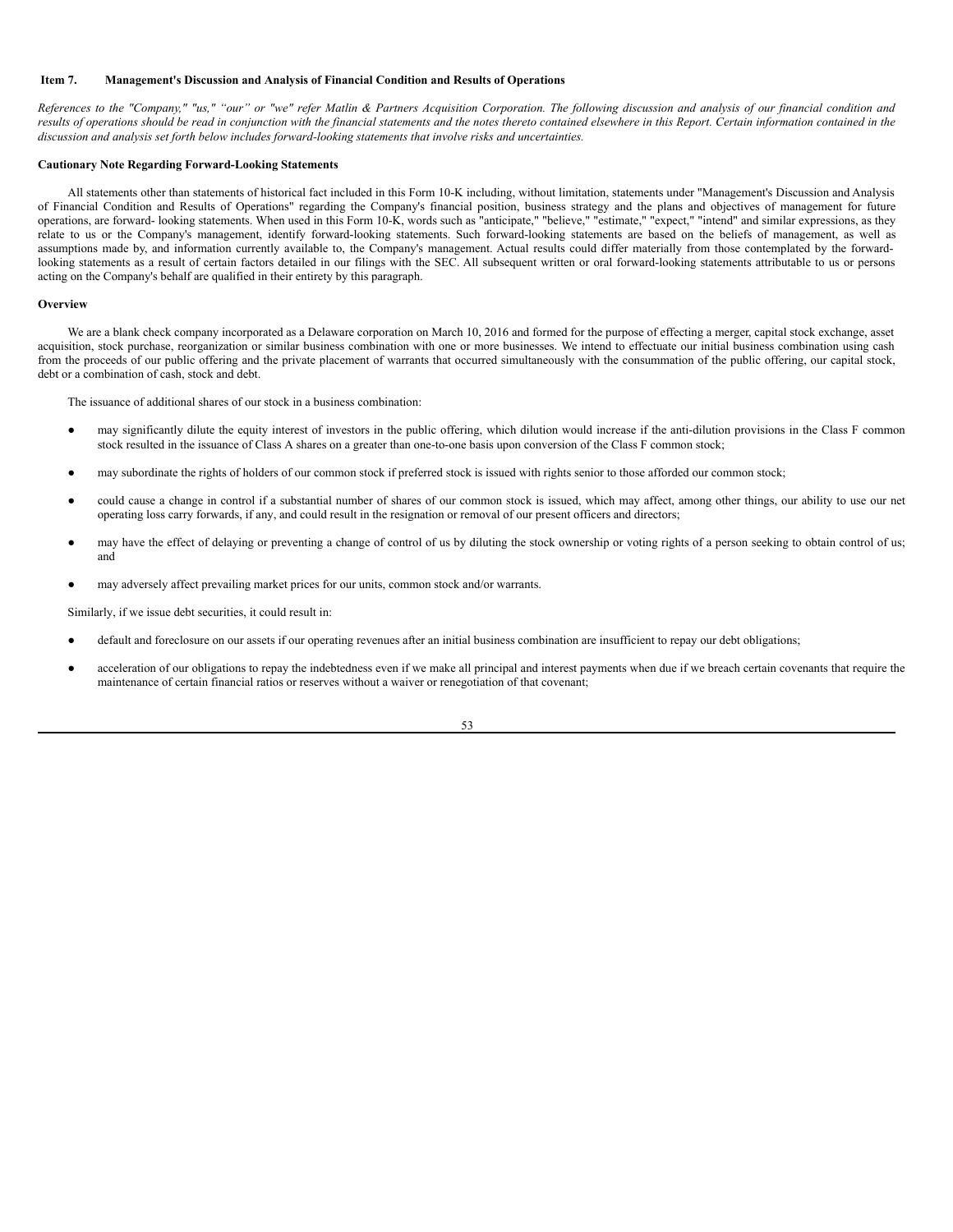- our immediate payment of all principal and accrued interest, if any, if the debt security is payable on demand;
- our inability to obtain necessary additional financing if the debt security contains covenants restricting our ability to obtain such financing while the debt security is outstanding;
- our inability to pay dividends on our common stock;
- using a substantial portion of our cash flow to pay principal and interest on our debt, which will reduce the funds available for dividends on our common stock if declared, our ability to pay expenses, make capital expenditures and acquisitions, and fund other general corporate purposes;
- limitations on our flexibility in planning for and reacting to changes in our business and in the industry in which we operate;
- increased vulnerability to adverse changes in general economic, industry and competitive conditions and adverse changes in government regulation; and
- limitations on our ability to borrow additional amounts for expenses, capital expenditures, acquisitions, debt service requirements, and execution of our strategy; and other purposes and other disadvantages compared to our competitors who have less debt.

As indicated in the accompanying financial statements, at December 31, 2017, we had \$570,258 in cash outside of the trust account. We expect to continue to incur significant costs in the pursuit of our acquisition plans. We cannot assure you that our plans to complete our initial business combination will be successful.

#### **Results of Operations**

For the year ended December 31, 2017, we had a net income of \$757,557. Our entire activity through December 31, 2017, consisted of formation and preparation for the public offering and since the public offering, the search for a target business with which to consummate an initial business combination, and as such, we had no operations. Subsequent to the closing of the public offering on March 15, 2017, our normal operating costs included costs associated with our search for a target business, costs associated with our governance and public reporting, and state franchise taxes.

#### **Liquidity and Capital Resources**

Until the consummation of the public offering, our only sources of liquidity were an initial purchase of Founder Shares for \$25,000 by the Sponsor, and a total of \$275,000 of loans and advances by the Sponsor. The \$275,000 loans and advances were non-interest bearing and were paid in full on March 15, 2017 in connection with closing of the public offering.

On March 15, 2017, we consummated our public offering in which we sold 32,500,000 Units at a price of \$10.00 per Unit (including the partial exercise of the Underwriter's overallotment option) generating gross proceeds of \$325,000,000 before underwriting fees and expenses. The Sponsor and the Underwriter purchased an aggregate of 15,500,000 Private Placement Warrants (14,500,000 of Private Placement Warrants by the Sponsor and 1,000,000 of Private Placement Warrants by the Underwriter) at a price of \$0.50 per Private Placement Warrant in a private placement that occurred simultaneously with the public offering. In connection with the public offering, we incurred offering costs of \$16,824,469 (including an underwriting fee of \$6,000,000 and deferred underwriting commissions of \$10,250,000). Other incurred offering costs consisted principally of formation and preparation fees related to the public offering. A total of \$325,000,000 of the net proceeds from the public offering and the private placement were deposited in the trust account established for the benefit of our public stockholders.

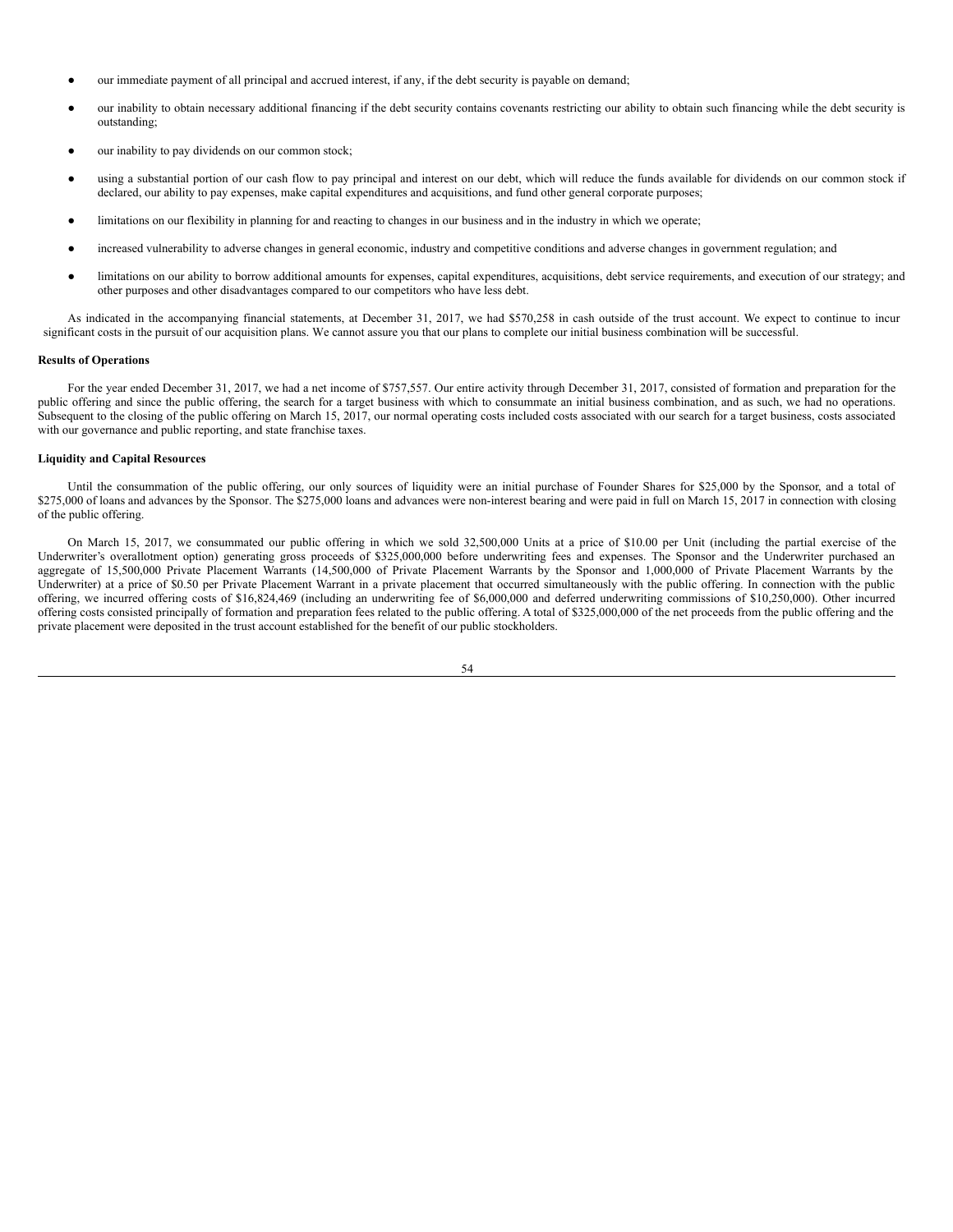As of December 31, 2017, we have available to us \$570,258 of cash on our balance sheet. We will use these funds to identify and evaluate target businesses, perform business, legal and accounting due diligence on prospective target businesses, travel to and from the offices, plants or similar locations of prospective target businesses or their representatives or owners, review corporate documents and material agreements of prospective target businesses, and structure, negotiate and complete a business combination. As of December 31, 2017, we also had \$1,449,859 in interest income available from our investments in the trust account to pay for our tax obligations.

In order to fund working capital deficiencies or finance transaction costs in connection with an intended initial business combination, our Sponsor or an affiliate of our Sponsor or certain of our officers and directors may, but are not obligated to, loan us funds as may be required. If we complete our initial business combination, we would repay such loaned amounts. In the event that our initial business combination does not close, we may use a portion of the working capital held outside the trust account to repay such loaned amounts but no proceeds from our trust account would be used for such repayment. Up to \$1,500,000 of such loans may be convertible into warrants at a price of \$0.50 per warrant at the option of the lender. The warrants would be identical to the Private Placement Warrants, including as to exercise price, exercisability and exercise period. Other than as set forth above, the terms of such loans by our Sponsor, an affiliate of our Sponsor or our officers and directors, if any, have not been determined and no written agreements exist with respect to such loans. We do not expect to seek loans from parties other than our Sponsor, an affiliate of our Sponsor or certain of our officers and directors, if any, as we do not believe third parties will be willing to loan such funds and provide a waiver against any and all rights to seek access to funds in our trust account.

We expect that we have sufficient resources subsequent to our public offering to fund our operations through March 15, 2019. We do not believe we will need to raise additional funds following this offering in order to meet the expenditures required for operating our business. However, if our estimates of the costs of identifying a target business, undertaking in-depth due diligence and negotiating an initial business combination are less than the actual amount necessary to do so, we may have insufficient funds available to operate our business prior to our business combination. Moreover, we may need to obtain additional financing either to complete our business combination or because we become obligated to redeem a significant number of our public shares upon completion of our business combination, in which case we may issue additional securities or incur debt in connection with such business combination, which may include a specified future issuance. Subject to compliance with applicable securities laws, we would only complete such financing simultaneously with the completion of our business combination. If we are unable to complete our initial business combination because we do not have sufficient funds available to us, we will be forced to cease operations and liquidate the trust account. In addition, following our initial business combination, if cash on hand is insufficient, we may need to obtain additional financing in order to meet our obligations.

#### *Going Concern*

In connection with the Company's assessment of going concern considerations in accordance with Financial Accounting Standard Board's Accounting Standards Update ("ASU") 2014-15, "Disclosures of Uncertainties about an Entity's Ability to Continue as a Going Concern", management has determined that the mandatory liquidation and subsequent dissolution raises substantial doubt about the Company's ability to continue as a going concern. No adjustments have been made to the carrying amounts of assets or liabilities should the Company be required to liquidate after March 15, 2019.

## *Of -Balance Sheet Financing Arrangements*

We have no obligations, assets or liabilities which would be considered off-balance sheet arrangements. We do not participate in transactions that create relationships with unconsolidated entities or financial partnerships, often referred to as variable interest entities, which would have been established for the purpose of facilitating off-balance sheet arrangements.

We have not entered into any off-balance sheet financing arrangements, established any special purpose entities, guaranteed any debt or commitments of other entities, or entered into any non-financial assets.

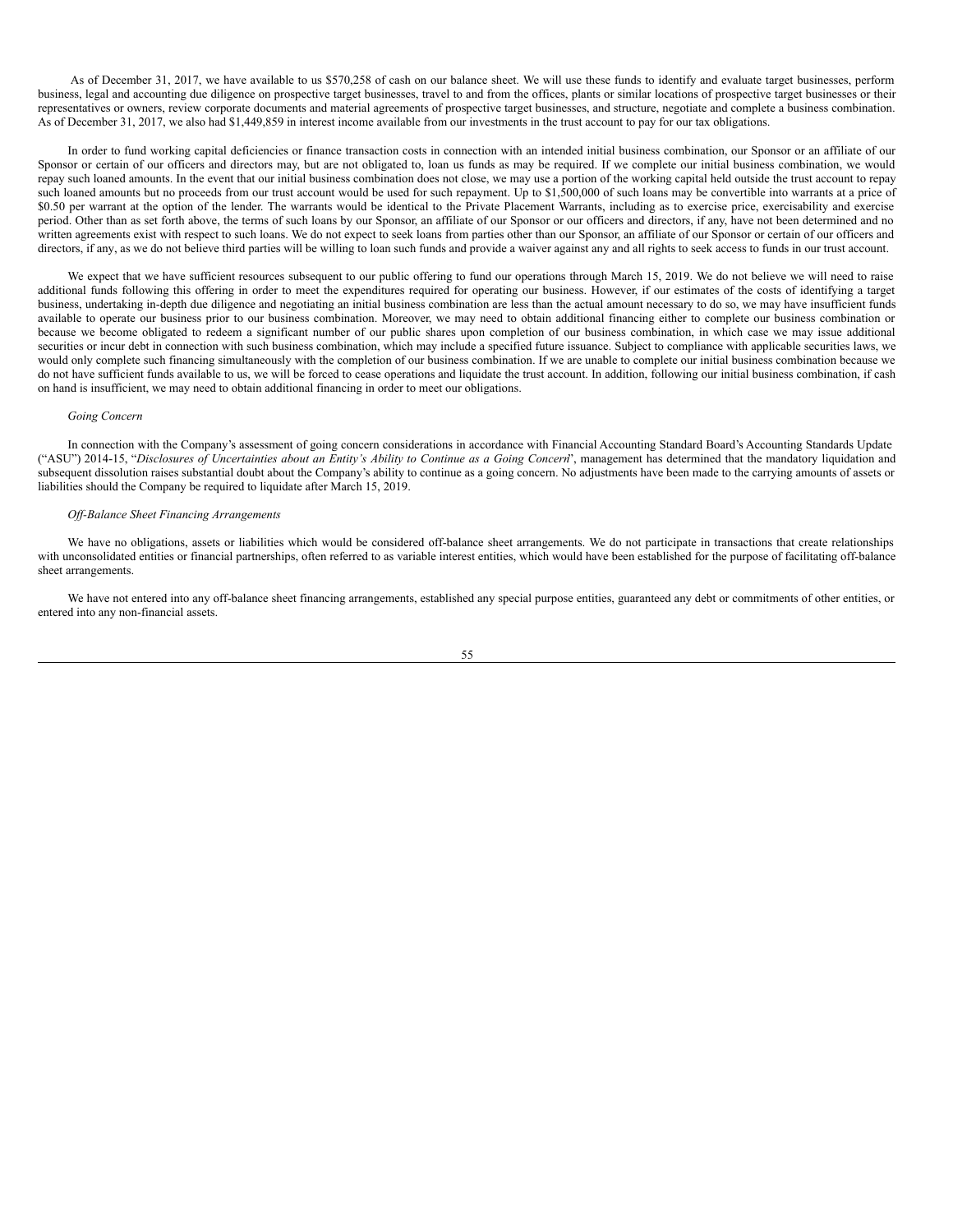#### *Contractual Obligations*

The underwriter was paid a cash underwriting fee of \$6,000,000 or 2% of gross proceeds of the public offering, excluding any amounts raised pursuant to the overallotment option. In addition, the underwriter is entitled to an aggregate deferred underwriting commission of \$10,250,000 consisting of (i) 3% of the gross proceeds of the public offering, excluding any amounts raised pursuant to the overallotment option, and (ii) 5% of the gross proceeds of the Units sold in the public offering pursuant to the overallotment option. The deferred underwriting commissions will become payable to the underwriter from the amounts held in the trust account solely in the event that the Company completes an initial business combination, subject to the terms of the underwriting agreement.

At December 31, 2017, we did not have any long-term debt, capital lease obligations, operating lease obligations or long-term liabilities.

#### **Critical Accounting Policies**

The preparation of financial statements and related disclosures in conformity with GAAP requires the Company's management to make estimates and assumptions that affect the reported amounts of assets and liabilities, disclosure of contingent assets and liabilities at the date of the financial statements, and income and expenses during the periods reported. Actual results could materially differ from those estimates. The Company has identified the following as its critical accounting policies:

### *Emerging Growth Company*

The Company is an "emerging growth company," as defined in Section 2(a) of the Securities Act of 1933, as amended, (the "Securities Act"), as modified by the Jumpstart our Business Startups Act of 2012, (the "JOBS Act"), and it may take advantage of certain exemptions from various reporting requirements that are applicable to other public companies that are not emerging growth companies including, but not limited to, not being required to comply with the auditor attestation requirements of Section 404 of the Sarbanes-Oxley Act, reduced disclosure obligations regarding executive compensation in its periodic reports and proxy statements, and exemptions from the requirements of holding a nonbinding advisory vote on executive compensation and stockholder approval of any golden parachute payments not previously approved.

Further, section 102(b)(1) of the JOBS Act exempts emerging growth companies from being required to comply with new or revised financial accounting standards until private companies (that is, those that have not had a Securities Act registration statement declared effective or do not have a class of securities registered under the Exchange Act) are required to comply with the new or revised financial accounting standards. The JOBS Act provides that a company can elect to opt out of the extended transition period and comply with the requirements that apply to non-emerging growth companies but any such election to opt out is irrevocable. The Company has elected not to opt out of such extended transition period which means that when a standard is issued or revised and it has different application dates for public or private companies, the Company, as an emerging growth company, can adopt the new or revised standard at the time private companies adopt the new or revised standard. This may make comparison of the Company's financial statements with another public company which is neither an emerging growth company nor an emerging growth company which has opted out of using the extended transition period difficult or impossible because of the potential differences in accounting standards used.

#### *Net Income Per Common Share*

Net income per common share is computed by dividing net income applicable to common stockholders by the weighted average number of common shares outstanding during the period, plus, to the extent dilutive, the incremental number of shares of common stock to settle warrants, as calculated using the treasury stock method. At December 31, 2017, the Company had outstanding warrants to purchase 24,000,000 shares of common stock. These shares were excluded from the calculation of diluted income (loss) per common share because their inclusion would have been antidilutive. An aggregate of 31,170,308 shares of Class A common stock subject to possible redemption at December 31, 2017 have been excluded from the calculation of basic income (loss) per common share since such shares, if redeemed, only participate in their pro rata share of earnings from the trust account. Due to a loss during the period ended December 31, 2016, diluted loss per common share is the same as basic loss per common share. At December 31, 2016, the Company did not have any dilutive securities and other contracts that could, potentially, be exercised or converted into common stock and then share in the earnings of the Company under the treasury stock method.

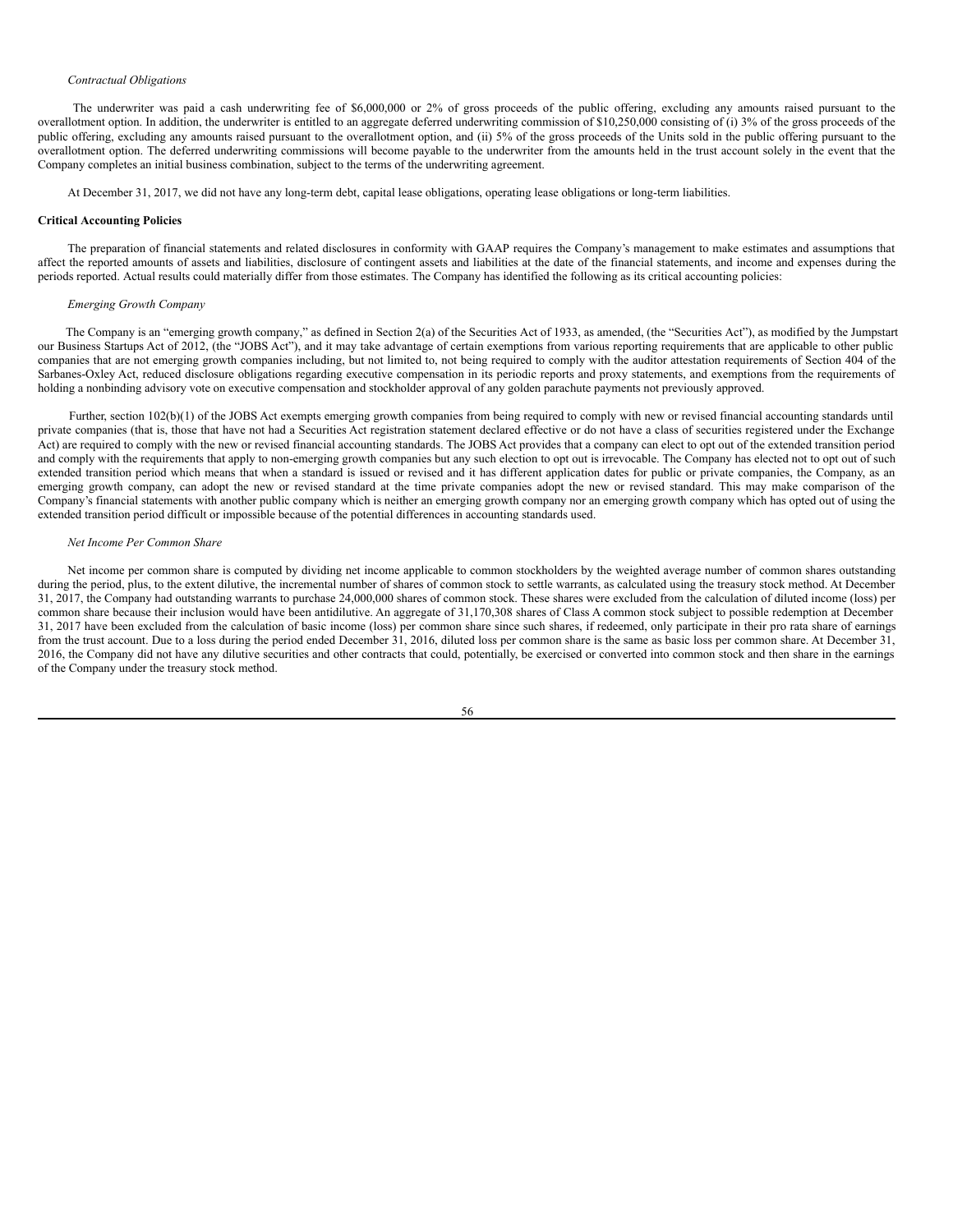### *Financial Instruments*

The fair value of the Company's assets and liabilities, which qualify as financial instruments under FASB ASC 820, "Fair Value Measurements and Disclosures," approximates the carrying amounts represented in the balance sheets.

### *Of ering Costs*

The Company complies with the requirements of FASB ASC 340-10-S99-1 and SEC Staff Accounting Bulletin Topic 5A — "Expenses of Offering." Offering costs were \$16,824,469 (including an underwriting fee of \$6,000,000 and deferred underwriting commissions of \$10,250,000), consisting principally of costs incurred in connection with formation and preparation for the public offering. These offering costs were charged to additional paid in capital upon closing of the public offering on March 15, 2017.

#### *Income Taxes*

The Company follows the asset and liability method of accounting for income taxes under FASB ASC 740, "Income Taxes." Deferred tax assets and liabilities are recognized for the estimated future tax consequences attributable to differences between the financial statements carrying amounts of existing assets and liabilities and their respective tax bases. Deferred tax assets and liabilities are measured using enacted tax rates expected to apply to taxable income in the years in which those temporary differences are expected to be recovered or settled. The effect on deferred tax assets and liabilities of a change in tax rates is recognized in income in the period that included the enactment date. Valuation allowances are established, when necessary, to reduce deferred tax assets to the amount expected to be realized.

FASB ASC 740 prescribes a recognition threshold and a measurement attribute for the financial statement recognition and measurement of tax positions taken or expected to be taken in a tax return. For those benefits to be recognized, a tax position must be more likely than not to be sustained upon examination by taxing authorities. There were no unrecognized tax benefits as of December 31, 2017. The Company recognizes accrued interest and penalties related to unrecognized tax benefits as income tax expense. No amounts were accrued for the payment of interest and penalties at December 31, 2017. The Company is currently not aware of any issues under review that could result in significant payments, accruals or material deviation from its position. The Company is subject to income tax examinations by major taxing authorities since inception.

#### *Redeemable Class A Common Stock*

All of the 32,500,000 shares of Class A common stock sold as parts of the Units in the public offering contain a redemption feature which allows for the redemption of Class A common stock under the Company's Liquidation or Tender Offer/Stockholder Approval provisions. In accordance with FASB ASC 480, redemption provisions not solely within the control of the Company require the security to be classified outside of permanent equity. Ordinary liquidation events, which involve the redemption and liquidation of all of the entity's equity instruments, are excluded from the provisions of FASB ASC 480. Although the Company has not specified a maximum redemption threshold, its amended and restated certificate of incorporation provides that in no event will the Company redeem its public shares in an amount that would cause its net tangible assets to be less than \$5,000,001.

The Company will recognize changes in redemption value immediately as they occur and will adjust the carrying value of the security to equal the redemption value at the end of each reporting period. Increases or decreases in the carrying amount of redeemable Class A common stock shall be affected by charges against additional paid in capital. Accordingly, at December 31, 2017, 31,170,308 of the 32,500,000 shares of Class A common stock included in the Units were classified outside of permanent equity at its redemption value. There were no shares of Class A common stock outstanding at December 31, 2016.

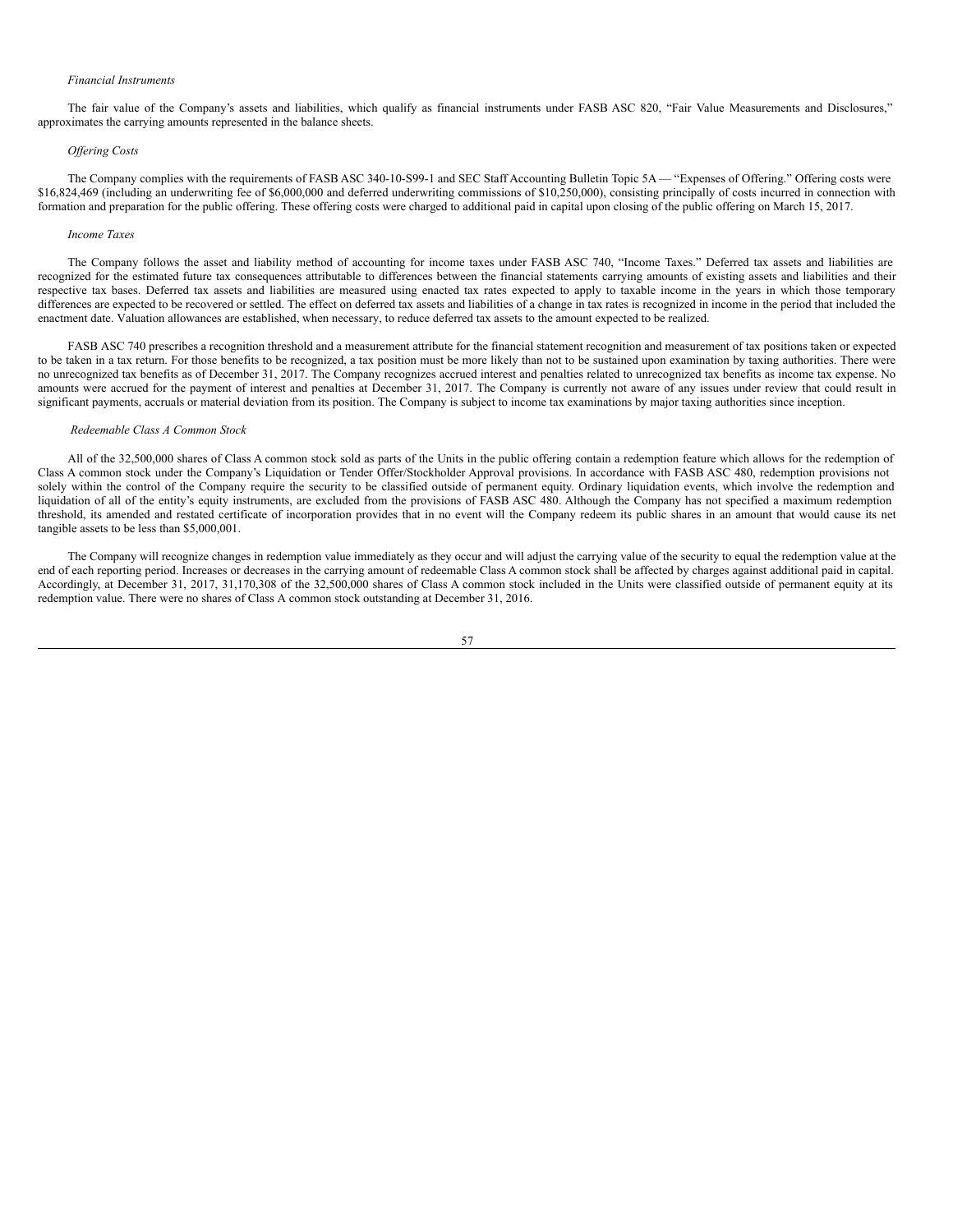#### *Recent Accounting Pronouncements*

The Company's management does not believe that any recently issued, but not yet effective, accounting pronouncements, if currently adopted, would have a material effect on the Company's financial statements.

### **Item 7A. Quantitative and Qualitative Disclosures About Market Risk**

The net proceeds of our initial public offering and the sale of the private placement warrants held in the trust account are invested in money market funds meeting certain conditions under Rule 2a-7 under the Investment Company Act which invest only in direct U.S. government treasury obligations. Due to the short-term nature of these investments, we believe there will be no associated material exposure to interest rate risk.

## **Item 8. Financial Statements and Supplementary Data**

Reference is made to Pages F-1 through F-17 comprising a portion of this Report.

## **INDEX TO FINANCIAL STATEMENTS**

|                                                                                                                                                 | Page       |
|-------------------------------------------------------------------------------------------------------------------------------------------------|------------|
| Report of Independent Registered Pubic Accounting Firm                                                                                          | -F-1       |
| Balance Sheets as of December 31, 2017 and 2016                                                                                                 | $F-2$      |
| Statements of Operations for the year ended December 31, 2017 and for March 10, 2016 (inception) through December 31, 2016                      | F-3        |
| Statements of Changes in Stockholders' Equity for the year ended December 31, 2017 and for March 10, 2016 (inception) through December 31, 2016 |            |
| Statements of Cash Flows for the year ended December 31, 2017 and for March 10, 2016 (inception) through December 31, 2016                      | F-5        |
| <b>Notes to Financial Statements</b>                                                                                                            | $F-6-F-17$ |

#### **Item 9. Changes in and Disagreements with Accountants on Accounting and Financial Disclosure**

None.

## **Item 9A. Control and Procedures**

#### *Evaluation of Disclosure Controls and Procedures*

Disclosure controls and procedures are controls and other procedures that are designed to ensure that information required to be disclosed in our reports filed or submitted under the Securities Exchange Act of 1934, as amended (the "Exchange Act") is recorded, processed, summarized and reported within the time periods specified in the SEC's rules and forms. Disclosure controls and procedures include, without limitation, controls and procedures designed to ensure that information required to be disclosed in company reports filed or submitted under the Exchange Act is accumulated and communicated to management, including our Chief Executive Officer and Chief Financial Officer, to allow timely decisions regarding required disclosure.

As required by Rules 13a-15 and 15d-15 under the Exchange Act, our Chief Executive Officer and Chief Financial Officer carried out an evaluation of the effectiveness of the design and operation of our disclosure controls and procedures as of December 31, 2017. Based upon their evaluation, our Chief Executive Officer and Chief Financial Officer concluded that our disclosure controls and procedures (as defined in Rules 13a-15 (e) and 15d-15 (e) under the Exchange Act) were effective.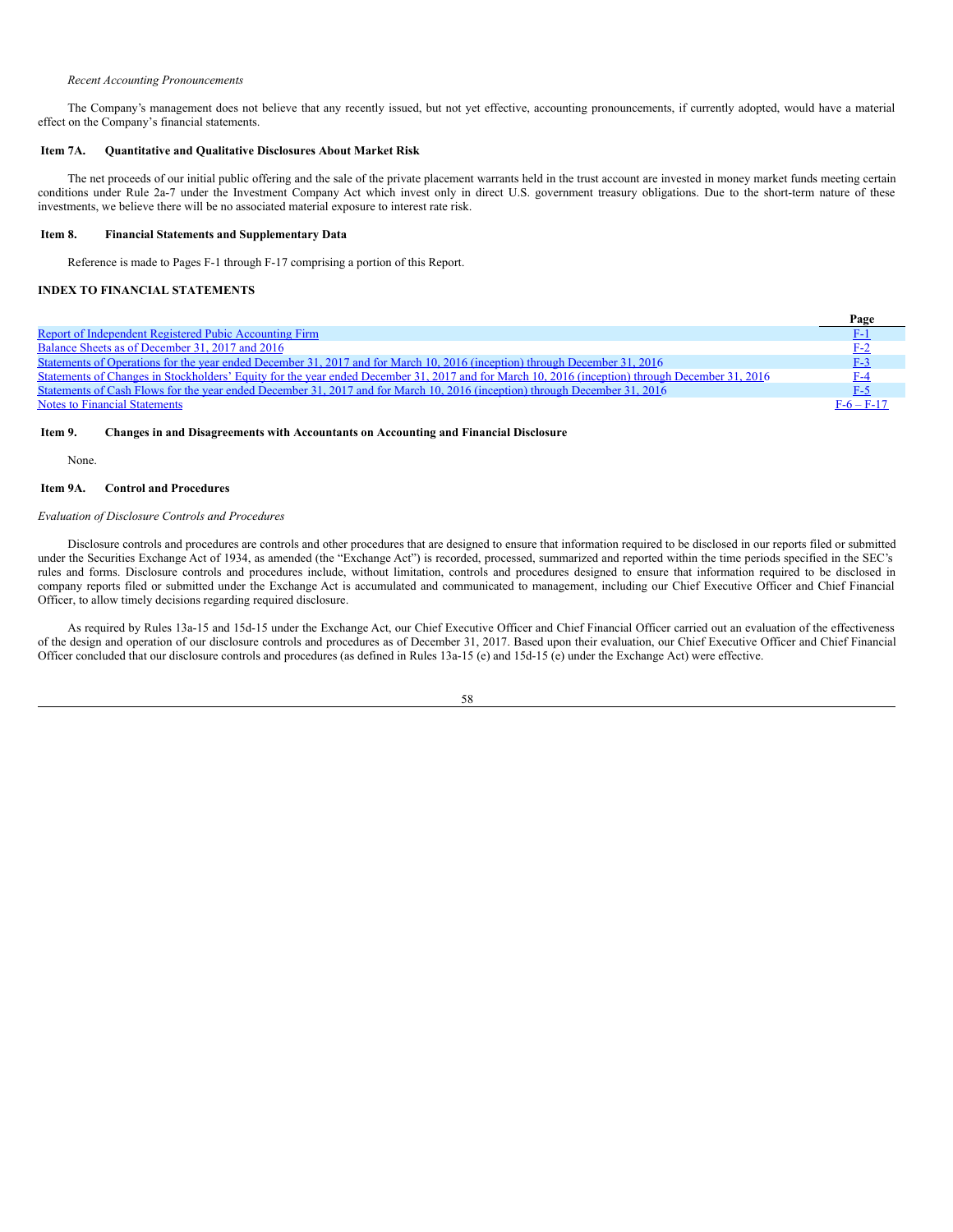#### *Management's Report on Internal Controls over Financial Reporting*

This report does not include a report of management's assessment regarding internal control over financial reporting or an attestation report of our registered public accounting firm due to a transition period established by the rules of the SEC for newly public companies.

### *Changes in Internal Control over Financial Reporting*

During the most recently completed fiscal quarter, there has been no change in our internal control over financial reporting that has materially affected, or is reasonably likely to materially affect, our internal control over financial reporting.

## **Item 9B. Other Information**

None.

## **PART III**

## **Item 10. Directors, Executive Officers, and Corporate Governance**

## **Directors and Executive Officers**

As of the date of this report, our directors and officers are as follows:

| Name                | Age | <b>Title</b>                                      |  |  |  |
|---------------------|-----|---------------------------------------------------|--|--|--|
|                     |     |                                                   |  |  |  |
| David J. Matlin     | 56  | Chairman of the Board and Chief Executive Officer |  |  |  |
| Greg Ethridge       | 41  | President                                         |  |  |  |
| Rui Gao             | 38  | Chief Financial Officer                           |  |  |  |
| Peter H. Schoels    | 44  | Director                                          |  |  |  |
| Kenneth L. Campbell | 61  | Director                                          |  |  |  |
| David L. Treadwell  | 63  | Director                                          |  |  |  |
| Daniel W. Dienst    | 52  | Director                                          |  |  |  |
| Robert H. Weiss     | 59  | Secretary and General Counsel                     |  |  |  |

David J. Matlin, our Chairman and Chief Executive Officer since inception, is also the co-founder, Chief Executive Officer and Chief Investment Officer of MatlinPatterson Global Advisers LLC, or MatlinPatterson, a distressed securities investment manager, which he co-founded in July 2002. Mr. Matlin is also the Chief Executive Officer (since January 2015) and a managing principal (since December 2012) of MatlinPatterson Asset Management L.P., whose operating joint venture affiliates manage nondistressed credit strategies. Prior to forming MatlinPatterson, Mr. Matlin was a Managing Director at Credit Suisse, and headed their Global Distressed Securities Group upon its inception in 1994. Mr. Matlin was also a Managing Director and a founding partner of Merrion Group, L.P., from 1988 to 1994. He began his career as a securities analyst at Halcyon Investments from 1986 to 1988. Mr. Matlin serves as a member of the board of directors of Flagstar Bank FSB, a federally charted savings bank, Flagstar Bancorp, Inc., a savings and loan holding company (NYSE: FBC) since 2009. Mr. Matlin also serves on the board of directors of Orthosensor, Inc. and Pristine Surgical LLC, both medical device manufacturers and had served on the board of directors of CalAtlantic Group, Inc. (NYSE: CAA) from 2009 to 2018 and Global Aviation Holdings, Inc., an air charter company, from 2006 to 2012. We believe Mr. Matlin is well qualified to serve on our board due to his background in distressed companies and his experience serving on several public company boards, which bring leadership, risk assessment skills and public company expertise. Mr. Matlin holds a JD degree from the Law School of the University of California at Los Angeles and a BS in Economics from the Wharton School of the University of Pennsylvania.

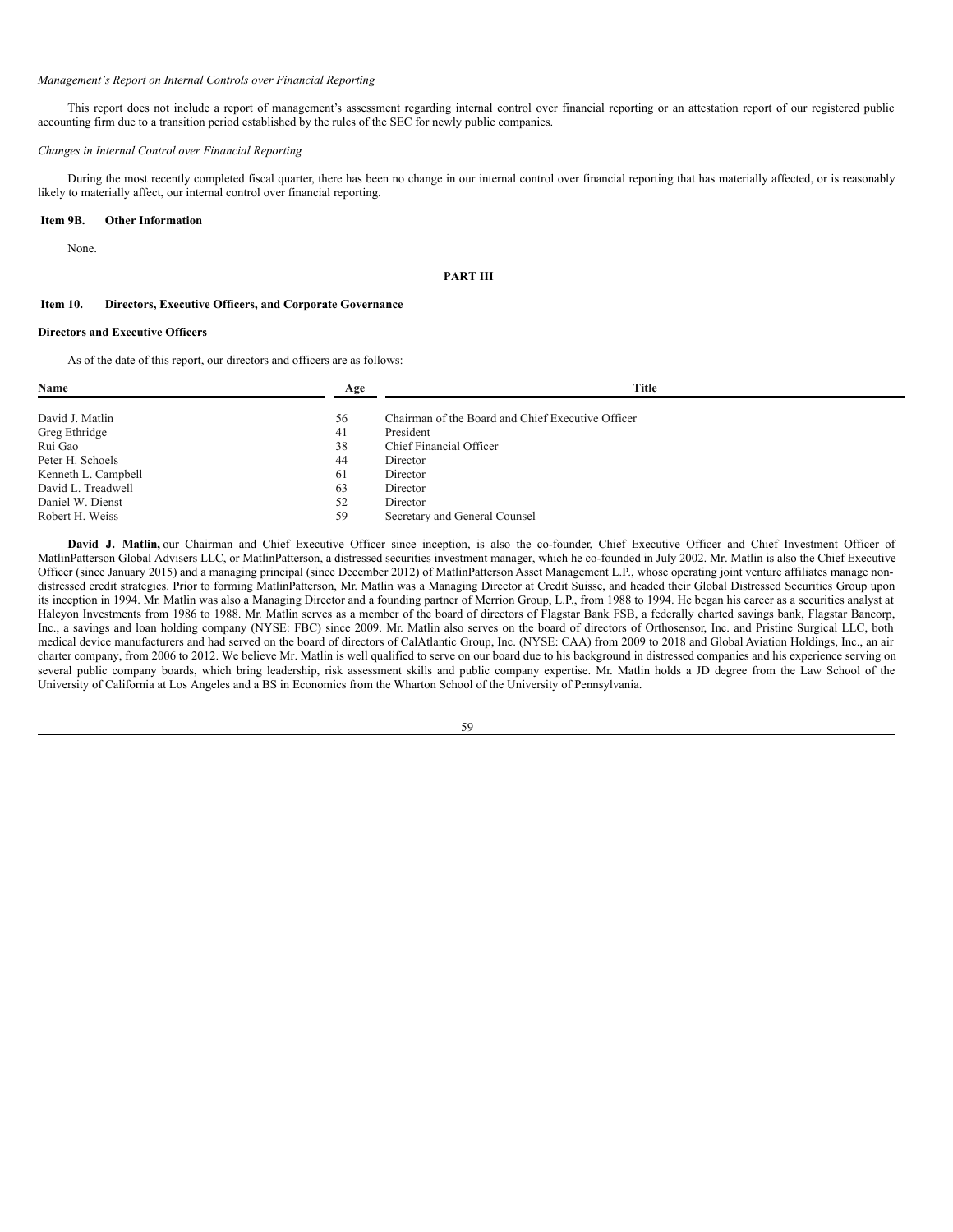**Greg Ethridge,** our President since January 2017 (and who served as our Chief Operating Officer from inception until January 2017), also serves as Senior Partner of MatlinPatterson. Prior to joining MatlinPatterson in 2009, Mr. Ethridge was a principal in the Recapitalization and Restructuring group at Broadpoint Capital, Inc. where he moved his team from Imperial Capital, from 2008 to 2009. In 2006, Mr. Ethridge was a founding member of the corporate finance advisory practice for Imperial Capital LLC in New York. Prior to Imperial Capital, Mr. Ethridge was a principal investor at Parallel Investment Partners LP (formerly part of Saunders, Karp and Megrue) from 2005 to 2006, executing recapitalizations, buyouts and growth equity investments for middle market companies. Previously, from 2001 to 2005, Mr. Ethridge was an associate in the Recapitalization and Restructuring Group at Jefferies and Company, Inc. where he executed corporate restructurings and leveraged finance transactions and was a crisis manager at Conway, Del Genio, Gries & Co. in New York from 2000 to 2001. Since 2009 Mr. Ethridge has served on the board of directors of FXI Holdings Inc., a foam and foam products manufacturer and was appointed as its chairman in February 2012, a director of Crescent Communities LLC, a multi-class real estate developer, since June 2010. Mr. Ethridge has also served on the board of directors of Advantix Systems Ltd. and Advantix Systems, Inc., HVAC equipment manufacturers, since August 2013. Mr. Ethridge holds a BBA and a Masters in Accounting from The University of Texas at Austin.

**Rui Gao,** our Chief Financial Officer since inception, is also the Chief Financial Officer of MatlinPatterson and its affiliates. Prior to joining MatlinPatterson in 2003, Ms. Gao was a Senior Associate at Deloitte & Touche LLP in the assurance practice specializing in private equity and hedge funds from 2001 to 2003. Ms. Gao is a Certified Public Accountant in the State of New York, and holds a MBA in finance from the New York University, Stern Graduate School of Business and a BA in accounting from Pace University.

**Peter H. Schoels** has been a director of the Company since January 2017 (and alsoserved as our President from inception until January 2017). He is a Managing Partner of MatlinPatterson since 2009 and has been a partner with MatlinPatterson since its inception in July 2002. In his capacity as Managing Partner, Mr. Schoels has been involved in the supervision of all investments made by certain private investment partnerships managed by MatlinPatterson. Mr. Schoels is also a managing principal of MatlinPatterson Asset Management L.P. and its operating joint venture affiliates since August 2013. Prior to joining MatlinPatterson, he was a Vice President of the Credit Suisse Global Distressed Securities Group, investing in North America, Latin America, and Europe. Prior to joining Credit Suisse, Mr. Schoels was a Director of Finance and Strategy of Itim Group Plc. from 2000 to 2001. Previously, Mr. Schoels was Manager of Mergers and Acquisitions for Ispat International NV from 1998 to 2000, now ArcelorMittal, which specialized in buying distressed steel assets globally. Mr. Schoels also serves as a member of the board of directors of Flagstar Bank FSB, a federally chartered savings bank, Flagstar Bancorp, Inc., a savings and loan holding company (NYSE: FBC) since July 2012. Mr. Schoels also serves on the board of directors Crescent Communities, LLC, a multi-asset class real estate developer and has served on the board of directors of CalAtlantic Group, Inc. (NYSE: CAA) from 2009 to 2018 and Global Aviation Holdings, Inc., an air charter company, from 2006 to 2012 and Advantix Systems Ltd. and Advantix Systems, Inc., HVAC equipment manufacturers, from August 2013 to February 2015. We believe Mr. Schoels is well qualified to serve on our board due to his background in supervising investments in distressed companies, and his service as a director of a publiclytraded companies, which provides us with the perspective of a seasoned investor with knowledge of business, operations and as well as with leadership and risk assessment skills. Mr. Schoels holds an MBA from United Business Institutes in Brussels, Belgium, and a BA in International Business from Eckerd College, St. Petersburg, Florida.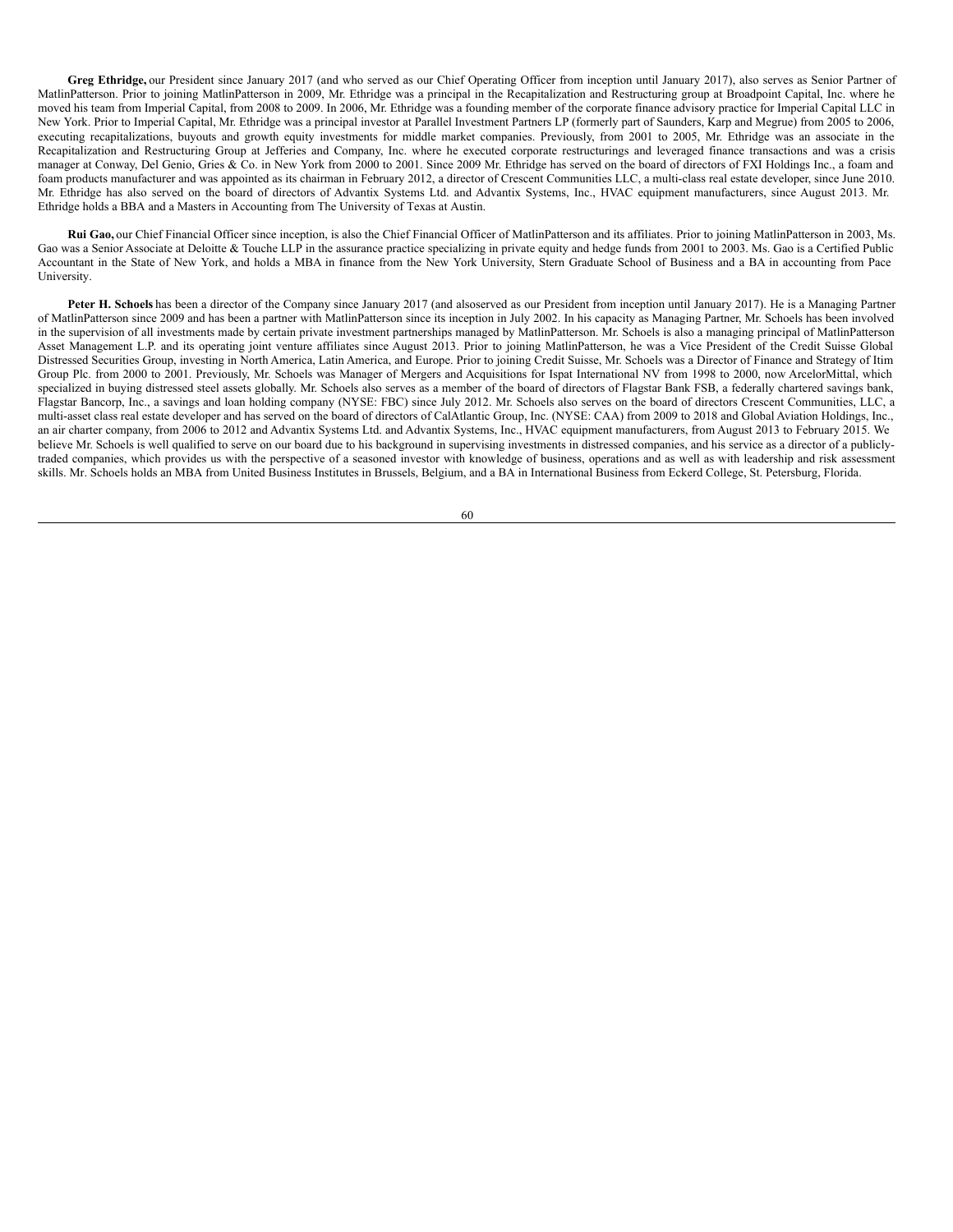**Kenneth L. Campbell** has been a director of the Company since January 2017. Mr. Campbell's career has focused on managing companies through financial restructurings and operational turnarounds as well as through strategic mergers, acquisitions and divestures. Between 2003 and December 2011, he served as a senior officer of several MatlinPatterson portfolio companies, and for a time was an investment partner of the firm. From December 2008 until December 2011, he served as Chief Executive Officer and a director of Standard Pacific Homes, now CalAtlantic Group, Inc. (NYSE: CAA) a publicly-traded home builder. He was an investment partner of MatlinPatterson from 2007 to 2008. From 2006 to 2007, Mr. Campbell served as Chief Executive Officer and director of Ormet Corporation, an aluminum manufacturer. Prior to that, Mr. Campbell served as Chief Financial Officer of RailWorks Corporation, a railroad construction contractor, from 2003 to 2006. Prior to this, Mr. Campbell spent over 20 years serving in various restructuring roles at companies with significant operational and/or financial difficulties. We believe Mr. Campbell is well-qualified to serve on our board due to his background as a seasoned restructuring executive with knowledge of business, operations and management. Mr. Campbell holds an MBA with distinction from the Wharton School and a BA cum laude in economics from Wesleyan University.

**David L. Treadwell** has been a director of the Company since January 2017. He has served as a member of the board of directors of Flagstar Bancorp, Inc. since 2009 and a member of its audit committee since May 2014. Until its sale in August 2011, Mr. Treadwell was the President and Chief Executive Officer of EP Management Corporation (formerly known as EaglePicher Corporation), a diversified industrial products company, where he had served in the role since 2006. Prior to that, he served as its Chief Operating Officer from 2005 until 2006, and as a division president in 2005. From 2002 until 2004, Mr. Treadwell provided business consulting services following 19 years with Prechter Holdings, serving as CEO from 1993 to 2002. Mr. Treadwell has also served as director of Fairpoint Communications (NASDAQ:FRP), a communications provider, since 2011, where he currently serves on the organization and governance committee and as chairman of the compensation committee, and a director of Visteon Corporation (NYSE:VC) a global automotive supplier, since 2012, where he currently serves as chairman of the organization and compensation committee and a member of the audit committee. He has served as chairman of the board of AGY, LLC, a high tech glass fiber manufacturer, since 2013, C&D Technologies, a large format battery manufacturer, since 2010, Revere Industries, LLC, a diversified manufacturer, since 2012, Grow Michigan, LLC, a subordinated debt lender, since 2012 and WinCup, a manufacturer of foam cups, since 2016. We believe Mr. Treadwell is well-qualified to serve on our board due to his background as an experienced executive with knowledge of business, operations, corporate strategy and risk management, as well as his experience with distressed companies and turnaround situations. Mr. Treadwell hold a BA with high honors in business administration from the University of Michigan.

**Daniel W. Dienst** has been a director of the Company since January 2017. He is principal of D2QUARED, LLC, a consulting firm since 2013, and recently served as a Director and Chief Executive Officer of Martha Stewart Living Omnimedia, Inc. (NYSE: MSO) from November 2013 until its sale to Sequential Brands, Inc. (NASDAQ: SQBG) in December 2015. Prior to that, from 2008 to 2013, Mr. Dienst served as the Group Chief Executive Officer of Sims Metal Management, Ltd. (NYSE: SMS; ASX: SGM) (hereafter ''SMM'') a publicly listed metal and electronics recycler processing. Mr. Dienst also recently served as a Director of 1st Dibs, Inc., an e-commerce arts and antiques platform owned by Benchmark Capital, Spark Capital, Index Ventures and Insight Venture Partners from 2014 to 2015 as an independent board designee. Prior to this, Mr. Dienst served as the Chairman, President & Chief Executive Officer of Metal Management, Inc. (NYSE: MM), a metal recycling company prior to its sale and merger into Sims Group, Ltd, to create SMM. Mr. Dienst joined the Metal Management Board of Directors in 2001, served as Chairman of the Board beginning in 2003, as Chief Executive Officer and President in 2004. Mr. Dienst also served as Chairman of the Board and Acting Chief Executive Officer of Metals USA, Inc. (NASDAQ: MUSA), a steel processor, before its going private sale to an affiliate of Apollo Management, L.P. in 2004. From 2000 to 2004, Mr. Dienst served as Managing Director of the Corporate and Leveraged Finance Group of CIBC World Markets Corp., a diversified global financial services firm where he specialized in complex financing and restructuring transactions. From 1998 through 2000, Mr. Dienst held various positions within CIBC World MarketsCorp., including Executive Director of the Financial Restructuring Group. We believe Mr. Dienst is well-qualified to serve on our board due to his background as an executive with knowledge of business, operations and management. Mr. Dienst holds a B.A. from Washington University, St. Louis, MO and a J.D. from The Brooklyn Law School. Mr. Dienst is married to the sister of the wife of David J. Matlin, our Chairman and Chief Executive Officer.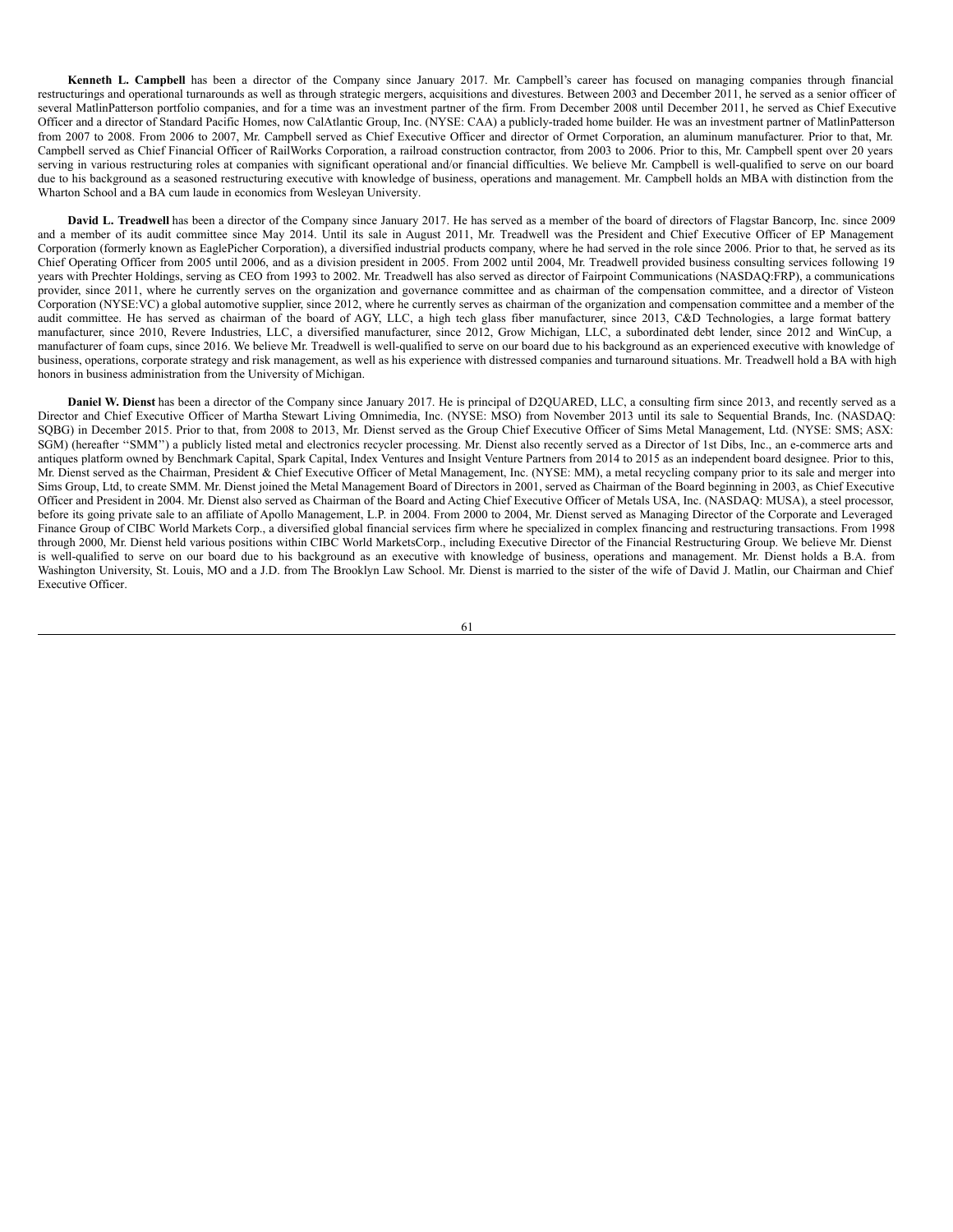**Robert H. Weiss,** our Secretary and General Counsel since inception, is a Partner and General Counsel of MatlinPatterson and its affiliates. Prior to joining MatlinPatterson in 2002, Mr. Weiss was Managing Director at Deutsche Asset Management, where he was responsible for hedge fund and fund-of-funds administration, accounting, and product-related legal and compliance functions from 1996 to 2002. From 1991 to 1996, Mr. Weiss was General Counsel to Moore Capital Management, Inc. and Senior Vice President within the futures and managed futures business of Lehman Brothers from 1989 to 1991, as well as Associate General Counsel from 1986 to 1989. Mr. Weiss currently serves on the board of directors of Advantix Systems Ltd. and Advantix Systems, Inc., HVAC equipment manufacturers, a position he has held since February 2015. Mr. Weiss began his career in the legal department of futures commission merchant Johnson Matthey & Wallace, Inc. in 1983. Mr. Weiss holds a JD degree from Hofstra Law School and an AB *cum laude* from Vassar College.

#### **Number and Terms of Office of Officers and Directors**

We currently have five directors. Our board of directors is divided into two classes with only one class of directors being elected in each year and each class (except for those directors appointed prior to our first annual meeting of stockholders) serving a two-year term. The term of office of the class I directors, consisting of Messrs. Campbell, Dienst and Treadwell, will expire at our first annual meeting of stockholders. The term of office of the class II directors, consisting of Messrs. Matlin and Schoels, will expire at the second annual meeting of stockholders. We may not hold an annual meeting of stockholders until after we consummate our initial business combination.

Our officers are elected by the board of directors and serve at the discretion of the board of directors, rather than for specific terms of office. Our board of directors is authorized to appoint persons to the offices set forth in our bylaws as it deems appropriate. Our bylaws provide that our officers may consist of a Chief Executive Officer, a Chief Financial Officer, a President, Vice Presidents, Secretaries, Assistant Secretaries, a Treasurer and other such offices as may be determined by the board of directors.

## **Committees of the Board of Directors**

Our board of directors has two standing committees: an audit committee and a compensation committee. Our audit committee is comprised of three independent directors, and our compensation committee is comprised of two independent directors.

## **Audit Committee**

We have established an audit committee of the board of directors. The members of our audit committee are Messrs. Campbell, Dienst and Treadwell. Mr. Campbell serves as chairman of the audit committee. Under the NASDAQ listing standards and applicable SEC rules, we are required to have three members of the audit committee. The rules of NASDAQ and Rule 10A-3 of the Exchange Act require that the audit committee of a listed company be comprised solely of independent directors. Messrs. Campbell, Dienst and Treadwell qualify as independent directors under applicable rules. Each member of the audit committee is financially literate and our board of directors has determined that Mr. Campbell qualifies as an ''audit committee financial expert'' as defined in applicable SEC rules.

We have adopted an audit committee charter, which will detail the principal functions of the audit committee, including:

- the appointment, compensation, retention, replacement, and oversight of the work of the independent registered public accounting firm and any other independent registered public accounting firm engaged by us;
- pre-approving all audit and non-audit services to be provided by the independent registered public accounting firm or any other registered public accounting firm engaged by us, and establishing pre-approval policies and procedures;
- reviewing and discussing with the independent auditors all relationships the auditors have with us in order to evaluate their continued independence;
- setting clear hiring policies for employees or former employees of the independent registered public accounting firm;
- setting clear policies for audit partner rotation in compliance with applicable laws and regulations;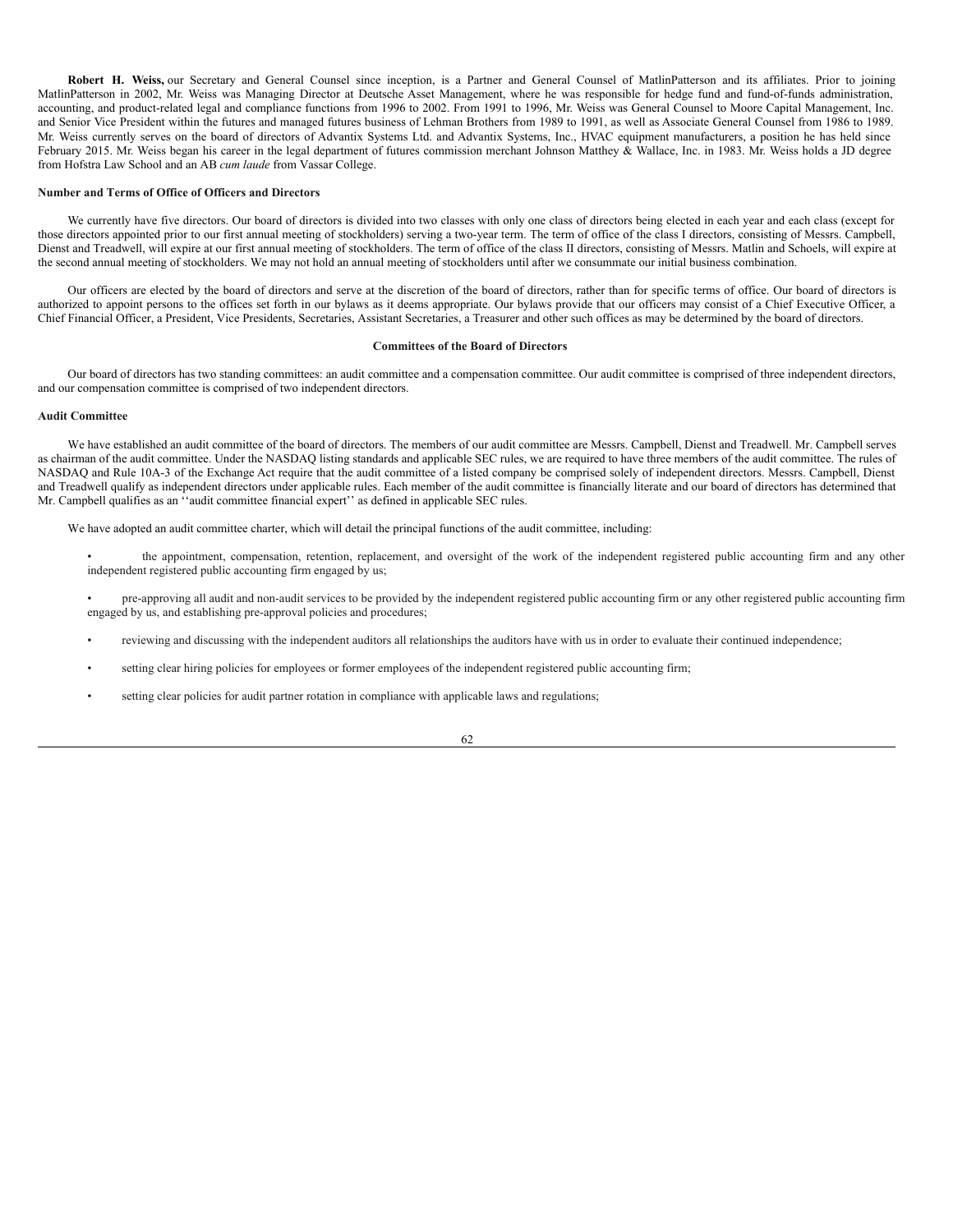• obtaining and reviewing a report, at least annually, from the independent auditors describing (i) the independent auditor's internal quality-control procedures and (ii) any material issues raised by the most recent internal quality-control review, or peer review, of the audit firm, or by any inquiry or investigation by governmental or professional authorities, within, the preceding five years respecting one or more independent audits carried out by the firm and any steps taken to deal with such issues;

• reviewing and approving any related party transaction required to be disclosed pursuant to Item 404 of Regulation S-K promulgated by the SEC prior to us entering into such transaction; and

• reviewing with management, the independent registered public accounting firm, and our legal advisors, as appropriate, any legal, regulatory or compliance matters, including any correspondence with regulators or government agencies and any employee complaints or published reports that raise material issues regarding our financial statements or accounting policies and any significant changes in accounting standards or rules promulgated by the Financial Accounting Standards Board, the SEC or other regulatory authorities.

## **Compensation Committee**

We have established a compensation committee of the board of directors consisting of two members. The member of our Compensation Committee are Messrs. Campbell and Dienst. Mr. Campbell serves as chairman of the compensation committee.

We have adopted a compensation committee charter, which details the principal functions of the compensation committee, including:

reviewing and approving on an annual basis the corporate goals and objectives relevant to our Chief Executive Officers' compensation, evaluating our Chief Executive Officers' performance in light of such goals and objectives and determining and approving the remuneration (if any) of our Chief Executive Officers based on such evaluation;

- reviewing and approving the compensation of all of our other executive officers;
- reviewing our executive compensation policies and plans;
- implementing and administering our incentive compensation equity-based remuneration plans;
- assisting management in complying with our proxy statement and annual report disclosure requirements;
- approving all special perquisites, special cash payments and other special compensation and benefit arrangements for our executive officers and employees;
- producing a report on executive compensation to be included in our annual proxy statement; and
- reviewing, evaluating and recommending changes, if appropriate, to the remuneration for directors.

The charter also provides that the compensation committee may, in its sole discretion, retain or obtain the advice of a compensation consultant, legal counsel or other adviser and will be directly responsible for the appointment, compensation and oversight of the work of any such adviser. However, before engaging or receiving advice from a compensation consultant, external legal counsel or any other adviser, the compensation committee will consider the independence of each such adviser, including the factors required by NASDAQ and the SEC.

## **Director Nominations**

We do not have a standing nominating committee, though we intend to form a corporate governance and nominating committee as and when required to do so by law or NASDAQ rules. In accordance with Rule 5605(e)(2) of the NASDAQ rules, a majority of the independent directors may recommend a director nominee for selection by the board of directors. The board of directors believes that the independent directors can satisfactorily carry out the responsibility of properly selecting or approving director nominees without the formation of a standing nominating committee. The directors who shall participate in the consideration and recommendation of director nominees are Messrs. Campbell, Dienst and Treadwell. In accordance with Rule  $5605(e)(1)(A)$  of the NASDAQ rules, all such directors are independent. As there is no standing nominating committee, we do not have a nominating committee charter in place.

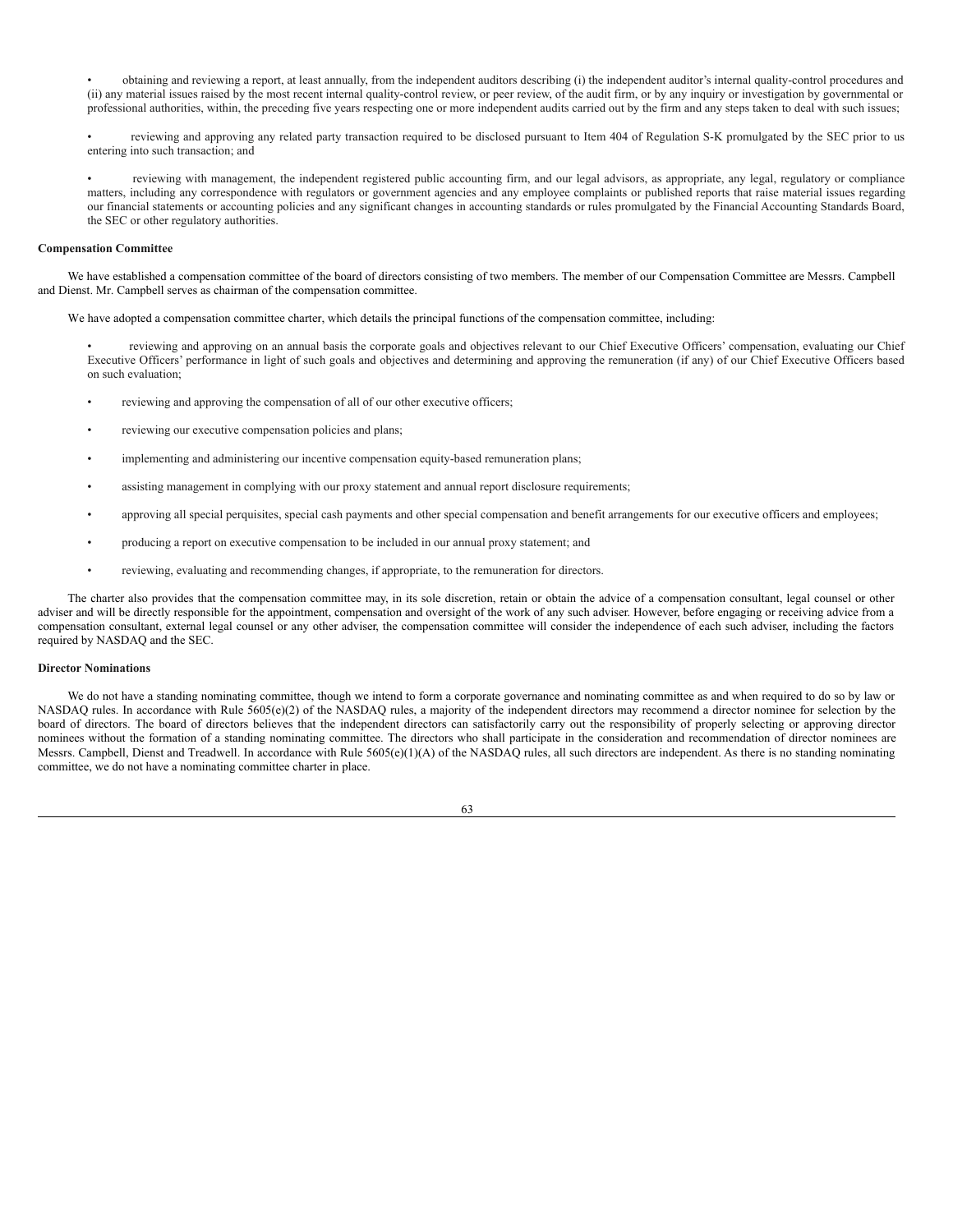The board of directors will also consider director candidates recommended for nomination by our stockholders during such times as they are seeking proposed nominees to stand for election at the next annual meeting of stockholders (or, if applicable, a special meeting of stockholders). Our stockholders that wish to nominate a director for election to the Board should follow the procedures set forth in our bylaws.

We have not formally established any specific, minimum qualifications that must be met or skills that are necessary for directors to possess. In general, in identifying and evaluating nominees for director, the board of directors considers educational background, diversity of professional experience, knowledge of our business, integrity, professional reputation, independence, wisdom and the ability to represent the best interests of our stockholders.

#### **Compensation Committee Interlocks and Insider Participation**

None of our executive officers currently serves and in the past year has not served as a member of the board of directors or compensation committee of any entity that has one or more executive officers serving on our board of directors.

### **Section 16(a) Beneficial Ownership Reporting Compliance**

Section 16(a) of the Securities Exchange Act of 1934, as amended, requires our officers, directors and persons who beneficially own more than ten percent of our common stock to file reports of ownership and changes in ownership with the SEC. These reporting persons are also required to furnish us with copies of all Section 16(a) forms they file. Based solely upon a review of such forms, we believe that during the year ended December 31, 2017 there were no delinquent filers.

## **Code of Ethics**

We have adopted a Code of Ethics applicable to our directors, officers and employees. We have filed copies of our Code of Ethics, our audit committee charter and our compensation committee charter as exhibits to our registration statement in connection with our initial public offering. You are able to review these documents by accessing our public filings at the SEC's web site at *www.sec.gov*. In addition, a copy of the Code of Ethics will be provided without charge upon request from us. If we amend or grant a waiver of one or more of the provisions of our code of ethics, we intend to satisfy the requirements under item 5.05 of Form 8-K regarding the disclosure of amendments to, or waivers from, provisions of our code of ethics that apply to our principal executive officer, principal financial officer and principal accounting officer by posting the required information on our website.

## **Item 11. Executive Compensation**

None of our officers or directors has received any cash compensation for services rendered to us. No compensation of any kind, including finder's and consulting fees, has been or will be paid to our sponsor, officers and directors, or any of their respective affiliates, for services rendered prior to or in connection with the completion of our initial business combination. However, these individuals will be reimbursed for any out-of-pocket expenses incurred in connection with activities on our behalf such as identifying potential target businesses and performing due diligence on suitable business combinations. Our audit committee reviews on a quarterly basis all payments that were made to our sponsor, officers, directors, or our or their affiliates.

After the completion of our initial business combination, directors or members of our management team who remain with us may be paid consulting, management or other fees from the combined company. All of these fees will be fully disclosed to stockholders, to the extent then known, in the tender offer materials or proxy solicitation materials furnished to our stockholders in connection with a proposed business combination. It is unlikely the amount of such compensation will be known at the time, because the directors of the post-combination business will be responsible for determining executive and director compensation. Any compensation to be paid to our officers will be determined by our compensation committee.

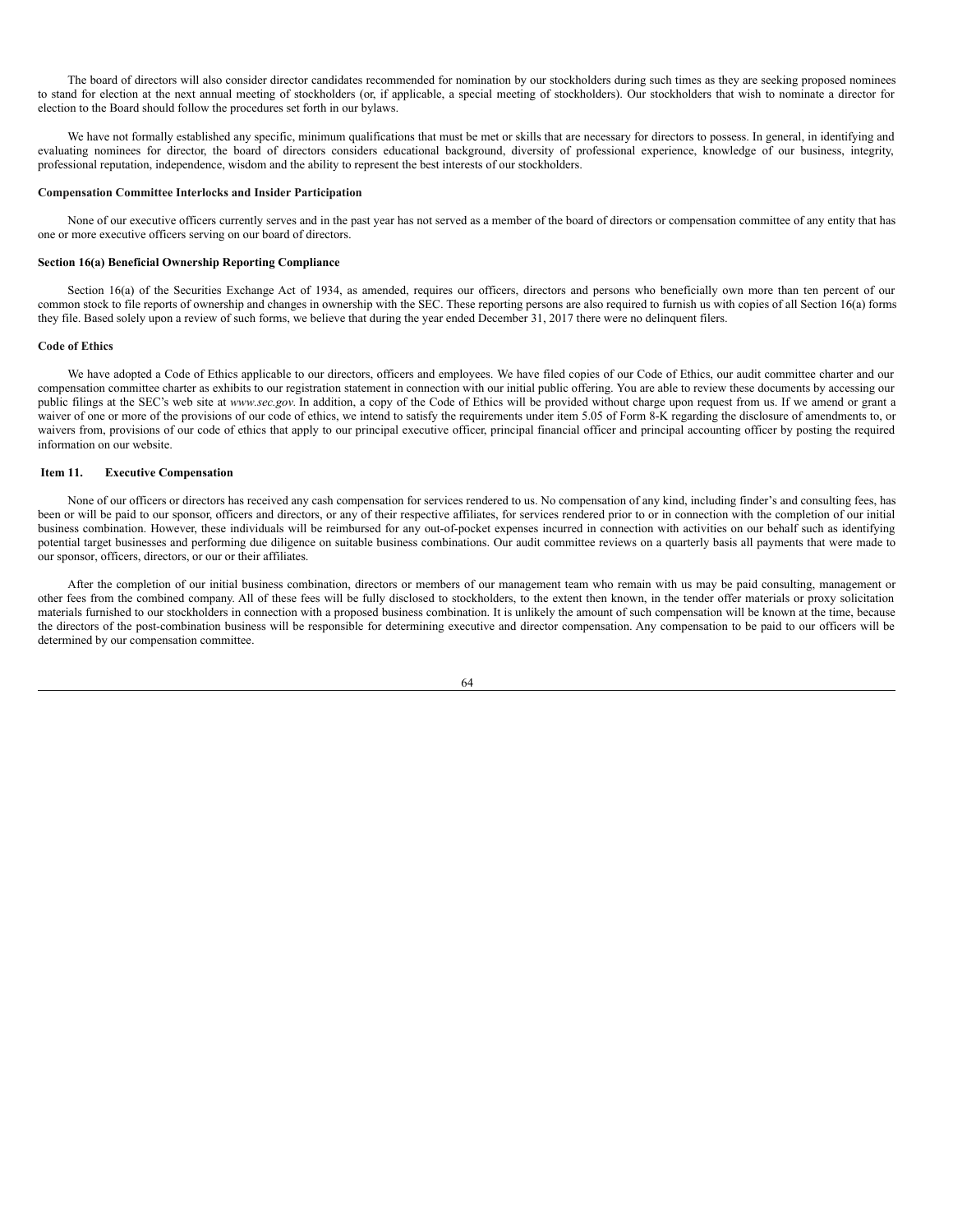We do not intend to take any action to ensure that members of our management team maintain their positions with us after the consummation of our initial business combination, although it is possible that some or all of our executive officers and directors may negotiate employment or consulting arrangements to remain with us after the initial business combination. The existence or terms of any such employment or consulting arrangements to retain their positions with us may influence our management's motivation in identifying or selecting a target business but we do not believe that the ability of our management to remain with us after the consummation of our initial business combination will be a determining factor in our decision to proceed with any potential business combination. We are not party to any agreements with our executive officers and directors that provide for benefits upon termination of employment.

# **Item 12. Security Ownership of Certain Beneficial Owners and Management and Related Stockholder Matters**

The following table sets forth information regarding the beneficial ownership of our common stock as of March 28, 2018 based on information obtained from the persons named below, with respect to the beneficial ownership of shares of our common stock, by:

- each person known by us to be the beneficial owner of more than 5% of our outstanding shares of common stock;
- each of our executive officers and directors that beneficially owns shares of our common stock; and
- all our executive officers and directors as a group.

In the table below, percentage ownership is based on 32,500,000 shares of our Class A common stock, which includes Class A common stock underlying the units sold in our initial public offering, and 8,125,000 shares of our Class F common stock outstanding as of March 28, 2018. Voting power represents the combined voting power of Class A common stock and Class F common stock owned beneficially by such person. On all matters to be voted upon, the holders of the Class A common stock and the Class F common stock vote together as a single class. Currently, all of the shares of Class F common stock are convertible into shares of Class A common stock on a one-for-one basis. The table below does not include the shares of Class A common stock underlying the private placement warrants held or to be held by our officers or sponsor because these securities are not exercisable within 60 days of this report.

Unless otherwise indicated, we believe that all persons named in the table have sole voting and investment power with respect to all shares of common stock beneficially owned by them.

|                                                                 | <b>Class A Common Stock</b>                                |                                       | <b>Class F Common Stock</b>                                |                                       | Approximate<br>Percentage<br>of Outstanding<br>Common<br><b>Stock</b> |  |
|-----------------------------------------------------------------|------------------------------------------------------------|---------------------------------------|------------------------------------------------------------|---------------------------------------|-----------------------------------------------------------------------|--|
| Name and Address of Beneficial Owner (1)                        | Number of<br><b>Shares</b><br><b>Beneficially</b><br>Owned | Approximate<br>Percentage<br>of Class | Number of<br><b>Shares</b><br><b>Beneficially</b><br>Owned | Approximate<br>Percentage<br>of Class |                                                                       |  |
| Matlin & Partners Acquisition Sponsor LLC (our sponsor)(2)      |                                                            |                                       | 8,125,000                                                  | 100%                                  | 20%                                                                   |  |
| David J. Matlin                                                 |                                                            |                                       | $\overline{\phantom{a}}$                                   |                                       |                                                                       |  |
| Greg Ethridge                                                   |                                                            |                                       |                                                            |                                       |                                                                       |  |
| Rui Gao                                                         | __                                                         | __                                    | __                                                         |                                       |                                                                       |  |
| Peter H. Schoels                                                |                                                            |                                       |                                                            |                                       |                                                                       |  |
| Kenneth L. Campbell                                             | __                                                         |                                       |                                                            |                                       |                                                                       |  |
| David L. Treadwell                                              |                                                            |                                       |                                                            |                                       |                                                                       |  |
| Daniel W. Dienst                                                |                                                            |                                       |                                                            |                                       |                                                                       |  |
| Robert H. Weiss                                                 |                                                            |                                       |                                                            |                                       |                                                                       |  |
| Glazer Capital, LLC (3)                                         | 1,990,607                                                  | 6.1%                                  |                                                            |                                       | 4.9%                                                                  |  |
| Elliott Associates, L.P.(4)                                     | 2,950,000                                                  | 9.1%                                  |                                                            |                                       | 7.3%                                                                  |  |
| Fir Tree Capital Management LP(5)                               | 1,900,000                                                  | 5.9%                                  | $\overline{\phantom{a}}$                                   |                                       | 4.7%                                                                  |  |
| Alyeska Investment Group, L.P.(6)                               | 2,524,700                                                  | 7.7%                                  |                                                            |                                       | 6.2%                                                                  |  |
| Polar Asset Management Partners Inc.(7)                         | 2,699,900                                                  | 8.3%                                  |                                                            |                                       | 6.6%                                                                  |  |
| HGC Investment Management Inc.(8)                               | 1,699,489                                                  | 5.2%                                  |                                                            |                                       | 4.2%                                                                  |  |
| All diverters and avecutive officers as a group (9 individuals) |                                                            |                                       |                                                            |                                       |                                                                       |  |

 $A$  are directors and executive officers as a group (8 individuals)

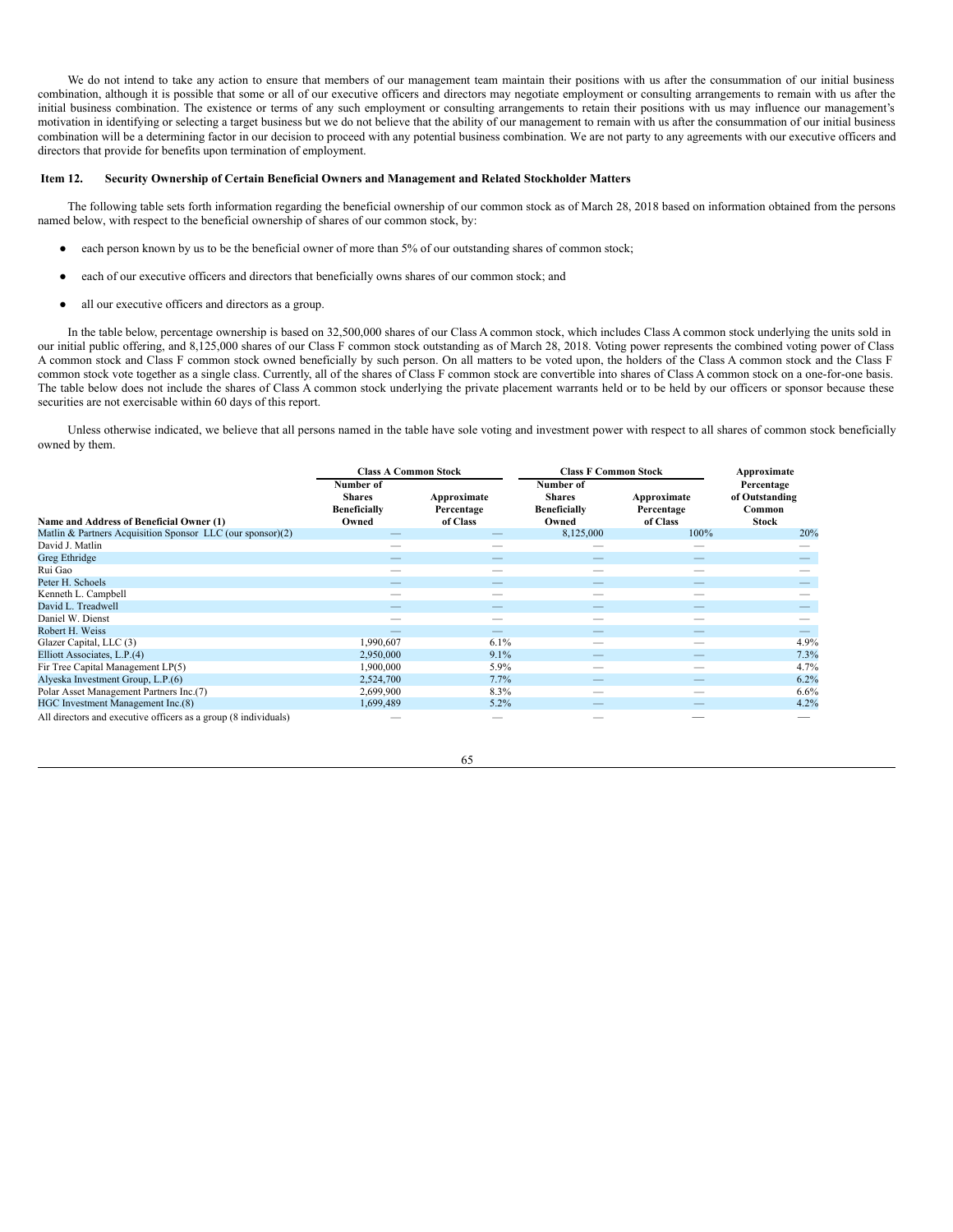#### \*less than 1%

- (1) Unless otherwise noted, the business address of each of the following entities or individuals is 585 Weed Street, New Canaan, CT 06840 and our telephone number is (203) 864-3144.
- (2) These shares represent the Class F common stock held by our sponsor. There are five managing principals of our sponsor's board of managing principals, including Messrs. Matlin, Schoels, Campbell, Dienst and Treadwell. Each managing principal has one vote, and the approval of three of the five members of the board of managing principals is required to approve an action of our sponsor. Under the so-called "rule of three", if voting and dispositive decisions regarding an entity's securities are made by three or more individuals, and a voting or dispositive decision requires the approval of a majority of those individuals, then none of the individuals is deemed a beneficial owner of the entity's securities. This is the situation with regard to our sponsor. Based upon the foregoing analysis, no individual managing principal of our sponsor exercises voting or dispositive control over any of the securities held by our sponsor, even those in which he directly holds a pecuniary interest. Accordingly, none of them is deemed to have or share beneficial ownership of such shares.
- (3) According to the Schedule 13G filed on February 14, 2018, Glazer Capital, LLC, a Delaware limited liability company ("Glazer Capital"), is the investment manager of certain funds and managed accounts that hold the securities reported above. Paul J. Glazer who serves as the Managing Member of Glazer Capital and is deemed to have voting and dispositive power with respect to the shares of Common Stock held by the Glazer Funds.
- (4) According to the Schedule 13G/A filed on February 14, 2018, Elliott Associates individually beneficially owns and has voting and dispositive power over 944,000 shares of Class A Common Stock. Elliott International, L.P. and Elloitt International Capital Advisors Inc. together beneficially own and have voting and dispositive power over 2,006,000 shares of Class A Common Stock held by Elliott International..
- (5) According to the Schedule 13G filed on February 14, 2018, the shares reported were purchased by certain private-pooled investment vehicles for which Fir Tree Capital Management L.P. serves as the investment manager (the "Funds"). Fir Tree Capital Management L.P. is the investment manager of the Funds, and has been granted investment discretion over portfolio investments, including shares reported above.
- (6) According to the Schedule 13G filed on February 14, 2018, Alyeska Investment Group, L.P. is a registered investment adviser under Section 203 of the Investment Advisers Act of 1940. Alyeska Fund GP, LLC serves as the General Partner and control person of Alyeska Master Fund, L.P. Alyeska Fund 2 GP, LLC serves as the General Partner and control person of Alyeska Master Fund 2, Anand Parekh is the Chief Executive Officer and control person of Alyeska Investment Group, L.P.
- (7) According to the Schedule 13G filed on February 14, 2018, Polar Asset Management Partners Inc serves as the investment manager to Polar Multi Strategy Master Fund ("PMSMF") and certain managed accounts (together with PMSMF, the "Polar Vehicles"), with respect to shares reported above and directly held by the Polar Vehicles.
- (8) According to the Schedule 13G filed on February 14, 2018, HGC Investment Management Inc. serves as the investment manager to HGC Arbitrage Fund LP (the "Fund"). The shares reported above are held by HGC Investment Management Inc. on behalf of the Fund.

The table above does not include the shares of common stock underlying the private placement warrants held or to be held by our officers or sponsor because these securities are not exercisable within 60 days of this report.

## **Changes in Control**

None.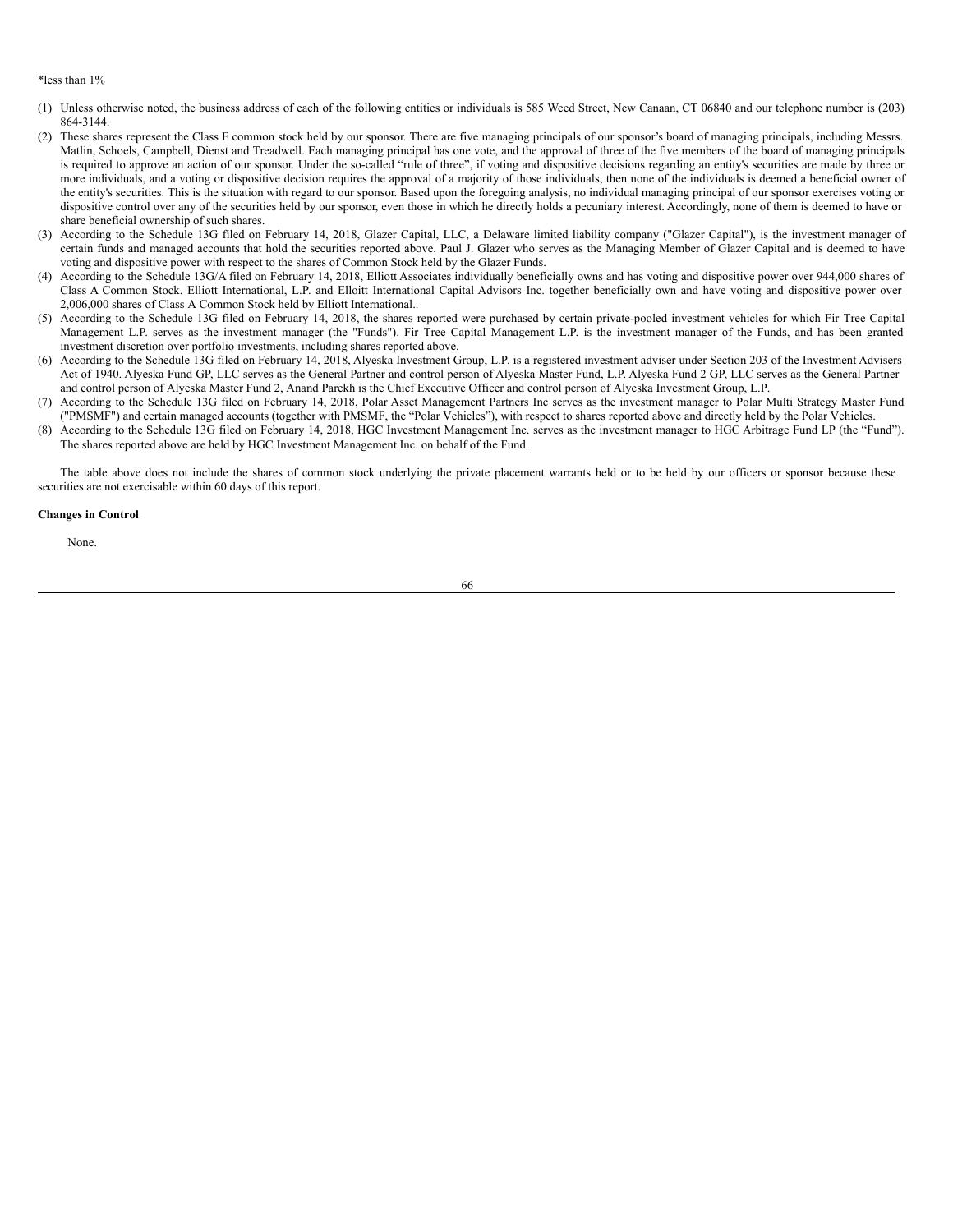#### **Item 13. Certain Relationships and Related Transactions, and Director Independence**

In March 2016, our sponsor purchased an aggregate of 7,187,500 founder shares for an aggregate purchase price of \$25,000. In May 2016, we effectuated a 1.2-for-1 stock split in the form of a dividend, resulting in an aggregate of 8,625,000 founder shares outstanding. Our sponsor subsequently forfeited an aggregate of 500,000 shares of Class F Common Stock for no consideration (which were cancelled) because the underwriter's over-allotment option was not exercised in full.

Our sponsor purchased an aggregate of 15,500,000 private placement warrants for a purchase price of \$0.50 per warrant in a private placement that occurred simultaneously with the closing of our initial public offering. Each private placement warrant entitles the holder to purchase one-half of one share of our Class A common stock at \$5.75 per share. The private placement warrants (including the Class A common stock issuable upon exercise of the private placement warrants) may not, subject to certain limited exceptions, be transferred, assigned or sold by it until 30 days after the completion of our initial business combination.

If any of our officers or directors becomes aware of a business combination opportunity that falls within the line of business of any entity to which he or she has thencurrent fiduciary or contractual obligations, he or she may be required to present such business combination opportunity to such entity prior to presenting such business combination opportunity to us. Our officers and directors currently have certain relevant fiduciary duties or contractual obligations that may take priority over their duties to us.

MatlinPatterson, an affiliate of David J. Matlin, our Chairman and Chief Executive Officer, provides office space and general administrative services at no costs to us.

Our sponsor, directors and officers or any of their respective affiliates are reimbursed for any out-of-pocket expenses incurred in connection with activities on our behalf such as identifying potential target businesses and performing due diligence on suitable business combinations. Our audit committee reviews on a quarterly basis all payments that were made to our sponsor, officers, directors or our or any of their affiliates and determines which expenses and the amount of expenses that will be reimbursed. There is no cap or ceiling on the reimbursement of out-of-pocket expenses incurred by such persons in connection with activities on our behalf.

In addition, in order to finance transaction costs in connection with an intended initial business combination, our sponsor, an affiliate of our sponsor or certain of our officers and directors may, but are not obligated to, loan us funds as may be required. If we complete our initial business combination, we would repay such loaned amounts. In the event that our initial business combination does not close, we may use a portion of the working capital held outside the trust account to repay such loaned amounts but no proceeds from our trust account would be used for such repayment. Up to \$1,500,000 of such loans may be convertible into warrants of the post business combination entity at a price of \$0.50 per warrant at the option of the lender. The warrants would be identical to the private placement warrants issued to our sponsor including as to exercise price, exercisability and exercise period. Other than as set forth above, the terms of such loans by our sponsor, an affiliate of our sponsor or certain of our officers and directors, if any, have not been determined and no written agreements exist with respect to such loans. We do not expect to seek loans from parties other than our sponsor, an affiliate of our sponsor or certain of our officers and directors, if any, as we do not believe third parties will be willing to loan such funds and provide a waiver against any and all rights to seek access to funds in our trust account.

After our initial business combination, members of our management team who remain with us may be paid consulting, management or other fees from the combined company with any and all amounts being fully disclosed to our stockholders, to the extent then known, in the tender offer or proxy solicitation materials, as applicable, furnished to our stockholders. It is unlikely the amount of such compensation will be known at the time of distribution of such tender offer materials or at the time of a stockholder meeting held to consider our initial business combination, as applicable, as it will be up to the directors of the post-combination business to determine executive officer and director compensation.

We have entered into a registration rights agreement with respect to the founder shares, private placement warrants and warrants issued upon conversion of working capital loans (if any) and the shares of Class A common stock issuable upon exercise of the foregoing and upon conversion of the founder shares..

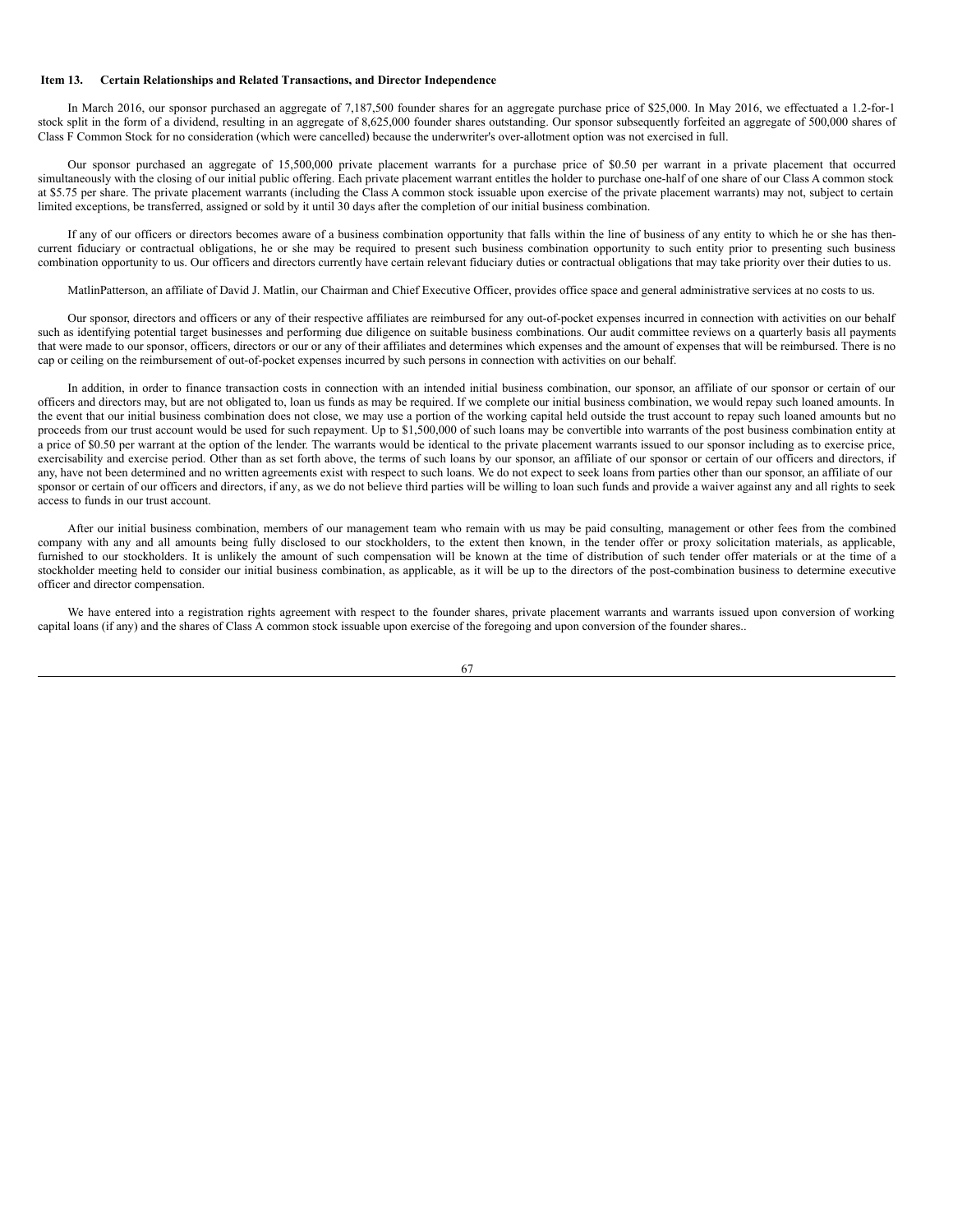## **Director Independence**

NASDAQ listing standards require that a majority of our board of directors be independent. As of the date of this report, a majority of our board of directors is independent. An "independent director" is defined generally as a person other than an officer or employee of the company or its subsidiaries or any other individual having a relationship which in the opinion of the company's board of directors, would interfere with the director's exercise of independent judgment in carrying out the responsibilities of a director. Our board of directors has determined that Messrs. Schoels, Campbell, Treadwell and Dienst are "independent directors" as defined in the NASDAQ listing standards are "independent directors" as defined in the NA and applicable SEC rules. Our independent directors have regularly scheduled meetings at which only independent directors are present.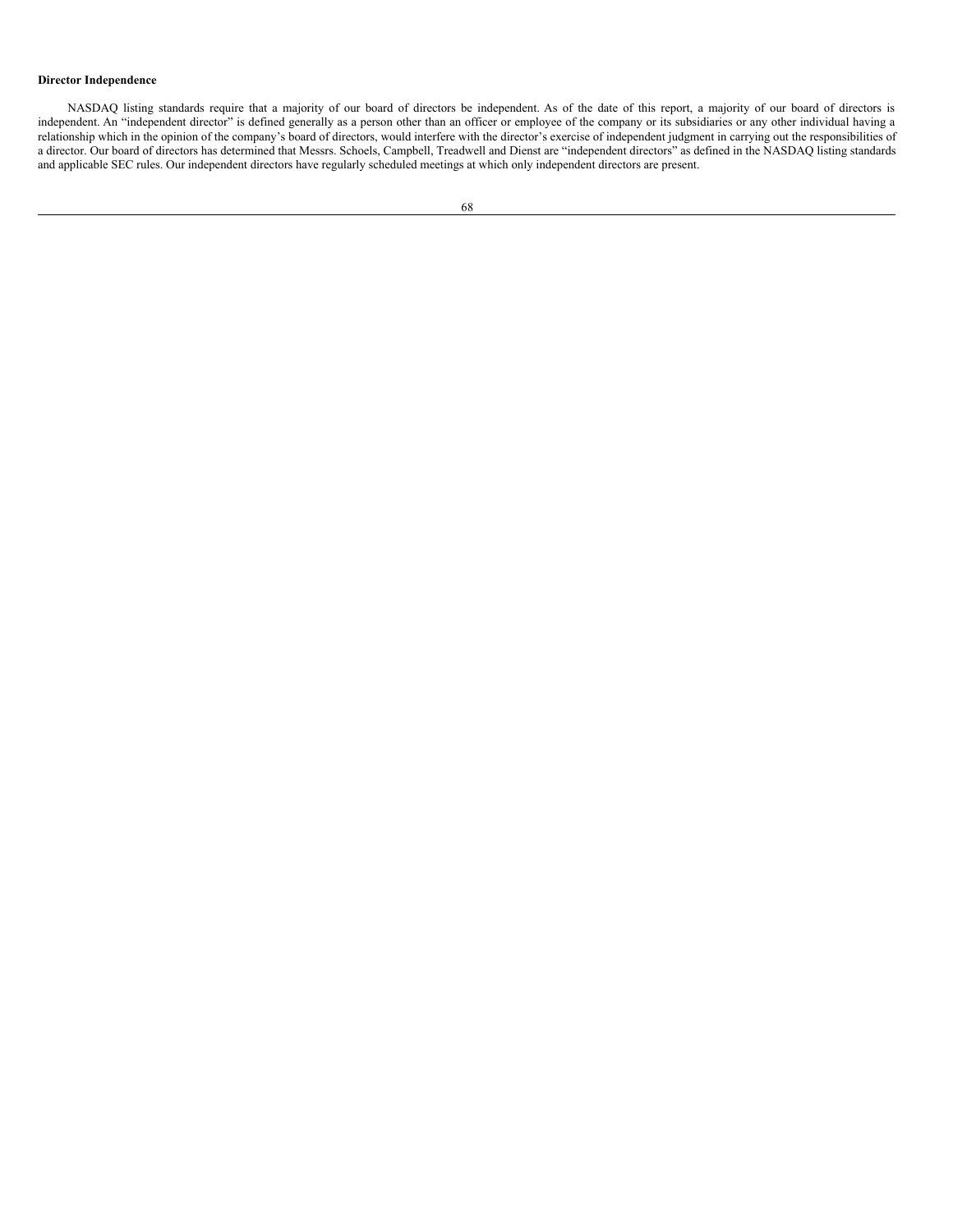#### **Item 14. Principal Accountant Fees and Services**

The following is a summary of fees paid to WithumSmith+Brown, PC ("Withum"), for services rendered.

### *Audit Fees*

Audit fees consist of fees billed for professional services rendered for the audit of our year-end financial statements and services that are normally provided by Withum in connection with regulatory filings. The aggregate fees billed by Withum for professional services rendered for the audit of our annual financial statements, review of the financial information included in our Forms 10-Q for the respective periods and other required filings with the SEC for the year ended December 31, 2017 and for the period from March 10, 2016 (date of inception) through December 31, 2016 were \$31,500 and \$24,000, respectively. The aggregate fees of Withum related to audit services in connection with our 2017 initial public offering totaled \$30,000. The above amounts include interim procedures and audit fees, as well as attendance at audit committee meetings.

#### *Audit-Related Fees*

Audit-related fees consist of fees billed for assurance and related services that are reasonably related to performance of the audit or review of our financial statements and are not reported under "Audit Fees." These services include attest services that are not required by statute or regulation and consultations concerning financial accounting and reporting standards. During the fiscal year ended December 31, 2017 and for the period from March 10, 2016 (date of inception) through December 31, 2016, we did not pay Withum for any audit-related fees.

#### *Tax Fees*

During the fiscal year ended December 31, 2017, tax fees paid to Withum totaled \$3,000. We did not pay Withum for tax return services or tax planning and tax advice for the period from March 10, 2016 (inception) through December 31, 2016.

#### *All Other Fees*

We did not pay Withum for other services during the year ended December 31, 2017 and for the period from March 10, 2016 (inception) through December 31, 2016.

### **Pre-Approval Policy**

Our audit committee was formed upon the consummation of our initial public offering. As a result, the audit committee did not pre-approve all of the foregoing services, although any services rendered prior to the formation of our audit committee were approved by our board of directors. Since the formation of our audit committee, and on a going-forward basis, the audit committee has and will pre-approve all auditing services and permitted non-audit services to be performed for us by our auditors, including the fees and terms thereof (subject to the de minimis exceptions for non-audit services described in the Exchange Act which are approved by the audit committee prior to the completion of the audit).

# **PART IV**

### **Item 15. Exhibits, Financial Statements and Financial Statement Schedules**

(a) The following documents are filed as part of this Report:

- (1) Financial Statements
- (2) Financial Statements Schedule

69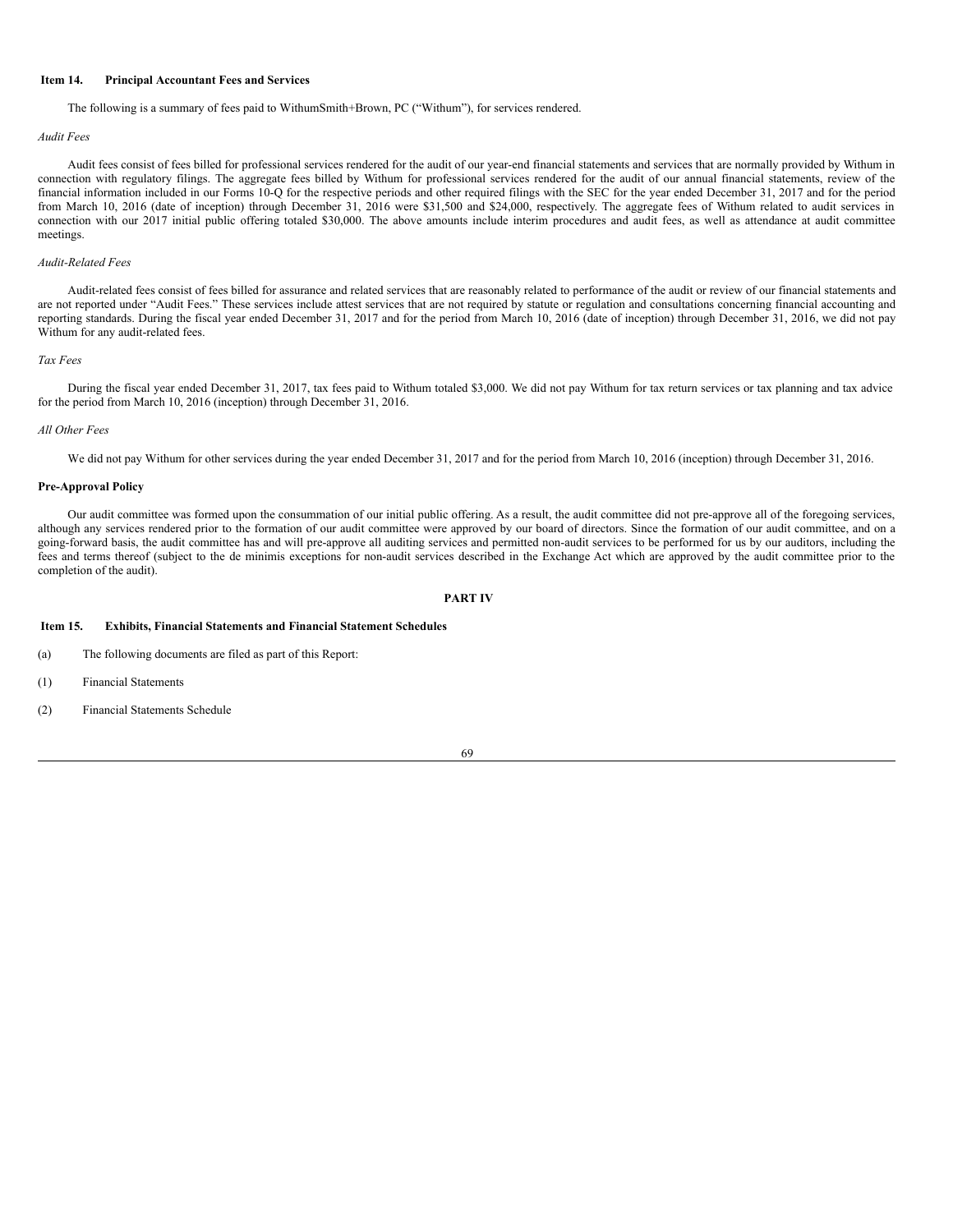All financial statement schedules are omitted because they are not applicable or the amounts are immaterial and not required, or the required information is presented in the financial statements and notes thereto in is Item 15 of Part IV below.

# (3) Exhibits

 $\overline{\phantom{0}}$ 

We hereby file as part of this report the exhibits listed in the attached Exhibit Index. Exhibits which are incorporated herein by reference can be inspected and copied at the public reference facilities maintained by the SEC, 100 F Street, N.E., Room 1580, Washington D.C. 20549. Copies of such material can also be obtained from the Public Reference Section of the SEC, 100 F Street, N.E., Washington, D.C. 20549, at prescribed rates or on the SEC website at **www.sec.gov**.

# **EXHIBIT INDEX**

| <b>Exhibit No.</b>                                                                                     | <b>Description</b>                                                                                                                                 |
|--------------------------------------------------------------------------------------------------------|----------------------------------------------------------------------------------------------------------------------------------------------------|
|                                                                                                        | Underwriting Agreement, dated March 9, 2017, by and between the Company and Cantor Fitzgerald & Co. $(1)$                                          |
| $\frac{1.1}{3.1}$<br>$\frac{3.2}{4.1}$<br>$\frac{4.1}{4.2}$<br>$\frac{4.3}{4.4}$<br>$\frac{4.4}{10.1}$ | Amended and Restated Certificate of Incorporation. (1)                                                                                             |
|                                                                                                        | <b>Amended and Restated Bylaws. (2)</b>                                                                                                            |
|                                                                                                        | Specimen Unit Certificate. (2)                                                                                                                     |
|                                                                                                        | Specimen Common Stock Certificate. (2)                                                                                                             |
|                                                                                                        | Specimen Warrant Certificate. (2)                                                                                                                  |
|                                                                                                        | Warrant Agreement, dated March 9, 2017, by and between Continental Stock Transfer & Trust Company and the Company, (1)                             |
|                                                                                                        | Promissory Note, dated as of March 31, 2016, issued to Matlin & Partners Sponsor I LLC. (2)                                                        |
| 10.2                                                                                                   | Letter Agreement, dated March 9, 2017, by and between the Company, the initial security holders and the officers and directors of the Company. (1) |
| 10.3                                                                                                   | Investment Management Trust Account Agreement, dated March 9, 2017, by and between Continental Stock Transfer & Trust Company and the Company.     |
|                                                                                                        | (1)                                                                                                                                                |
| 10.4                                                                                                   | Registration Rights Agreement, dated March 9, 2017, by and among the Company and the initial security holders. (1)                                 |
| 10.5                                                                                                   | Securities Subscription Agreement, dated March 31, 2016, between the Company and Matlin & Partners Acquisition Sponsor LLC (2)                     |
| 10.6                                                                                                   | Amended and Restated Sponsor Warrants Purchase Agreement, dated February 13, 2017, between the Company and Matlin & Partners Acquisition Sponsor   |
|                                                                                                        | LLC(2)                                                                                                                                             |
| 10.7                                                                                                   | Warrants Purchase Agreement, dated February 13, 2017, between the Registrant and Cantor Fitzgerald & Co. (2)                                       |
| 10.8                                                                                                   | Form of Indemnity Agreement. (2)                                                                                                                   |
|                                                                                                        | Code of Ethics. (2)                                                                                                                                |
|                                                                                                        | Certification of the Principal Executive Officer required by Rule 13a-14(a) or Rule 15d-14(a).*                                                    |
|                                                                                                        | Certification of the Principal Financial Officer required by Rule 13a-14(a) or Rule 15d-14(a).*                                                    |
| $\frac{14.1}{31.1}$<br>$\frac{31.1}{32.1}$<br>$\frac{32.1}{32.2}$                                      | Certification of the Principal Executive Officer required by Rule 13a-14(b) or Rule 15d-14(b) and 18 U.S.C. 1350**                                 |
|                                                                                                        | Certification of the Principal Financial Officer required by Rule 13a-14(b) or Rule 15d-14(b) and 18 U.S.C. 1350**                                 |
| 101.INS                                                                                                | XBRL Instance Document*                                                                                                                            |
| 101.SCH                                                                                                | XBRL Taxonomy Extension Schema*                                                                                                                    |
| 101.CAL                                                                                                | XBRL Taxonomy Calculation Linkbase*                                                                                                                |
| 101.LAB                                                                                                | XBRL Taxonomy Label Linkbase*                                                                                                                      |
| 101.PRE                                                                                                | XBRL Definition Linkbase Document*                                                                                                                 |
| 101.DEF                                                                                                | XBRL Definition Linkbase Document*                                                                                                                 |
|                                                                                                        |                                                                                                                                                    |

\* Filed herewith

\*\* Furnished herewith

70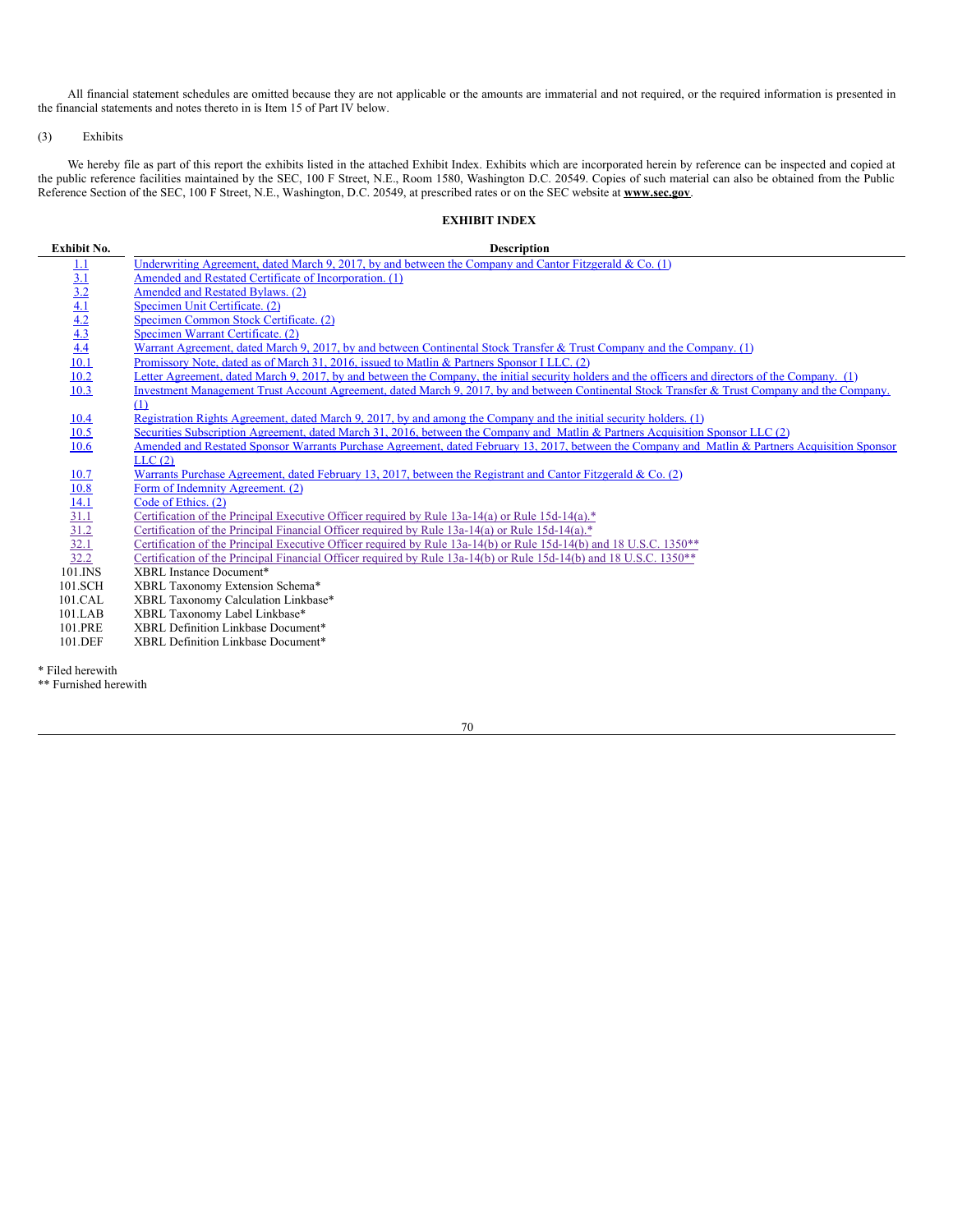- (1) Incorporated by reference to the Company's Form 8-K, filed with the SEC on March 15, 2017.
- (2) Incorporated by reference to the Company's Form S-1, filed with the SEC on February 15, 2017.

# **Item 16. Form 10-K Summary**

Not applicable.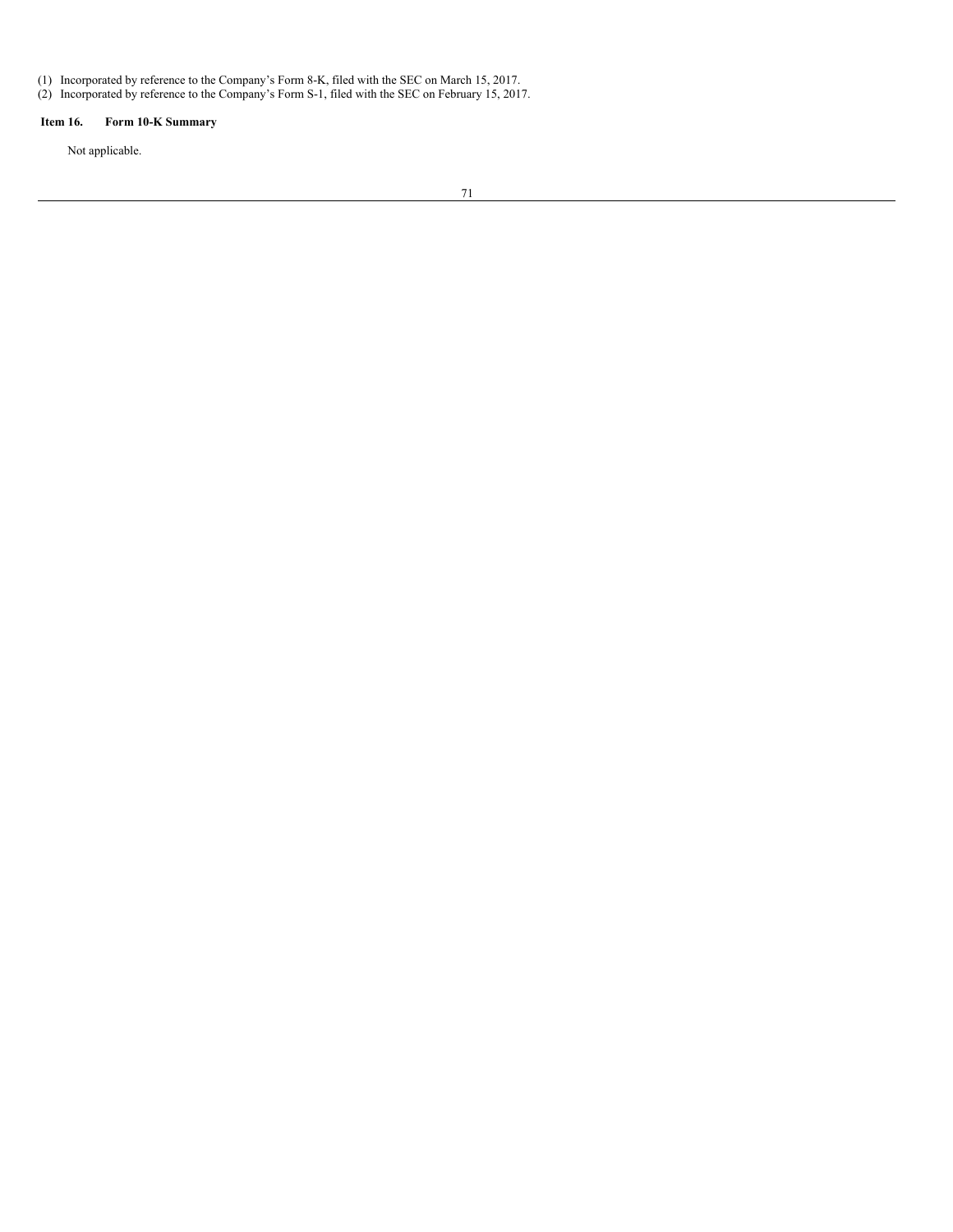### **MATLIN & PARTNERS ACQUISITION CORPORATION INDEX TO FINANCIAL STATEMENTS**

|                                                                                                                                             | Page         |
|---------------------------------------------------------------------------------------------------------------------------------------------|--------------|
| Report of Independent Registered Pubic Accounting Firm                                                                                      |              |
| Balance Sheets as of December 31, 2017 and 2016                                                                                             | F-2          |
| Statements of Operations for the year ended December 31, 2017 and for March 10, 2016 (inception) through December 31, 2016                  | F-3          |
| Statements of Changes in Stockholders' Equity for year ended December 31, 2017 and for March 10, 2016 (inception) through December 31, 2016 | F-4          |
| Statements of Cash Flows for year ended December 31, 2017 and for March 10, 2016 (inception) through December 31, 2016                      | F-5          |
| <b>Notes to Financial Statements</b>                                                                                                        | $F-6 - F-17$ |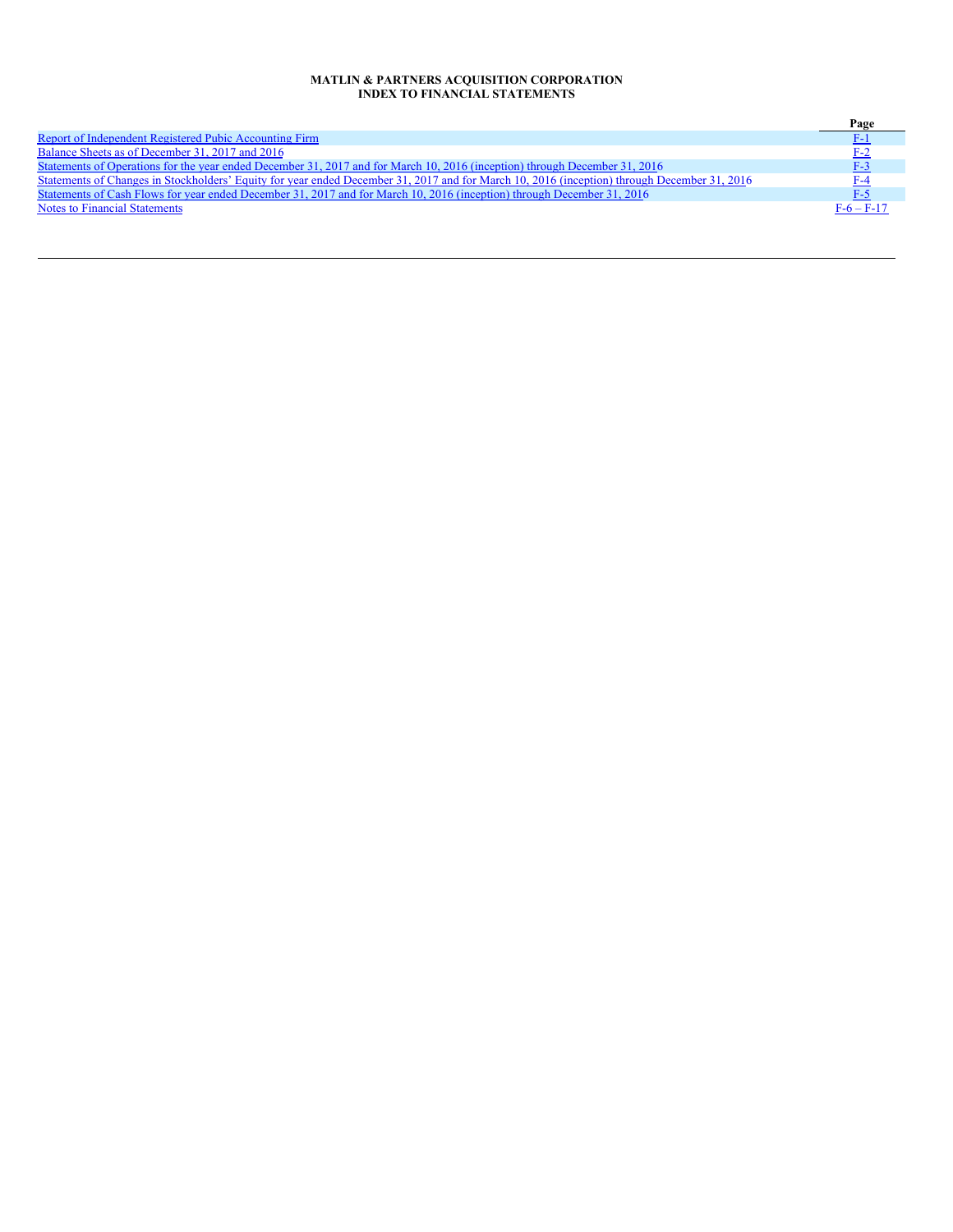#### <span id="page-76-0"></span>**Report of Independent Registered Public Accounting Firm**

To the Board of Directors and Stockholders of Matlin & Partners Acquisition Corporation

#### **Opinion on the Financial Statements**

We have audited the accompanying balance sheets of Matlin & Partners Acquisition Corp. (the "Company") as of December 31, 2107 and 2016, and the related statements of operations, changes in stockholders' equity and cash flows, for the year ended December 31, 2017 and for the period from March 10, 2016 (inception) through December 31, 2016, and the related notes (collectively referred to as the "financial statements"). In our opinion, the financial statements present fairly, in all material respects, the financial position of the Company as of December 31, 2107 and 2016, and the results of its operations and its cash flows for the year ended December 31, 2017 and for the period from March 10, 2016 (inception) through December 31, 2016, in conformity with accounting principles generally accepted in the United States of America.

#### **Other Matter**

The accompanying financial statements have been prepared assuming that the Company will continue as a going concern. As discussed in Note 1 to the financial statements if the Company is unable to complete a Business Combination by March 15, 2019, then the Company will cease all operations except for the purpose of liquidating. This mandatory liquidation and subsequent dissolution raises substantial doubt about the Company's ability to continue as a going concern. The financial statements do not include any adjustments that might result from the outcome of this uncertainty.

#### **Basis for Opinion**

These financial statements are the responsibility of the Company's management. Our responsibility is to express an opinion on the Company's financial statements based on our audits. We are a public accounting firm registered with the Public Company Accounting Oversight Board (United States) ("PCAOB") and are required to be independent with respect to the Company in accordance with the U.S. federal securities laws and the applicable rules and regulations of the Securities and Exchange Commission and the PCAOB.

We conducted our audits in accordance with the standards of the PCAOB. Those standards require that we plan and perform the audit to obtain reasonable assurance about whether the financial statements are free of material misstatement, whether due to error or fraud. Our audits included performing procedures to assess the risks of material misstatement of the financial statements, whether due to error or fraud, and performing procedures that respond to those risks. Such procedures included examining, on a test basis, evidence regarding the amounts and disclosures in the financial statements. Our audits also included evaluating the accounting principles used and significant estimates made by management, as well as evaluating the overall presentation of the financial statements. We believe that our audits provide a reasonable basis for our opinion.

/s/ WithumSmith+Brown, PC

We have served as the Company's auditor since 2016.

Whippany, New Jersey March 26, 2018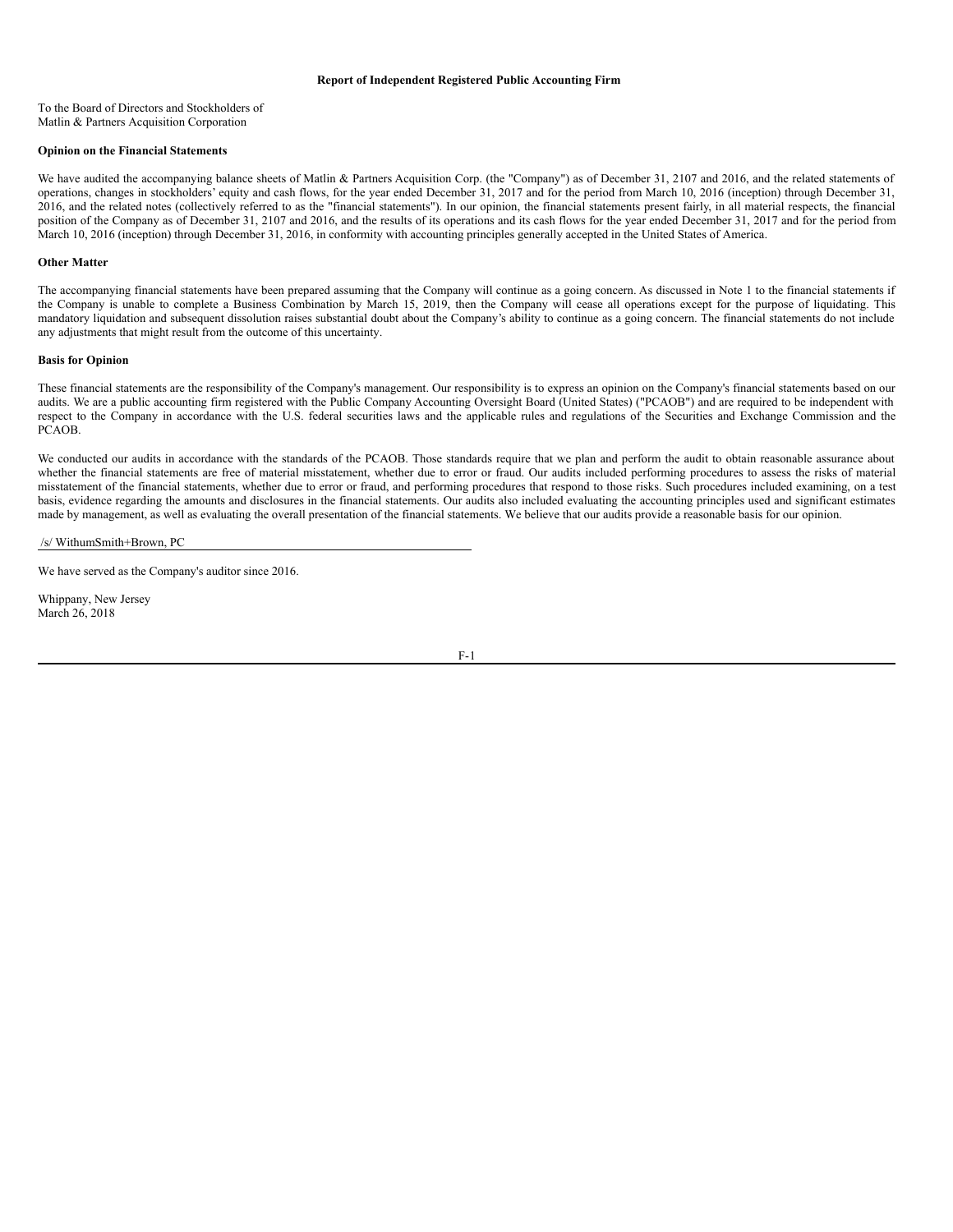## <span id="page-77-0"></span>**MATLIN & PARTNERS ACQUISITION CORPORATION BALANCE SHEETS**

|                                                                                                                                                                                             |              | December 31,<br>2017 |               | December 31,<br>2016 |
|---------------------------------------------------------------------------------------------------------------------------------------------------------------------------------------------|--------------|----------------------|---------------|----------------------|
| <b>ASSETS:</b>                                                                                                                                                                              |              |                      |               |                      |
| Current assets:                                                                                                                                                                             |              |                      |               |                      |
| Cash                                                                                                                                                                                        | $\mathbb{S}$ | 570,258              | <sup>\$</sup> | 65,620               |
| Prepaid expenses                                                                                                                                                                            |              | 70,777               |               |                      |
| Prepaid franchise taxes                                                                                                                                                                     |              | 36,520               |               |                      |
| Deferred offering costs                                                                                                                                                                     |              |                      |               | 154,380              |
| Total current assets                                                                                                                                                                        |              | 677,555              |               | 220,000              |
| Investments and cash held in Trust Account                                                                                                                                                  |              | 326,449,859          |               |                      |
| <b>Total assets</b>                                                                                                                                                                         | $\mathbf{s}$ | 327,127,414          | <sup>\$</sup> | 220,000              |
|                                                                                                                                                                                             |              |                      |               |                      |
| <b>LIABILITIES AND STOCKHOLDERS' EQUITY:</b>                                                                                                                                                |              |                      |               |                      |
| Current liabilities:                                                                                                                                                                        |              |                      |               |                      |
| Accounts payable and accrued expenses                                                                                                                                                       | $\mathbf S$  | 138.157              | $\mathbb{S}$  |                      |
| Due to affiliate                                                                                                                                                                            |              | 19,200               |               |                      |
| Note payable                                                                                                                                                                                |              |                      |               | 200,000              |
| Income taxes payable                                                                                                                                                                        |              | 16,969               |               |                      |
| Total current liabilities                                                                                                                                                                   |              | 174,326              |               | 200,000              |
| Deferred underwriting commissions                                                                                                                                                           |              | 10,250,000           |               |                      |
| <b>Total liabilities</b>                                                                                                                                                                    |              | 10,424,326           |               | 200,000              |
|                                                                                                                                                                                             |              |                      |               |                      |
| Class A common stock subject to possible redemption; \$0,0001 par value; 31,170,308 shares (at redemption value of \$10.00 per                                                              |              |                      |               |                      |
| share) as of December 31, 2017 and none issued or outstanding as of December 31, 2016                                                                                                       |              | 311,703,080          |               |                      |
|                                                                                                                                                                                             |              |                      |               |                      |
| Stockholders' equity:                                                                                                                                                                       |              |                      |               |                      |
| Preferred stock, \$0.0001 par value, 1,000,000 shares authorized, none issued or outstanding                                                                                                |              |                      |               |                      |
| Class A common stock, \$0.0001 par value, 90,000,000 shares authorized, 1,329,692 shares issued and outstanding (excluding                                                                  |              |                      |               |                      |
| 31,170,308 shares subject to possible redemption) as of December 31, 2017 and none issued or outstanding as of December 31,                                                                 |              |                      |               |                      |
| 2016                                                                                                                                                                                        |              | 133                  |               |                      |
| Class F common stock, \$0.0001 par value, $10,000,000$ shares authorized, $8,125,000$ and $8,625,000$ issued and outstanding as of<br>December 31, 2017 and December 31, 2016, respectively |              | 813                  |               | 863                  |
|                                                                                                                                                                                             |              | 4,246,505            |               | 24,137               |
| Additional paid-in-capital                                                                                                                                                                  |              |                      |               |                      |
| Retained earnings (accumulated deficit)                                                                                                                                                     |              | 752,557              |               | (5,000)              |
| Total stockholders' equity                                                                                                                                                                  |              | 5,000,008            |               | 20,000               |
| Total liabilities and stockholders' equity                                                                                                                                                  | \$           | 327,127,414          | \$            | 220,000              |

See accompanying notes to financial statements.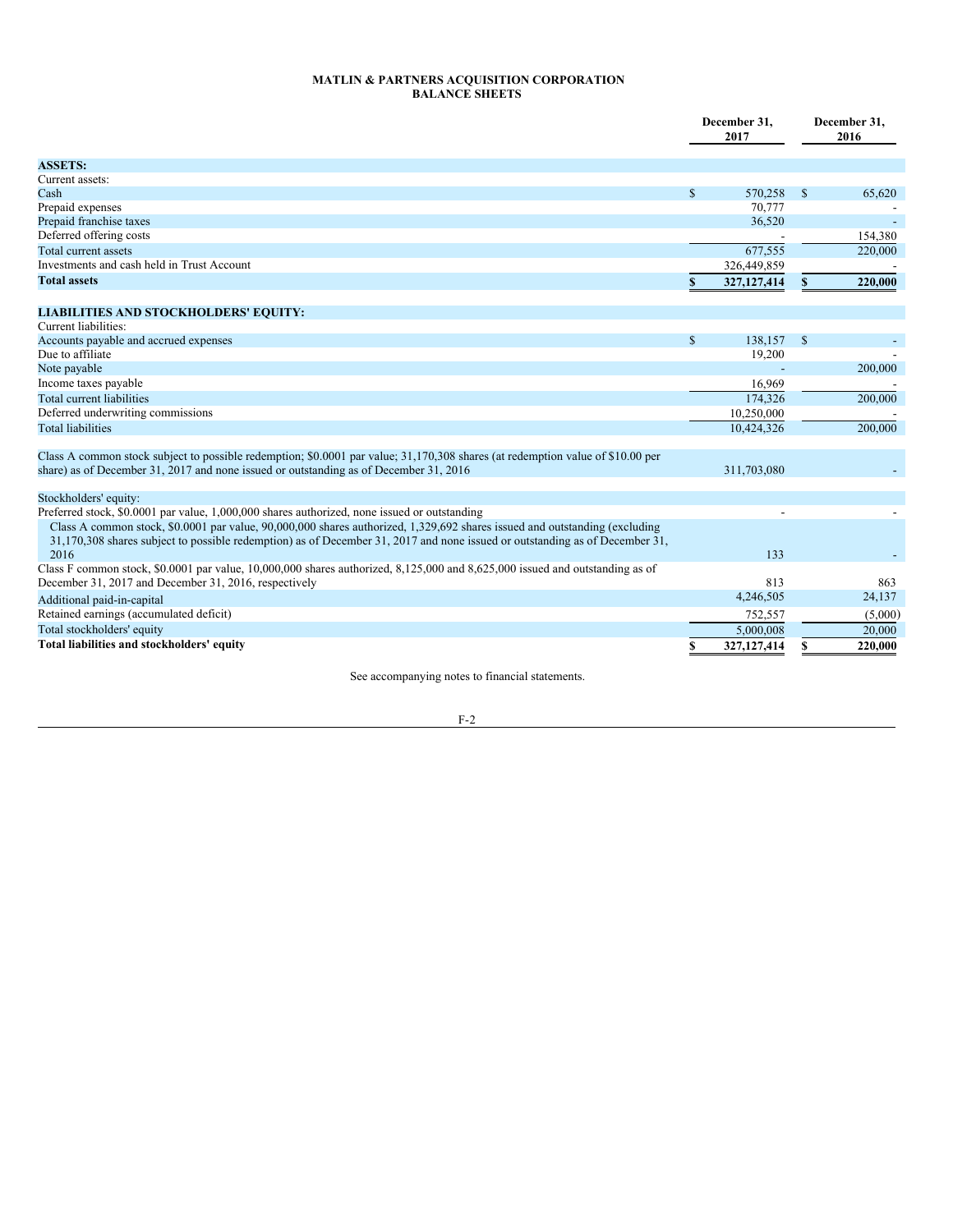### <span id="page-78-0"></span>**MATLIN & PARTNERS ACQUISITION CORPORATION STATEMENTS OF OPERATIONS**

|                                                | <b>Year Ended</b><br>December 31,<br>2017 |              | <b>Period from</b><br>March 10,<br>2016<br>(Inception)<br>through<br>December 31,<br>2016 |
|------------------------------------------------|-------------------------------------------|--------------|-------------------------------------------------------------------------------------------|
| Revenues                                       | $\mathbf S$<br>$\overline{\phantom{a}}$   | $\mathbb{S}$ | $\overline{\phantom{a}}$                                                                  |
| General and administrative expenses            | (875, 333)                                |              | (5,000)                                                                                   |
| Loss from operations                           | (875, 333)                                |              | (5,000)                                                                                   |
| Interest income                                | 2,389,859                                 |              |                                                                                           |
| Income before income taxes                     | 1,514,526                                 |              | $\overline{\phantom{a}}$                                                                  |
| Provision for income taxes                     | 756,969                                   |              |                                                                                           |
| Net income (loss)                              | 757,557                                   |              | (5,000)                                                                                   |
| Weighted average number of shares outstanding: |                                           |              |                                                                                           |
| Basic                                          | 9,337,694(1)                              |              | $7,500,000^{(2)}$                                                                         |
| Diluted                                        | 34,225,000                                |              | 7,500,000                                                                                 |
| Net income (loss) per common share:            |                                           |              |                                                                                           |
| <b>Basic</b>                                   | 0.08<br>\$                                | S            | (0.00)                                                                                    |
| <b>Diluted</b>                                 | \$<br>0.02                                | S            | (0.00)                                                                                    |

See accompanying notes to financial statements.

(1) This number excludes an aggregate of up to 31,170,308 shares subject to possible redemption on December 31, 2017.

(2) This number excludes an aggregate of 1,125,000 shares held by the initial stockholders that are subject to forfeiture to the extent that the underwriter's over-allotment is not exercised in full on December 31, 2016.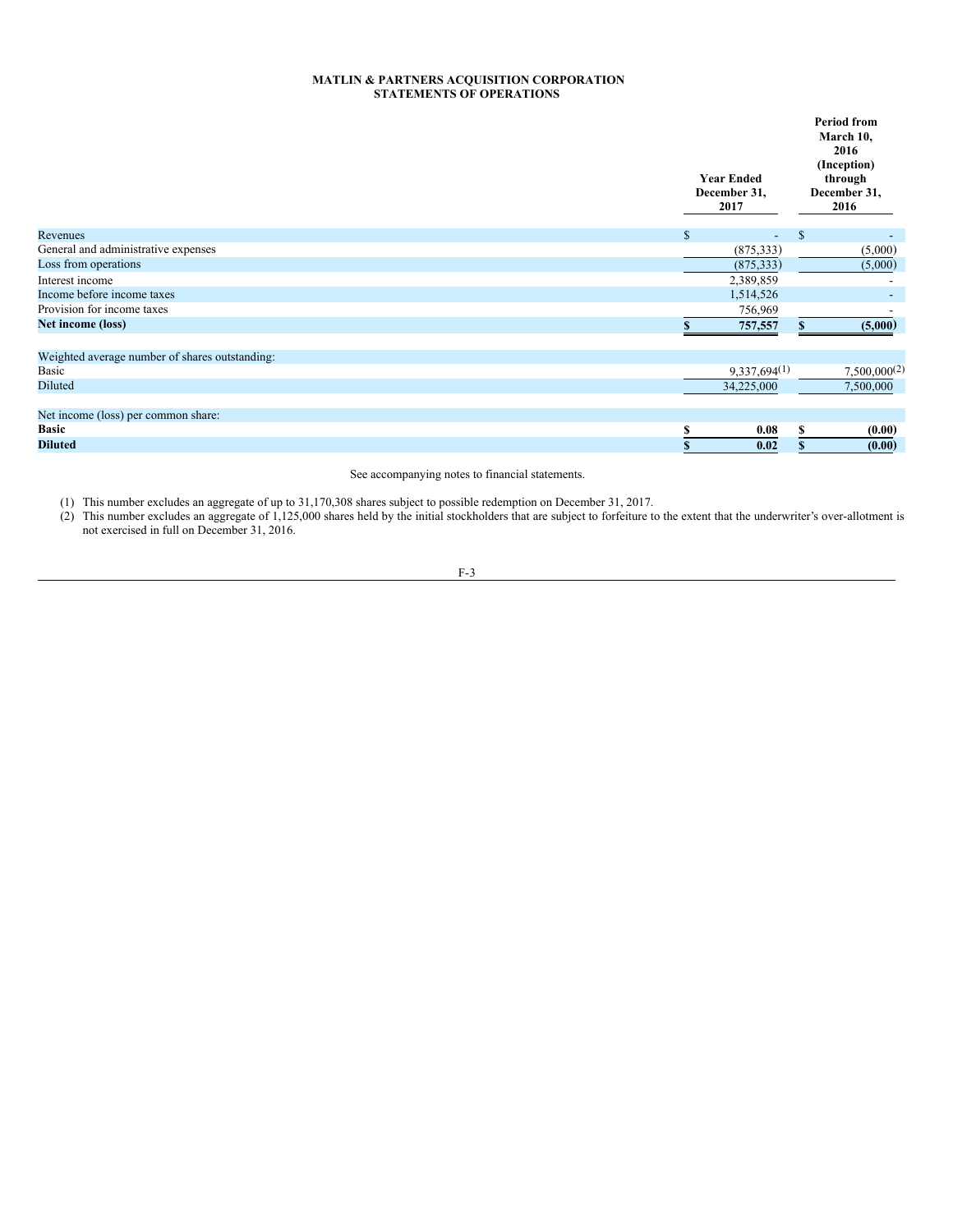### <span id="page-79-0"></span>**MATLIN & PARTNERS ACQUISITION CORPORATION STATEMENTS OF CHANGES IN STOCKHOLDERS' EQUITY**

Year Ended December 31, 2017 and Period from March 10, 2016 (inception) through December 31, 2016

|                                        | <b>Class A Common</b><br>Stock |  | <b>Class F Common</b><br><b>Stock</b> |               |  | <b>Additional</b><br>Paid-in |  | <b>Retained</b><br>Earnings<br>(Accumulated |  | Stockholders'            |  |               |
|----------------------------------------|--------------------------------|--|---------------------------------------|---------------|--|------------------------------|--|---------------------------------------------|--|--------------------------|--|---------------|
|                                        | <b>Shares</b>                  |  | Amount                                | <b>Shares</b> |  | Amount                       |  | Capital                                     |  | Deficit)                 |  | <b>Equity</b> |
| <b>Balance at March 10, 2016</b>       |                                |  |                                       | ۰.            |  |                              |  |                                             |  |                          |  |               |
| Sale of Class F common stock to        |                                |  |                                       |               |  |                              |  |                                             |  |                          |  |               |
| Sponsor                                |                                |  |                                       | 8,625,000     |  | 863                          |  | 24,137                                      |  |                          |  | 25,000        |
| Net loss                               |                                |  |                                       |               |  |                              |  |                                             |  | (5,000)                  |  | (5,000)       |
| <b>Balance at December 31, 2016</b>    |                                |  |                                       | 8,625,000     |  | 863                          |  | 24,137                                      |  | (5,000)                  |  | 20,000        |
| Sale of Class A common stock to public | 32,500,000                     |  | 3,250                                 |               |  | $\overline{\phantom{a}}$     |  | 324,996,750                                 |  | ٠                        |  | 325,000,000   |
| Forfeiture of Class F common stock to  |                                |  |                                       |               |  |                              |  |                                             |  |                          |  |               |
| Sponsor                                |                                |  |                                       | (500,000)     |  | (50)                         |  | 50                                          |  |                          |  |               |
| Sale of 15,500,000 Private Placement   |                                |  |                                       |               |  |                              |  |                                             |  |                          |  |               |
| <b>Warrants</b>                        |                                |  |                                       |               |  | $\overline{\phantom{a}}$     |  | 7,750,000                                   |  |                          |  | 7,750,000     |
| Offering costs                         |                                |  |                                       |               |  | $\overline{\phantom{a}}$     |  | (16,824,469)                                |  | $\overline{\phantom{a}}$ |  | (16,824,469)  |
| Class A common stock subject to        |                                |  |                                       |               |  |                              |  |                                             |  |                          |  |               |
| possible redemption                    | (31, 170, 308)                 |  | (3,117)                               |               |  | $\overline{\phantom{a}}$     |  | (311,699,963)                               |  |                          |  | (311,703,080) |
| Net income                             |                                |  |                                       |               |  |                              |  |                                             |  | 757,557                  |  | 757,557       |
| <b>Balance at December 31, 2017</b>    | 1,329,692                      |  | 133                                   | 8,125,000     |  | 813                          |  | 4,246,505                                   |  | 752,557                  |  | 5,000,008     |

See accompanying notes to financial statements.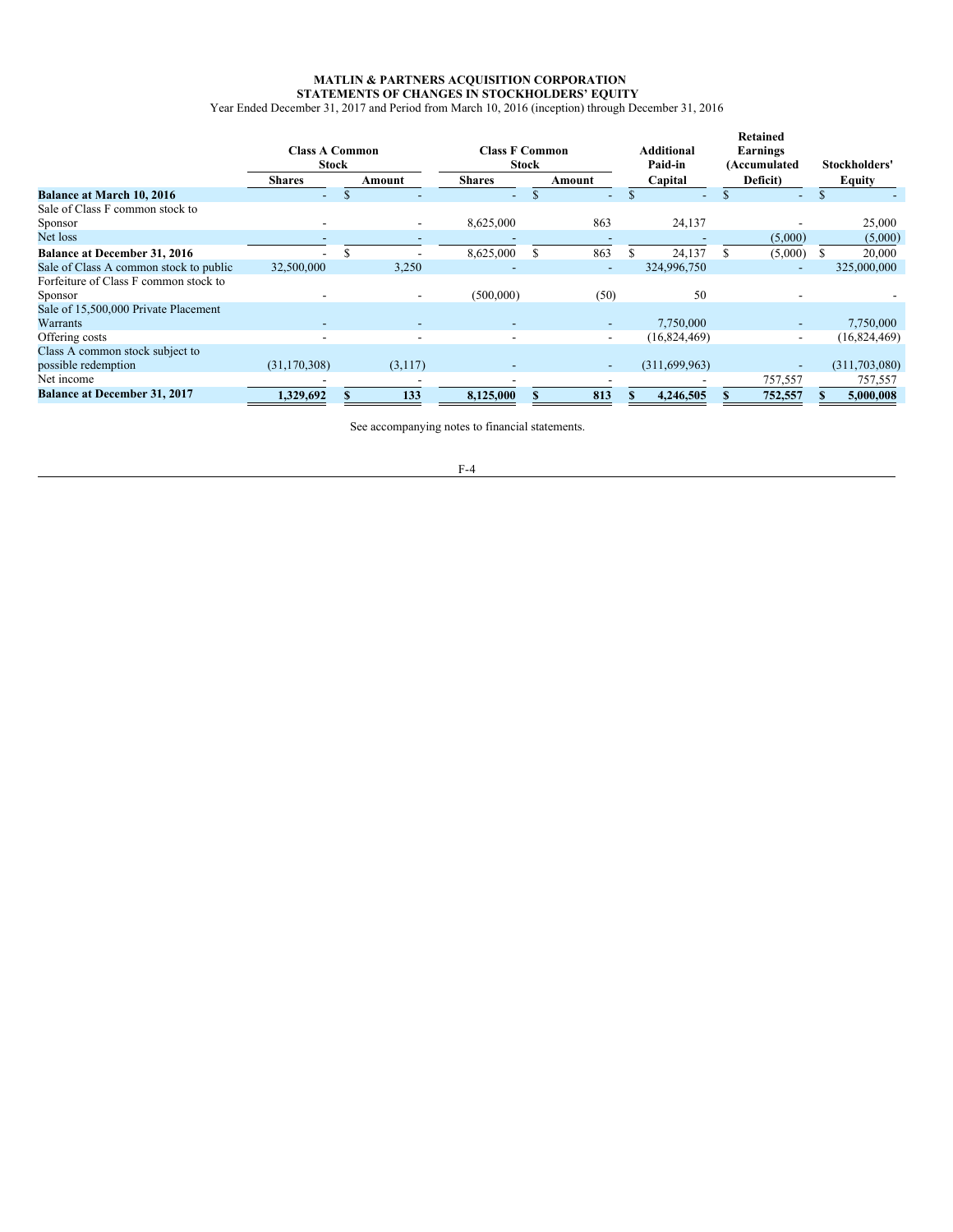### <span id="page-80-0"></span>**MATLIN & PARTNERS ACQUISITION CORPORATION STATEMENTS OF CASH FLOWS**

|                                                           | <b>Year Ended</b><br>December 31.<br>2017 | <b>Period from</b><br>March 10,<br>2016<br>(inception)<br>through<br>December 31,<br>2016 |
|-----------------------------------------------------------|-------------------------------------------|-------------------------------------------------------------------------------------------|
| Cash flows from operating activities:                     |                                           |                                                                                           |
| Net income (loss)                                         | \$<br>757,557                             | -S<br>(5,000)                                                                             |
| Changes in prepaid franchise taxes                        | (36,520)                                  |                                                                                           |
| Changes in prepaid expenses                               | (70, 777)                                 |                                                                                           |
| Changes in accounts payable and accrued expenses          | 138,157                                   |                                                                                           |
| Changes in due to affiliate                               | 19,200                                    |                                                                                           |
| Changes in income taxes payable                           | 16,969                                    |                                                                                           |
| Interest earned in Trust Account                          | (2,389,859)                               |                                                                                           |
| Net cash used in operating activities                     | (1, 565, 273)                             | (5,000)                                                                                   |
| <b>Cash flows from investing activities:</b>              |                                           |                                                                                           |
| Cash deposited in Trust Account                           | (325,000,000)                             |                                                                                           |
| Interest income released from Trust Account for taxes     | 940,000                                   |                                                                                           |
| Net cash used in investing activities                     | (324,060,000)                             |                                                                                           |
| Cash flows from financing activities:                     |                                           |                                                                                           |
| Proceeds from sale of Class A common stock to public      | 325,000,000                               |                                                                                           |
| Proceeds from sale of Class F common stock to the Sponsor |                                           | 25,000                                                                                    |
| Proceeds from sale of Private Placement Warrants          | 7.750,000                                 |                                                                                           |
| Note payable borrowings and advance                       | 75,000                                    | 200,000                                                                                   |
| Note payable payment                                      | (275,000)                                 |                                                                                           |
| Payment of offering costs                                 | (6,420,089)                               | (154,380)                                                                                 |
| Net cash provided by financing activities                 | 326,129,911                               | 70,620                                                                                    |
| Increase in cash                                          | 504,638                                   | 65,620                                                                                    |
| Cash at beginning of period                               | 65,620                                    |                                                                                           |
| Cash at end of period                                     | \$<br>570,258                             | <b>S</b><br>65,620                                                                        |
| Supplemental disclosure of non-cash financing activities: |                                           |                                                                                           |
| Deferred underwriting commissions                         | \$<br>10,250,000                          | S                                                                                         |
| Income taxes paid during the period                       | \$<br>740,000                             | $\mathbb{S}$                                                                              |
|                                                           |                                           |                                                                                           |

See accompanying notes to financial statements.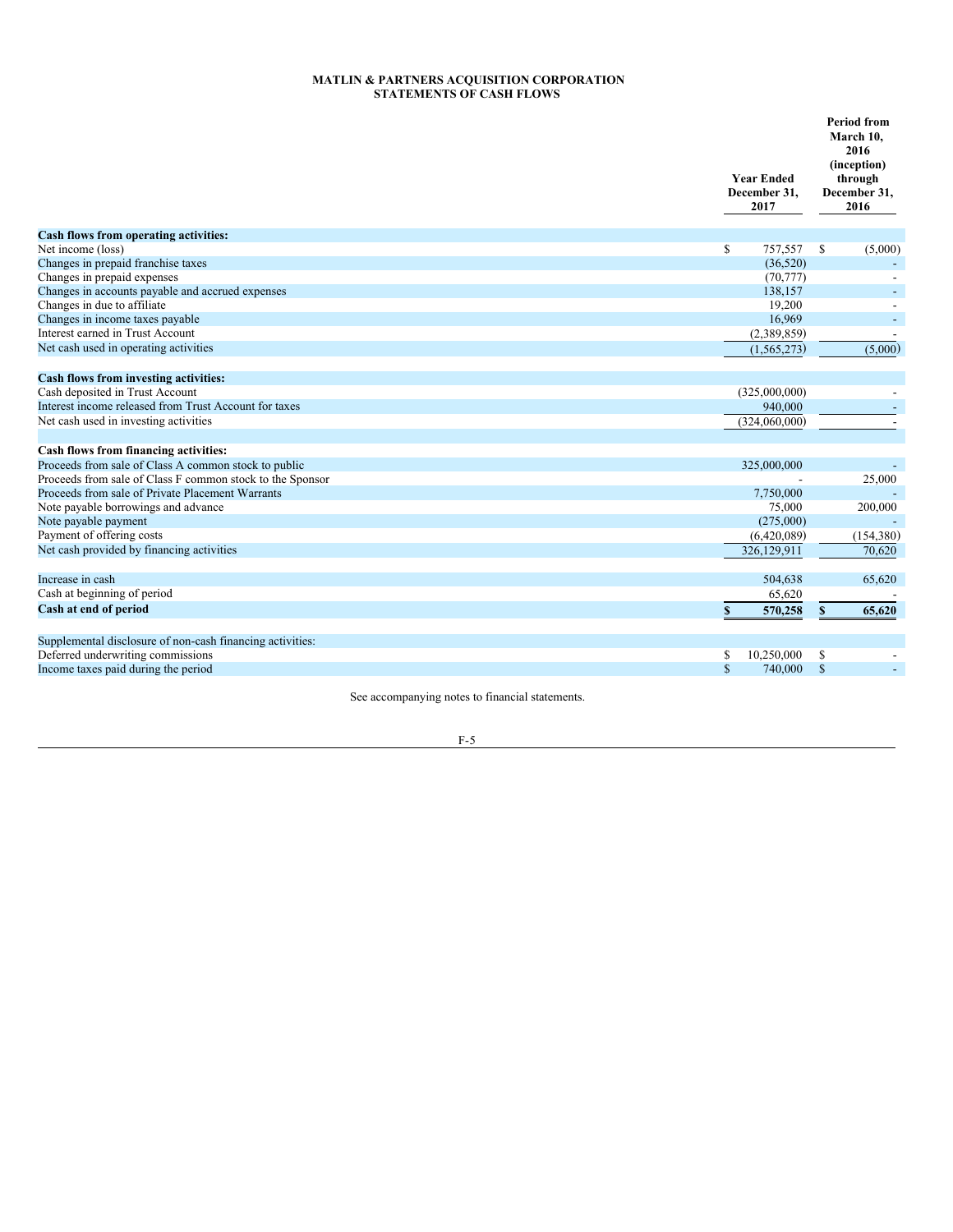# <span id="page-81-0"></span>**MATLIN & PARTNERS ACQUISITION CORPORATION NOTES TO FINANCIAL STATEMENTS**

### **Note 1 — Description of Organization and Business Operations**

#### *Organization and General*

Matlin & Partners Acquisition Corporation (the "we", "us", "our" or "Company"), was incorporated as a blank check company in Delaware on March 10, 2016. The Company was formed for the purpose of effecting a merger, capital stock exchange, asset acquisition, stock purchase, reorganization or other similar business combination with one or more operating businesses or assets that the Company has not yet identified (the "Initial Business Combination").

From March 10, 2016 (inception) through March 15, 2017, the Company's efforts were limited to organizational activities and activities relating to its initial public offering ("Public Offering") described below, and since the Public Offering, the search for a target business with which to consummate an Initial Business Combination. The Company will not generate any operating revenues until after completion of its Initial Business Combination, at the earliest. The Company will generate non-operating income in the form of interest income on cash from the proceeds derived from the Public Offering and investment securities purchased with such proceeds.

#### *Sponsor and Financing*

The Company's sponsor is MP Acquisition Sponsor LLC, a Delaware limited liability company (the "Sponsor"). The registration statement for the Company's Public Offering was declared effective by the United States Securities and Exchange Commission (the "SEC") on March 9, 2017. On March 15, 2017, the Company consummated the Public Offering of 32,500,000 units ("Units" and, with respect to the Class A common stock included in the Units being offered, the "Public Shares"), which includes a partial exercise by Cantor Fitzgerald & Co., the sole underwriter for the Public Offering (the "Underwriter") of its over-allotment option in the amount of 2,500,000 Units at \$10.00 per Unit, generating gross proceeds of \$325,000,000, which is described in Note 3.

Simultaneously with the closing of the Public Offering and the sale of the Units, the Company consummated a private placement ("Private Placement") of an aggregate of 15,500,000 warrants ("Private Placement Warrants") at a price of \$0.50 per Private Placement Warrant, to the Sponsor and the Underwriter, generating gross proceeds of \$7,750,000, which is described in Note 4.

Transaction costs amounted to \$16,824,469, consisting of \$6,000,000 of underwriting fees, \$10,250,000 of deferred underwriting commissions (which are held in the Trust Account (defined below)) and \$574,469 of Public Offering costs. As described in Note 7, the \$10,250,000 of deferred underwriting commissions are contingent upon the consummation of an Initial Business Combination by March 15, 2019.

#### *The Trust Account*

Following the closing of the Public Offering on March 15, 2017, an amount of \$325,000,000 from the net proceeds of the Public Offering and the Private Placement was placed in a trust account ("Trust Account"). The proceeds held in the Trust Account may be invested only in U.S. government treasury bills with a maturity of 180 days or less or in money market funds investing solely in U.S. treasuries and meeting certain conditions under Rule 2a-7 under the Investment Company Act, as determined by the Company, until the earlier of: (i) the consummation of the Initial Business Combination, or (ii) the distribution of the Trust Account, as described below, if the Company is unable to complete the Initial Business Combination within 24 months from the closing of the Public Offering (the "Combination Period") or upon any earlier liquidation of the Company. The remaining proceeds outside the Trust Account may be used to pay for business, legal and accounting due diligence on prospective acquisitions and continuing general and administrative expenses.

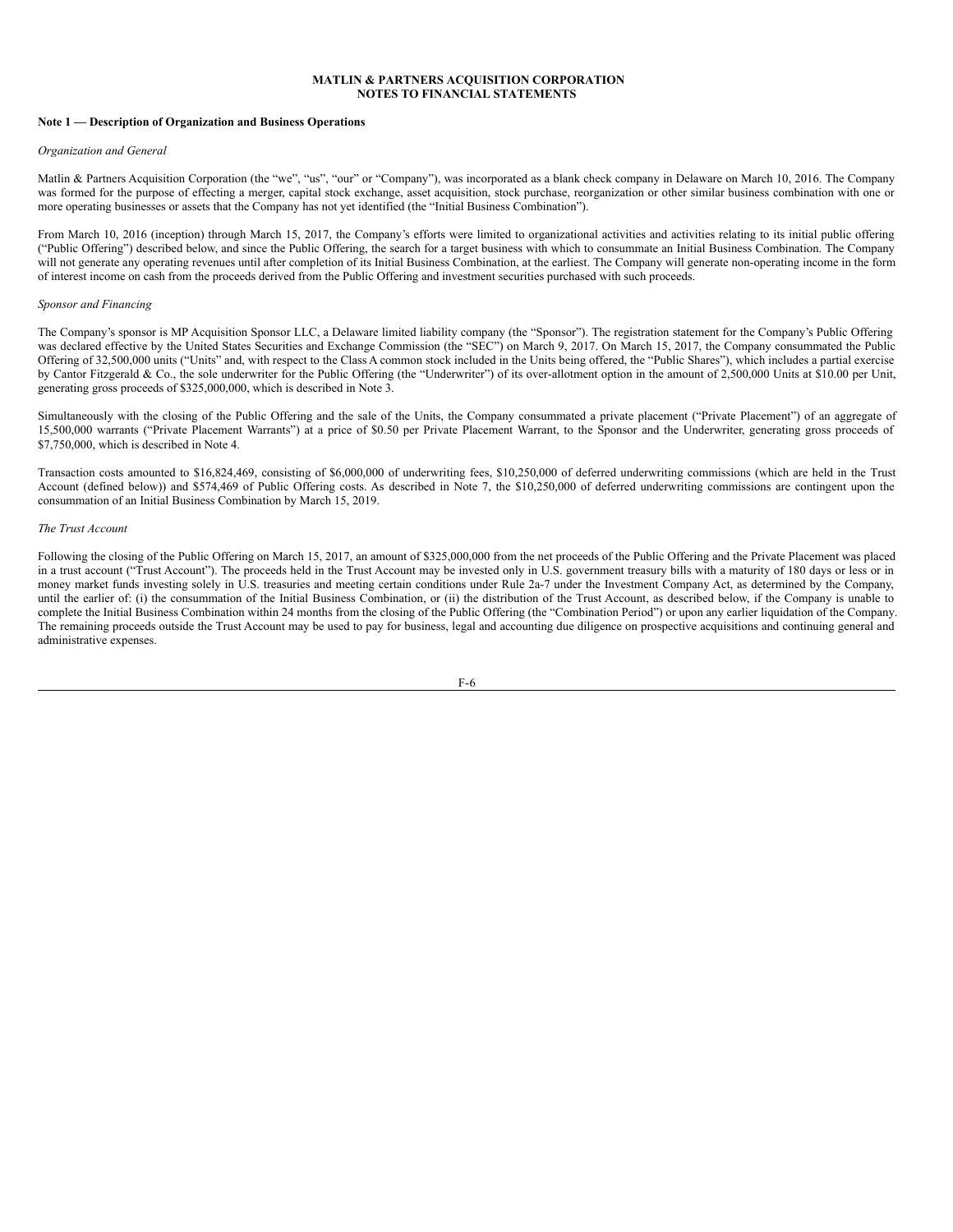The Company's amended and restated certificate of incorporation provides that, other than the withdrawal of interest to pay taxes, if any, none of the funds held in the Trust Account will be released until the earlier of: (i) the completion of the Initial Business Combination; (ii) the redemption of any Public Shares that have been properly tendered in connection with a stockholder vote to amend the Company's amended and restated certificate of incorporation to modify the substance or timing of its obligation to redeem 100% of its Public Shares if it does not complete the Initial Business Combination within the Combination Period; and (iii) the redemption of 100% of the Public Shares if the Company is unable to complete an Initial Business Combination within the Combination Period (subject to the requirements of law). The proceeds deposited in the Trust Account could become subject to the claims of the Company's creditors, if any, which could have priority over the claims of the Company's public stockholders.

### *Initial Business Combination*

The Company's management has broad discretion with respect to the specific application of the net proceeds of the Public Offering, although substantially all of the net proceeds are intended to be applied generally toward consummating the Initial Business Combination. Nasdaq Capital Market ("NASDAQ") rules provide that the Company's Initial Business Combination must be with one or more target businesses that together have a fair market value equal to at least 80% of the balance in the Trust Account (less any deferred underwriting commissions and taxes payable on interest earned) at the time of the signing of a definitive agreement in connection with the Initial Business Combination. There is no assurance that the Company will be able to successfully affect an Initial Business Combination.

The Company will provide its stockholders with the opportunity to redeem all or a portion of their Public Shares upon the completion of a Business Combination either (i) in connection with a stockholder meeting called to approve the Business Combination or (ii) by means of a tender offer. The decision as to whether the Company will seek stockholder approval of a Business Combination or conduct a tender offer will be made by the Company, solely in its discretion and will be based on a variety of factors such as the timing of the transaction and whether the terms of the transaction would require the Company to seek stockholder approval under applicable law or stock exchange listing requirement. The public stockholders will be entitled to redeem their shares for a pro rata portion of the amount then on deposit in the Trust Account (\$10.00 per share, plus any pro rata interest earned on the funds held in the Trust Account and not previously released to the Company to pay its tax obligations). The Company will proceed with an Initial Business Combination only if the Company has net tangible assets of at least \$5,000,001 upon such consummation and a majority of the outstanding shares voted are voted in favor of the Initial Business Combination. If a stockholder vote is not required by law and the Company does not decide to hold a stockholder vote for business or other legal reasons, the Company will, pursuant to its Amended and Restated Certificate of Incorporation, conduct the redemptions pursuant to the tender offer rules of the SEC, and file tender offer documents with the SEC prior to completing an Initial Business Combination. If, however, a stockholder approval of the transaction is required by law, or the Company decides to obtain stockholder approval for business or other legal reasons, the Company will offer to redeem shares in conjunction with a proxy solicitation pursuant to the proxy rules and not pursuant to the tender offer rules. If the Company seeks stockholder approval in connection with an Initial Business Combination, the Company's directors, officers and the Sponsor have agreed to vote their Founder Shares (as defined in Note 4) and any Public Shares they may acquire during or after this offering in favor of approving an Initial Business Combination.

If the Company holds a stockholder vote or there is a tender offer for shares in connection with an Initial Business Combination, a public stockholder will have the right to redeem its shares for an amount in cash equal to its pro rata share of the aggregate amount then on deposit in the Trust Account as of two business days prior to the consummation of the Initial Business Combination, including interest but less taxes payable. As a result, such shares of Class A common stock will be recorded at redemption amount and classified as temporary equity upon the completion of the Public Offering, in accordance with the Financial Accounting Standards Board ("FASB") Accounting Standards Codification ("ASC") 480, "Distinguishing Liabilities from Equity."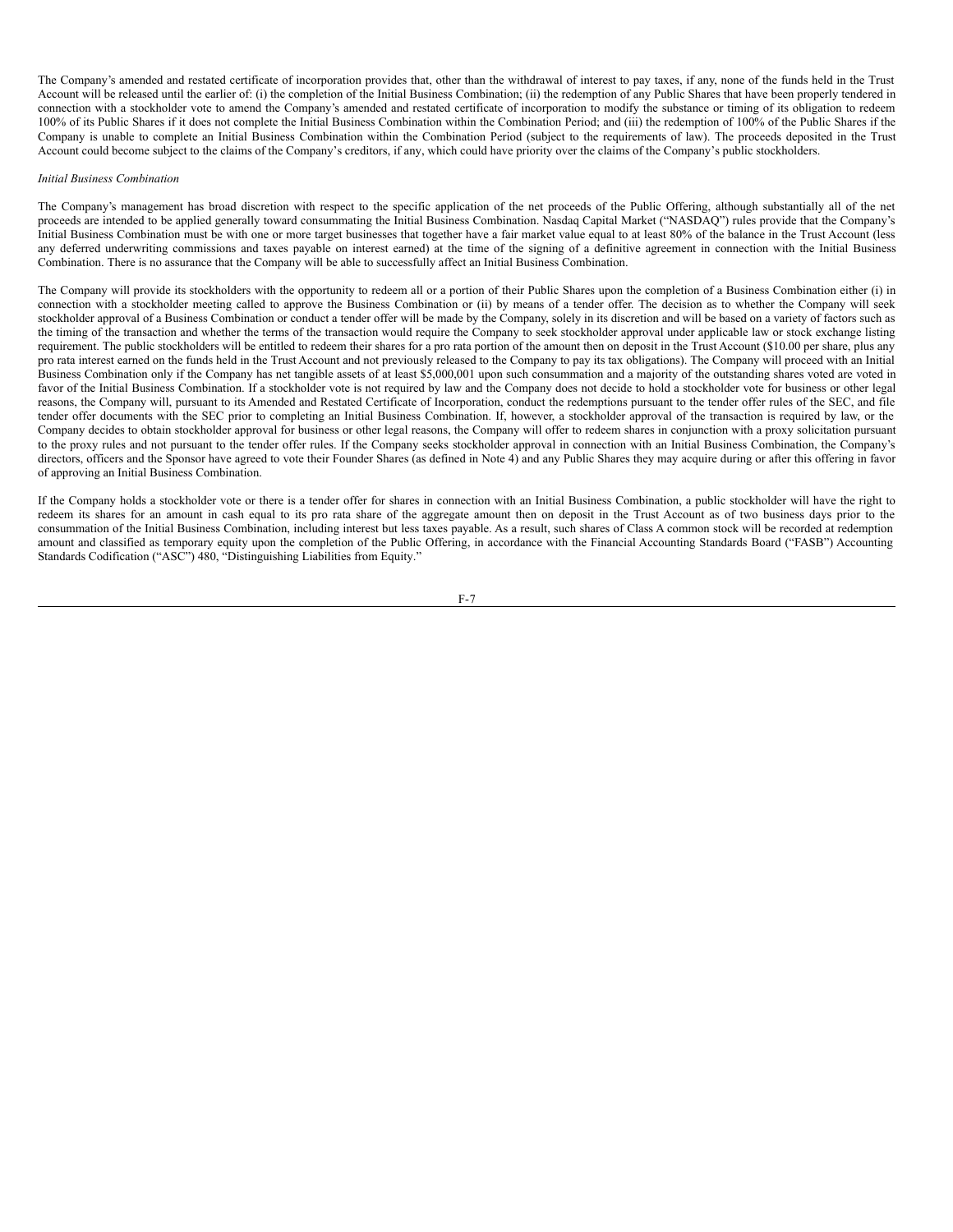The Company will also provide its stockholders with the opportunity to redeem all or a portion of their Public Shares in connection with any stockholder vote to approve an amendment to the Company's Amended and Restated Certificate of Incorporation that would affect the substance or timing of the Company's obligation to redeem 100% of Public Shares if it does not complete a Business Combination within the Combination Period. The stockholders will be entitled to redeem their shares for a pro rata portion of the amount then on deposit in the Trust Account (\$10.00 per share, plus any pro rata interest earned on the funds held in the Trust Account and not previously released to the Company to pay its tax obligations). There will be no redemption rights with respect to the Company's Warrants (as defined in Note 3) in connection with such a stockholder vote to approve such an amendment to the Company's Amended and Restated Certificate of Incorporation. Notwithstanding the foregoing, the Company may not redeem shares in an amount that would cause its net tangible assets to be less than \$5,000,001.

Pursuant to the Company's amended and restated certificate of incorporation, if the Company is unable to complete the Initial Business Combination within the Combination Period, the Company will (i) cease all operations except for the purpose of winding up, (ii) as promptly as reasonably possible but no more than ten business days thereafter subject to lawfully available funds therefor, redeem the Public Shares, at a per-share price, payable in cash, equal to the aggregate amount then on deposit in the Trust Account including interest (which shall be net of taxes payable, and less up to \$100,000 of interest to pay dissolution expenses), divided by the number of then outstanding Public Shares, which redemption will completely extinguish public stockholders' rights as stockholders (including the right to receive further liquidating distributions, if any), subject to applicable law, and (iii) as promptly as reasonably possible following such redemption, subject to the approval of the Company's remaining stockholders and the Company's board of directors, dissolve and liquidate, subject in each case to the Company's obligations under Delaware law to provide for claims of creditors and the requirements of other applicable law.

The Company's directors and officers and the Sponsor have agreed (i) to waive their redemption rights with respect to their Founder Shares and Public Shares in connection with the completion of the Initial Business Combination, and (ii) to waive their rights to liquidating distributions from the Trust Account with respect to their Founder Shares if the Company fails to complete the Initial Business Combination within the Combination Period (although they will be entitled to liquidating distributions from the Trust Account with respect to any Public Shares they hold if the Company fails to complete the Initial Business Combination within the Combination Period). The Underwriter also agreed to waive its rights to deferred underwriting commissions held in the Trust Account in the event the Company does not consummate the Initial Business Combination within the Combination Period and, in such event, such amounts will be included with the funds held in the Trust Account that will be available to fund the redemption of the Public Shares. In the event of such distribution, it is possible that the per share value of the residual assets remaining available for distribution (including Trust Account assets) will be less than the initial public offering price per Unit in the Public Offering. Placing funds in the Trust Account may not protect those funds from third party claims against the Company. Although the Company seeks to have all vendors, service providers, prospective target businesses or other entities it engages execute agreements with the Company waiving any claim of any kind in or to any monies held in the Trust Account, there is no guarantee that such persons will execute such agreements.

Notwithstanding the foregoing redemption rights, if the Company seeks stockholder approval of its Initial Business Combination and it does not conduct redemptions in connection with its Initial Business Combination pursuant to the tender offer rules, the Company's Amended and Restated Certificate of Incorporation provides that a public stockholder, together with any affiliate of such stockholder or any other person with whom such stockholder is acting in concert or as a "group" (as defined under Section 13 of the Securities Exchange Act of 1934, as amended, or the Exchange Act), will be restricted from redeeming its shares with respect to an aggregate of 20% or more of the shares sold in the Public Offering. However, there is no restriction on the Company's stockholders' ability to vote all of their shares for or against an Initial Business Combination.

In the event of a liquidation, dissolution or winding up of the Company after an Initial Business Combination, the Company's stockholders are entitled to share ratably in all assets remaining available for distribution to them after payment of liabilities and after provision is made for each class of stock, if any, having preference over the common stock. The Company's stockholders have no preemptive or other subscription rights. There are no sinking fund provisions applicable to the common stock, except that the Company will provide its stockholders with the opportunity to redeem their Public Shares for cash equal to their pro rata share of the aggregate amount then on deposit in the Trust Account, upon the completion of the Initial Business Combination, subject to the limitations described herein.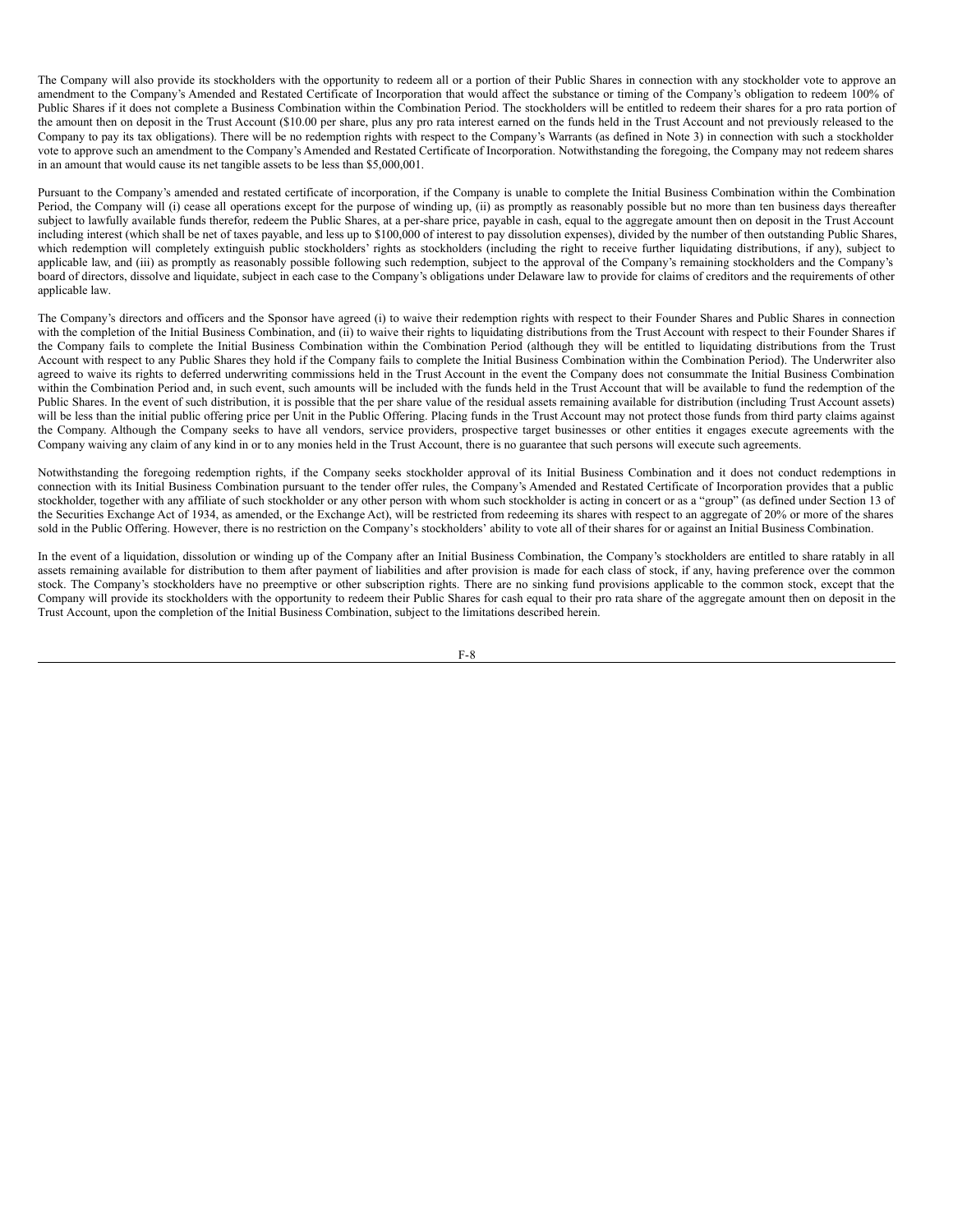#### *Going Concern*

In connection with the Company's assessment of going concern considerations in accordance with Financial Accounting Standard Board's Accounting Standards Update ("ASU") 2014-15, "Disclosures of Uncertainties about an Entity's Ability to Continue as a Going Concern', management has determined that the mandatory liquidation and subsequent dissolution raises substantial doubt about the Company's ability to continue as a going concern. No adjustments have been made to the carrying amounts of assets or liabilities should the Company be required to liquidate after March 15, 2019.

### **Note 2 — Summary of Significant Accounting Policies**

### *Basis of Presentation*

The accompanying financial statements of the Company are presented in U.S. dollars in conformity with accounting principles generally accepted in the United States of America ("GAAP") and pursuant to the accounting and disclosure rules and regulations of the SEC.

### *Emerging Growth Company*

The Company is an "emerging growth company," as defined in Section 2(a) of the Securities Act of 1933, as amended, (the "Securities Act"), as modified by the Jumpstart our Business Startups Act of 2012, (the "JOBS Act"), and it may take advantage of certain exemptions from various reporting requirements that are applicable to other public companies that are not emerging growth companies including, but not limited to, not being required to comply with the auditor attestation requirements of Section 404 of the Sarbanes-Oxley Act, reduced disclosure obligations regarding executive compensation in its periodic reports and proxy statements, and exemptions from the requirements of holding a nonbinding advisory vote on executive compensation and stockholder approval of any golden parachute payments not previously approved.

Further, section 102(b)(1) of the JOBS Act exempts emerging growth companies from being required to comply with new or revised financial accounting standards until private companies (that is, those that have not had a Securities Act registration statement declared effective or do not have a class of securities registered under the Exchange Act) are required to comply with the new or revised financial accounting standards. The JOBS Act provides that a company can elect to opt out of the extended transition period and comply with the requirements that apply to non-emerging growth companies but any such election to opt out is irrevocable. The Company has elected not to opt out of such extended transition period which means that when a standard is issued or revised and it has different application dates for public or private companies, the Company, as an emerging growth company, can adopt the new or revised standard at the time private companies adopt the new or revised standard. This may make comparison of the Company's financial statements with another public company which is neither an emerging growth company nor an emerging growth company which has opted out of using the extended transition period difficult or impossible because of the potential differences in accounting standards used.

### *Use of Estimates*

The preparation of the financial statements in conformity with GAAP requires the Company's management to make estimates and assumptions that affect the reported amounts of assets and liabilities and disclosure of contingent assets and liabilities at the date of the financial statements and the reported amounts of expenses during the reporting period. Actual results could differ from those estimates.

$$
F\text{-}9
$$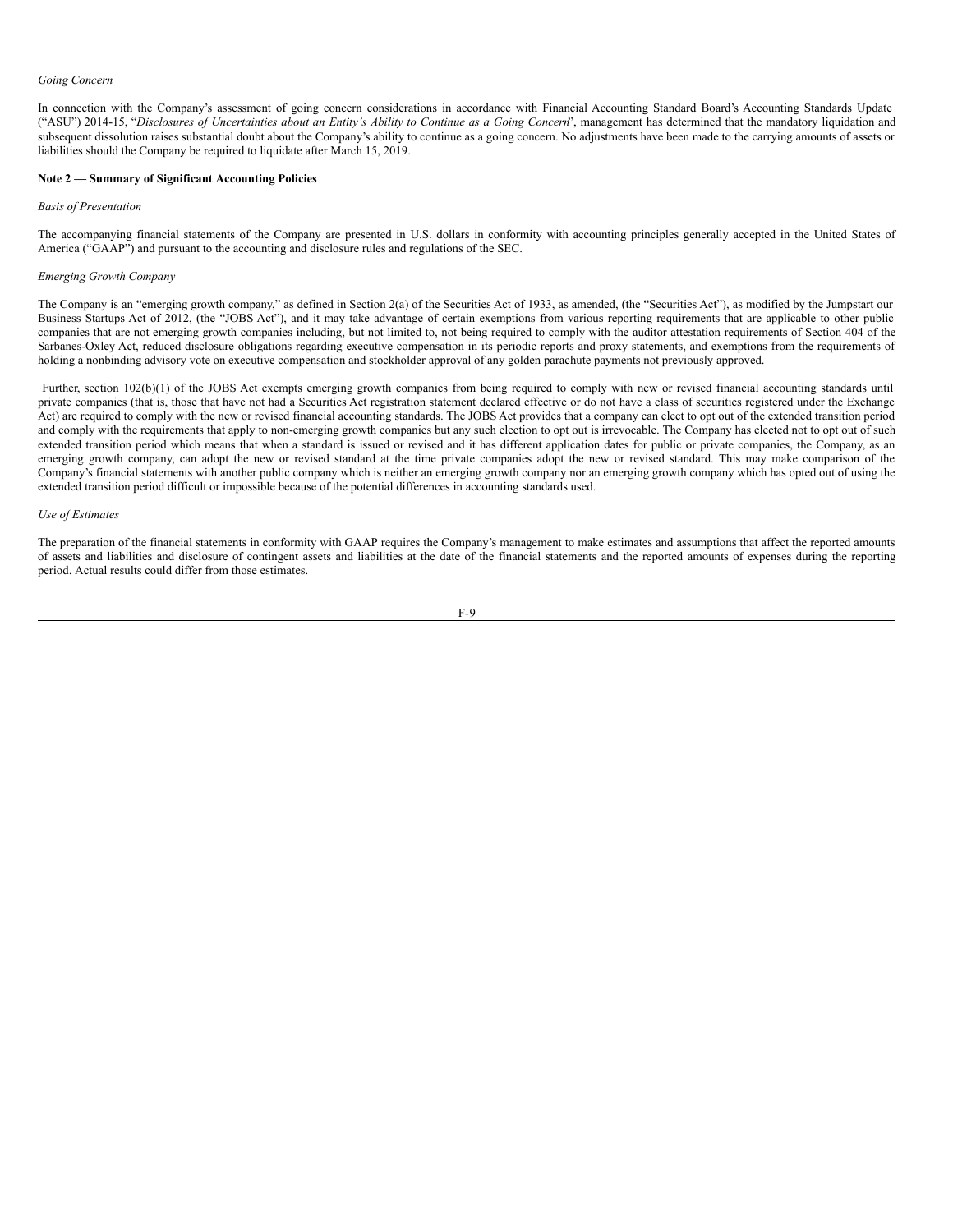#### *Redeemable Class A Common Stock*

As discussed in Note 1, all of the 32,500,000 shares of Class A common stock sold as parts of the Units in the Public Offering contain a redemption feature which allows for the redemption of Class A common stock under the Company's Liquidation or Tender Offer/Stockholder Approval provisions. In accordance with FASB ASC 480, redemption provisions not solely within the control of the Company require the security to be classified outside of permanent equity. Ordinary liquidation events, which involve the redemption and liquidation of all of the entity's equity instruments, are excluded from the provisions of FASB ASC 480. Although the Company has not specified a maximum redemption threshold, its amended and restated certificate of incorporation provides that in no event will the Company redeem its public shares in an amount that would cause its net tangible assets to be less than \$5,000,001.

The Company recognizes changes in redemption value immediately as they occur and will adjust the carrying value of the security to equal the redemption value at the end of each reporting period. Increases or decreases in the carrying amount of redeemable Class A common stock shall be affected by charges against additional paid in capital. Accordingly, at December 31, 2017, 31,170,308 of the 32,500,000 shares of Class A common stock included in the Units were classified outside of permanent equity at its redemption value. There were no shares of Class A common stock outstanding at December 31, 2016.

### *Net Income Per Common Share*

Net income per common share is computed by dividing net income applicable to common stockholders by the weighted average number of common shares outstanding during the period, plus, to the extent dilutive, the incremental number of shares of common stock to settle warrants, as calculated using the treasury stock method. At December 31, 2017, the Company had outstanding warrants to purchase 24,000,000 shares of common stock. These shares were excluded from the calculation of diluted income (loss) per common share because their inclusion would have been antidilutive. An aggregate of 31,170,308 shares of Class A common stock subject to possible redemption at December 31, 2017 have been excluded from the calculation of basic income (loss) per common share since such shares, if redeemed, only participate in their pro rata share of earnings from the Trust Account. Due to a loss during the period ended December 31, 2016, diluted loss per common share is the same as basic loss per common share. At December 31, 2016, the Company did not have any dilutive securities and other contracts that could, potentially, be exercised or converted into common stock and then share in the earnings of the Company under the treasury stock method.

#### *Concentration of Credit Risk*

Financial instruments that potentially subject the Company to concentration of credit risk consist of cash accounts in a financial institution, which, at times, may exceed the Federal depository insurance coverage of \$250,000. The Company had not experienced losses on these accounts and management believes the Company is not exposed to significant risks on such accounts.

### *Financial Instruments*

The fair value of the Company's assets and liabilities, which qualify as financial instruments under FASB ASC 820, "Fair Value Measurements and Disclosures," approximates the carrying amounts represented in the balance sheets.

#### *Of ering Costs*

The Company complies with the requirements of FASB ASC 340-10-S99-1 and SEC Staff Accounting Bulletin Topic 5A — "Expenses of Offering." Offering costs were \$16,824,469 (including an underwriting fee of \$6,000,000 and deferred underwriting commissions of \$10,250,000), consisting principally of costs incurred in connection with formation and preparation for the Public Offering. These offering costs were charged to additional paid in capital upon closing of the Public Offering on March 15, 2017.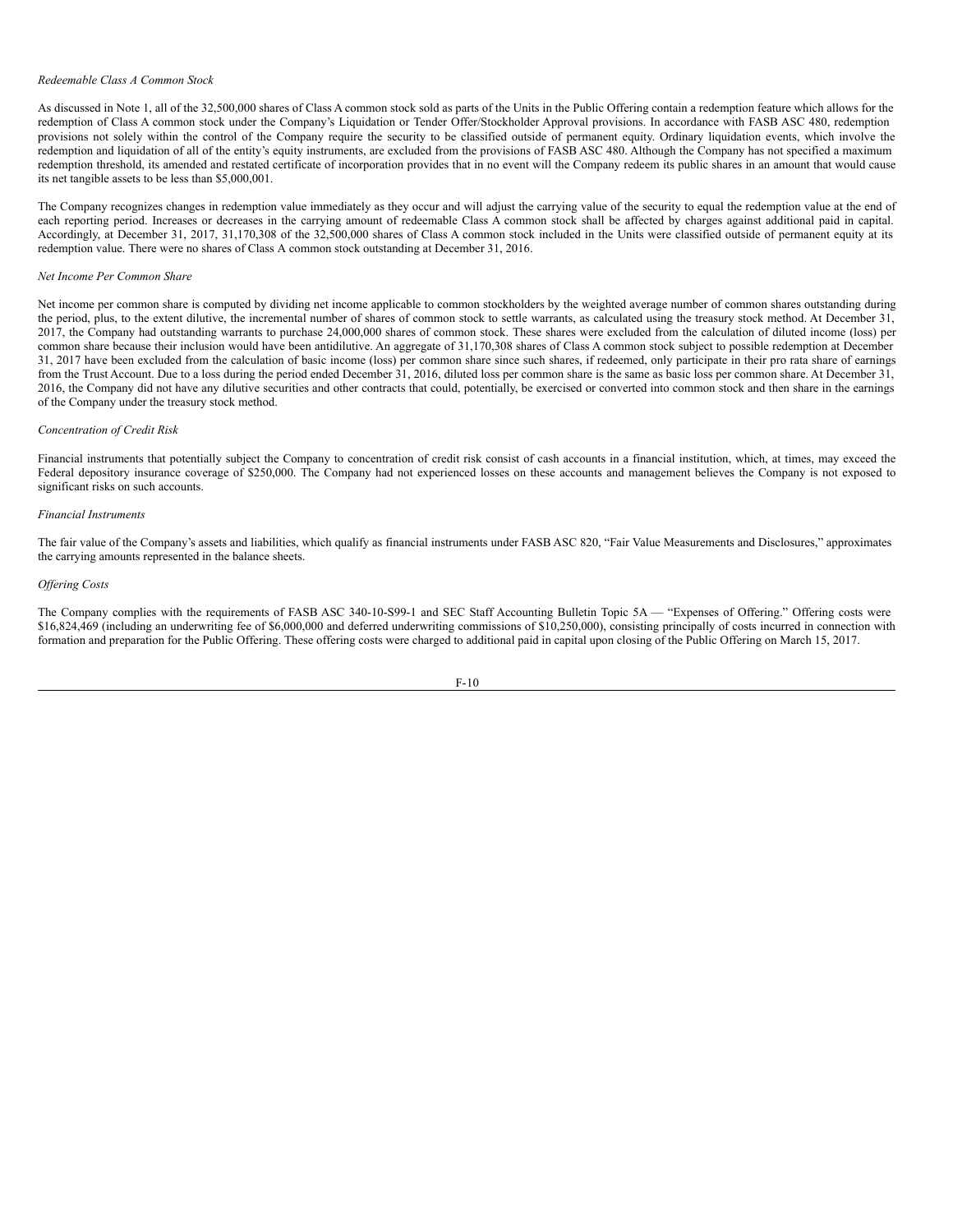#### *Income Taxes*

The Company follows the asset and liability method of accounting for income taxes under FASB ASC 740, "Income Taxes." Deferred tax assets and liabilities are recognized for the estimated future tax consequences attributable to differences between the financial statements carrying amounts of existing assets and liabilities and their respective tax bases. Deferred tax assets and liabilities are measured using enacted tax rates expected to apply to taxable income in the years in which those temporary differences are expected to be recovered or settled. The effect on deferred tax assets and liabilities of a change in tax rates is recognized in income in the period that included the enactment date. Valuation allowances are established, when necessary, to reduce deferred tax assets to the amount expected to be realized.

FASB ASC 740 prescribes a recognition threshold and a measurement attribute for the financial statement recognition and measurement of tax positions taken or expected to be taken in a tax return. For those benefits to be recognized, a tax position must be more likely than not to be sustained upon examination by taxing authorities. There were no unrecognized tax benefits as of December 31, 2017. The Company recognizes accrued interest and penalties related to unrecognized tax benefits as income tax expense. No amounts were accrued for the payment of interest and penalties at December 31, 2017. The Company is currently not aware of any issues under review that could result in significant payments, accruals or material deviation from its position. The Company is subject to income tax examinations by major taxing authorities since inception.

### *Marketable Securities Held in Trust Account*

The amounts held in the Trust Account represent proceeds from the Public Offering and the Private Placement of \$325,000,000 which were invested in a money market instrument that invests in United States treasury obligations with original maturities of six months or less and can only be used by the Company in connection with the consummation of an Initial Business Combination.

#### *Recent Accounting Pronouncements*

Management does not believe that any recently issued, but not yet effective, accounting pronouncements, if currently adopted, would have a material effect on the Company's financial statements.

#### **Note 3 — Public Offering**

Pursuant to the Public Offering, the Company sold 32,500,000 Units, including a partial exercise of the Underwriter's over-allotment option of 2,500,000 Units. The Units were sold at an offering price of \$10 per Unit, generating gross proceeds of \$325,000,000. As a result of the Underwriter's partial exercise of the over-allotment option, the Sponsor forfeited 500,000 shares of Class F common stock (see Note 4).

Each Unit consists of one share of the Company's Class A common stock, \$0.0001 par value per share, and one warrant ("Warrant"). Each Warrant entitles the holder to purchase one-half of one share of Class A common stock at an exercise price of \$5.75 per half share (\$11.50 per whole share). Each Warrant will become exercisable on the later of 30 days after the completion of the Company's Initial Business Combination or 12 months from the closing of the Public Offering and will expire five years after the completion of the Company's Initial Business Combination or earlier upon redemption or liquidation. Once the Warrants become exercisable, the Company may redeem the outstanding warrants in whole and not in part at a price of \$0.01 per Warrant upon a minimum of 30 days' prior written notice of redemption, if and only if the last sale price of the Company's Class A common stock equals or exceeds \$24.00 per share for any 20 trading days within a 30-trading day period ending on the third trading day prior to the date on which the Company sent the notice of redemption to the Warrant holders.

$$
F-11
$$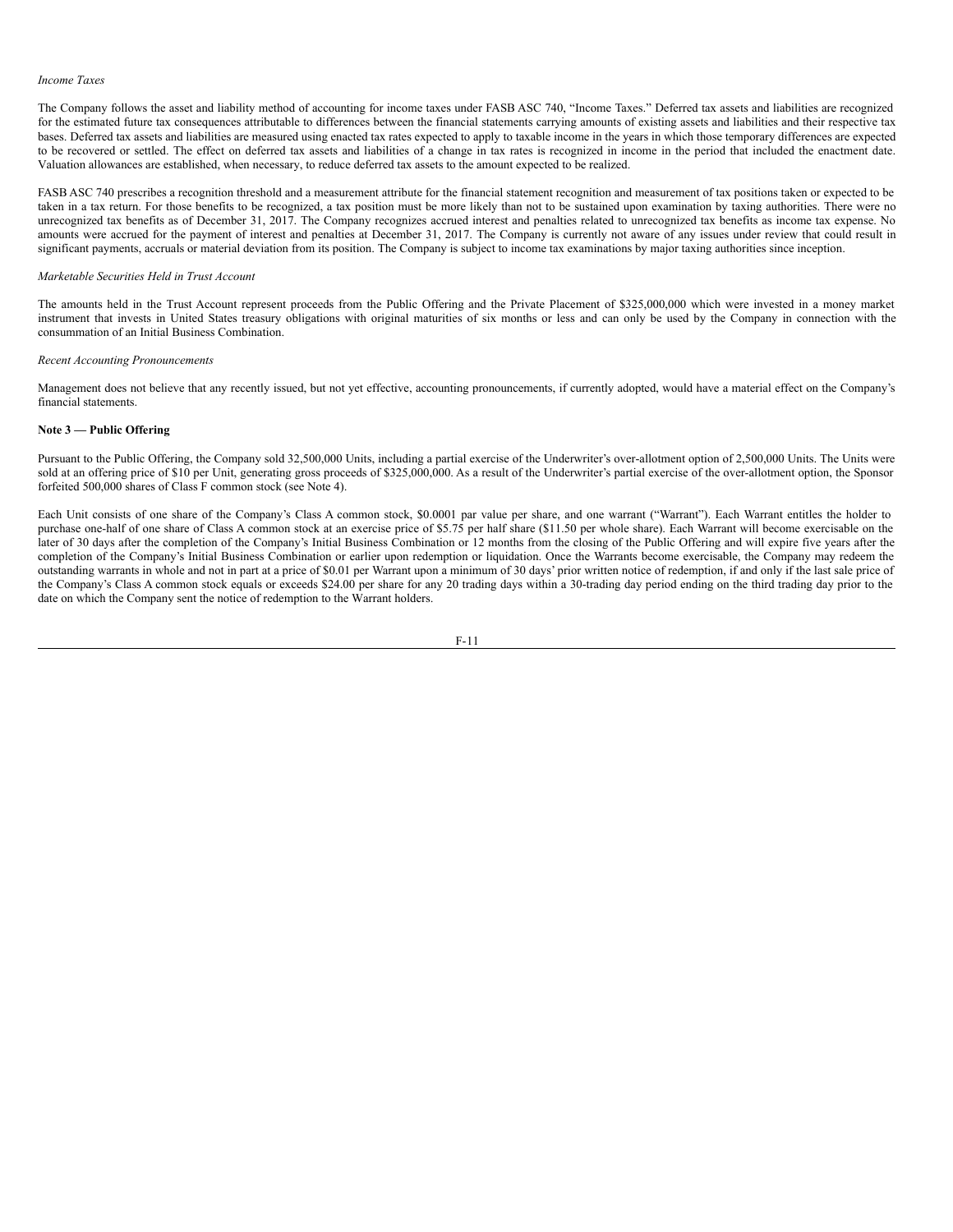#### **Note 4 — Related Party Transactions**

### *Private Placement Warrants*

Simultaneously with the Public Offering, the Sponsor and the Underwriter purchased an aggregate of 15,500,000 Private Placement Warrants (14,500,000 Private Placement Warrants by the Sponsor and 1,000,000 Private Placement Warrants by the Underwriter) at a price of \$0.50 per Private Placement Warrant, generating total proceeds of \$7,750,000. Each Private Placement Warrant is exercisable for one-half of one share of the Company's Class A common stock at a price of \$5.75 per half share (\$11.50 per whole share). A portion of the purchase price of the Private Placement Warrants was added to the proceeds from the Public Offering held in the Trust Account pending completion of the Initial Business Combination such that at the closing of the Public Offering \$325 million was held in the Trust Account. If the Initial Business Combination is not completed within the Combination Period, then the proceeds from the sale of the Private Placement Warrants held in the Trust Account will be used to fund the redemption of the Public Shares (subject to the requirements of applicable law) and the Private Placement Warrants issued to the Sponsor and the Underwriter will expire worthless.

The Private Placement Warrants are not transferrable, assignable or salable until 30 days after the completion of the Initial Business Combination and the Private Placement Warrants are non-redeemable so long as they are held by the Sponsor, the Underwriter or their permitted transferees. The Private Placement Warrants may be exercised for cash or on a cashless basis. If the Private Placement Warrants are held by someone other than the Sponsor, the Underwriter or their permitted transferees, the Private Placement Warrants will be redeemable by the Company and exercisable by holders on the same basis as the Warrants underlying the Units issued in the Public Offering. In addition, for as long as the Private Placement Warrants are held by the Sponsor or the Underwriter or its designees or affiliates, they may not be exercised after March 9, 2022. Otherwise, the Private Placement Warrants have terms and provisions that are identical to the Warrants underlying the Units issued in the Public Offering including as to exercise price, exercisability and exercise period.

#### *Founder Shares*

On March 31, 2016, the Sponsor purchased 7,187,500 shares of the Company's Class F common stock (the "Founder Shares"), \$0,0001 par value, for \$25,000 or \$0.004 per share. In May 2016, the Company effectuated a 1.2-for-1 stock split in the form of a dividend, resulting in an aggregate of 8,625,000 Founder Shares outstanding, including an aggregate of up to 1,125,000 shares subject to forfeiture by the Sponsor to the extent that the Underwriter's over-allotment was not exercised in full, so that the Sponsor would collectively own 20% of the Company's issued and outstanding shares after the Public Offering. As a result of the Underwriter's election to exercise its over-allotment option to purchase 2,500,000 Units on March 15, 2017 and waiver of the remainder of its over-allotment option, 625,000 Founder Shares were no longer subject to forfeiture and 500,000 Founder Shares were forfeited. As used herein, unless the context otherwise requires, "Founder Shares" shall be deemed to include the shares of Class A common stock issuable upon conversion thereof. The Founder Shares are identical to the Class A common stock included in the Units sold in the Public Offering except that the Founder Shares automatically convert into shares of Class A common stock at the time of the Company's Initial Business Combination and are subject to certain transfer restrictions, as described in more detail below. Holders of the Class F common stock and holders of the Class A common stock will vote together as a single class on all matters submitted to a vote of the Company's stockholders, except as required by law.

The Sponsor has agreed, subject to limited exceptions, not to transfer, assign or sell any of its Founder Shares until the earlier of (i) one year after the completion of the Initial Business Combination; and (ii) the date on which the Company consummates a liquidation, merger, capital stock exchange, reorganization, or other similar transaction after the Initial Business Combination that results in all the Company's public stockholders having the right to exchange their shares of common stock for cash, securities or other property. Notwithstanding the foregoing, if the last sale price of the Company's Public Shares equals or exceeds \$12.00 per share (as adjusted for stock splits, stock dividends, reorganizations, recapitalizations and the like) for any 20 trading days within any 30 trading-day period commencing at least 150 days after the Initial Business Combination, the Founder Shares will be released from the lock up.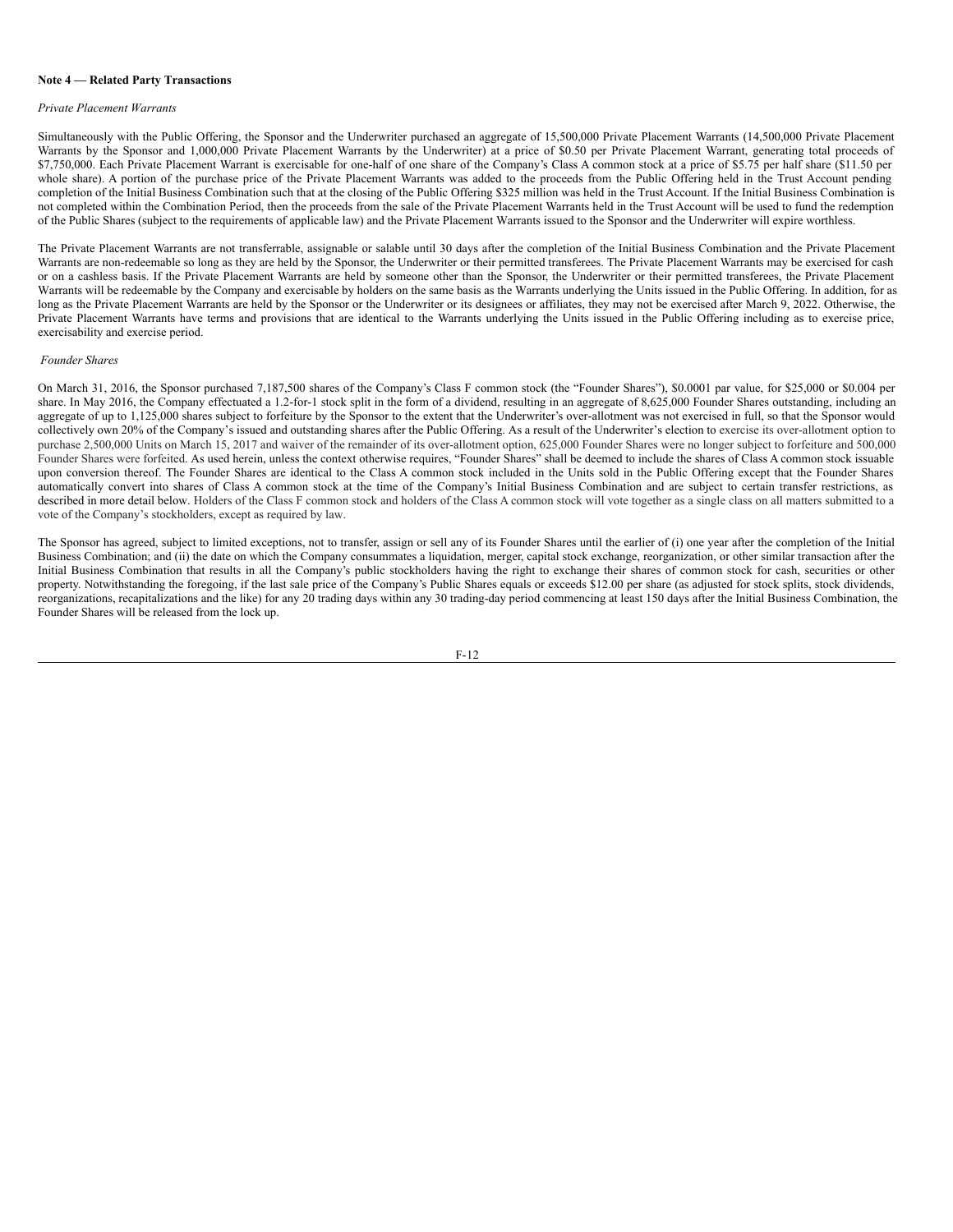#### *Registration Rights*

The holders of Founder Shares, Private Placement Warrants and Warrants that may be issued upon conversion of working capital loans (and any shares of common stock issuable upon the exercise of the Private Placement Warrants or Warrants issued upon conversion of the working capital loans) are entitled to registration rights pursuant to a registration rights agreement. These holders are entitled to make up to three demands, excluding short form registration demands, that the Company register such securities for sale under the Securities Act. In addition, these holders will have "piggy back" registration rights to include their securities in other registration statements filed by the Company. However, the registration rights agreement provides that the Company will not permit any registration statement filed under the Securities Act to become effective until termination of the applicable lock up period for the securities to be registered. The Company will bear the expenses incurred in connection with the filing of any such registration statements.

### *Related Party Transactions*

Prior to the closing of the Public Offering, the Sponsor had made \$275,000 in loans and advances to the Company. The loans and advances were non-interest bearing, unsecured and due on the earlier of June 30, 2017 or the closing of the Public Offering. The loans and advances of \$275,000 were fully repaid upon the consummation of the Public Offering on March 15, 2017.

The Company has a due to affiliate balance of \$19,200 as of December 31, 2017 for expenses paid by the Sponsor and its affiliate on behalf of the Company.

In addition, in order to finance transaction costs in connection with an Initial Business Combination, the Sponsor or an affiliate of the Sponsor, or certain officers and directors of the Company may, but are not obligated to, loan funds to the Company as may be required ("Working Capital Loans"). If an Initial Business Combination is completed, the Company would repay the Working Capital Loans out of the proceeds of the Trust Account released to the Company. In the event that an Initial Business Combination does not close, we may use a portion of proceeds held outside the Trust Account to repay the Working Capital Loans, but no proceeds held in the Trust Account would be used to repay the Working Capital Loans. Except for the foregoing, the terms of such Working Capital Loans, if any, have not been determined and no written agreements exist with respect to such loans. The Working Capital Loans would either be repaid upon consummation of an Initial Business Combination, without interest, or at the lender's discretion, up to \$1.5 million of such Working Capital Loans may be convertible into warrants of the post business combination entity at a price of \$0.50 per warrant. The warrants would be identical to the private placement warrants.

### **Note 5 — Investments and Cash Held in Trust Account**

Upon the closing of the Public Offering and the Private Placement, \$325,000,000 was placed in the Trust Account. At December 31, 2017, the Company's Trust Account consisted of \$542 of cash and \$326,449,317 in investment securities, with investment securities consisting only of money market funds meeting certain conditions under Rule 2a-7 under the Investment Company Act of 1940, as amended, which invest only in direct U.S. government obligations. Such investment securities are carried at cost, which approximates fair value. During the year ended December 31, 2017, interests earned from the Trust Account totaled \$2,389,859, of which 940,000 was withdrawn from the Trust Account to pay the Company's income and franchise taxes. As of December 31, 2017, \$1,449,859 of interest income was available in the Trust Account to the Company for tax obligations.

$$
F-13
$$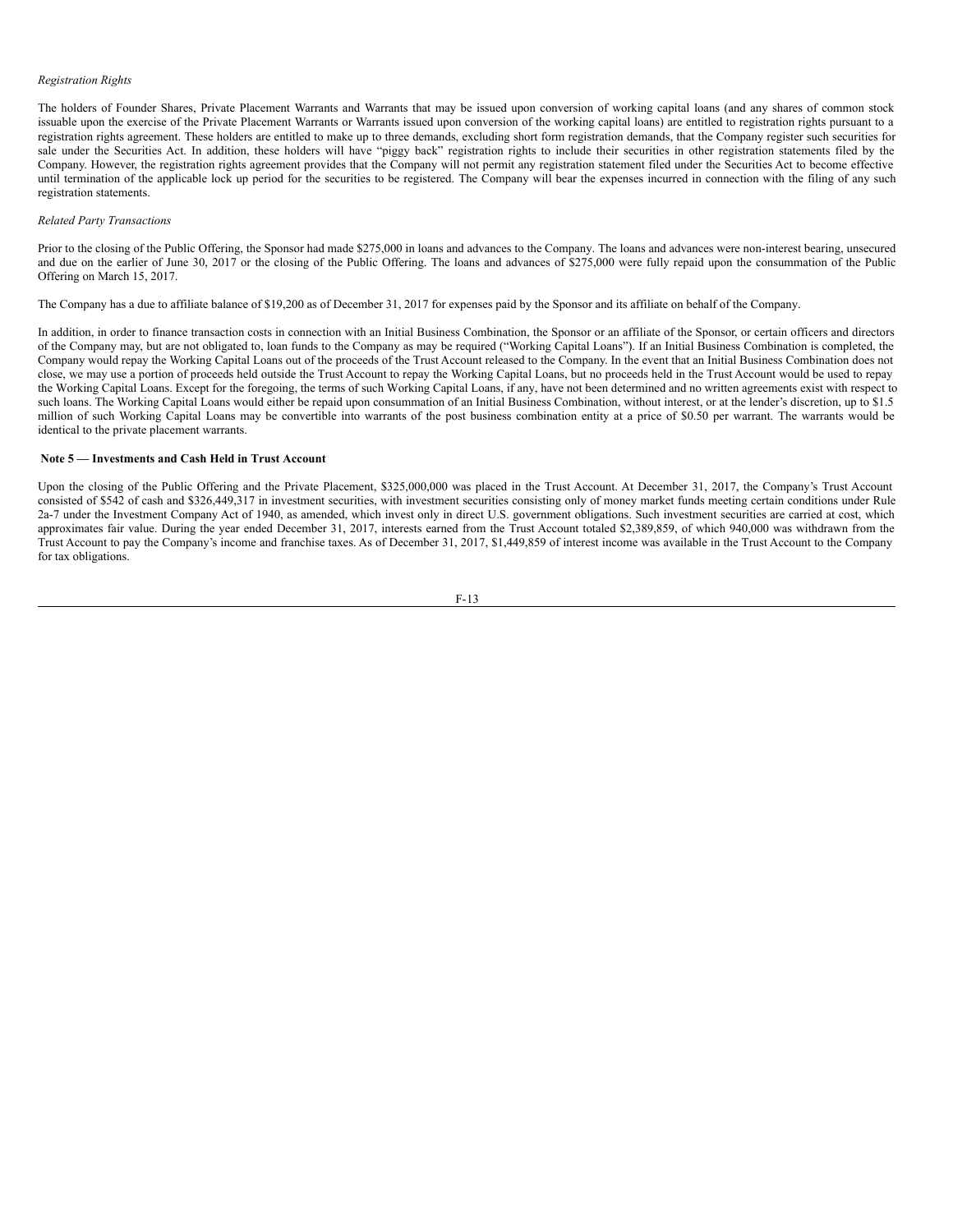# **Note 6 — Fair Value Measurements**

The following table presents information about the Company's assets that are measured on a recurring basis as of December 31, 2017 and indicates the fair value hierarchy of the valuation techniques that the Company utilized to determine such fair value. In general, fair values determined by Level 1 inputs utilize quoted prices (unadjusted) in active markets for identical assets or liabilities. Fair values determined by Level 2 inputs utilize data points that are observable, such as quoted prices, interest rates and yield curves. Fair values determined by Level 3 inputs are unobservable data points for the asset or liability, and includes situations where there is little, if any, market activity for the asset or liability. liability.

|                                                        |              | Ouoted<br>Prices | Significant<br>Other     | Significant<br>Other |
|--------------------------------------------------------|--------------|------------------|--------------------------|----------------------|
|                                                        |              | in Active        | <b>Observable</b>        | Unobservable         |
|                                                        | December 31, | <b>Markets</b>   | Inputs                   | Inputs               |
|                                                        | 2017         | (Level 1)        | (Level 2)                | (Level 3)            |
| Investments in money market fund held in Trust Account | 326,449,317  | 326,449,317      |                          |                      |
| Total                                                  | 326,449,317  | 326,449,317      | $\overline{\phantom{a}}$ |                      |

# **Note 7 — Income Tax**

The Company's net deferred tax assets are as follows:

|                                                  | December 31, 2017 |
|--------------------------------------------------|-------------------|
| Deferred tax asset                               |                   |
| Net operating loss carryforward                  |                   |
| Startup/Organization Expenses                    | 150,539           |
| Business combination expenses                    |                   |
| Total deferred tax assets                        | 150,539           |
| Valuation Allowance                              | (150, 539)        |
| Deferred tax asset (liability), net of allowance |                   |

The income tax provision consists of the following:

|                               |   | For the year ended<br>December 31, 2017 |
|-------------------------------|---|-----------------------------------------|
| Federal                       |   |                                         |
| Current                       | S | 756,969                                 |
| Deferred                      |   | (149, 489)                              |
| State and Local               |   |                                         |
| Current                       |   |                                         |
| Deferred                      |   |                                         |
| Change in valuation allowance |   | 149,489                                 |
| Income tax provision          |   | 756,969                                 |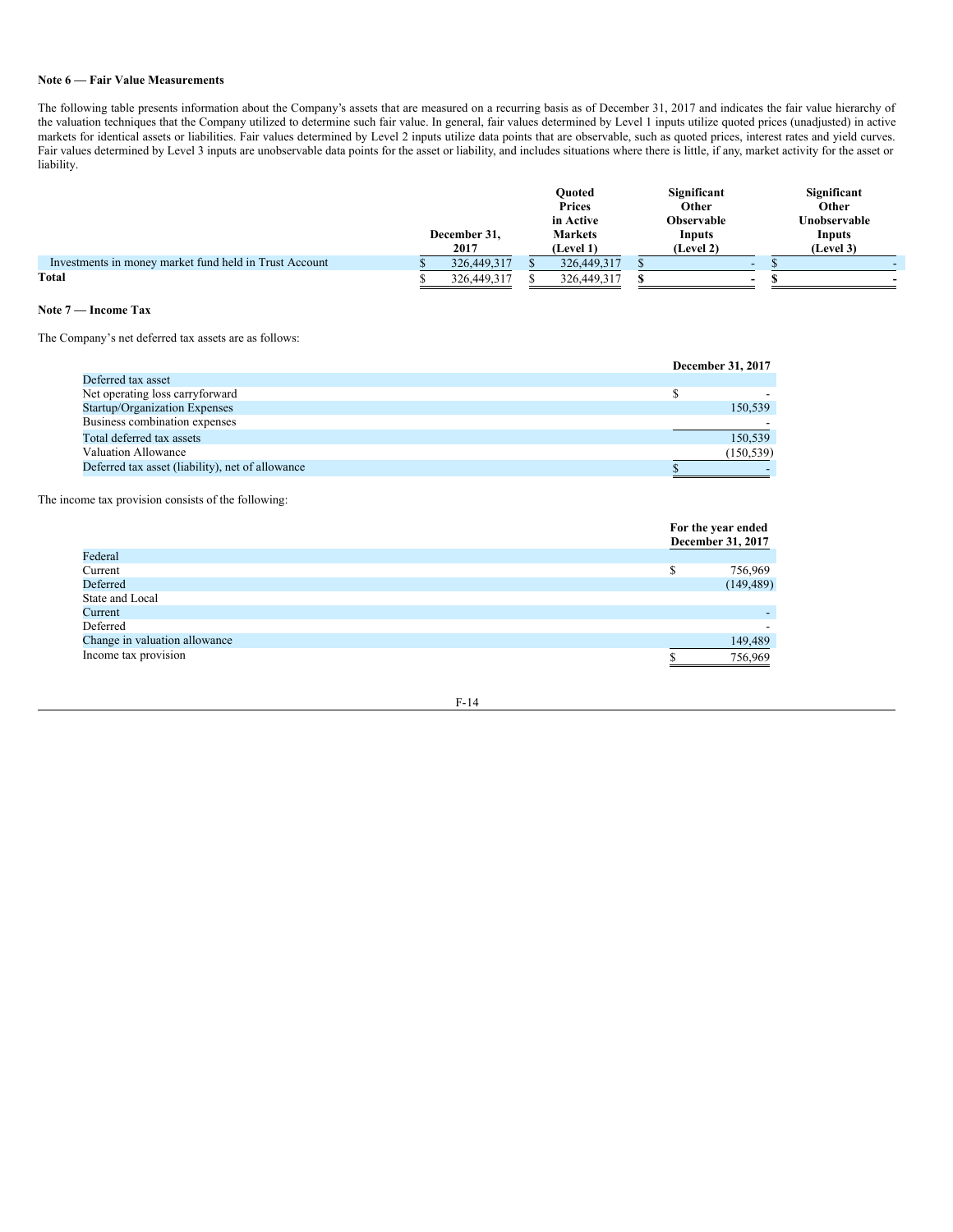As of December 31, 2017, the Company had no U.S. federal and state net operating loss carryovers ("NOLs") available to offset future taxable income. In accordance with Section 382 of the Internal Revenue Code, deductibility of the Company's NOLs may be subject to an annual limitation in the event of a change in control as defined under the regulations.

At December 31, 2017, the Company had deferred tax assets of \$150,539. In assessing the realization of the deferred tax assets, management considers whether it is more likely than not that some portion of all of the deferred tax assets will not be realized. The ultimate realization of deferred tax assets is dependent upon the generation of future taxable income during the periods in which temporary differences representing net future deductible amounts become deductible. Management considers the scheduled reversal of deferred tax liabilities, projected future taxable income and tax planning strategies in making this assessment. After consideration of all of the information available, management believes that significant uncertainty exists with respect to future realization of the deferred tax assets and has therefore established a full valuation allowance. For the year ended December 31, 2017, the change in the valuation allocation was \$149,489. The deferred tax assets at December 31, 2016 and the provision for income taxes for the period March 10, 2016 (inception) through December 31, 2016 were not material.

On December 22, 2017, the Tax Cuts and Jobs Act was signed into legislation. As part of the legislation, the U.S. corporate income tax rate was reduced to 21%. The Company has a full valuation allowance against its deferred tax assets and therefore no deferred tax expense has been recorded as a result of the reduced tax rate.

A reconciliation of the federal income tax rate to the Company's effective tax rate for the year ended December 31, 2017 is as follows:

| Statutory federal income tax rate       | 34.0%    |
|-----------------------------------------|----------|
| State taxes, net of federal tax benefit | $0.0\%$  |
| Deferred tax rate change                | 6.1%     |
| Change in valuation allowance           | $9.9\%$  |
| Income tax provision                    | $50.0\%$ |

The Company files income tax returns in the U.S. federal jurisdiction and various state and local jurisdictions and is subject to examination by the various taxing authorities. The Company considers Delaware to be a significant state tax jurisdiction.

### **Note 8 — Deferred Underwriting Commissions**

The Underwriter was paid a cash underwriting fee of \$6,000,000 or two percent (2.0%) of the gross proceeds of the Public Offering, excluding any amounts raised pursuant to the overallotment option. In addition, the Underwriter is entitled to an aggregate deferred underwriting commission of \$10,250,000 consisting of (i) three percent (3.0%) of the gross proceeds of the Public Offering, excluding any amounts raised pursuant to the overallotment option, and (ii) five percent (5.0%) of the gross proceeds of the Units sold in the Public Offering pursuant to the overallotment option. The deferred underwriting commissions will become payable to the Underwriter from the amounts held in the Trust Account solely in the event that the Company completes the Initial Business Combination, subject to the terms of the underwriting agreement.

### **Note 9 — Liquidity**

As of December 31, 2017, the Company had a cash balance of \$570,258, which excludes interest income of approximately \$1.4 million from the Company's investments in the Trust Account which is available to the Company for tax obligations.

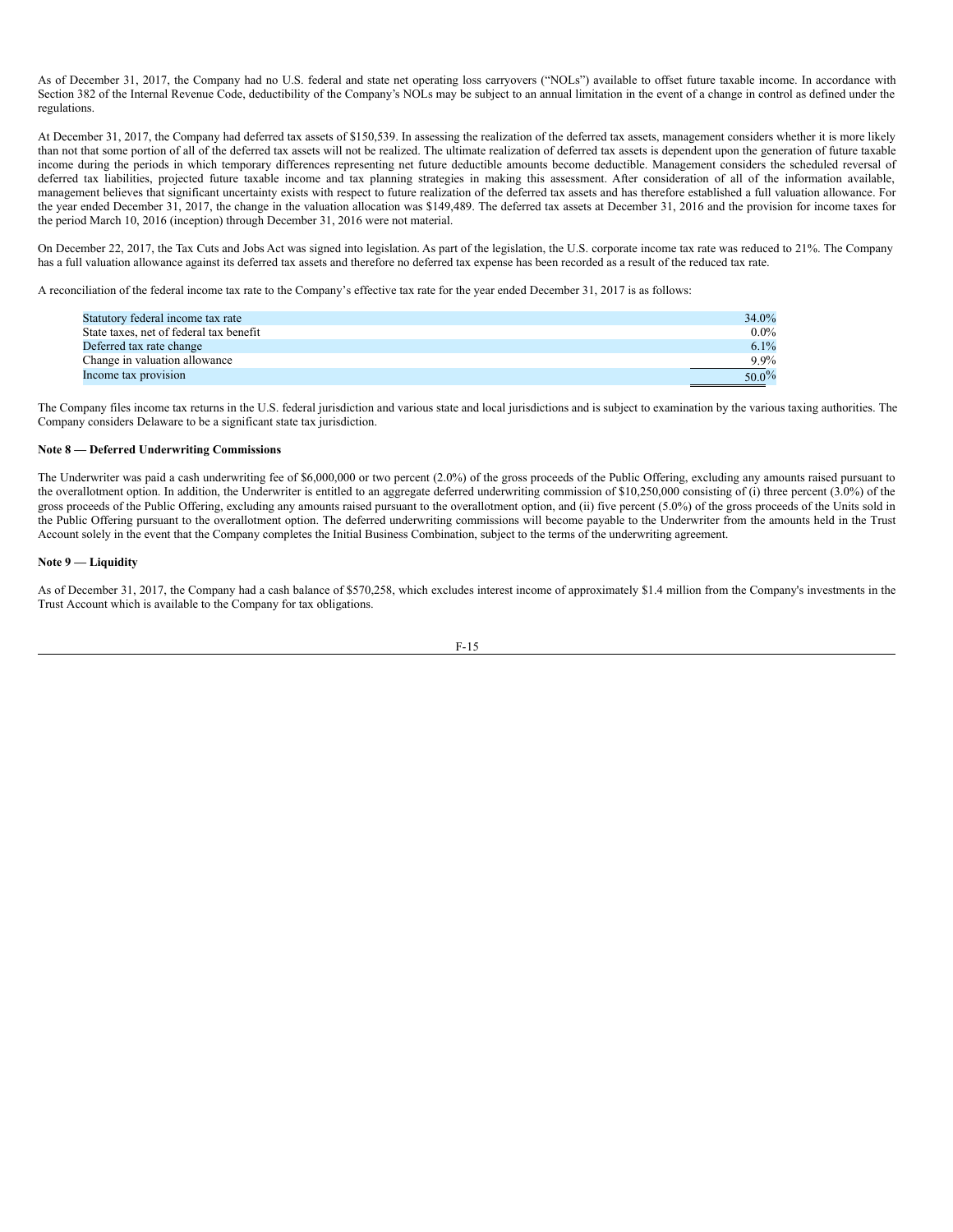The Company intends to use substantially all of the funds held in the Trust Account, including any amounts representing interest earned on the Trust Account (less taxes payable and deferred underwriting commissions) to complete its Initial Business Combination. To the extent necessary, the Sponsor or an affiliate of the Sponsor, or certain officers and directors of the Company may, but are not obligated to, loan funds to the Company as may be required, up to \$1.5 million. Such loans may be convertible into warrants of the post business combination entity at a price of \$.50 per warrant. The warrants would be identical to the private placement warrants. (See Note 4)

Based on the foregoing, management believes that the Company will have sufficient working capital to meet the Company's needs for the next twelve months. Over this time period, the Company will be using these funds for paying existing accounts payable, identifying and evaluating prospective acquisition candidates, performing business due diligence on prospective target businesses, traveling to and from the offices, plants or similar locations of prospective target businesses, reviewing corporate documents and material agreements of prospective target businesses, selecting the target business to acquire and structuring, negotiating and consummating the business combination.

### **Note 10 — Stockholders' Equity**

*Preferred Stock* — The Company is authorized to issue 1,000,000 shares of preferred stock with a par value of \$0,0001 per share with such designation, rights and preferences as may be determined from time to time by the Company's Board of Directors. At December 31, 2017 and 2016, there were no shares of preferred stock issued or outstanding.

*Common Stock* — The Company is authorized to issue 90,000,000 shares of Class A common stock with a par value of \$0.0001 per share and 10,000,000 shares of Class F common stock with a par value of \$0.0001 per share. If the Company enters into an Initial Business Combination, it may (depending on the terms of such a business combination) be required to increase the number of shares of Class A common stock which the Company is authorized to issue at the same time as the Company's stockholders vote on the business combination to the extent the Company seeks stockholder approval in connection with the Initial Business Combination. Holders of the Company's common stock are entitled to one vote for each common share. At December 31, 2016, there were no shares of Class A common stock issued and outstanding and 8,625,000 shares of Class F common stock were issued and outstanding. As a result of the Underwriter's election to exercise its over-allotment option to purchase 2,500,000 Units on March 15, 2017 and waiver of the remainder of its over-allotment option, 625,000 shares of Class F common stockwere no longer subject to forfeiture and 500,000 ofClass F common stock were forfeited. At December 31, 2017, there were 32,500,000 shares of Class A common stock (of which 31,170,308 were classified outside of permanent equity) and 8,125,000 shares of Class F common stock were issued and outstanding. The Class F common stock are identical to the Class A common stock included in the Units sold in the Public Offering except that the Class F common stock automatically convert into shares of Class A Common Stock at the time of the Initial Business Combination.

*Warrants* —Warrants will become exercisable on the later of (a) 30 days after the completion of a Business Combination or (b) 12 months from the closing of the Initial Public Offering; provided in each case that the Company has an effective registration statement under the Securities Act covering the issuance of the shares of common stock issuable upon exercise of the warrants and a current prospectus relating to them is available. The Company has agreed that as soon as practicable, but in no event later than 15 business days after the closing of an Initial Business Combination, the Company will use its best efforts to file with the SEC and within 60 business days after the closing of an Initial Business Combination, have an effective registration statement covering the issuance of the shares of Class A common stock issuable upon exercise of the warrants and to maintain a current prospectus relating to those shares of Class A common stock until the warrants expire or are redeemed. Notwithstanding the foregoing, if the Company's Class A common stock is at the time of any exercise of a warrant not listed on a national securities exchange such that it satisfies the definition of a "covered security" under the Securities Act, the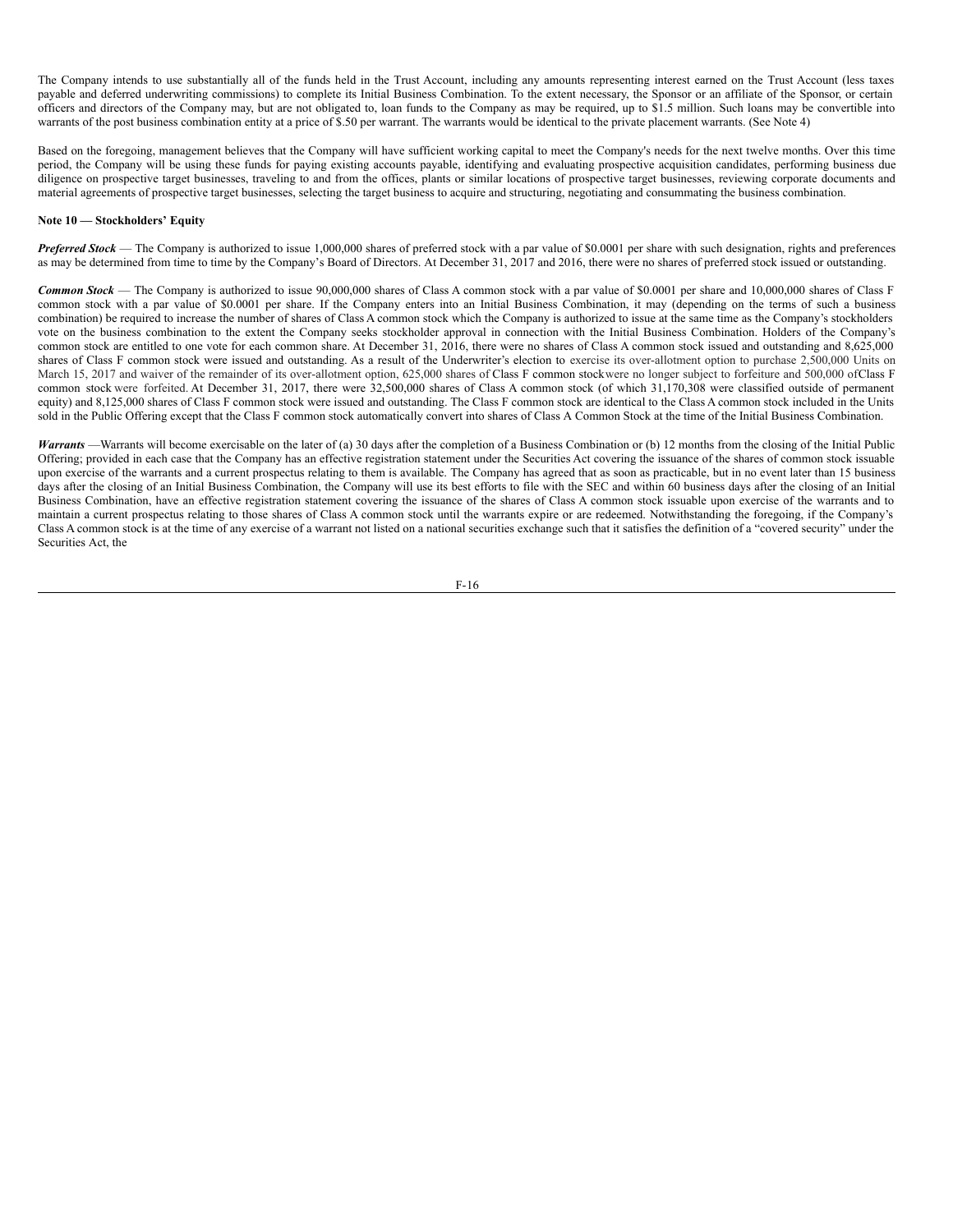Company, at its option, may require the warrant holders who exercise their warrants to do so on a "cashless basis" in accordance with Section  $3(a)(9)$  of the Securities Act and, in the event the Company so elects, the Company will not be required to file or maintain in effect a registration statement. The warrants will expire five years after the completion of an Initial Business Combination or earlier upon redemption or liquidation.

The Company may redeem the outstanding warrants (except with respect to the Private Placement Warrants): (i) in whole and not in part; (ii) at a price of \$0.01 per warrant; (iii) upon a minimum of 30 days' prior written notice of redemption, which we refer to as the 30-day redemption period; and (iv) if, and only if, the last reported sale price of our Class A common stock equals or exceeds \$24.00 per share (as adjusted for stock splits, stock dividends, reorganizations, recapitalizations and the like) for any 20 trading days within a 30-trading day period ending on the third trading day prior to the date on which the Company send the notice of redemption to the warrants holders.

If the Company calls the warrants for redemption, management will have the option to require all holders that wish to exercise the warrants to do so on a "cashless basis". The exercise price and number of shares of common stock issuable upon exercise of the warrants may be adjusted in certain circumstances including in the event of a stock dividend, or recapitalization, reorganization, merger or consolidation. However, the warrants will not be adjusted for issuance of common stock at a price below its exercise price. Additionally, in no event will the Company be required to net cash settle the warrants. If the Company is unable to complete an Initial Business Combination within the Combination Period and the Company liquidates the funds held in the Trust Account, holders of warrants will not receive any of such funds with respect to their warrants, nor will they receive any distribution from the Company's assets held outside of the Trust Account with the respect to such warrants. Accordingly, the warrants may expire worthless.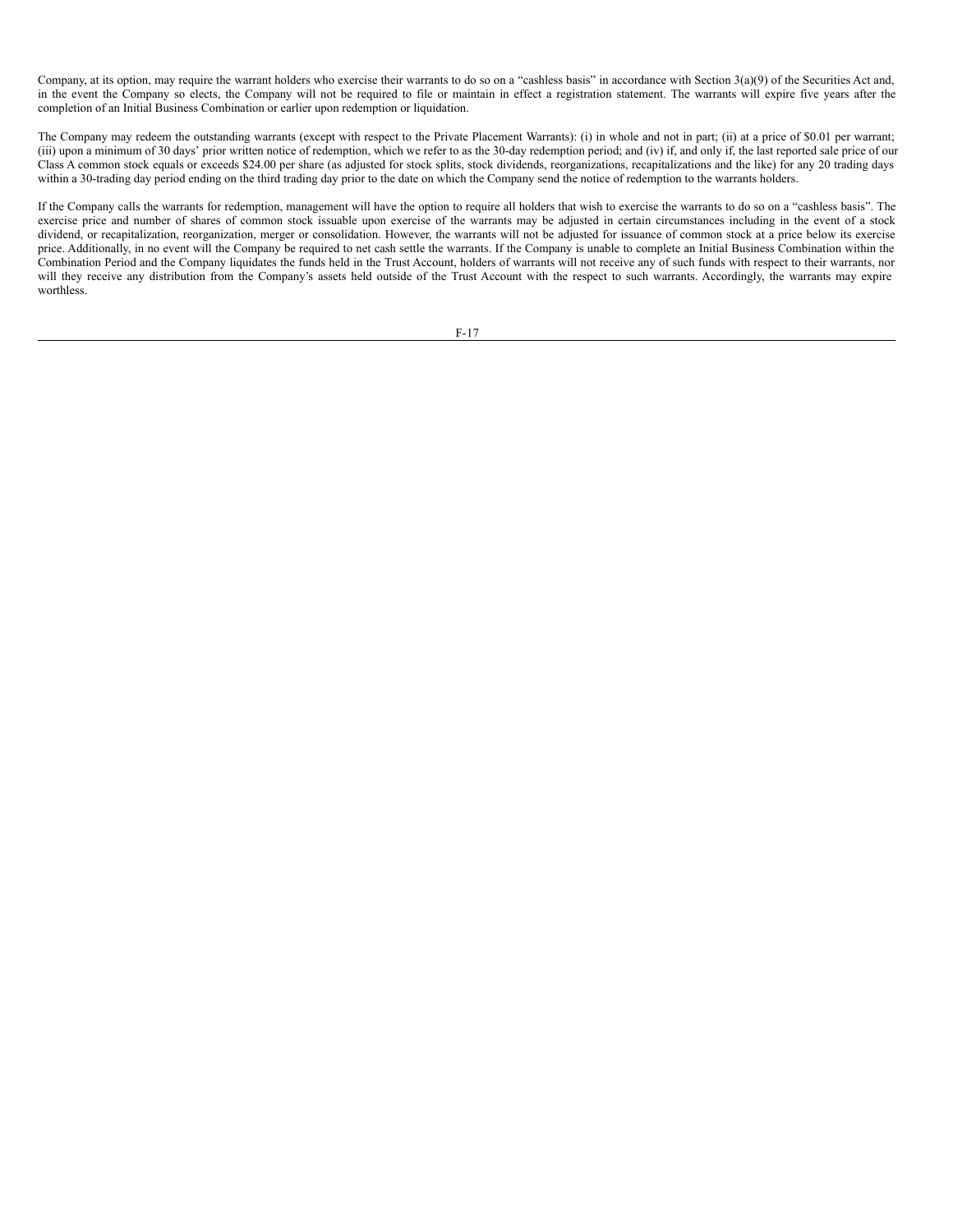# **SIGNATURES**

In accordance with the requirements of the Securities Exchange Act of 1934, the registrant has duly caused this report to be signed on its behalf by the undersigned thereunto duly authorized.

**MATLIN & PARTNERS ACQUISITION CORPORATION**

| Dated: March 28, 2018 | /s/ David J. Matlin            |  |
|-----------------------|--------------------------------|--|
|                       | Name: David J. Matlin          |  |
|                       | Title: Chief Executive Officer |  |
|                       | (Principal Executive Officer)  |  |
| Dated: March 28, 2018 | /s/ Rui Gao                    |  |
|                       | Name: Rui Gao                  |  |
|                       | Title: Chief Financial Officer |  |

(Principal Financial and Accounting Officer) Pursuant to the requirements of the Securities Exchange Act of 1934, this Report has been signed below by the following persons on behalf of the registrant and in the capacities and on the dates indicated.

| Name                                           | <b>Position</b>                                                                    | Date           |
|------------------------------------------------|------------------------------------------------------------------------------------|----------------|
| /s/ David J. Matlin<br>David J. Matlin         | Chairman of the Board and Chief Executive Officer<br>(Principal Executive Officer) | March 28, 2018 |
| /s/ Rui Gao<br>Rui Gao                         | Chief Financial Officer<br>(Principal Financial and Accounting Officer)            | March 28, 2018 |
| /s/ Peter H. Schoels<br>Peter H. Schoels       | Director                                                                           | March 28, 2018 |
| /s/ Kenneth L. Campbell<br>Kenneth L. Campbell | Director                                                                           | March 28, 2018 |
| /s/ David L. Treadwell<br>David L. Treadwell   | Director                                                                           | March 28, 2018 |
| /s/ Daniel W. Dienst<br>Daniel W. Dienst       | Director                                                                           | March 28, 2018 |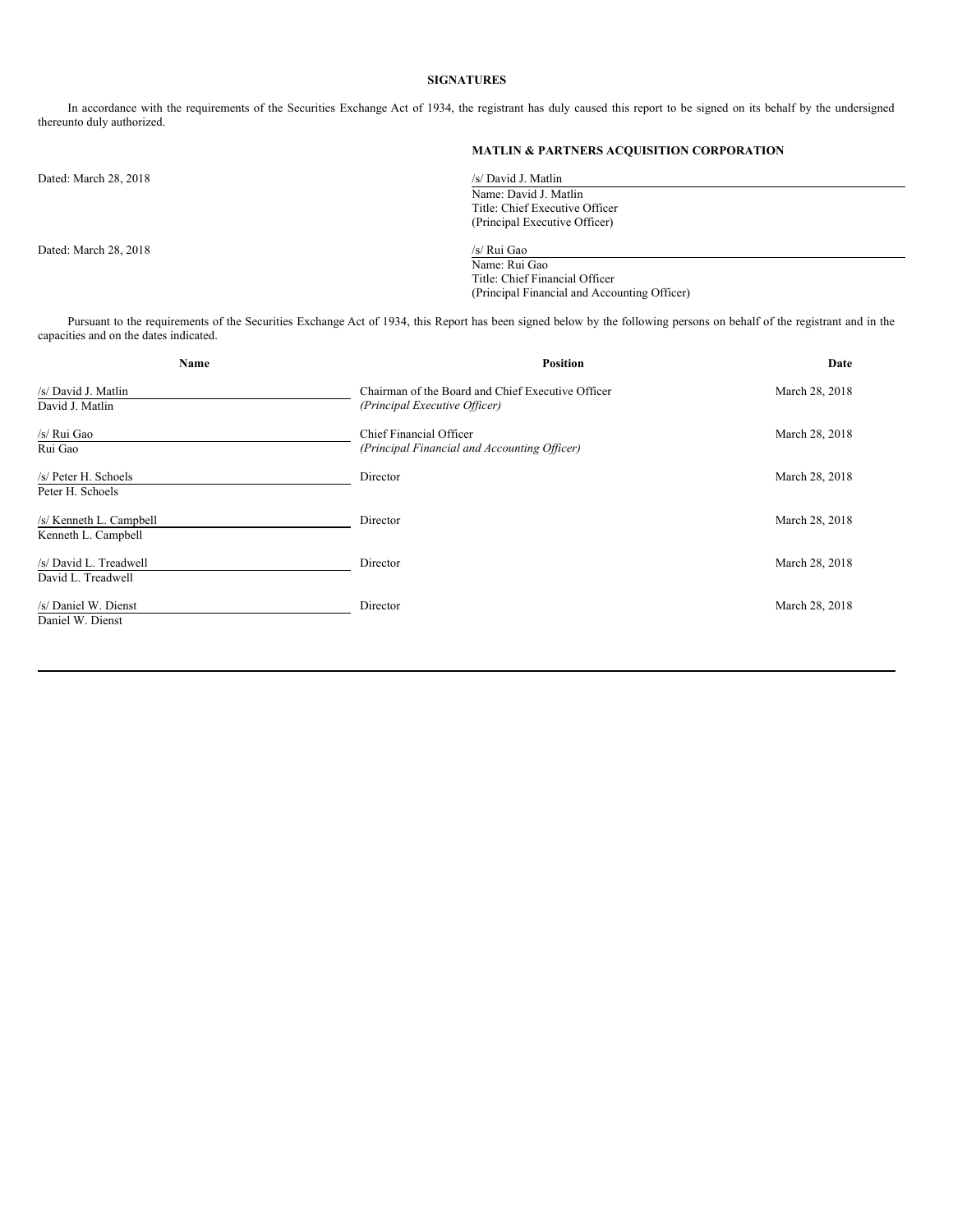## **CERTIFICATION OF PRINCIPAL EXECUTIVE OFFICER PURSUANT TO SECURITIES EXCHANGE ACT RULES 13A-14(A) AND 15D-14(A) AS ADOPTED PURSUANT TO SECTION 302 OF THE SARBANES-OXLEY ACT OF 2002**

<span id="page-94-0"></span>I, David J. Matlin, certify that:

- 1. I have reviewed this Annual Report on Form 10-K of Matlin & Partners Acquisition Corporation;
- 2. Based on my knowledge, this report does not contain any untrue statement of a material fact or omit to state a material fact necessary to make the statements made, in light of the circumstances under which such statements were made, not misleading with respect to the period covered by this report;
- 3. Based on my knowledge, the financial statements, and other financial information included in this report, fairly present in all material respects the financial condition, results of operations and cash flows of the registrant as of, and for, the periods presented in this report;
- 4. The registrant's other certifying officer and I are responsible for establishing and maintaining disclosure controls and procedures (as defined in Exchange Act Rules 13a-15(e) and 15d-15(e)) and internal control over financial reporting (as defined in Exchange Act Rules 13a-15(f) and 15d-15(f)) for the registrant and have:
	- a) Designed such disclosure controls and procedures, or caused such disclosure controls and procedures to be designed under our supervision, to ensure that material information relating to the registrant, including its consolidated subsidiaries, is made known to us by others within those entities, particularly during the period in which this report is being prepared;
	- b) (Paragraph omitted pursuant to SEC Release Nos. 33-8238/34-47986 and 33-8392/34-49313);
	- c) Evaluated the effectiveness of the registrant's disclosure controls and procedures and presented in this report our conclusions about the effectiveness of the disclosure controls and procedures, as of the end of the period covered by this report based on such evaluation; and
	- d) Disclosed in this report any change in the registrant's internal control over financial reporting that occurred during the registrant's most recent fiscal quarter (the registrant's fourth fiscal quarter in the case of an annual report) that has materially affected, or is reasonably likely to materially affect, the registrant's internal control over financial reporting; and
- 5. The registrant's other certifying officer and I have disclosed, based on our most recent evaluation of internal control over financial reporting, to the registrant's auditors and the audit committee of the registrant's board of directors (or persons performing the equivalent functions):
	- (a) All significant deficiencies and material weaknesses in the design or operation of internal control over financial reporting which are reasonably likely to adversely affect the registrant's ability to record, process, summarize and report financial information; and
	- (b) Any fraud, whether or not material, that involves management or other employees who have a significant role in the registrant's internal control over financial reporting.

Date: March 28, 2018 By: /s/ David J. Matlin

David J. Matlin Chief Executive Officer *(Principal Executive Of icer)*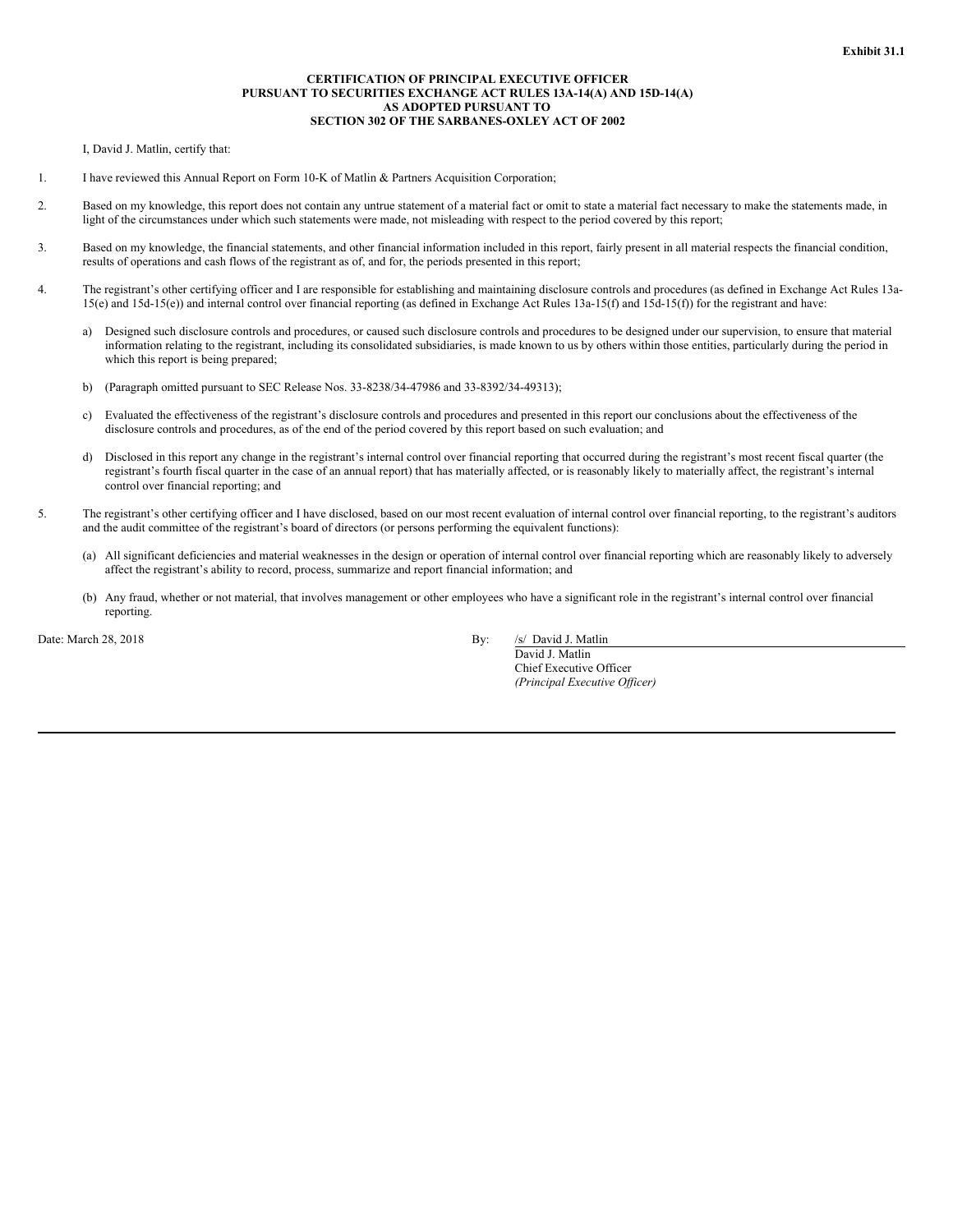# **CERTIFICATION OF PRINCIPAL FINANCIAL OFFICER PURSUANT TO SECURITIES EXCHANGE ACT RULES 13A-14(A) AND 15D-14(A) AS ADOPTED PURSUANT TO SECTION 302 OF THE SARBANES-OXLEY ACT OF 2002**

<span id="page-95-0"></span>I, Rui Gao, certify that:

- 1. I have reviewed this Annual Report on Form 10-K of Matlin & Partners Acquisition Corporation;
- 2. Based on my knowledge, this report does not contain any untrue statement of a material fact or omit to state a material fact necessary to make the statements made, in light of the circumstances under which such statements were made, not misleading with respect to the period covered by this report;
- 3. Based on my knowledge, the financial statements, and other financial information included in this report, fairly present in all material respects the financial condition, results of operations and cash flows of the registrant as of, and for, the periods presented in this report;
- 4. The registrant's other certifying officer and I are responsible for establishing and maintaining disclosure controls and procedures (as defined in Exchange Act Rules 13a-15(e) and 15d-15(e)) and internal control over financial reporting (as defined in Exchange Act Rules 13a-15(f) and 15d-15(f)) for the registrant and have:
	- a) Designed such disclosure controls and procedures, or caused such disclosure controls and procedures to be designed under our supervision, to ensure that material information relating to the registrant, including its consolidated subsidiaries, is made known to us by others within those entities, particularly during the period in which this report is being prepared;
	- b) (Paragraph omitted pursuant to SEC Release Nos. 33-8238/34-47986 and 33-8392/34-49313);
	- c) Evaluated the effectiveness of the registrant's disclosure controls and procedures and presented in this report our conclusions about the effectiveness of the disclosure controls and procedures, as of the end of the period covered by this report based on such evaluation; and
	- d) Disclosed in this report any change in the registrant's internal control over financial reporting that occurred during the registrant's most recent fiscal quarter (the registrant's fourth fiscal quarter in the case of an annual report) that has materially affected, or is reasonably likely to materially affect, the registrant's internal control over financial reporting; and
- 5. The registrant's other certifying officer and I have disclosed, based on our most recent evaluation of internal control over financial reporting, to the registrant's auditors and the audit committee of the registrant's board of directors (or persons performing the equivalent functions):
	- (a) All significant deficiencies and material weaknesses in the design or operation of internal control over financial reporting which are reasonably likely to adversely affect the registrant's ability to record, process, summarize and report financial information; and
	- (b) Any fraud, whether or not material, that involves management or other employees who have a significant role in the registrant's internal control over financial reporting.

Date: March 28, 2018 By: /s/ Rui Gao

Rui Gao Chief Financial Officer and Secretary *(Principal Financial Of icer)*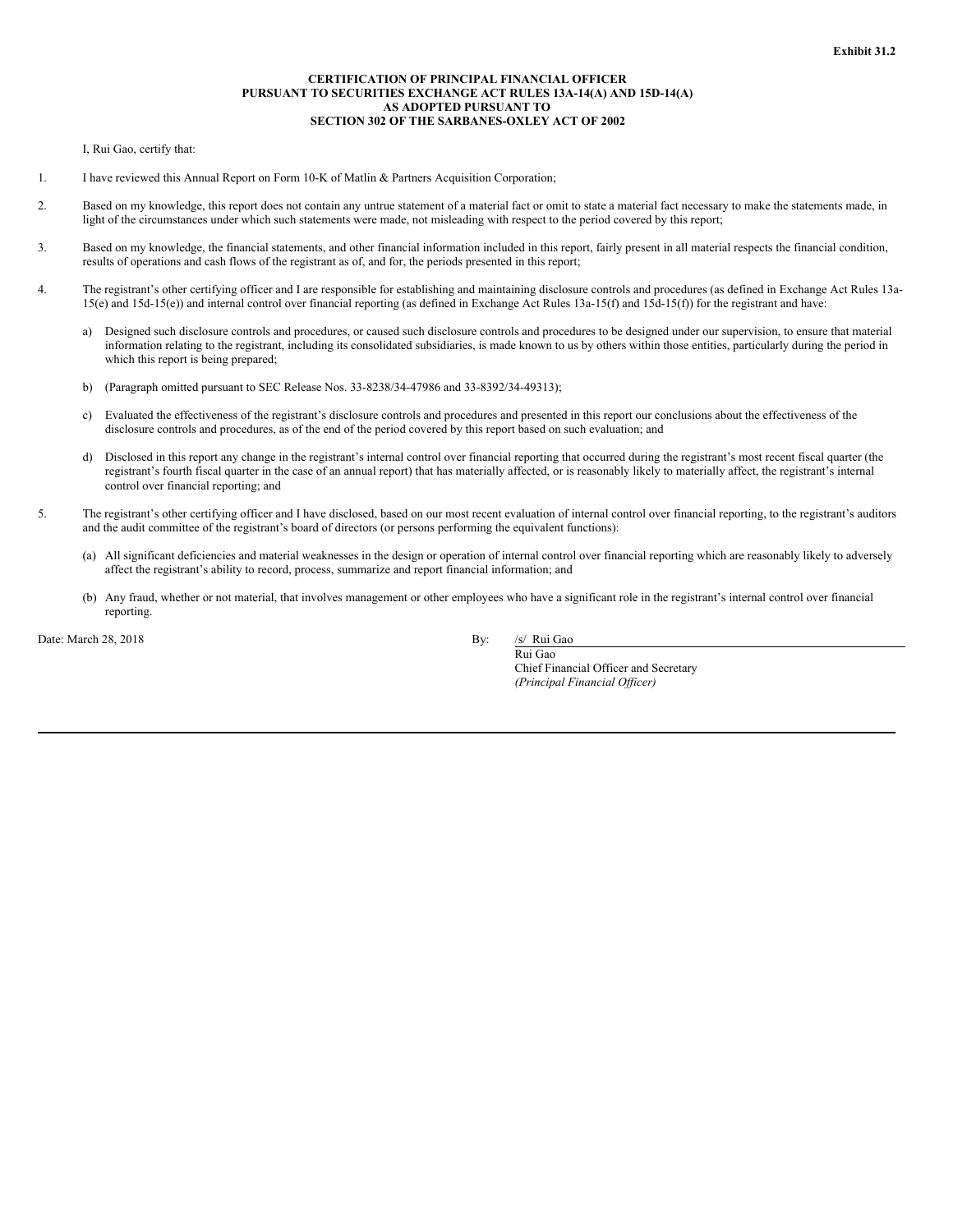### **CERTIFICATION PURSUANT TO 18 U.S.C. SECTION 1350, AS ADOPTED PURSUANT TO SECTION 906 OF THE SARBANES-OXLEY ACT OF 2002**

<span id="page-96-0"></span>In connection with the Annual Report on Form 10-K of Matlin & Partners Acquisition Corporation (the "Company") for the year ended December 31, 2017, as filed with the Securities and Exchange Commission (the "Report"), I, David J. Matlin, Chief Executive Officer of the Company, certify, pursuant to 18 U.S.C. §1350, as adopted pursuant to Section 906 of the Sarbanes-Oxley Act of 2002, that:

1. The Report fully complies with the requirements of Section 13(a) or 15(d) of the Securities Exchange Act of 1934, as amended; and

2. To my knowledge, the information contained in the Report fairly presents, in all material respects, the financial condition and results of operations of the Company as of and for the period covered by the Report.

Date: March 28, 2018 By: /s/ David J. Matlin By: /s/ David J. Matlin

David J. Matlin Chief Executive Officer and Director *(Principal Executive Of icer)*